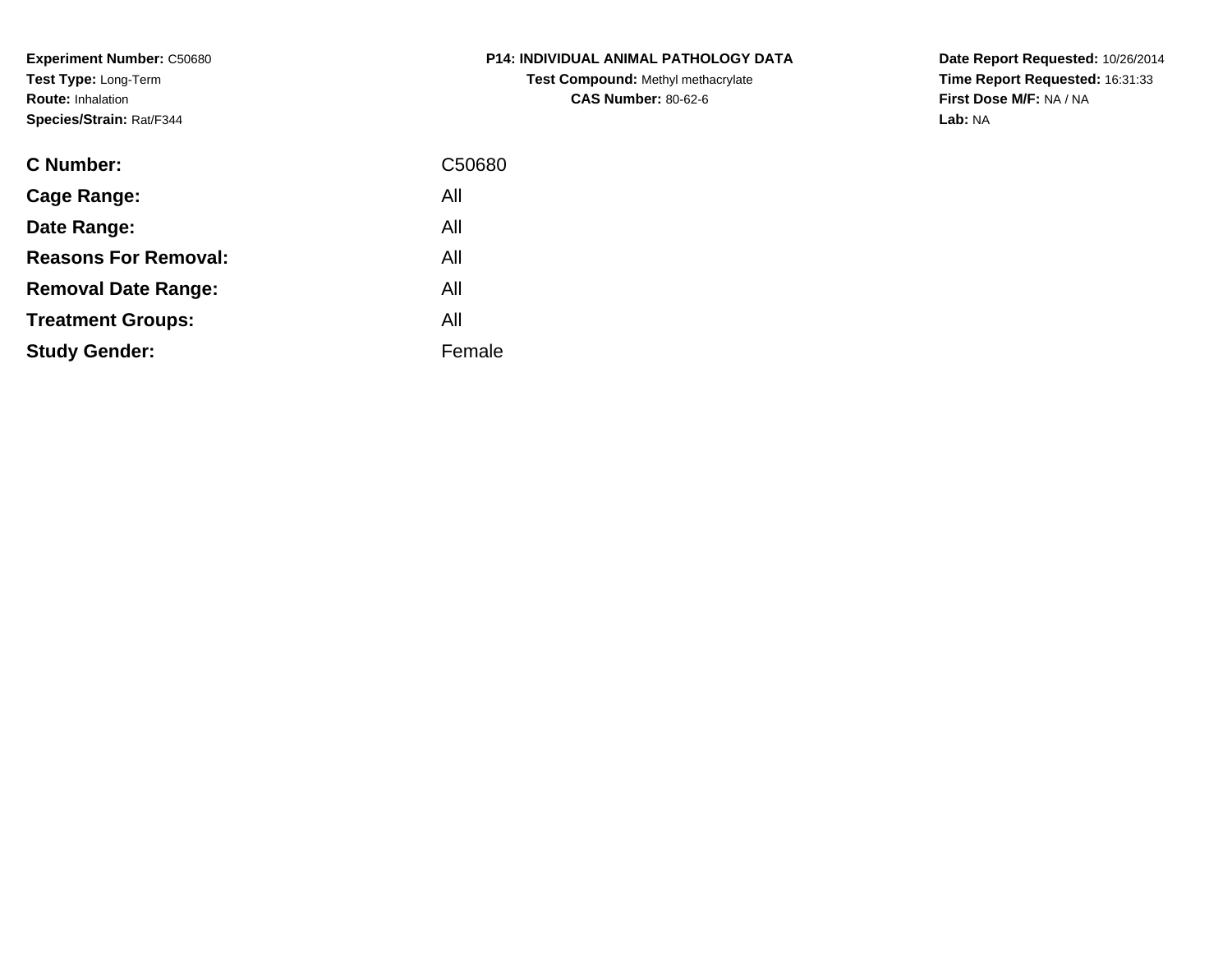**Test Type:** Long-Term

**Route:** Inhalation

**Species/Strain:** Rat/F344

# **P14: INDIVIDUAL ANIMAL PATHOLOGY DATA**

**Test Compound:** Methyl methacrylate**CAS Number:** 80-62-6

| <b>ANIMAL ID: 1 001</b> | <b>TRT#: 1</b>                      | <b>SEX: Female</b>               | DAY ON TEST: |  |
|-------------------------|-------------------------------------|----------------------------------|--------------|--|
|                         | <b>DOSE: 500 PPM</b>                | <b>DISP:</b> Scheduled Sacrifice | HISTO:       |  |
| <b>OBSERVATIONS</b>     |                                     |                                  |              |  |
| Brain                   | <b>Olfactory Sensory Epithelium</b> | Degeneration, Nos                |              |  |
| Heart                   | Myocardium Nos                      | Fibrosis                         |              |  |
| Intestine Large         | Colon                               | Parasitism                       |              |  |
| Kidney                  |                                     | Nephropathy                      |              |  |
| Liver                   | Hepatocytes                         | Cytoplasmic Change, Basophilic   |              |  |
|                         | <b>Bile Duct</b>                    | Hyperplasia, Nos                 |              |  |
| Lung                    |                                     | Alveolar Macrophages             |              |  |
| Nasal cavity            |                                     | Inflammation, Serous             |              |  |
| Pituitary gland         | <b>Anterior Pituitary</b>           | Adenoma, Nos                     |              |  |
| Unspecified             | <b>Multiple Organs Nos</b>          | Leukemia, Mononuclear Cell       |              |  |
| Uterus                  | Endometrium                         | Hyperplasia, Epithelial          |              |  |
| PRIMARY CAUSE OF DEATH  |                                     |                                  |              |  |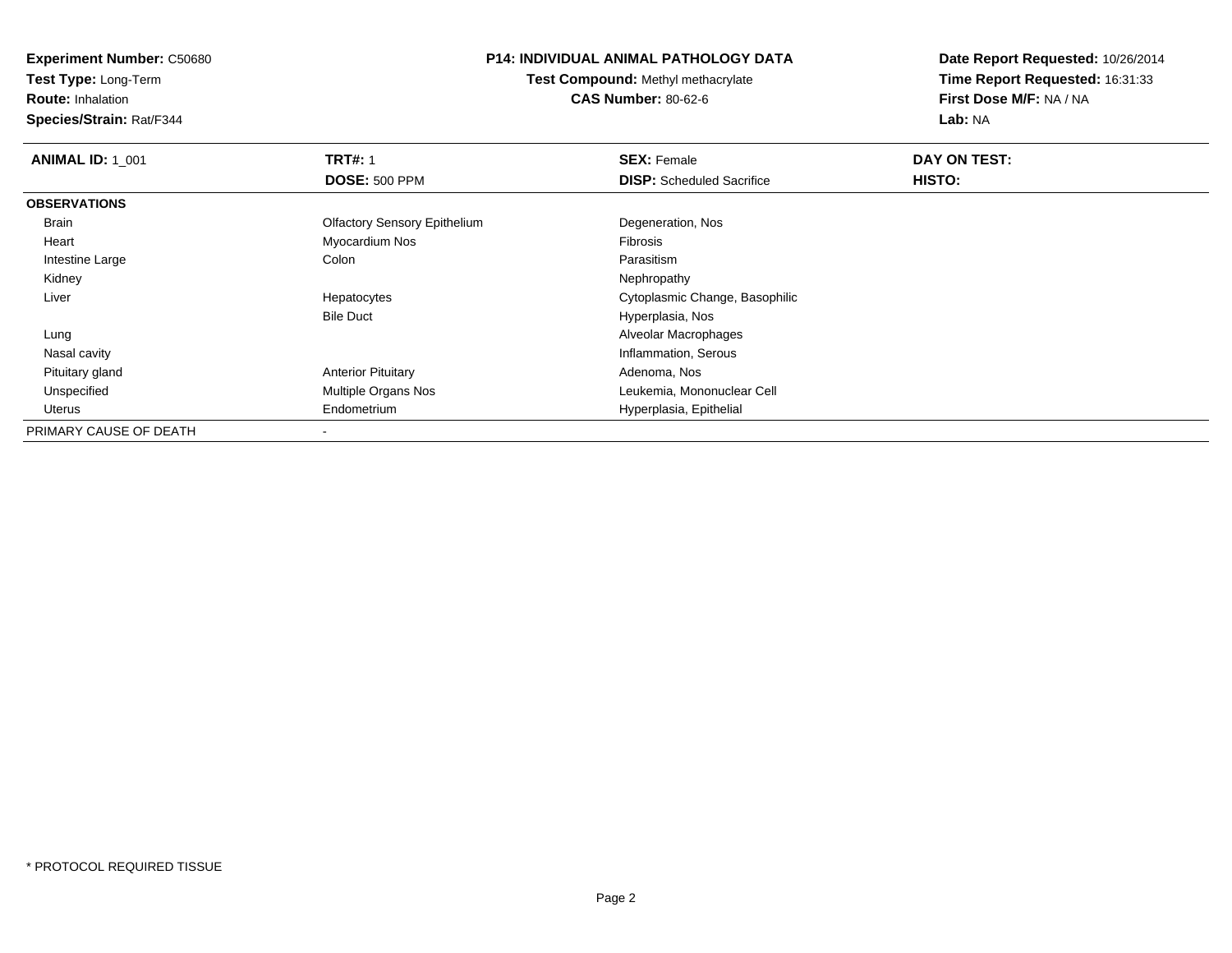**Test Type:** Long-Term

**Route:** Inhalation

**Species/Strain:** Rat/F344

#### **P14: INDIVIDUAL ANIMAL PATHOLOGY DATA**

**Test Compound:** Methyl methacrylate**CAS Number:** 80-62-6

| <b>ANIMAL ID: 1 002</b> | <b>TRT#: 1</b>                      | <b>SEX: Female</b>               | DAY ON TEST: |
|-------------------------|-------------------------------------|----------------------------------|--------------|
|                         | <b>DOSE: 500 PPM</b>                | <b>DISP:</b> Scheduled Sacrifice | HISTO:       |
| <b>OBSERVATIONS</b>     |                                     |                                  |              |
| Brain                   | <b>Olfactory Sensory Epithelium</b> | Degeneration, Nos                |              |
| Clitoral gland          |                                     | Cyst, Nos                        |              |
|                         |                                     | Hyperplasia, Epithelial          |              |
| Kidney                  | Cortex                              | Cyst, Nos                        |              |
|                         |                                     | Nephropathy                      |              |
| Liver                   | <b>Bile Duct</b>                    | Hyperplasia, Nos                 |              |
|                         |                                     | Neoplastic Nodule                |              |
| Nasal cavity            |                                     | Inflammation, Serous             |              |
| Pituitary gland         | <b>Anterior Pituitary</b>           | Adenoma, Nos                     |              |
| Uterus                  |                                     | <b>Endometrial Stromal Polyp</b> |              |
| PRIMARY CAUSE OF DEATH  |                                     |                                  |              |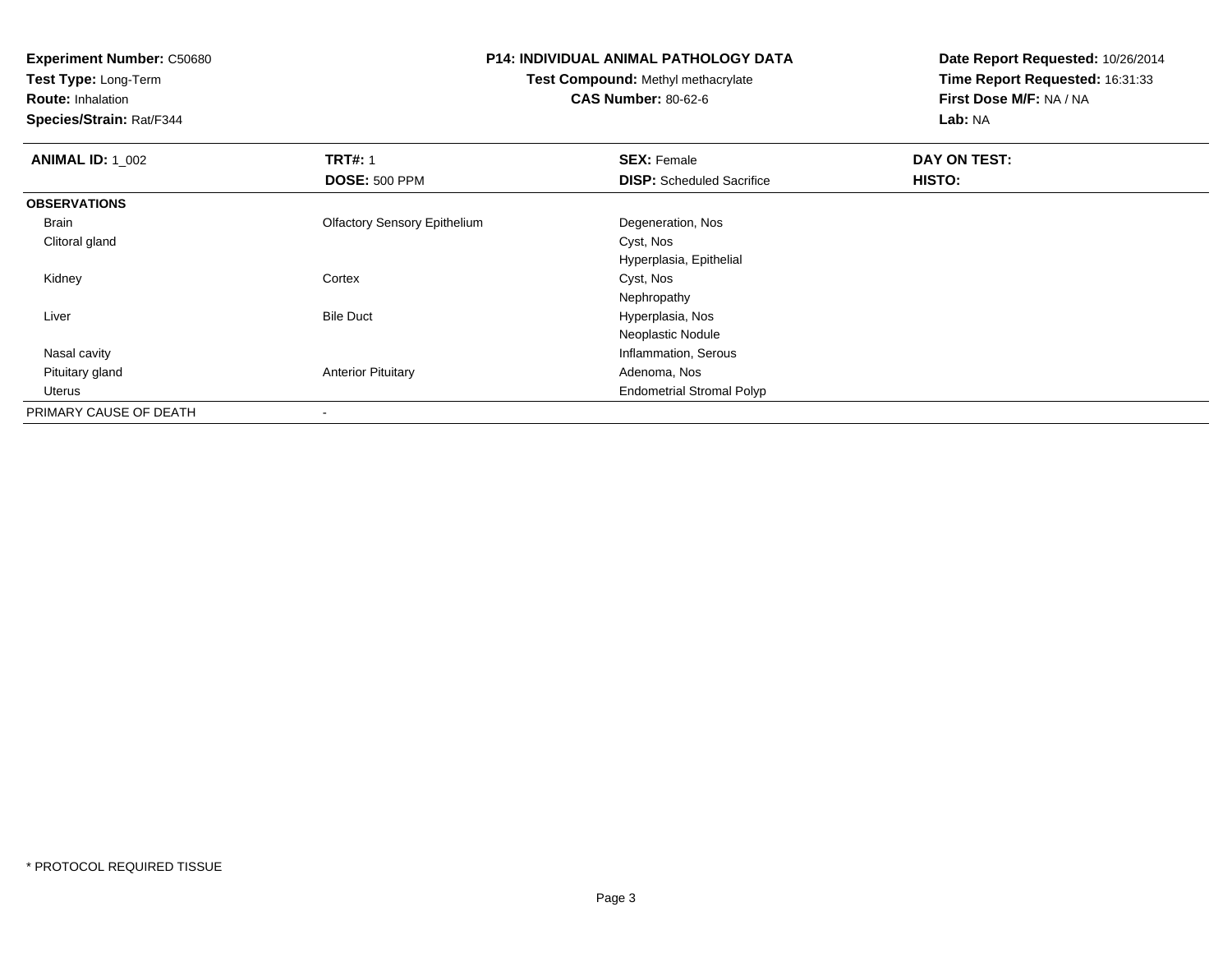**Test Type:** Long-Term

**Route:** Inhalation

**Species/Strain:** Rat/F344

# **P14: INDIVIDUAL ANIMAL PATHOLOGY DATA**

**Test Compound:** Methyl methacrylate**CAS Number:** 80-62-6

| <b>ANIMAL ID: 1_003</b> | <b>TRT#: 1</b>                      | <b>SEX: Female</b>              | DAY ON TEST: |  |
|-------------------------|-------------------------------------|---------------------------------|--------------|--|
|                         | <b>DOSE: 500 PPM</b>                | <b>DISP:</b> Moribund Sacrifice | HISTO:       |  |
| <b>OBSERVATIONS</b>     |                                     |                                 |              |  |
| Adrenal gland           | Cortex Nos                          | Cyst, Nos                       |              |  |
| Brain                   | <b>Olfactory Sensory Epithelium</b> | Degeneration, Nos               |              |  |
| Heart                   | Atrium                              | Thrombosis, Nos                 |              |  |
| Kidney                  |                                     | Nephropathy                     |              |  |
| Larynx                  |                                     | Inflammation, Suppurative       |              |  |
| Liver                   | Hepatocytes                         | Cytoplasmic Vacuolization       |              |  |
|                         | <b>Bile Duct</b>                    | Hyperplasia, Nos                |              |  |
| Nasal cavity            |                                     | Inflammation, Suppurative       |              |  |
| Pancreas                | Acinus                              | Atrophy, Focal                  |              |  |
| Spleen                  |                                     | Fibrosis, Diffuse               |              |  |
| Unspecified             | Multiple Organs Nos                 | Leukemia, Mononuclear Cell      |              |  |
| PRIMARY CAUSE OF DEATH  |                                     |                                 |              |  |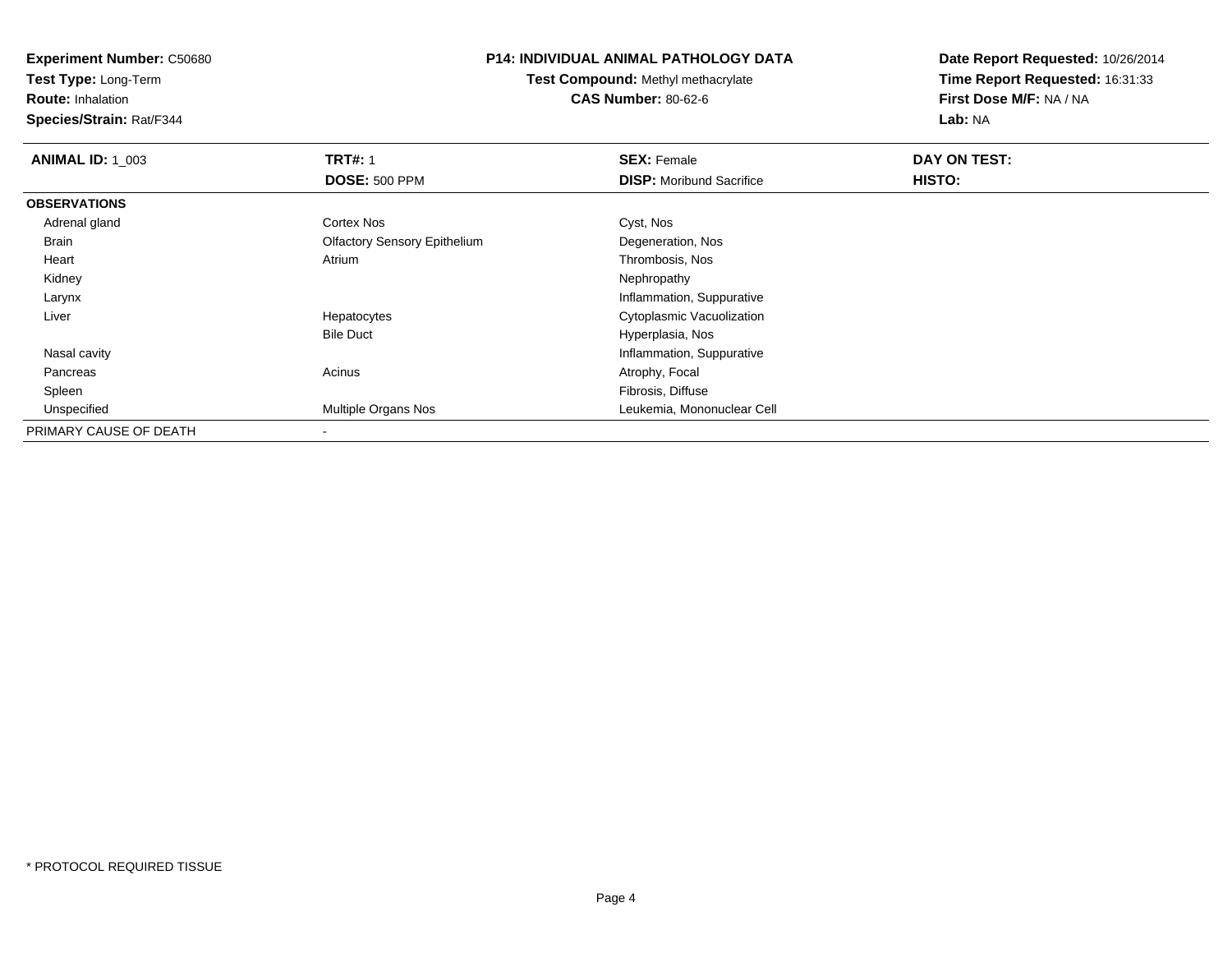| <b>Experiment Number: C50680</b><br><b>Test Type: Long-Term</b><br><b>Route: Inhalation</b><br>Species/Strain: Rat/F344 |                                     | P14: INDIVIDUAL ANIMAL PATHOLOGY DATA<br>Test Compound: Methyl methacrylate<br><b>CAS Number: 80-62-6</b> | Date Report Requested: 10/26/2014<br>Time Report Requested: 16:31:33<br>First Dose M/F: NA / NA<br>Lab: NA |
|-------------------------------------------------------------------------------------------------------------------------|-------------------------------------|-----------------------------------------------------------------------------------------------------------|------------------------------------------------------------------------------------------------------------|
| <b>ANIMAL ID: 1 004</b>                                                                                                 | <b>TRT#: 1</b>                      | <b>SEX: Female</b>                                                                                        | DAY ON TEST:                                                                                               |
|                                                                                                                         | <b>DOSE: 500 PPM</b>                | <b>DISP:</b> Scheduled Sacrifice                                                                          | HISTO:                                                                                                     |
| <b>OBSERVATIONS</b>                                                                                                     |                                     |                                                                                                           |                                                                                                            |
| <b>Brain</b>                                                                                                            | <b>Olfactory Sensory Epithelium</b> | Degeneration, Nos                                                                                         |                                                                                                            |
| Kidney                                                                                                                  |                                     | Nephropathy                                                                                               |                                                                                                            |
| Liver                                                                                                                   | Hepatocytes                         | Cytoplasmic Change, Basophilic                                                                            |                                                                                                            |
| Mammary gland                                                                                                           |                                     | Fibroadenoma                                                                                              |                                                                                                            |
| Nasal cavity                                                                                                            |                                     | Inflammation, Serous                                                                                      |                                                                                                            |
| Pituitary gland                                                                                                         | <b>Anterior Pituitary</b>           | Hyperplasia, Nos                                                                                          |                                                                                                            |
| PRIMARY CAUSE OF DEATH                                                                                                  |                                     |                                                                                                           |                                                                                                            |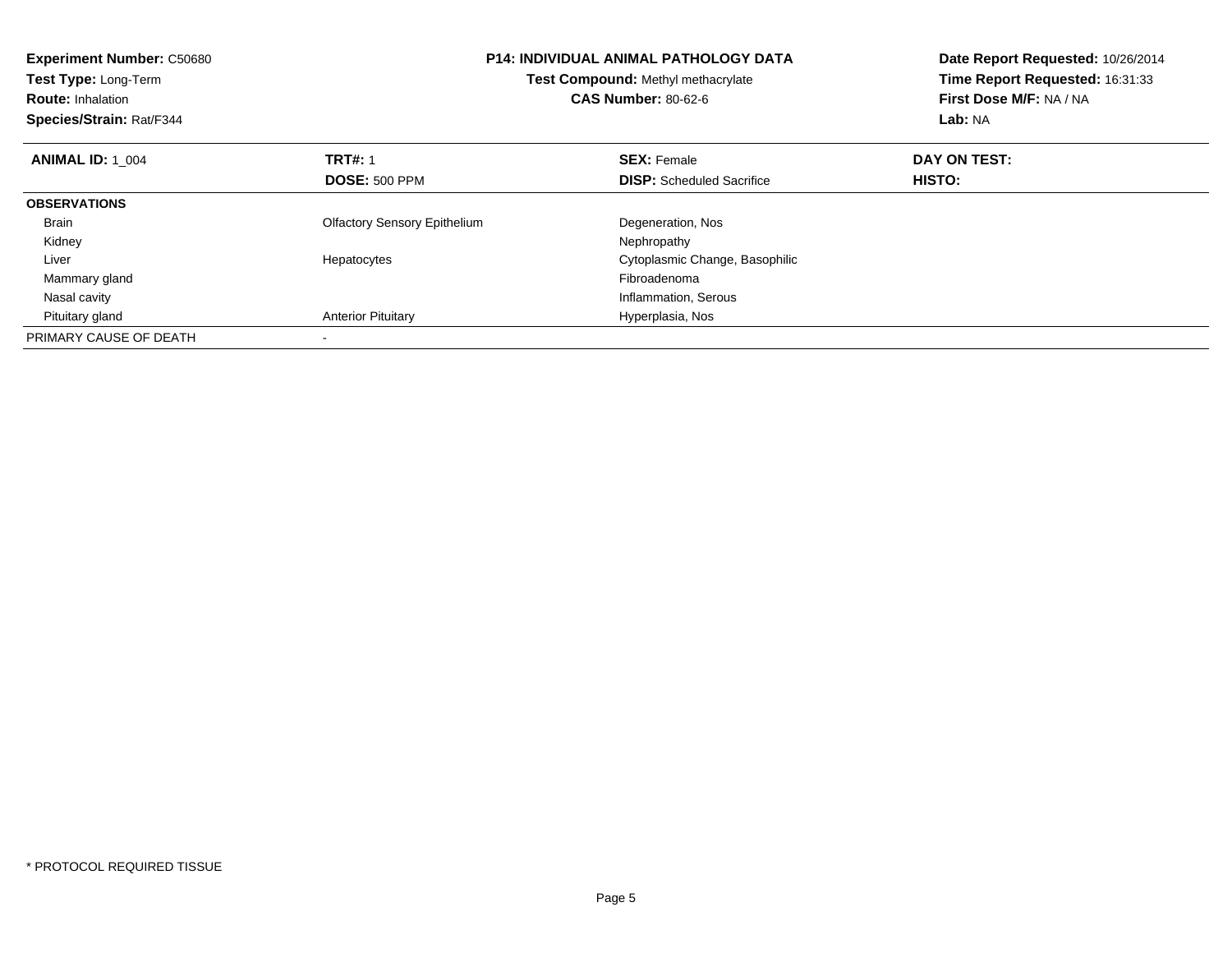**Experiment Number:** C50680**Test Type:** Long-Term**Route:** Inhalation **Species/Strain:** Rat/F344**P14: INDIVIDUAL ANIMAL PATHOLOGY DATATest Compound:** Methyl methacrylate**CAS Number:** 80-62-6**Date Report Requested:** 10/26/2014**Time Report Requested:** 16:31:33**First Dose M/F:** NA / NA**Lab:** NA**ANIMAL ID: 1\_005 TRT#:** 1 **SEX:** Female **DAY ON TEST: DOSE:** 500 PPM**DISP:** Scheduled Sacrifice **HISTO: OBSERVATIONS** Kidneyy the control of the control of the control of the control of the control of the control of the control of the control of the control of the control of the control of the control of the control of the control of the contro Liver Hepatocytes Cytoplasmic VacuolizationBile Duct Hyperplasia, Nos Mammary glandd and the control of the control of the control of the control of the control of the control of the control of the control of the control of the control of the control of the control of the control of the control of the co Nasal cavity Inflammation, Serous Ovaryy and the control of the control of the control of the control of the control of the control of the control of the control of the control of the control of the control of the control of the control of the control of the co Pituitary glandAnterior Pituitary **Adenoma, Nos**<br>
Multiple Organs Nos<br>
Leukemia, Mon UnspecifiedLeukemia, Mononuclear Cell Urinary bladder Submucosa Edema, Nos PRIMARY CAUSE OF DEATH-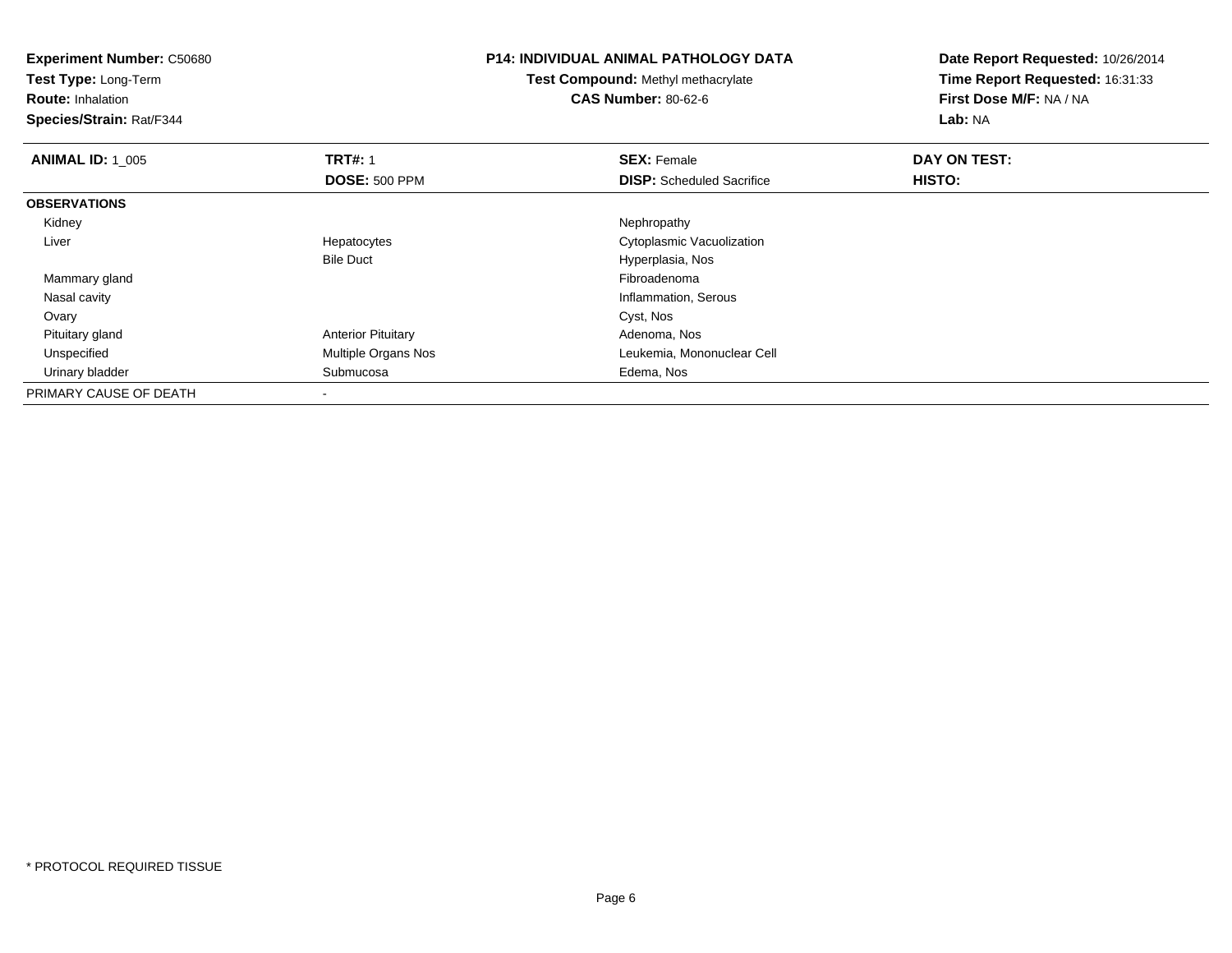**Test Type:** Long-Term

**Route:** Inhalation

**Species/Strain:** Rat/F344

### **P14: INDIVIDUAL ANIMAL PATHOLOGY DATA**

**Test Compound:** Methyl methacrylate**CAS Number:** 80-62-6

| <b>ANIMAL ID: 1 006</b> | <b>TRT#: 1</b>                      | <b>SEX: Female</b>              | DAY ON TEST: |  |
|-------------------------|-------------------------------------|---------------------------------|--------------|--|
|                         | <b>DOSE: 500 PPM</b>                | <b>DISP:</b> Moribund Sacrifice | HISTO:       |  |
| <b>OBSERVATIONS</b>     |                                     |                                 |              |  |
| Adrenal gland           | Medulla                             | Hyperplasia, Focal              |              |  |
| Brain                   | <b>Olfactory Sensory Epithelium</b> | Degeneration, Nos               |              |  |
|                         | Subdural Space Nos                  | Hemorrhage                      |              |  |
| Kidney                  |                                     | Nephropathy                     |              |  |
| Liver                   | <b>Bile Duct</b>                    | Hyperplasia, Nos                |              |  |
| Mammary gland           |                                     | Galactocele                     |              |  |
| Nasal cavity            |                                     | Inflammation, Suppurative       |              |  |
| Oral mucosa             | Palate Nos                          | Acanthosis                      |              |  |
|                         | Palate Nos                          | Ulcer, Chronic                  |              |  |
| Pituitary gland         | <b>Anterior Pituitary</b>           | Adenoma, Nos                    |              |  |
| Unspecified             | Multiple Organs Nos                 | Leukemia, Mononuclear Cell      |              |  |
| PRIMARY CAUSE OF DEATH  | $\,$                                |                                 |              |  |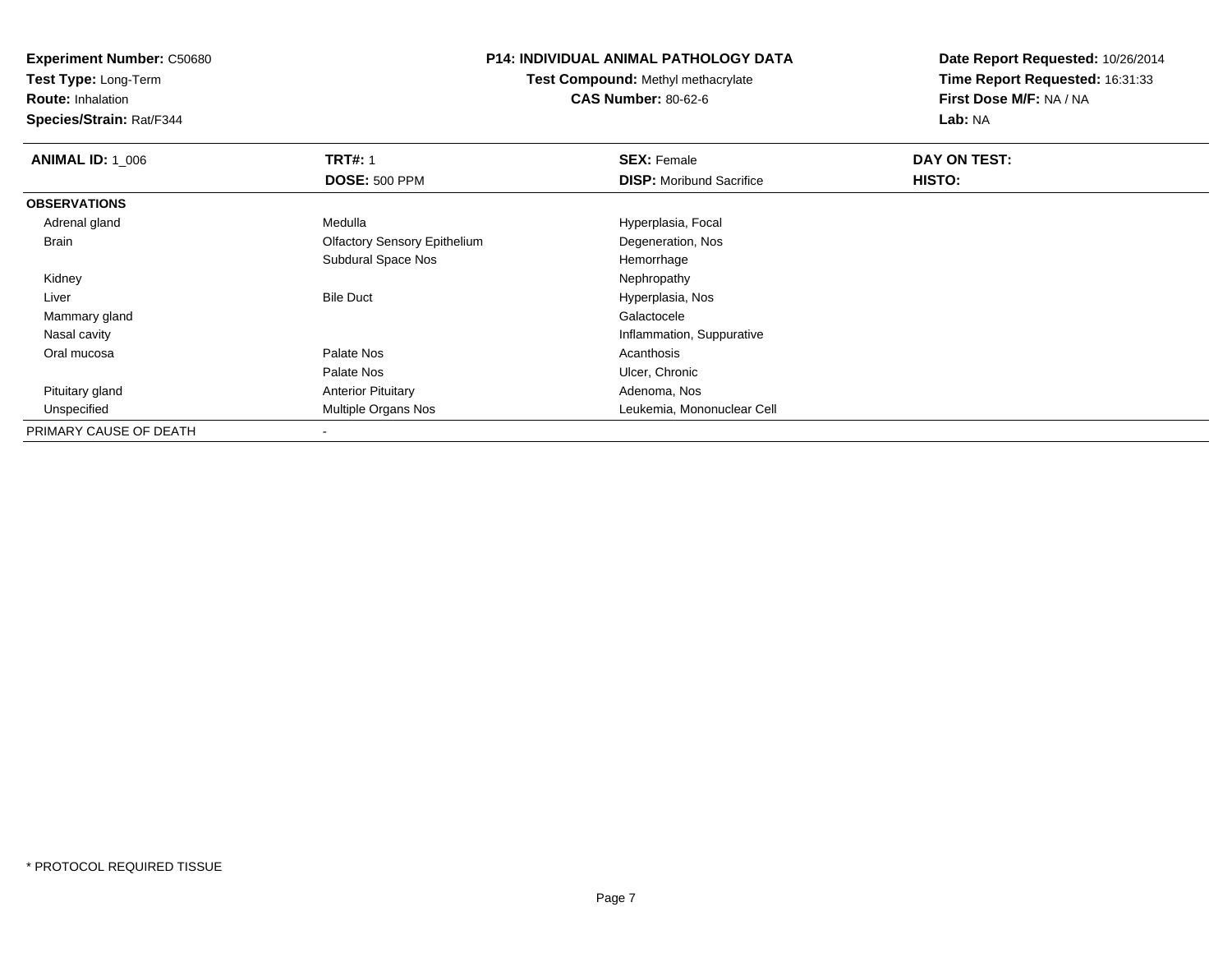| <b>Experiment Number: C50680</b> | <b>P14: INDIVIDUAL ANIMAL PATHOLOGY DATA</b><br>Test Compound: Methyl methacrylate |                                  | Date Report Requested: 10/26/2014 |
|----------------------------------|------------------------------------------------------------------------------------|----------------------------------|-----------------------------------|
| Test Type: Long-Term             |                                                                                    |                                  | Time Report Requested: 16:31:33   |
| <b>Route: Inhalation</b>         |                                                                                    | <b>CAS Number: 80-62-6</b>       | First Dose M/F: NA / NA           |
| Species/Strain: Rat/F344         |                                                                                    |                                  | Lab: NA                           |
| <b>ANIMAL ID: 1 007</b>          | <b>TRT#: 1</b>                                                                     | <b>SEX: Female</b>               | DAY ON TEST:                      |
|                                  | <b>DOSE: 500 PPM</b>                                                               | <b>DISP:</b> Scheduled Sacrifice | HISTO:                            |
| <b>OBSERVATIONS</b>              |                                                                                    |                                  |                                   |
| <b>Brain</b>                     | <b>Olfactory Sensory Epithelium</b>                                                | Degeneration, Nos                |                                   |
| Heart                            | Cardiac Valve                                                                      | Metaplasia, Cartilaginous        |                                   |
| Kidney                           |                                                                                    | Nephropathy                      |                                   |
| Liver                            |                                                                                    | Cyst, Nos                        |                                   |
|                                  | Hepatocytes                                                                        | Cytoplasmic Change, Basophilic   |                                   |
| Nasal cavity                     |                                                                                    | Inflammation, Serous             |                                   |
| Ovary                            |                                                                                    | Cyst, Nos                        |                                   |
| Pituitary gland                  | <b>Anterior Pituitary</b>                                                          | Hyperplasia, Nos                 |                                   |
| PRIMARY CAUSE OF DEATH           |                                                                                    |                                  |                                   |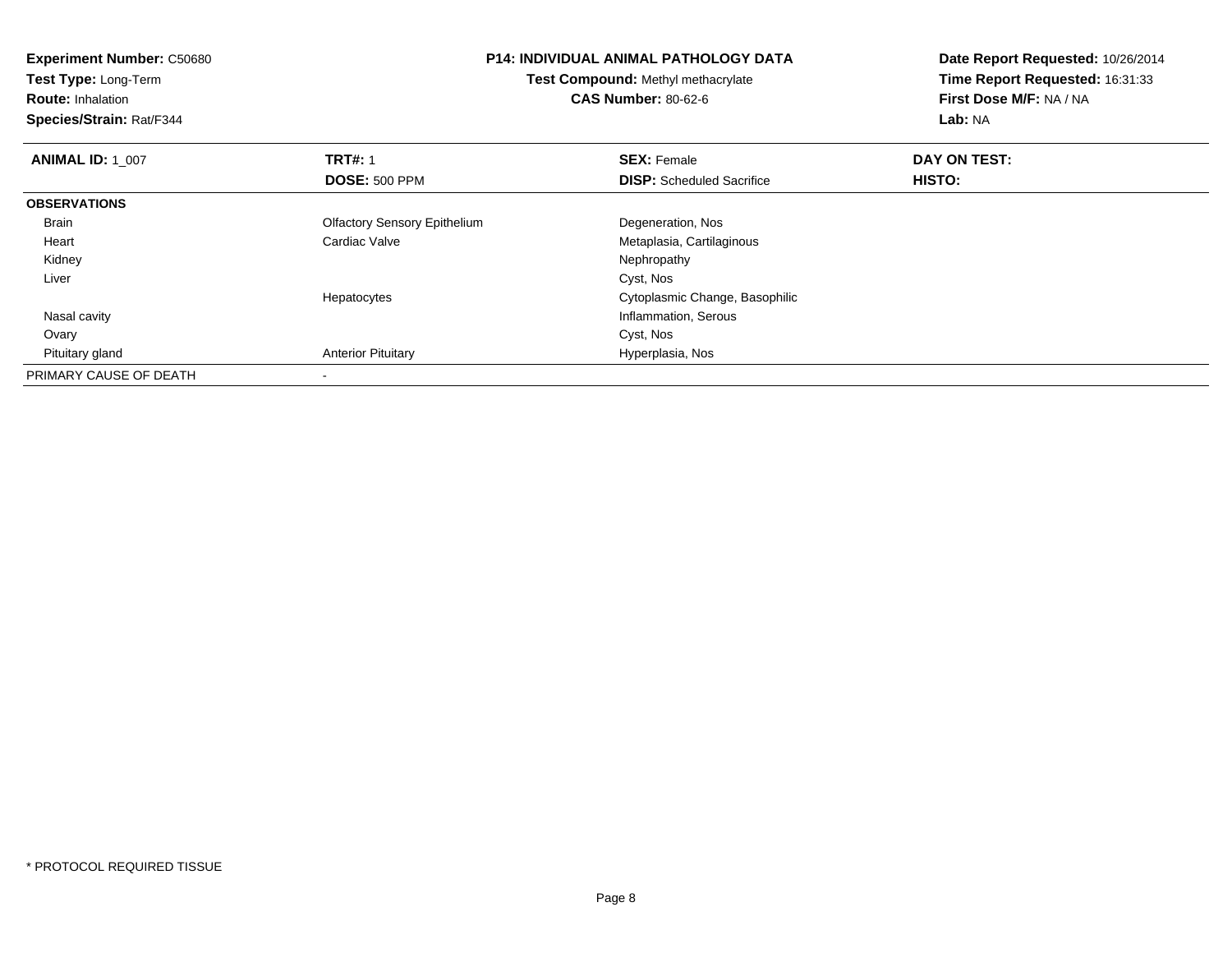**Experiment Number:** C50680**Test Type:** Long-Term**Route:** Inhalation **Species/Strain:** Rat/F344**P14: INDIVIDUAL ANIMAL PATHOLOGY DATATest Compound:** Methyl methacrylate**CAS Number:** 80-62-6**Date Report Requested:** 10/26/2014**Time Report Requested:** 16:31:33**First Dose M/F:** NA / NA**Lab:** NA**ANIMAL ID: 1\_008 REX:** Female **DAY ON TEST: CONSIST: SEX:** Female **DAY ON TEST: DOSE:** 500 PPM**DISP:** Scheduled Sacrifice **HISTO: OBSERVATIONS** Adrenal glandCortex Nos **Cytoplasmic Vacuolization**  Brain Olfactory Sensory EpitheliumDegeneration, Nos<br>Nephropathy Kidneyy the control of the control of the control of the control of the control of the control of the control of the control of the control of the control of the control of the control of the control of the control of the contro Liver Hepatocytes Cytoplasmic Change, Basophilic Mammary glandd and the control of the control of the control of the control of the control of the control of the control of the control of the control of the control of the control of the control of the control of the control of the co Nasal cavity Inflammation, Serous Inflammation, Suppurative PancreasAcinus **Acinus** Atrophy, Focal Pituitary glandAnterior Pituitary **Adenoma, Nos** Adenoma, Nos PRIMARY CAUSE OF DEATH-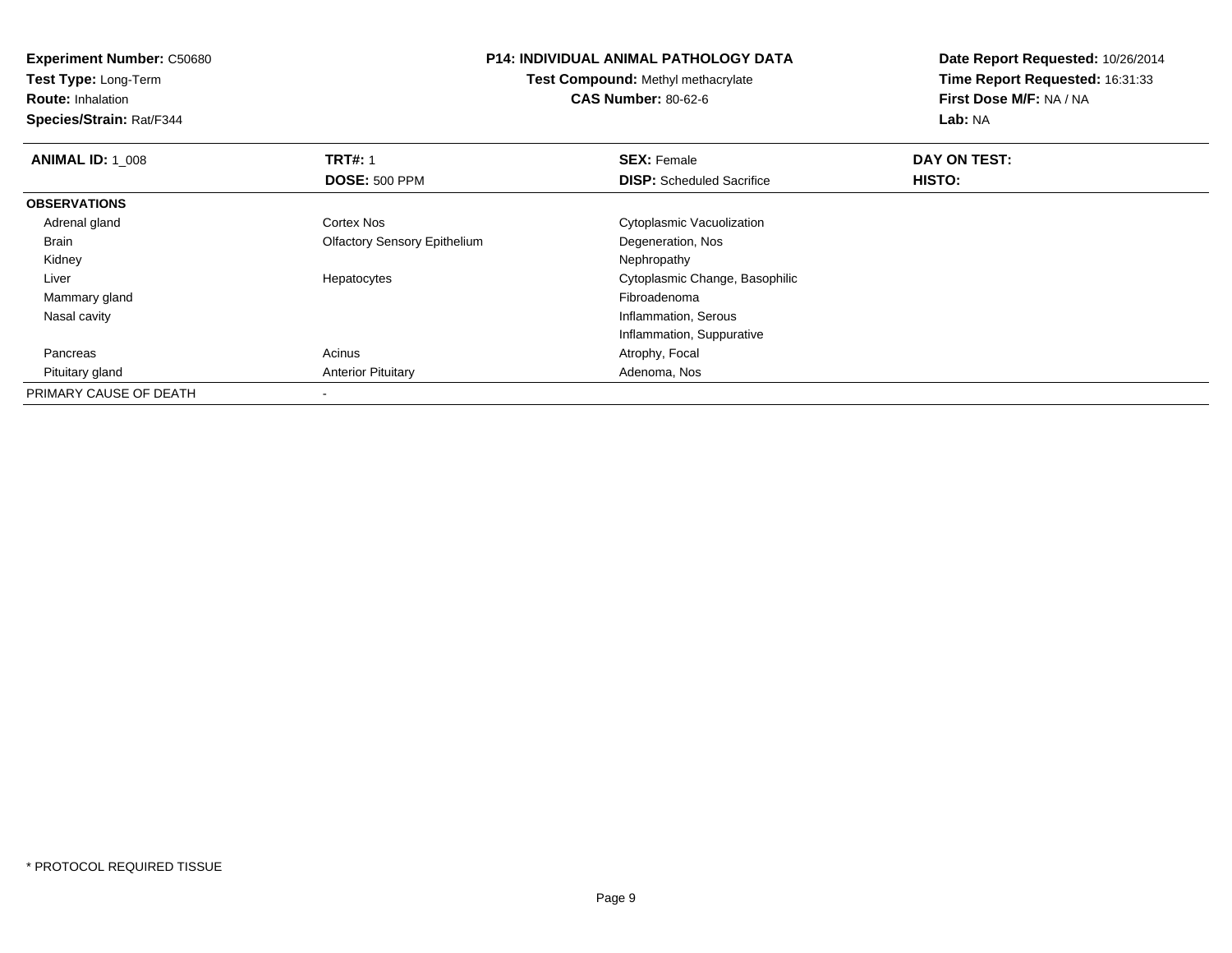**Test Type:** Long-Term

**Route:** Inhalation

**Species/Strain:** Rat/F344

### **P14: INDIVIDUAL ANIMAL PATHOLOGY DATA**

**Test Compound:** Methyl methacrylate**CAS Number:** 80-62-6

| <b>ANIMAL ID: 1 009</b> | <b>TRT#: 1</b>                      | <b>SEX: Female</b>               | DAY ON TEST: |  |
|-------------------------|-------------------------------------|----------------------------------|--------------|--|
|                         | <b>DOSE: 500 PPM</b>                | <b>DISP:</b> Scheduled Sacrifice | HISTO:       |  |
| <b>OBSERVATIONS</b>     |                                     |                                  |              |  |
| Adrenal gland           | Medulla                             | Hyperplasia, Focal               |              |  |
| Brain                   | <b>Olfactory Sensory Epithelium</b> | Degeneration, Nos                |              |  |
| Clitoral gland          |                                     | Acanthosis                       |              |  |
|                         |                                     | Hyperkeratosis                   |              |  |
| Heart                   | Cardiac Valve                       | Metaplasia, Cartilaginous        |              |  |
| Kidney                  |                                     | Nephropathy                      |              |  |
| Liver                   |                                     | Angiectasis                      |              |  |
|                         | Hepatocytes                         | Cytoplasmic Change, Basophilic   |              |  |
| Nasal cavity            |                                     | Inflammation, Serous             |              |  |
| Pituitary gland         | <b>Anterior Pituitary</b>           | Adenoma, Nos                     |              |  |
| PRIMARY CAUSE OF DEATH  |                                     |                                  |              |  |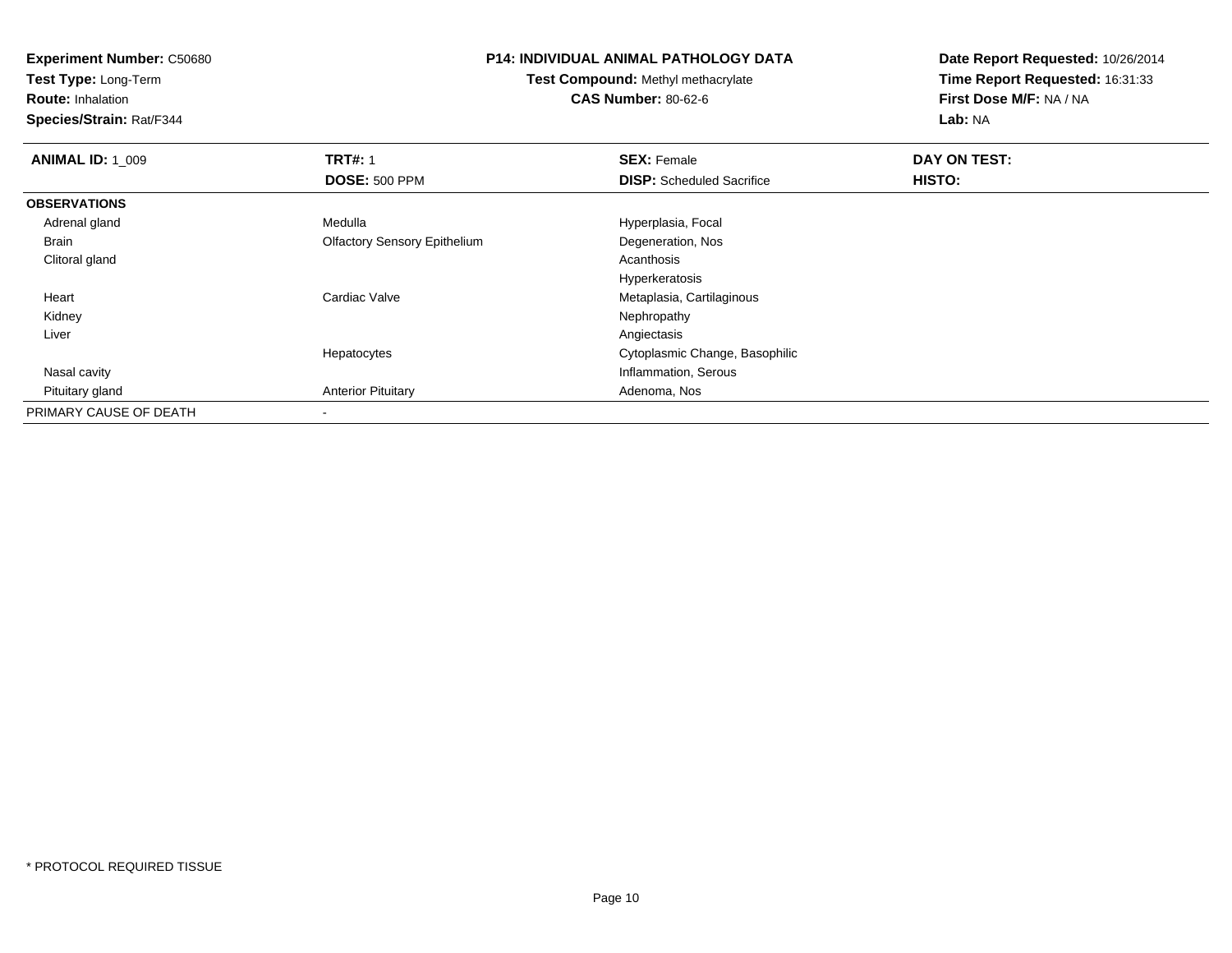**Experiment Number:** C50680**Test Type:** Long-Term**Route:** Inhalation **Species/Strain:** Rat/F344**P14: INDIVIDUAL ANIMAL PATHOLOGY DATATest Compound:** Methyl methacrylate**CAS Number:** 80-62-6**Date Report Requested:** 10/26/2014**Time Report Requested:** 16:31:33**First Dose M/F:** NA / NA**Lab:** NA**ANIMAL ID: 1\_010 C TRT#:** 1 **SEX:** Female **DAY ON TEST: DOSE:** 500 PPM**DISP:** Scheduled Sacrifice **HISTO: OBSERVATIONS** Brain Olfactory Sensory EpitheliumDegeneration, Nos<br>Parasitism Intestine Largee and the Colon Colon Colon Colon and the Parasitism Nephropathy Kidneyy the control of the control of the control of the control of the control of the control of the control of the control of the control of the control of the control of the control of the control of the control of the contro Liver Hepatocytes Cytoplasmic Vacuolization Nasal cavity Inflammation, Serous Inflammation, Suppurative Pituitary glandAnterior Pituitary **Material Executive Contracts** Hyperplasia, Nos Uterus Endometrial Stromal Polypm<br> **Inflammation, Suppurative** Endometrium

PRIMARY CAUSE OF DEATH-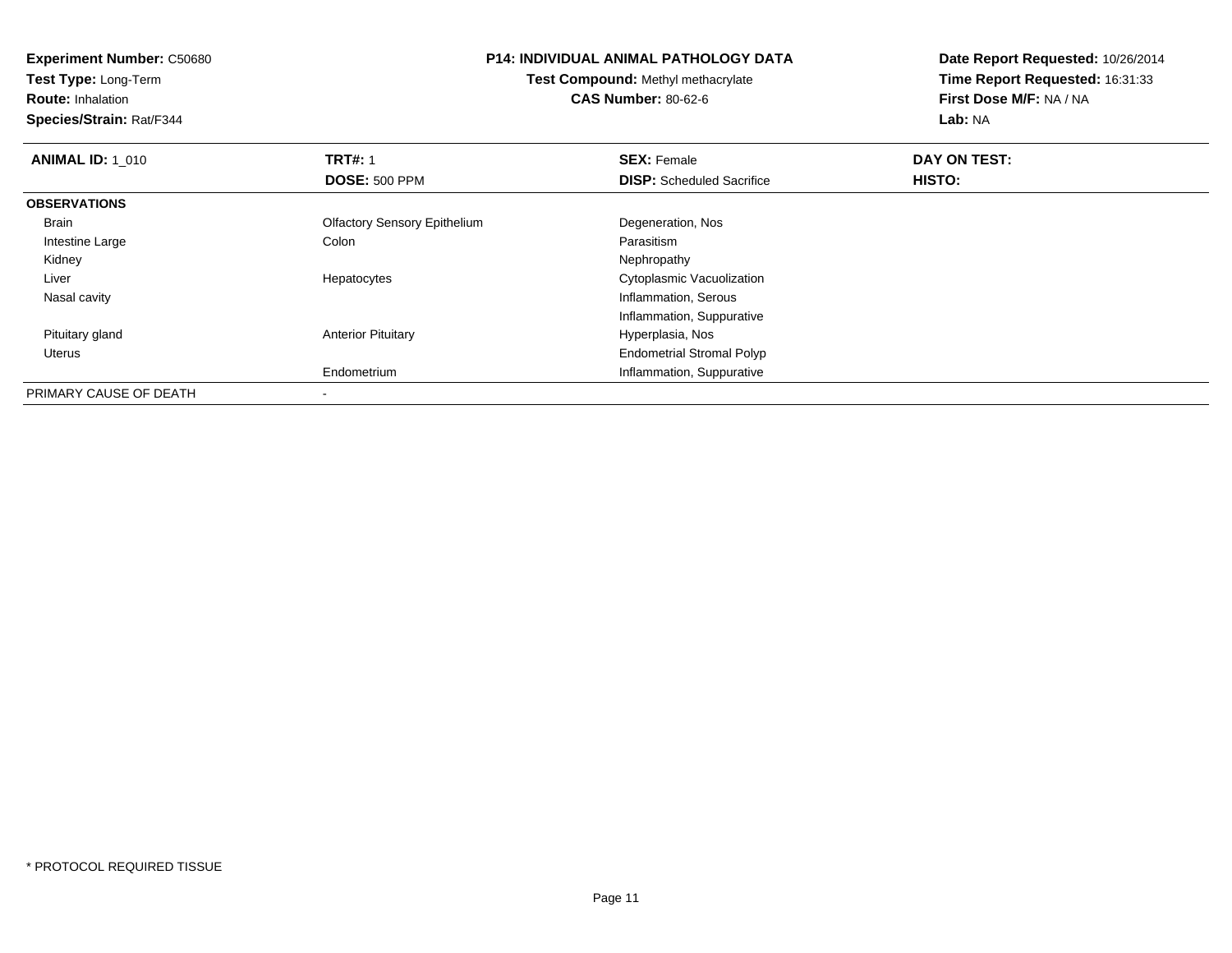**Test Type:** Long-Term

**Route:** Inhalation

**Species/Strain:** Rat/F344

# **P14: INDIVIDUAL ANIMAL PATHOLOGY DATA**

**Test Compound:** Methyl methacrylate**CAS Number:** 80-62-6

| <b>ANIMAL ID: 1_011</b> | <b>TRT#: 1</b>                      | <b>SEX: Female</b>               | DAY ON TEST: |  |
|-------------------------|-------------------------------------|----------------------------------|--------------|--|
|                         | <b>DOSE: 500 PPM</b>                | <b>DISP:</b> Scheduled Sacrifice | HISTO:       |  |
| <b>OBSERVATIONS</b>     |                                     |                                  |              |  |
| Adrenal gland           | Medulla                             | Hyperplasia, Focal               |              |  |
| Brain                   | <b>Olfactory Sensory Epithelium</b> | Degeneration, Nos                |              |  |
| Heart                   | Myocardium Nos                      | Fibrosis                         |              |  |
| Kidney                  |                                     | Nephropathy                      |              |  |
| Liver                   | Hepatocytes                         | Cytoplasmic Change, Basophilic   |              |  |
| Lung                    |                                     | Alveolar Macrophages             |              |  |
|                         |                                     | Hyperplasia, Alveolar Epithelium |              |  |
| Nasal cavity            |                                     | Inflammation, Serous             |              |  |
|                         |                                     | Inflammation, Suppurative        |              |  |
| Ovary                   |                                     | Papillary Adenocarcinoma         |              |  |
| Pituitary gland         | <b>Anterior Pituitary</b>           | Adenoma, Nos                     |              |  |
| Thyroid                 |                                     | <b>Cystic Follicles</b>          |              |  |
| Uterus                  |                                     | <b>Endometrial Stromal Polyp</b> |              |  |
| PRIMARY CAUSE OF DEATH  |                                     |                                  |              |  |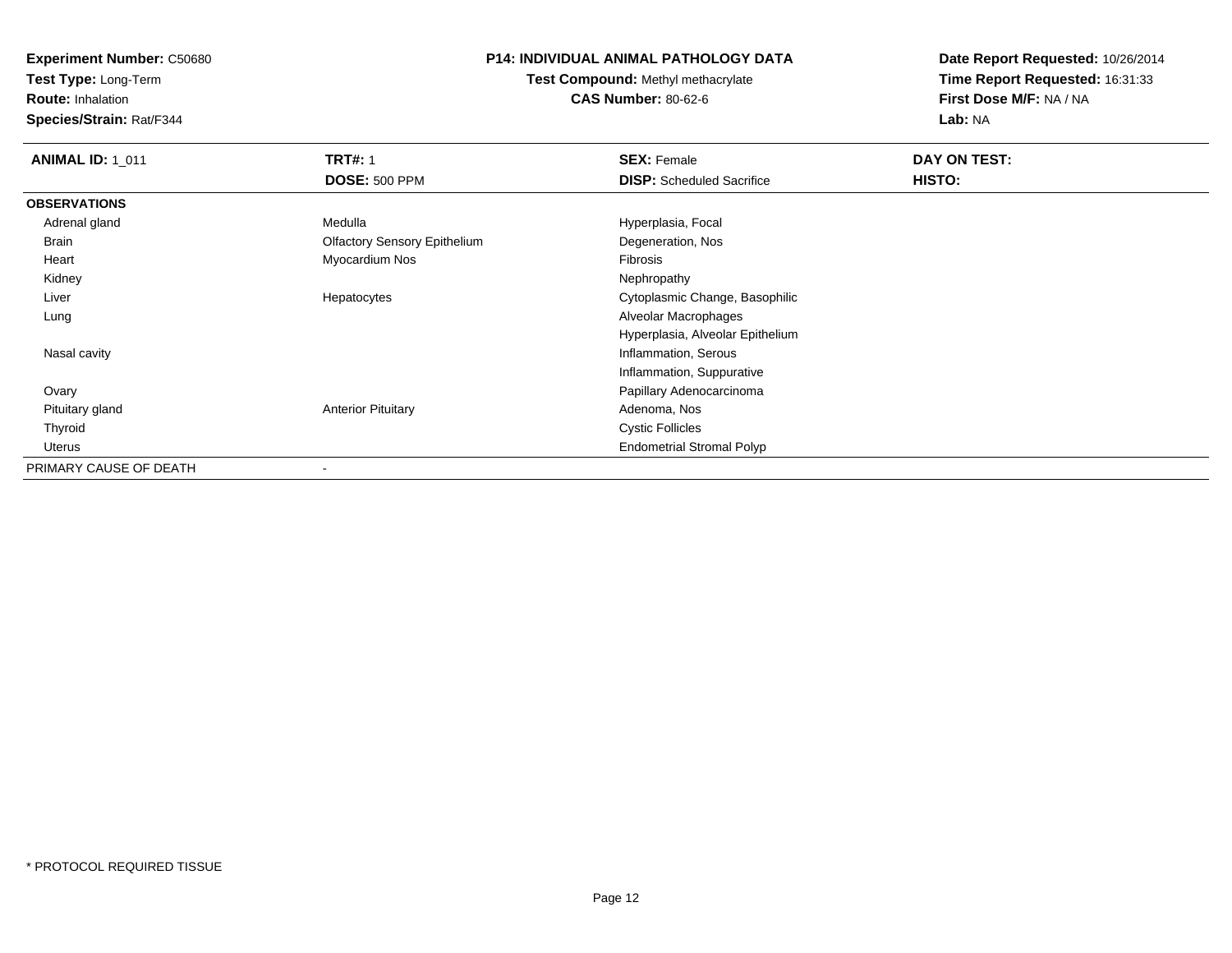| <b>Experiment Number: C50680</b><br><b>Test Type: Long-Term</b><br><b>Route: Inhalation</b><br>Species/Strain: Rat/F344 |                                     | <b>P14: INDIVIDUAL ANIMAL PATHOLOGY DATA</b><br>Test Compound: Methyl methacrylate<br><b>CAS Number: 80-62-6</b> | Date Report Requested: 10/26/2014<br>Time Report Requested: 16:31:33<br>First Dose M/F: NA / NA<br>Lab: NA |
|-------------------------------------------------------------------------------------------------------------------------|-------------------------------------|------------------------------------------------------------------------------------------------------------------|------------------------------------------------------------------------------------------------------------|
| <b>ANIMAL ID: 1 012</b>                                                                                                 | <b>TRT#: 1</b>                      | <b>SEX: Female</b>                                                                                               | DAY ON TEST:                                                                                               |
|                                                                                                                         | <b>DOSE: 500 PPM</b>                | <b>DISP:</b> Natural Death                                                                                       | <b>HISTO:</b>                                                                                              |
| <b>OBSERVATIONS</b>                                                                                                     |                                     |                                                                                                                  |                                                                                                            |
| Adrenal gland                                                                                                           | Cortex Nos                          | Necrosis, Focal                                                                                                  |                                                                                                            |
| <b>Brain</b>                                                                                                            | <b>Olfactory Sensory Epithelium</b> | Degeneration, Nos                                                                                                |                                                                                                            |
|                                                                                                                         | Cerebrum                            | Hemorrhage                                                                                                       |                                                                                                            |
| Heart                                                                                                                   | Myocardium Nos                      | <b>Fibrosis</b>                                                                                                  |                                                                                                            |
| Liver                                                                                                                   | Hepatocytes                         | Necrosis, Focal                                                                                                  |                                                                                                            |
| Unspecified                                                                                                             | Multiple Organs Nos                 | Leukemia, Mononuclear Cell                                                                                       |                                                                                                            |
| PRIMARY CAUSE OF DEATH                                                                                                  |                                     |                                                                                                                  |                                                                                                            |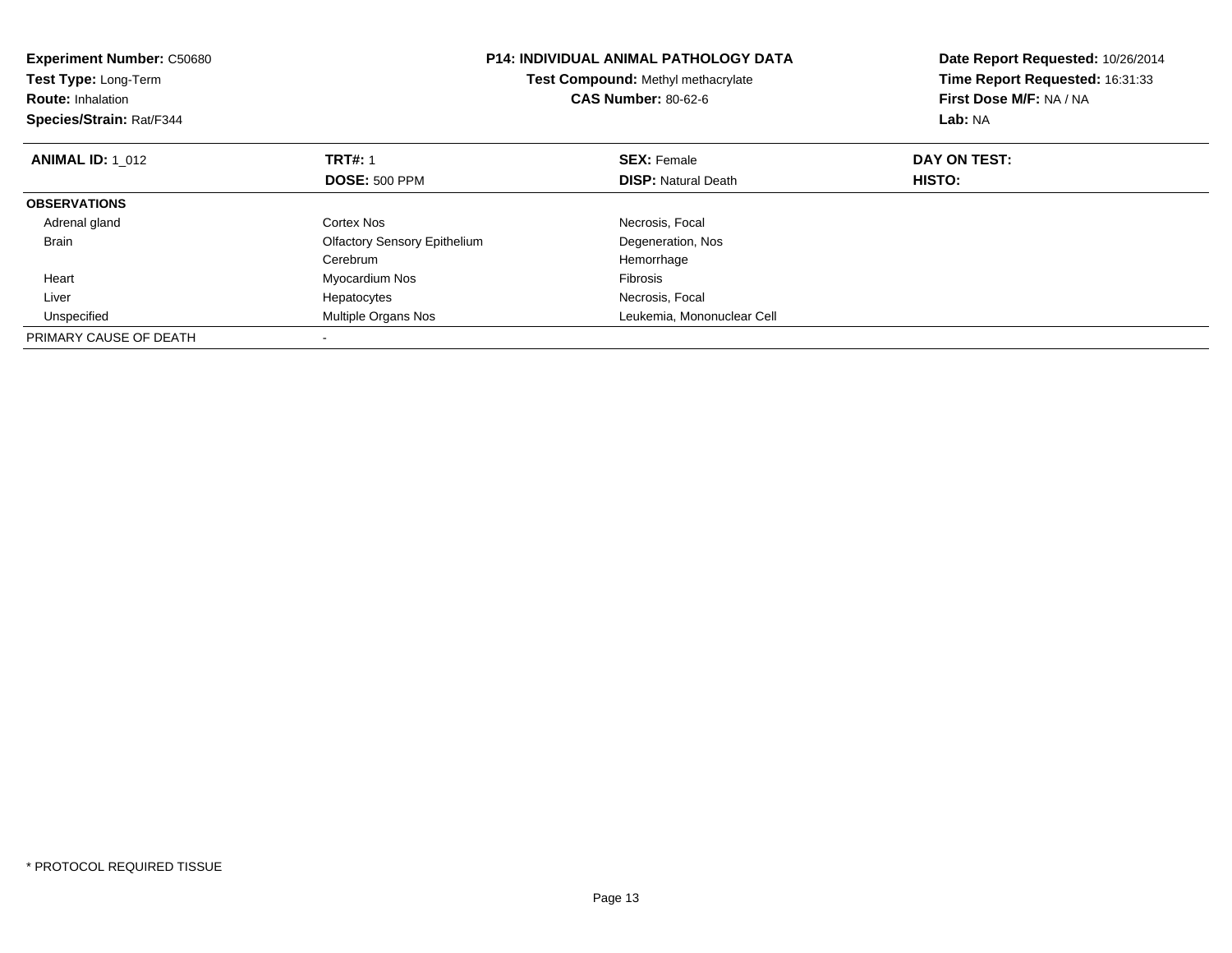| <b>Experiment Number: C50680</b> | <b>P14: INDIVIDUAL ANIMAL PATHOLOGY DATA</b> |                                    | Date Report Requested: 10/26/2014 |
|----------------------------------|----------------------------------------------|------------------------------------|-----------------------------------|
| Test Type: Long-Term             |                                              | Test Compound: Methyl methacrylate | Time Report Requested: 16:31:33   |
| <b>Route: Inhalation</b>         |                                              | <b>CAS Number: 80-62-6</b>         | First Dose M/F: NA / NA           |
| Species/Strain: Rat/F344         |                                              |                                    | Lab: NA                           |
| <b>ANIMAL ID: 1 013</b>          | <b>TRT#: 1</b>                               | <b>SEX: Female</b>                 | DAY ON TEST:                      |
|                                  | <b>DOSE: 500 PPM</b>                         | <b>DISP:</b> Scheduled Sacrifice   | HISTO:                            |
| <b>OBSERVATIONS</b>              |                                              |                                    |                                   |
| Brain                            | <b>Olfactory Sensory Epithelium</b>          | Degeneration, Nos                  |                                   |
| Kidney                           |                                              | Nephropathy                        |                                   |
| Liver                            | Hepatocytes                                  | Cytoplasmic Change, Basophilic     |                                   |
| Lung                             |                                              | Alveolar Macrophages               |                                   |
| Nasal cavity                     |                                              | Inflammation, Serous               |                                   |
| Pancreas                         | Acinus                                       | Atrophy, Focal                     |                                   |
| Pituitary gland                  | <b>Anterior Pituitary</b>                    | Adenoma, Nos                       |                                   |
| Uterus                           | Endometrium                                  | Hyperplasia, Epithelial            |                                   |
| PRIMARY CAUSE OF DEATH           |                                              |                                    |                                   |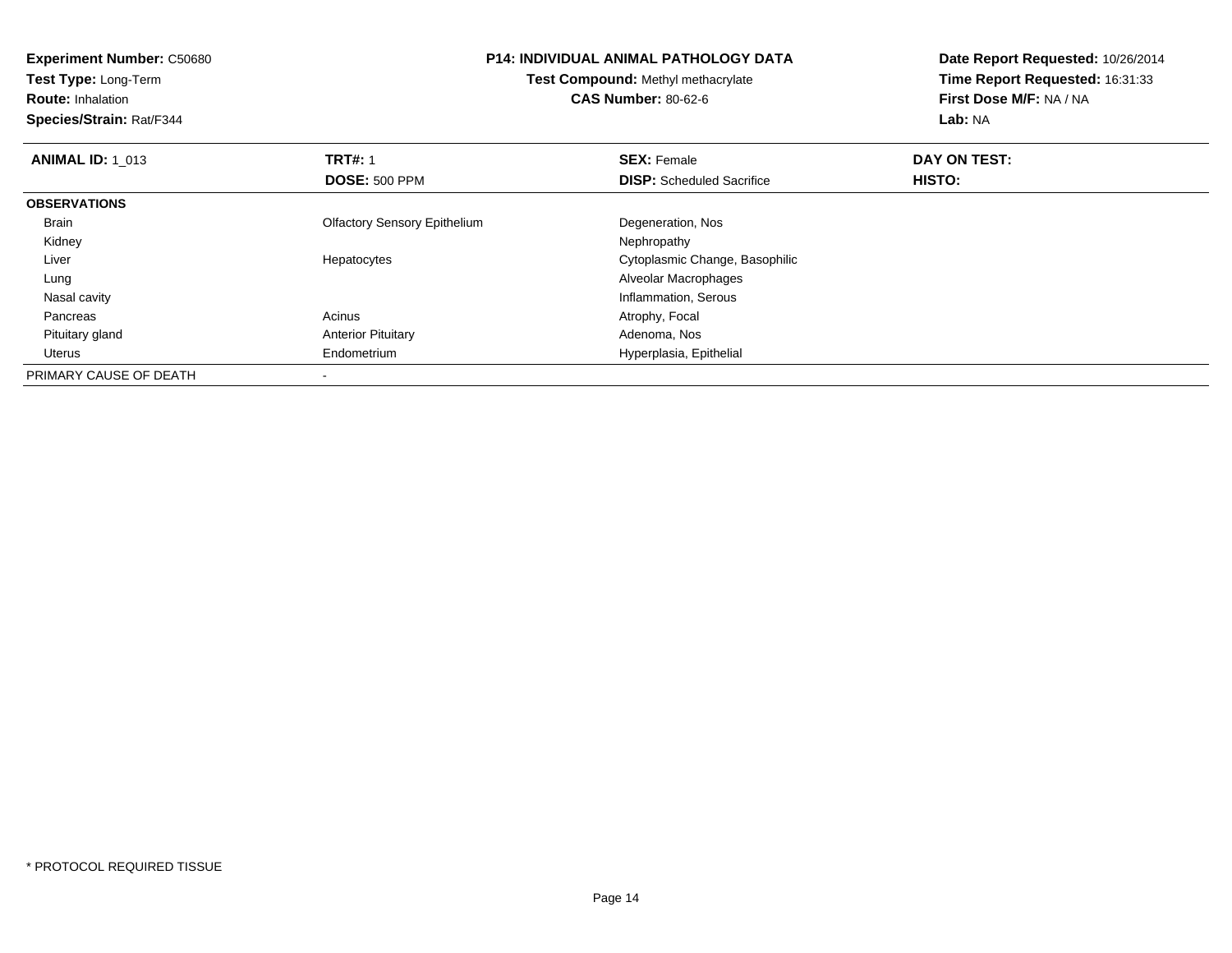**Experiment Number:** C50680**Test Type:** Long-Term**Route:** Inhalation **Species/Strain:** Rat/F344**P14: INDIVIDUAL ANIMAL PATHOLOGY DATATest Compound:** Methyl methacrylate**CAS Number:** 80-62-6**Date Report Requested:** 10/26/2014**Time Report Requested:** 16:31:33**First Dose M/F:** NA / NA**Lab:** NA**ANIMAL ID: 1\_014 TRT#:** 1 **SEX:** Female **DAY ON TEST: DOSE:** 500 PPM**DISP:** Scheduled Sacrifice **HISTO: OBSERVATIONS** Adrenal glandCortex Nos **Cytoplasmic Vacuolization**  Brain Olfactory Sensory Epithelium Degeneration, Nos KidneyHyperplasia, Epithelial Nephropathy**Inflammation, Suppurative**  Larynx Inflammation, Granulomatous Focal Liver Lung Alveoli Hemorrhage Nasal cavity Inflammation, Chronic Focal Inflammation, Serous Pituitary glandAnterior Pituitary **Adenoma, Nos** Adenoma, Nos PRIMARY CAUSE OF DEATH-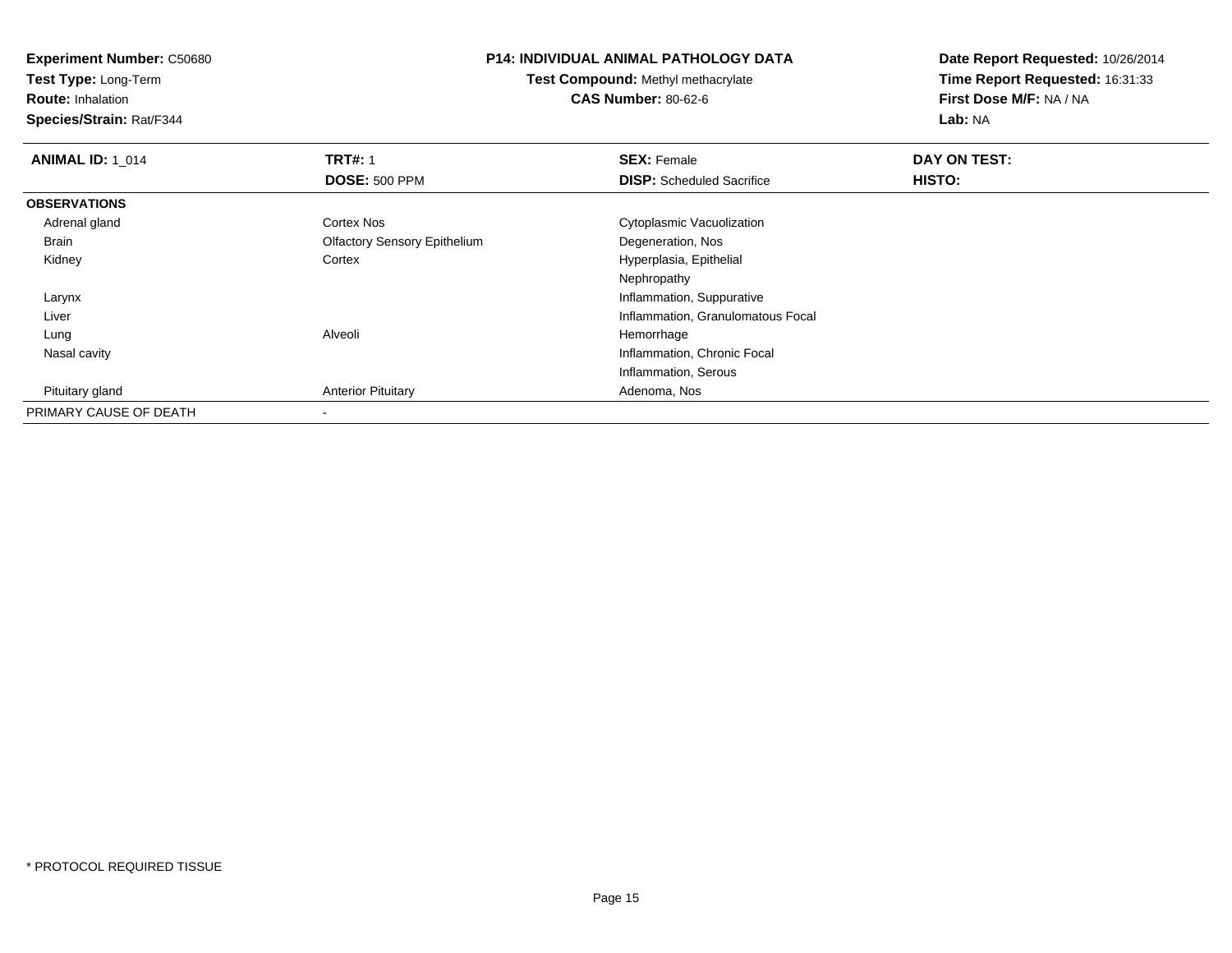**Test Type:** Long-Term

**Route:** Inhalation

**Species/Strain:** Rat/F344

# **P14: INDIVIDUAL ANIMAL PATHOLOGY DATA**

**Test Compound:** Methyl methacrylate**CAS Number:** 80-62-6

| <b>ANIMAL ID: 1_015</b> | <b>TRT#: 1</b>                      | <b>SEX: Female</b>               | DAY ON TEST: |  |
|-------------------------|-------------------------------------|----------------------------------|--------------|--|
|                         | <b>DOSE: 500 PPM</b>                | <b>DISP:</b> Scheduled Sacrifice | HISTO:       |  |
| <b>OBSERVATIONS</b>     |                                     |                                  |              |  |
| Adrenal gland           | Cortex Nos                          | Cytoplasmic Vacuolization        |              |  |
| <b>Brain</b>            | Cerebrum                            | Atrophy, Pressure                |              |  |
|                         | <b>Olfactory Sensory Epithelium</b> | Degeneration, Nos                |              |  |
| Kidney                  |                                     | Nephropathy                      |              |  |
| Larynx                  |                                     | Inflammation, Suppurative        |              |  |
| Lung                    |                                     | Alveolar Macrophages             |              |  |
|                         | Alveoli                             | Fibrosis, Multifocal             |              |  |
|                         |                                     | Inflammation, Chronic Focal      |              |  |
|                         | Alveoli                             | Inflammation, Suppurative        |              |  |
| Nasal cavity            |                                     | Inflammation, Serous             |              |  |
| Pituitary gland         | <b>Anterior Pituitary</b>           | Adenoma, Nos                     |              |  |
| Skin                    | Tail                                | Inflammation, Chronic Focal      |              |  |
| PRIMARY CAUSE OF DEATH  |                                     |                                  |              |  |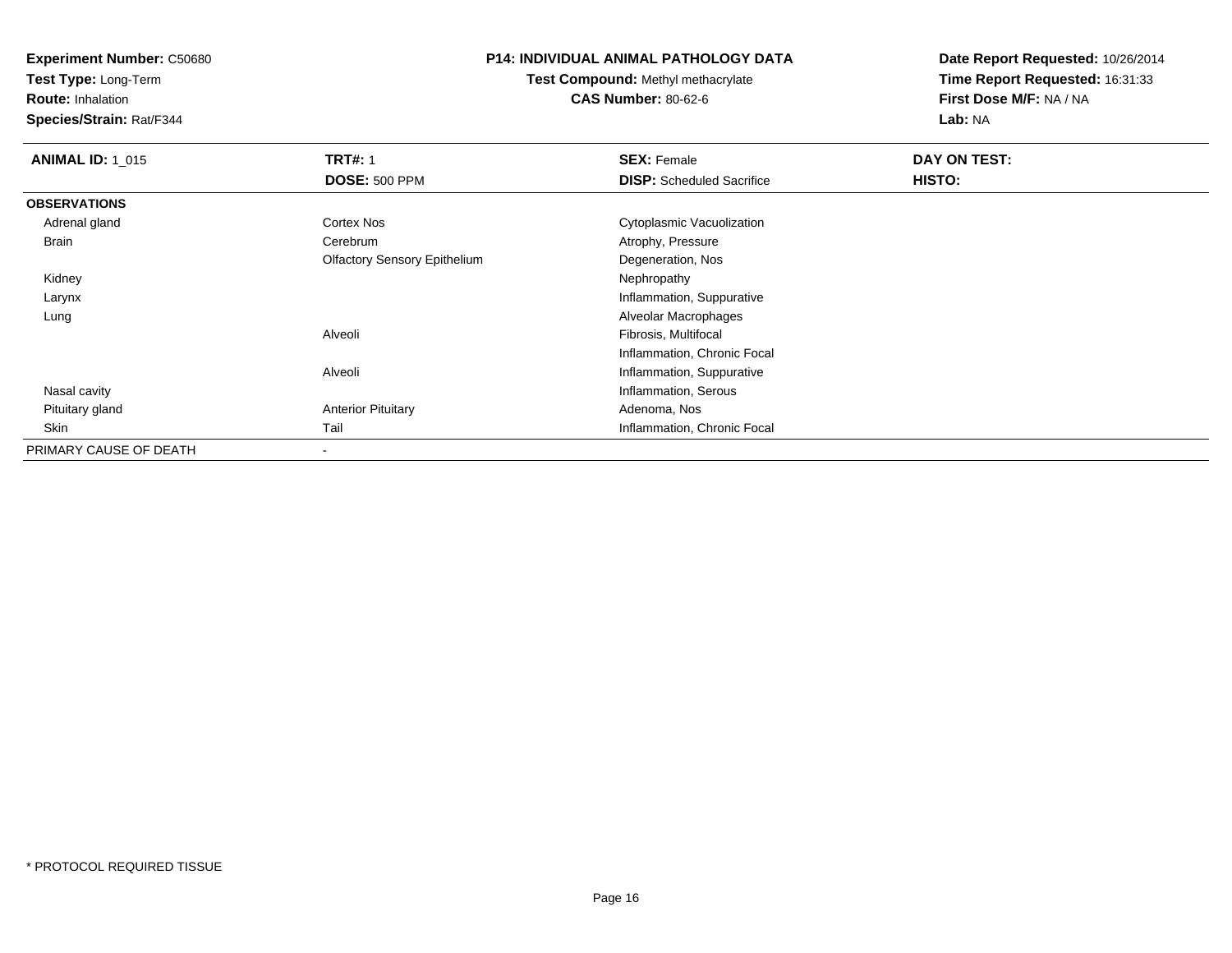| <b>Experiment Number: C50680</b> | <b>P14: INDIVIDUAL ANIMAL PATHOLOGY DATA</b><br>Test Compound: Methyl methacrylate |                                  | Date Report Requested: 10/26/2014 |
|----------------------------------|------------------------------------------------------------------------------------|----------------------------------|-----------------------------------|
| Test Type: Long-Term             |                                                                                    |                                  | Time Report Requested: 16:31:33   |
| <b>Route: Inhalation</b>         |                                                                                    | <b>CAS Number: 80-62-6</b>       | First Dose M/F: NA / NA           |
| Species/Strain: Rat/F344         |                                                                                    |                                  | Lab: NA                           |
| <b>ANIMAL ID: 1 016</b>          | <b>TRT#: 1</b>                                                                     | <b>SEX: Female</b>               | DAY ON TEST:                      |
|                                  | <b>DOSE: 500 PPM</b>                                                               | <b>DISP:</b> Moribund Sacrifice  | HISTO:                            |
| <b>OBSERVATIONS</b>              |                                                                                    |                                  |                                   |
| Brain                            | <b>Olfactory Sensory Epithelium</b>                                                | Degeneration, Nos                |                                   |
| Eye                              | Nasolacrimal Duct                                                                  | Inflammation, Suppurative        |                                   |
|                                  | Nasolacrimal Duct                                                                  | Metaplasia, Squamous             |                                   |
| Kidney                           |                                                                                    | Nephropathy                      |                                   |
| Pituitary gland                  | <b>Anterior Pituitary</b>                                                          | Adenoma, Nos                     |                                   |
| Thyroid                          |                                                                                    | Hyperplasia, C Cell              |                                   |
| Unspecified                      | Multiple Organs Nos                                                                | Leukemia, Mononuclear Cell       |                                   |
| Uterus                           |                                                                                    | <b>Endometrial Stromal Polyp</b> |                                   |
| PRIMARY CAUSE OF DEATH           |                                                                                    |                                  |                                   |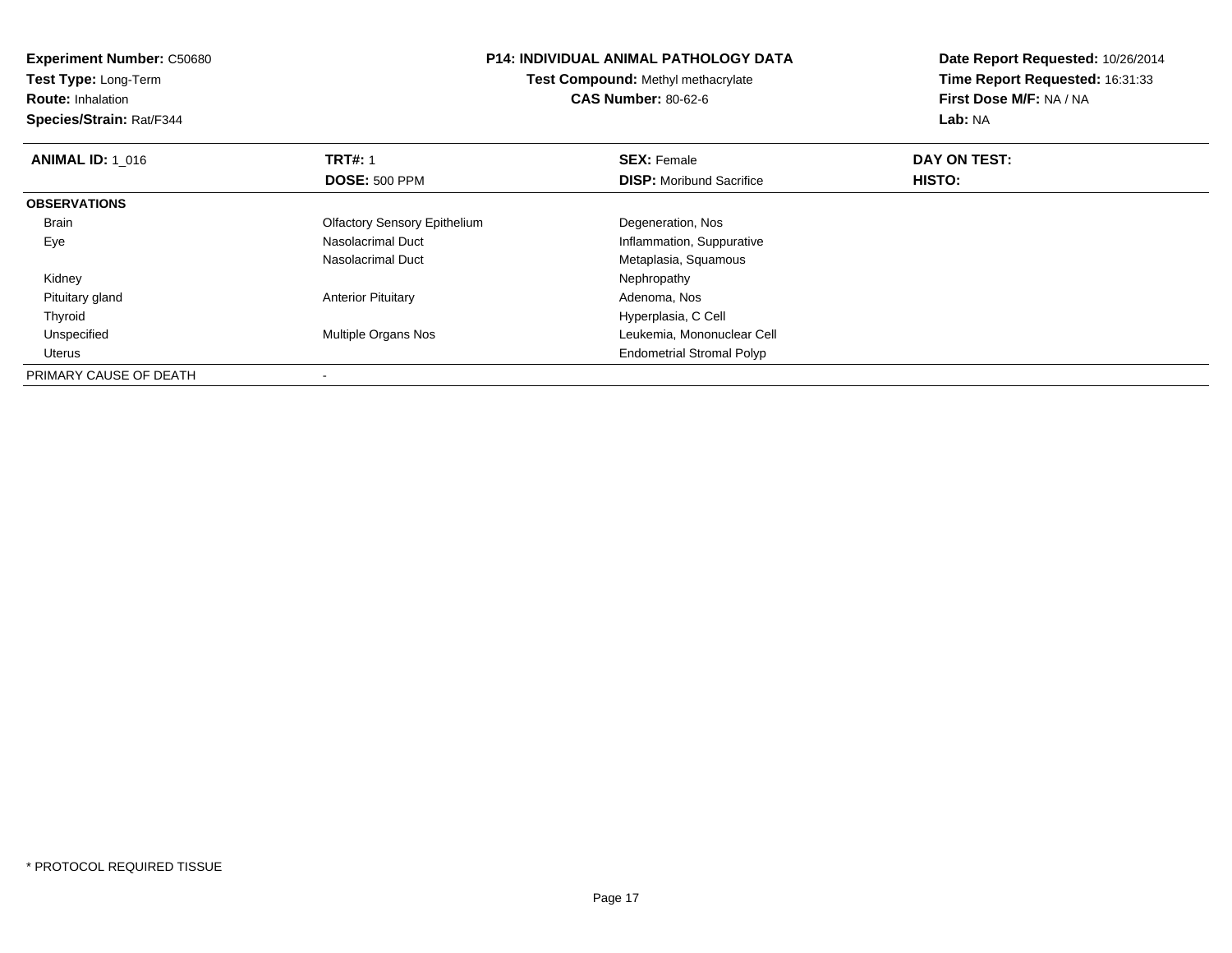**Test Type:** Long-Term

**Route:** Inhalation

**Species/Strain:** Rat/F344

# **P14: INDIVIDUAL ANIMAL PATHOLOGY DATA**

# **Test Compound:** Methyl methacrylate**CAS Number:** 80-62-6

| <b>ANIMAL ID: 1_017</b> | <b>TRT#: 1</b>                      | <b>SEX: Female</b>               | DAY ON TEST: |
|-------------------------|-------------------------------------|----------------------------------|--------------|
|                         | <b>DOSE: 500 PPM</b>                | <b>DISP:</b> Scheduled Sacrifice | HISTO:       |
| <b>OBSERVATIONS</b>     |                                     |                                  |              |
| <b>Brain</b>            | <b>Olfactory Sensory Epithelium</b> | Degeneration, Nos                |              |
| Kidney                  |                                     | Nephropathy                      |              |
| Larynx                  |                                     | Hyperplasia, Epithelial          |              |
|                         |                                     | Inflammation, Chronic            |              |
| Liver                   | Hepatocytes                         | Cytoplasmic Vacuolization        |              |
|                         | <b>Bile Duct</b>                    | Hyperplasia, Nos                 |              |
| Lung                    |                                     | Alveolar Macrophages             |              |
| Mammary gland           |                                     | Fibroadenoma                     |              |
| Nasal cavity            |                                     | Inflammation, Serous             |              |
| Pituitary gland         | <b>Anterior Pituitary</b>           | Adenoma, Nos                     |              |
| Spleen                  | Capsule                             | Fibrosis, Focal                  |              |
| Thymus                  |                                     | Cyst, Nos                        |              |
| Thyroid                 |                                     | Hyperplasia, C Cell              |              |
| Uterus                  | Myometrium                          | Adenomyosis                      |              |
|                         |                                     | <b>Endometrial Stromal Polyp</b> |              |
| PRIMARY CAUSE OF DEATH  | $\overline{\phantom{a}}$            |                                  |              |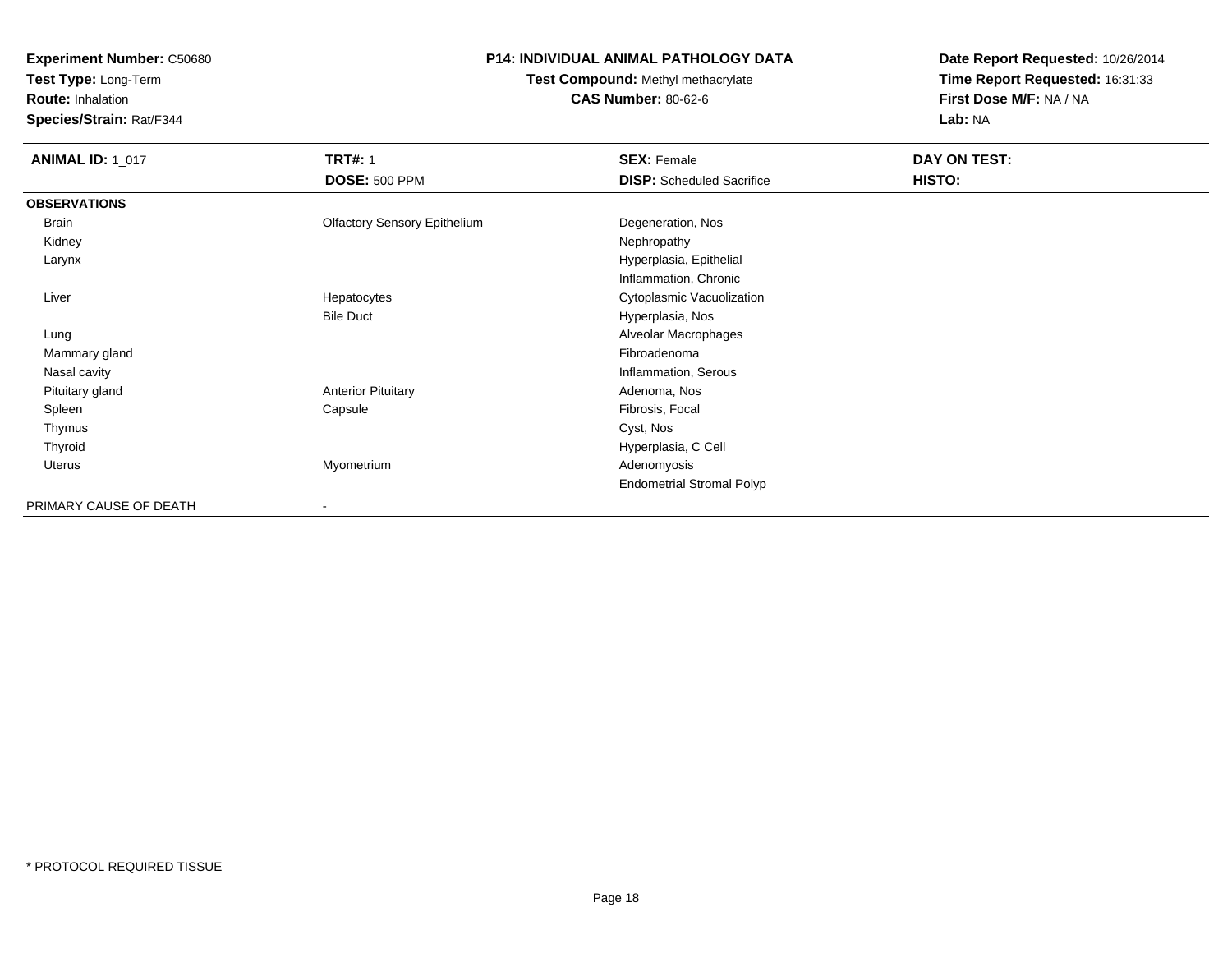**Test Type:** Long-Term

**Route:** Inhalation

**Species/Strain:** Rat/F344

### **P14: INDIVIDUAL ANIMAL PATHOLOGY DATA**

**Test Compound:** Methyl methacrylate**CAS Number:** 80-62-6

| <b>ANIMAL ID: 1 018</b> | <b>TRT#: 1</b>                      | <b>SEX: Female</b>                | DAY ON TEST: |  |
|-------------------------|-------------------------------------|-----------------------------------|--------------|--|
|                         | <b>DOSE: 500 PPM</b>                | <b>DISP:</b> Scheduled Sacrifice  | HISTO:       |  |
| <b>OBSERVATIONS</b>     |                                     |                                   |              |  |
| Adrenal gland           | Cortex Nos                          | Cytoplasmic Vacuolization         |              |  |
|                         | Medulla                             | Pheochromocytoma                  |              |  |
| Brain                   | <b>Olfactory Sensory Epithelium</b> | Degeneration, Nos                 |              |  |
| Kidney                  |                                     | Nephropathy                       |              |  |
| Liver                   |                                     | Inflammation, Granulomatous Focal |              |  |
| Mammary gland           |                                     | Fibroadenoma                      |              |  |
| Nasal cavity            |                                     | Inflammation, Serous              |              |  |
| Pancreas                | Acinus                              | Atrophy, Focal                    |              |  |
| Pituitary gland         | <b>Anterior Pituitary</b>           | Cyst, Nos                         |              |  |
| Urinary bladder         | Submucosa                           | Edema, Nos                        |              |  |
| Uterus                  |                                     | Hemorrhage                        |              |  |
|                         | Endometrium                         | Hyperplasia, Epithelial           |              |  |
| PRIMARY CAUSE OF DEATH  |                                     |                                   |              |  |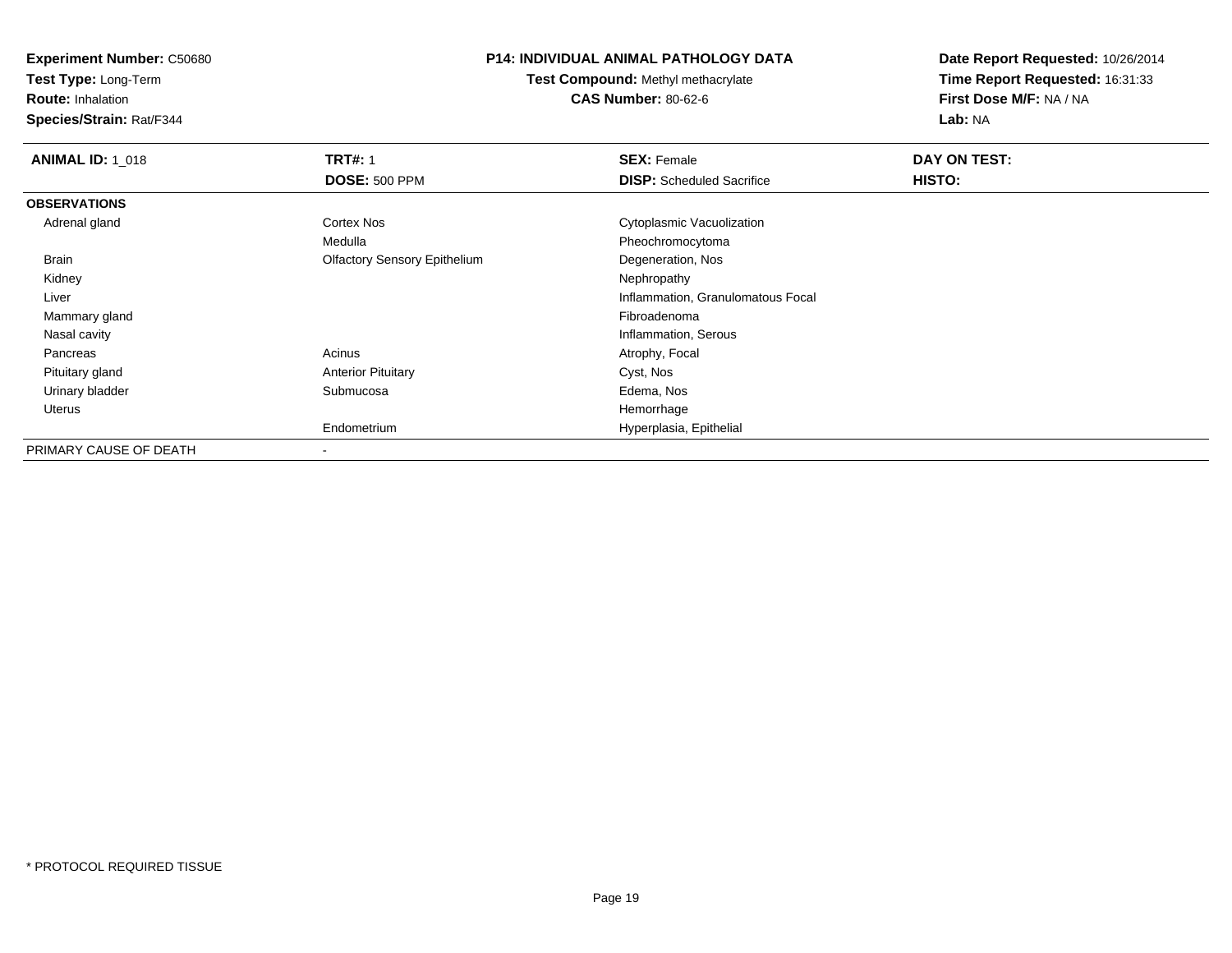**Test Type:** Long-Term

**Route:** Inhalation

**Species/Strain:** Rat/F344

# **P14: INDIVIDUAL ANIMAL PATHOLOGY DATA**

**Test Compound:** Methyl methacrylate**CAS Number:** 80-62-6

| <b>ANIMAL ID: 1 019</b> | <b>TRT#: 1</b>                      | <b>SEX: Female</b>               | DAY ON TEST: |  |
|-------------------------|-------------------------------------|----------------------------------|--------------|--|
|                         | <b>DOSE: 500 PPM</b>                | <b>DISP:</b> Scheduled Sacrifice | HISTO:       |  |
| <b>OBSERVATIONS</b>     |                                     |                                  |              |  |
| Adrenal gland           | Cortex Nos                          | Cytoplasmic Vacuolization        |              |  |
| Brain                   | <b>Olfactory Sensory Epithelium</b> | Degeneration, Nos                |              |  |
| Heart                   | Cardiac Valve                       | Metaplasia, Cartilaginous        |              |  |
| Intestine Large         | Rectum                              | Inflammation, Suppurative        |              |  |
| Kidney                  |                                     | Nephropathy                      |              |  |
| Liver                   | Hepatocytes                         | Cytoplasmic Change, Basophilic   |              |  |
| Lung                    |                                     | Alveolar Macrophages             |              |  |
|                         | Alveoli                             | Hemorrhage                       |              |  |
| Nasal cavity            |                                     | Granuloma, Foreign Body          |              |  |
|                         |                                     | Inflammation, Suppurative        |              |  |
| Pituitary gland         | <b>Anterior Pituitary</b>           | Adenoma, Nos                     |              |  |
| Unspecified             | Multiple Organs Nos                 | Leukemia, Mononuclear Cell       |              |  |
| PRIMARY CAUSE OF DEATH  |                                     |                                  |              |  |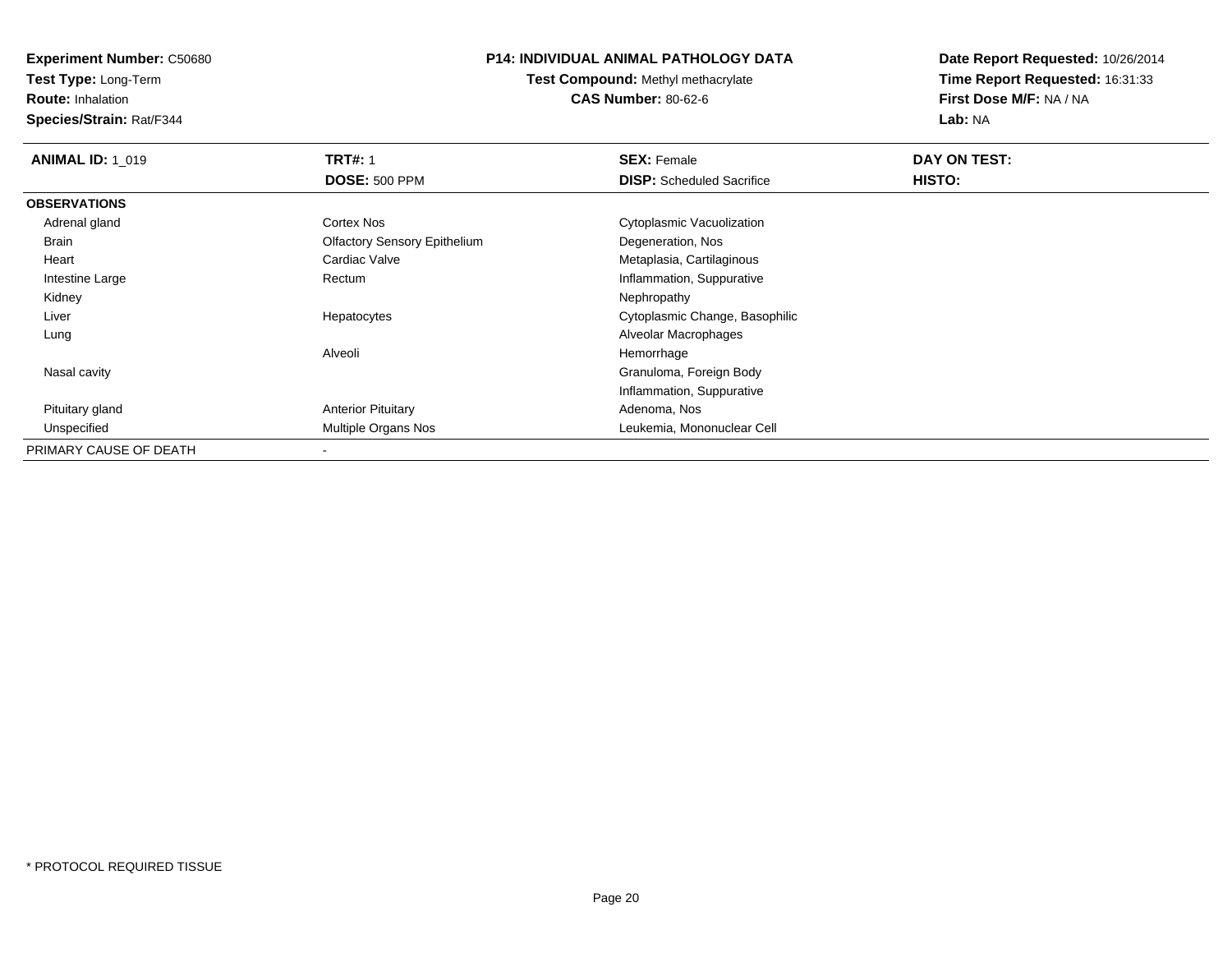| <b>Experiment Number: C50680</b><br>Test Type: Long-Term<br><b>Route: Inhalation</b><br>Species/Strain: Rat/F344 |                                     | <b>P14: INDIVIDUAL ANIMAL PATHOLOGY DATA</b><br>Test Compound: Methyl methacrylate<br><b>CAS Number: 80-62-6</b> | Date Report Requested: 10/26/2014<br>Time Report Requested: 16:31:33<br>First Dose M/F: NA / NA<br><b>Lab: NA</b> |
|------------------------------------------------------------------------------------------------------------------|-------------------------------------|------------------------------------------------------------------------------------------------------------------|-------------------------------------------------------------------------------------------------------------------|
| <b>ANIMAL ID: 1_020</b>                                                                                          | <b>TRT#: 1</b>                      | <b>SEX: Female</b>                                                                                               | DAY ON TEST:                                                                                                      |
|                                                                                                                  | <b>DOSE: 500 PPM</b>                | <b>DISP:</b> Scheduled Sacrifice                                                                                 | HISTO:                                                                                                            |
| <b>OBSERVATIONS</b>                                                                                              |                                     |                                                                                                                  |                                                                                                                   |
| <b>Brain</b>                                                                                                     | <b>Olfactory Sensory Epithelium</b> | Degeneration, Nos                                                                                                |                                                                                                                   |
| Kidney                                                                                                           |                                     | Nephropathy                                                                                                      |                                                                                                                   |
| Liver                                                                                                            | Hepatocytes                         | Cytoplasmic Change, Basophilic                                                                                   |                                                                                                                   |
| Nasal cavity                                                                                                     |                                     | Inflammation, Suppurative                                                                                        |                                                                                                                   |
| Pituitary gland                                                                                                  | <b>Anterior Pituitary</b>           | Hyperplasia, Nos                                                                                                 |                                                                                                                   |
| PRIMARY CAUSE OF DEATH                                                                                           |                                     |                                                                                                                  |                                                                                                                   |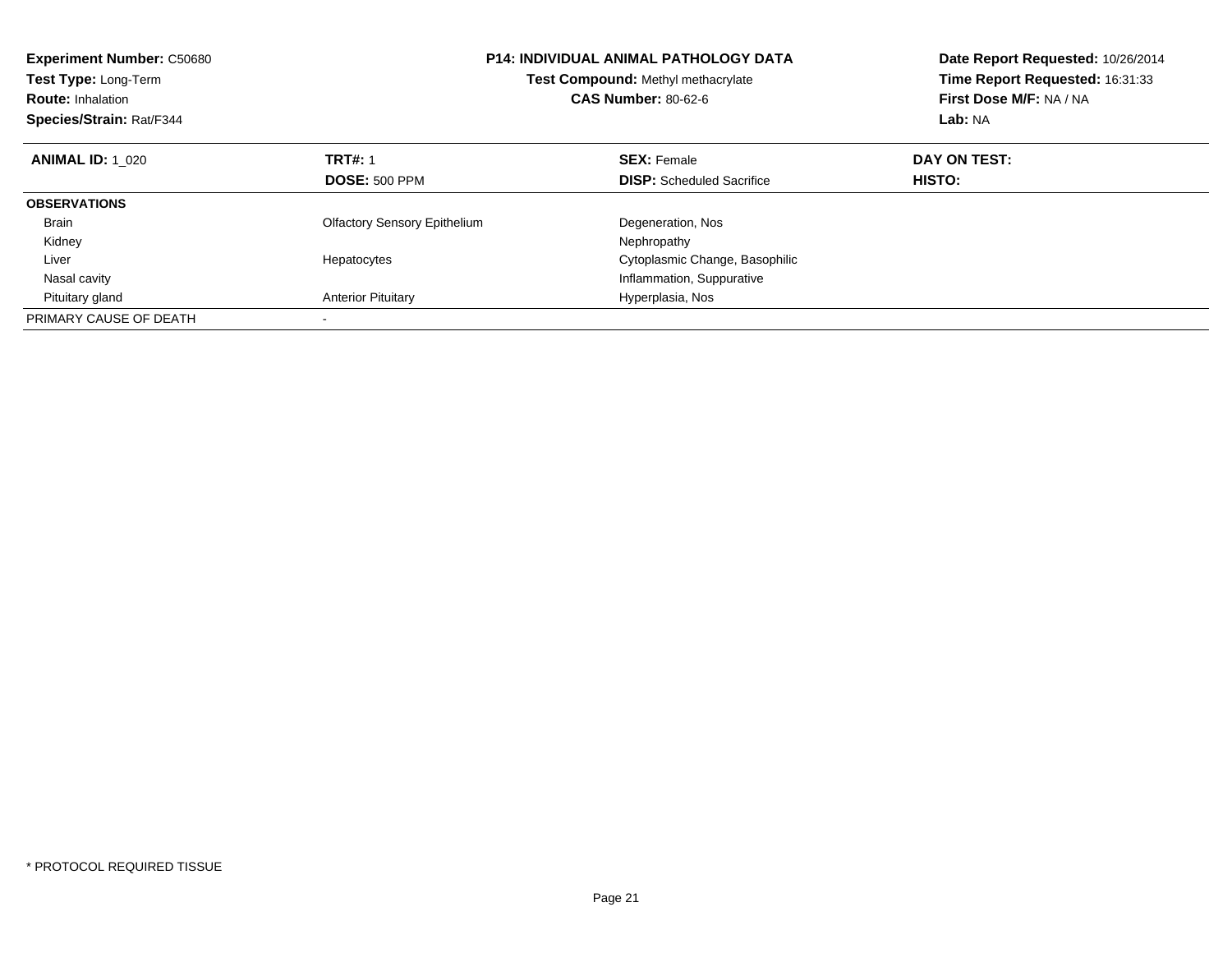| <b>Experiment Number: C50680</b><br>Test Type: Long-Term<br><b>Route: Inhalation</b> |                      | <b>P14: INDIVIDUAL ANIMAL PATHOLOGY DATA</b> | Date Report Requested: 10/26/2014 |  |
|--------------------------------------------------------------------------------------|----------------------|----------------------------------------------|-----------------------------------|--|
|                                                                                      |                      | Test Compound: Methyl methacrylate           | Time Report Requested: 16:31:33   |  |
|                                                                                      |                      | <b>CAS Number: 80-62-6</b>                   | First Dose M/F: NA / NA           |  |
| <b>Species/Strain: Rat/F344</b>                                                      |                      |                                              | Lab: NA                           |  |
| <b>ANIMAL ID: 1 021</b>                                                              | <b>TRT#: 1</b>       | <b>SEX: Female</b>                           | DAY ON TEST:                      |  |
|                                                                                      | <b>DOSE: 500 PPM</b> | <b>DISP: Natural Death</b>                   | HISTO:                            |  |
| <b>OBSERVATIONS</b>                                                                  |                      |                                              |                                   |  |
| Brain                                                                                | Cerebrum             | Cytoplasmic Vacuolization                    |                                   |  |
| PRIMARY CAUSE OF DEATH                                                               |                      |                                              |                                   |  |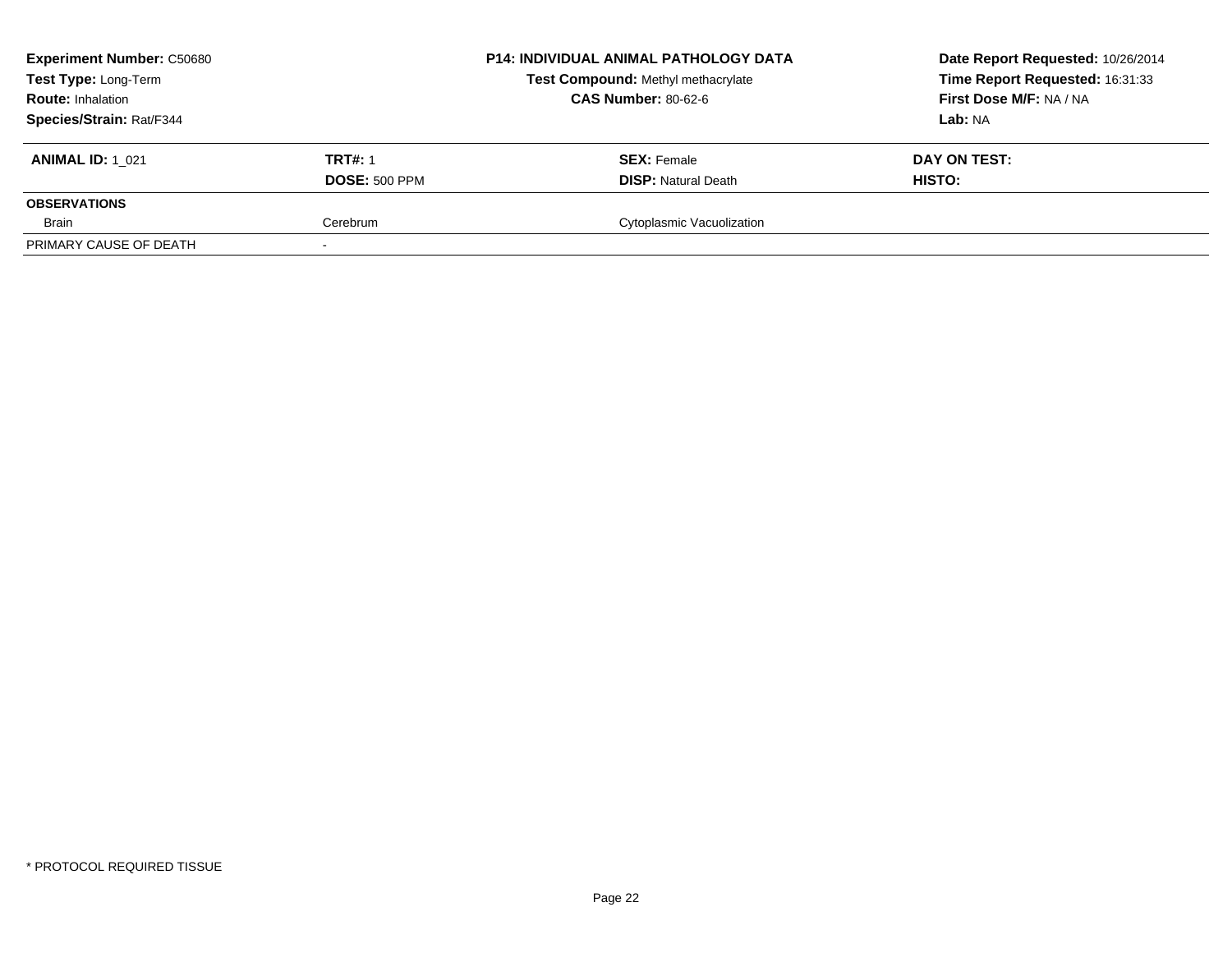**Experiment Number:** C50680**Test Type:** Long-Term**Route:** Inhalation **Species/Strain:** Rat/F344**P14: INDIVIDUAL ANIMAL PATHOLOGY DATATest Compound:** Methyl methacrylate**CAS Number:** 80-62-6**Date Report Requested:** 10/26/2014**Time Report Requested:** 16:31:33**First Dose M/F:** NA / NA**Lab:** NA**ANIMAL ID: 1\_022 TRT#:** 1 **SEX:** Female **DAY ON TEST: DOSE:** 500 PPM**DISP:** Scheduled Sacrifice **HISTO: OBSERVATIONS** Adrenal glandCortex Nos **Cytoplasmic Vacuolization**  Brain Olfactory Sensory EpitheliumDegeneration, Nos<br>Nephropathy Kidneyy the control of the control of the control of the control of the control of the control of the control of the control of the control of the control of the control of the control of the control of the control of the contro Liver Hepatocytes Cytoplasmic Change, Basophilic Bile Duct Hyperplasia, Nos Lung Alveoli Hemorrhage Nasal cavity Inflammation, Serous Pituitary glandAnterior Pituitary **Adenoma, Nos** Adenoma, Nos Skinn and a control of the control of the control of the control of the control of the control of the control of the control of the control of the control of the control of the control of the control of the control of the cont PRIMARY CAUSE OF DEATH-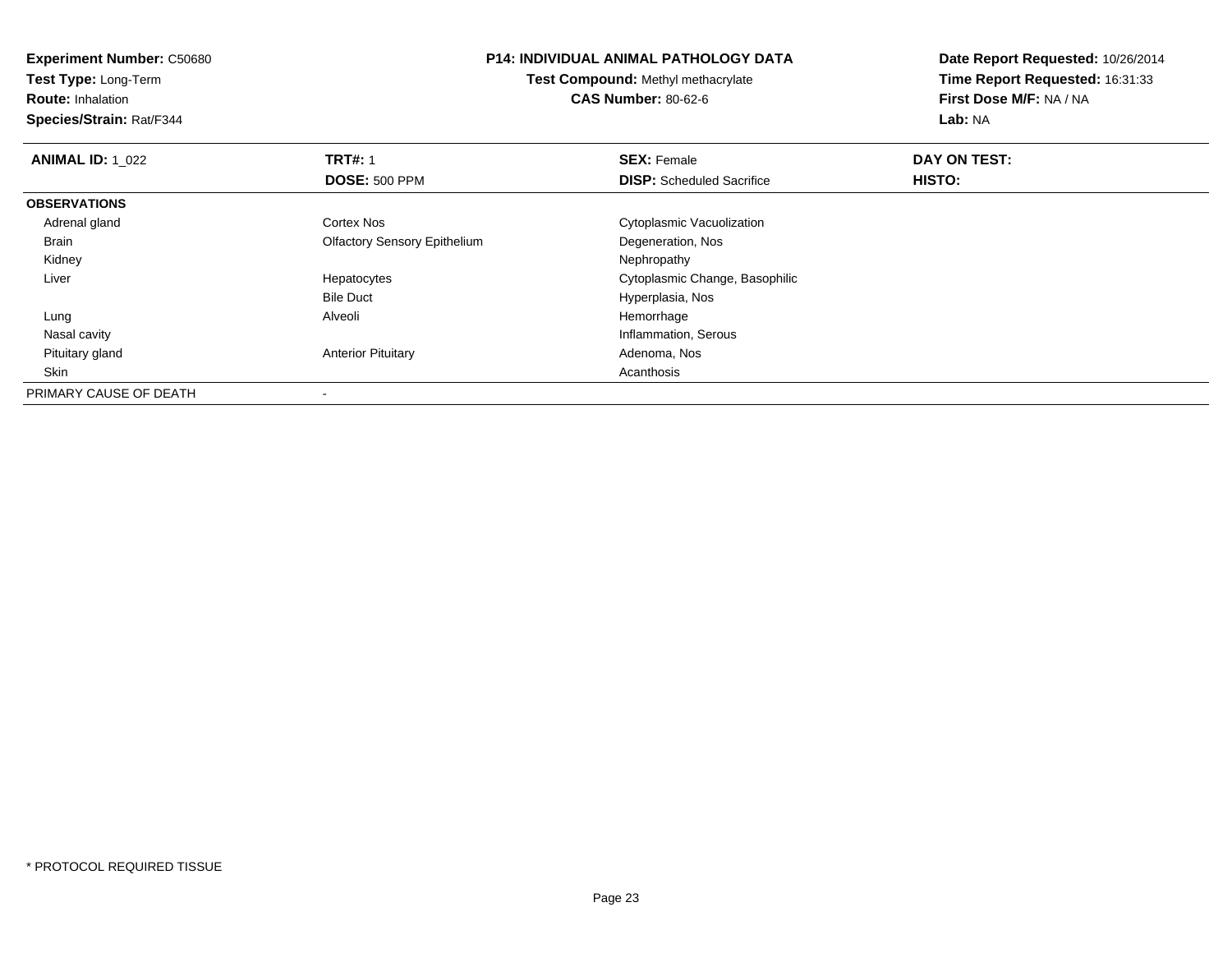**Test Type:** Long-Term

**Route:** Inhalation

**Species/Strain:** Rat/F344

### **P14: INDIVIDUAL ANIMAL PATHOLOGY DATA**

**Test Compound:** Methyl methacrylate**CAS Number:** 80-62-6

| <b>ANIMAL ID: 1_023</b> | <b>TRT#: 1</b>                      | <b>SEX: Female</b>               | DAY ON TEST: |
|-------------------------|-------------------------------------|----------------------------------|--------------|
|                         | <b>DOSE: 500 PPM</b>                | <b>DISP:</b> Scheduled Sacrifice | HISTO:       |
| <b>OBSERVATIONS</b>     |                                     |                                  |              |
| Adrenal gland           | Cortex Nos                          | Cytoplasmic Vacuolization        |              |
| Brain                   | <b>Olfactory Sensory Epithelium</b> | Degeneration, Nos                |              |
| Kidney                  |                                     | Nephropathy                      |              |
| Liver                   | Hepatocytes                         | Cytoplasmic Change, Basophilic   |              |
| Lung                    |                                     | Alveolar Macrophages             |              |
|                         |                                     | Inflammation, Chronic Focal      |              |
|                         | Alveoli                             | Inflammation, Suppurative        |              |
| Nasal cavity            |                                     | Hyperplasia, Epithelial          |              |
|                         |                                     | Inflammation, Serous             |              |
| Pituitary gland         | <b>Anterior Pituitary</b>           | Adenoma, Nos                     |              |
| Thyroid                 |                                     | Hyperplasia, C Cell              |              |
| PRIMARY CAUSE OF DEATH  |                                     |                                  |              |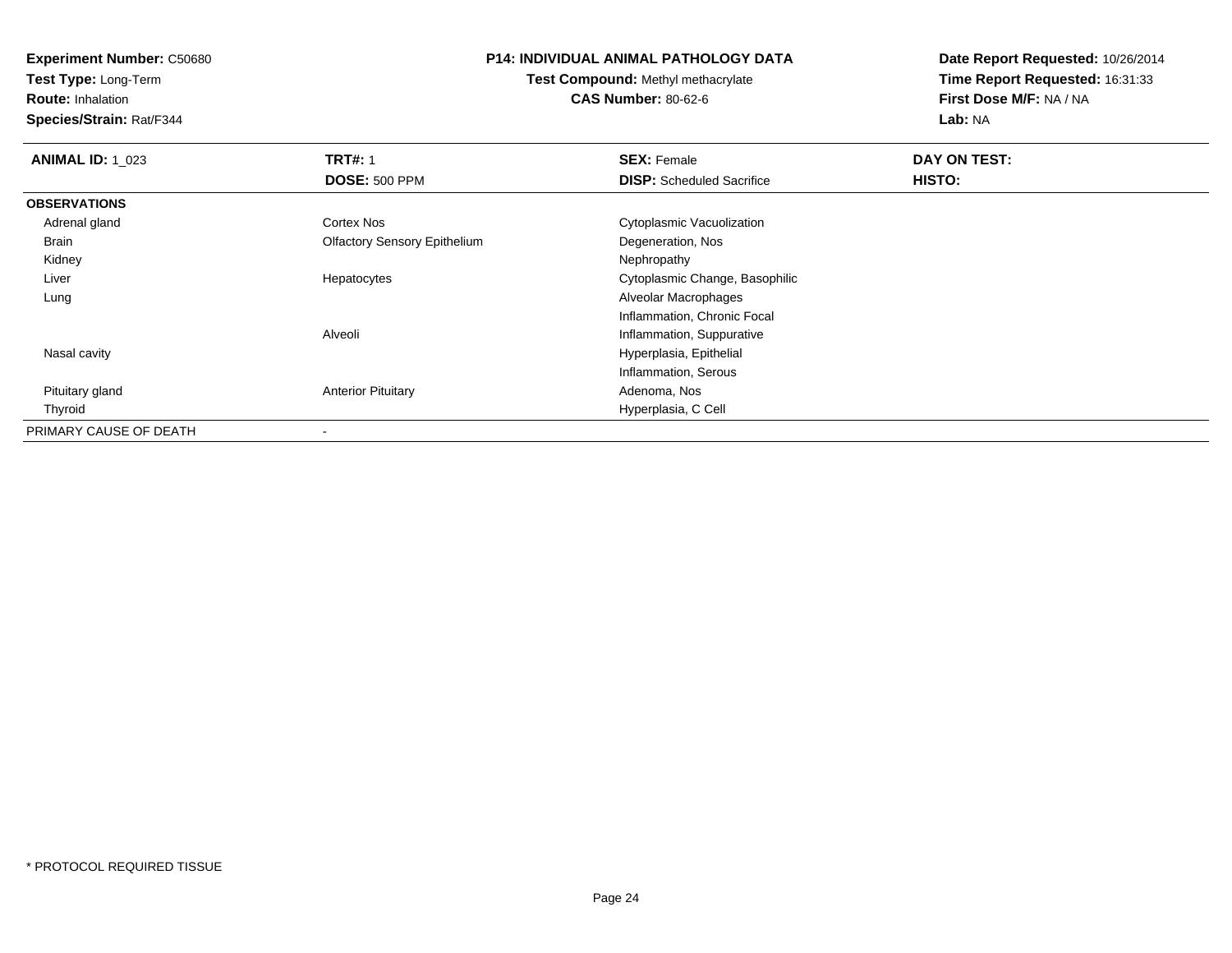**Test Type:** Long-Term

**Route:** Inhalation

**Species/Strain:** Rat/F344

# **P14: INDIVIDUAL ANIMAL PATHOLOGY DATA**

**Test Compound:** Methyl methacrylate**CAS Number:** 80-62-6

| <b>ANIMAL ID: 1_024</b> | <b>TRT#: 1</b>                      | <b>SEX: Female</b>               | DAY ON TEST: |
|-------------------------|-------------------------------------|----------------------------------|--------------|
|                         | <b>DOSE: 500 PPM</b>                | <b>DISP:</b> Moribund Sacrifice  | HISTO:       |
| <b>OBSERVATIONS</b>     |                                     |                                  |              |
| Brain                   | <b>Olfactory Sensory Epithelium</b> | Degeneration, Nos                |              |
| Kidney                  |                                     | Nephropathy                      |              |
| Liver                   |                                     | Hematopoiesis                    |              |
| Lung                    |                                     | Alveolar Macrophages             |              |
|                         | Alveoli                             | Inflammation, Chronic Focal      |              |
| Mammary gland           |                                     | Fibroadenoma                     |              |
| Nasal cavity            |                                     | Inflammation, Suppurative        |              |
| Ovary                   |                                     | Cyst, Nos                        |              |
| Thyroid                 |                                     | Hyperplasia, C Cell              |              |
| Uterus                  |                                     | <b>Endometrial Stromal Polyp</b> |              |
|                         | Endometrium                         | Hyperplasia, Epithelial          |              |
|                         | Endometrium                         | Inflammation, Suppurative        |              |
| PRIMARY CAUSE OF DEATH  |                                     |                                  |              |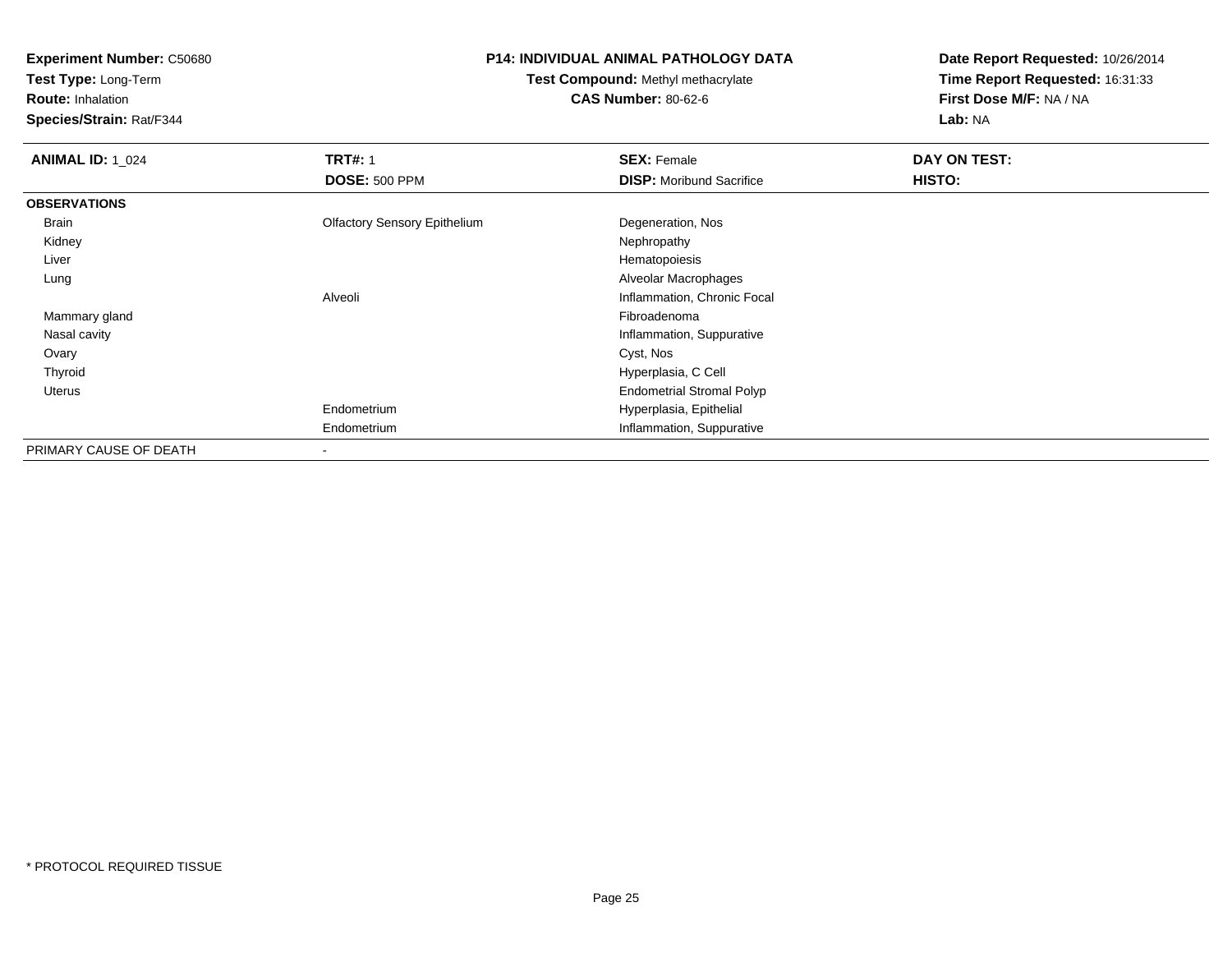| <b>Experiment Number: C50680</b><br>Test Type: Long-Term<br><b>Route: Inhalation</b><br>Species/Strain: Rat/F344 |                                     | <b>P14: INDIVIDUAL ANIMAL PATHOLOGY DATA</b><br><b>Test Compound: Methyl methacrylate</b><br><b>CAS Number: 80-62-6</b> | Date Report Requested: 10/26/2014<br>Time Report Requested: 16:31:33<br>First Dose M/F: NA / NA<br>Lab: NA |
|------------------------------------------------------------------------------------------------------------------|-------------------------------------|-------------------------------------------------------------------------------------------------------------------------|------------------------------------------------------------------------------------------------------------|
| <b>ANIMAL ID: 1 025</b>                                                                                          | <b>TRT#: 1</b>                      | <b>SEX: Female</b>                                                                                                      | DAY ON TEST:                                                                                               |
|                                                                                                                  | <b>DOSE: 500 PPM</b>                | <b>DISP:</b> Moribund Sacrifice                                                                                         | <b>HISTO:</b>                                                                                              |
| <b>OBSERVATIONS</b>                                                                                              |                                     |                                                                                                                         |                                                                                                            |
| <b>Brain</b>                                                                                                     | <b>Olfactory Sensory Epithelium</b> | Degeneration, Nos                                                                                                       |                                                                                                            |
| Eye                                                                                                              | Crystalline Lens                    | Cataract                                                                                                                |                                                                                                            |
| Kidney                                                                                                           |                                     | Nephropathy                                                                                                             |                                                                                                            |
| Pituitary gland                                                                                                  | <b>Anterior Pituitary</b>           | Adenoma, Nos                                                                                                            |                                                                                                            |
| Unspecified                                                                                                      | Multiple Organs Nos                 | Leukemia, Mononuclear Cell                                                                                              |                                                                                                            |
| Uterus                                                                                                           |                                     | <b>Endometrial Stromal Polyp</b>                                                                                        |                                                                                                            |
| PRIMARY CAUSE OF DEATH                                                                                           |                                     |                                                                                                                         |                                                                                                            |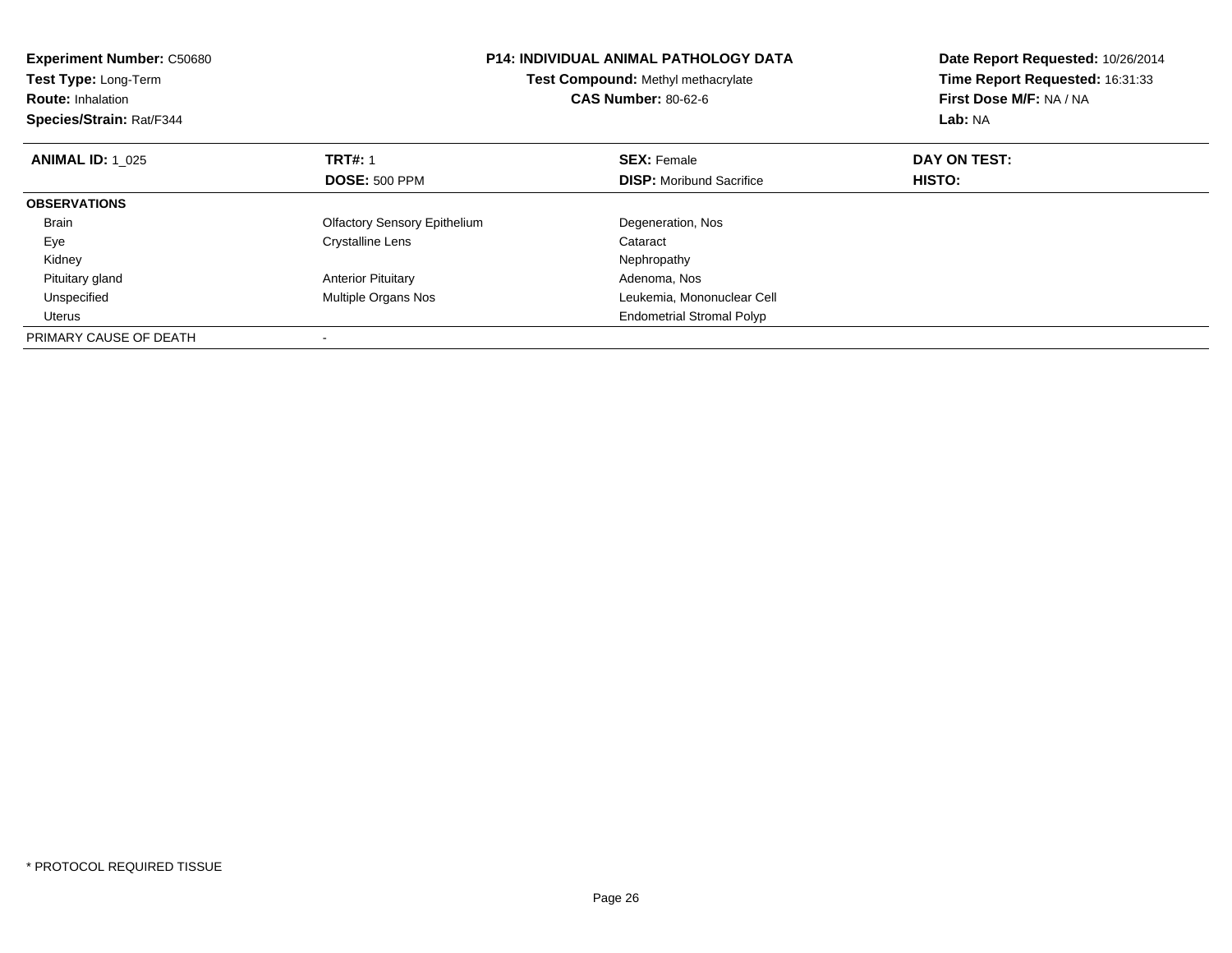**Test Type:** Long-Term

**Route:** Inhalation

**Species/Strain:** Rat/F344

# **P14: INDIVIDUAL ANIMAL PATHOLOGY DATA**

**Test Compound:** Methyl methacrylate**CAS Number:** 80-62-6

| <b>ANIMAL ID: 1 026</b> | <b>TRT#: 1</b>                      | <b>SEX: Female</b>              | DAY ON TEST: |  |
|-------------------------|-------------------------------------|---------------------------------|--------------|--|
|                         | <b>DOSE: 500 PPM</b>                | <b>DISP:</b> Moribund Sacrifice | HISTO:       |  |
| <b>OBSERVATIONS</b>     |                                     |                                 |              |  |
| Adrenal gland           | Medulla                             | Pheochromocytoma                |              |  |
| Brain                   | Cerebrum                            | Atrophy, Pressure               |              |  |
|                         | <b>Olfactory Sensory Epithelium</b> | Degeneration, Nos               |              |  |
| Intestine Large         | Colon                               | Parasitism                      |              |  |
| Kidney                  |                                     | Nephropathy                     |              |  |
| Mammary gland           |                                     | Fibroadenoma                    |              |  |
| Nasal cavity            |                                     | Inflammation, Serous            |              |  |
| Pancreas                | Acinus                              | Atrophy, Focal                  |              |  |
| Parathyroid gland       |                                     | Hyperplasia, Nos                |              |  |
| Pituitary gland         | <b>Anterior Pituitary</b>           | Adenoma, Nos                    |              |  |
| Spleen                  |                                     | Fibrosis, Focal                 |              |  |
| PRIMARY CAUSE OF DEATH  | $\,$ $\,$                           |                                 |              |  |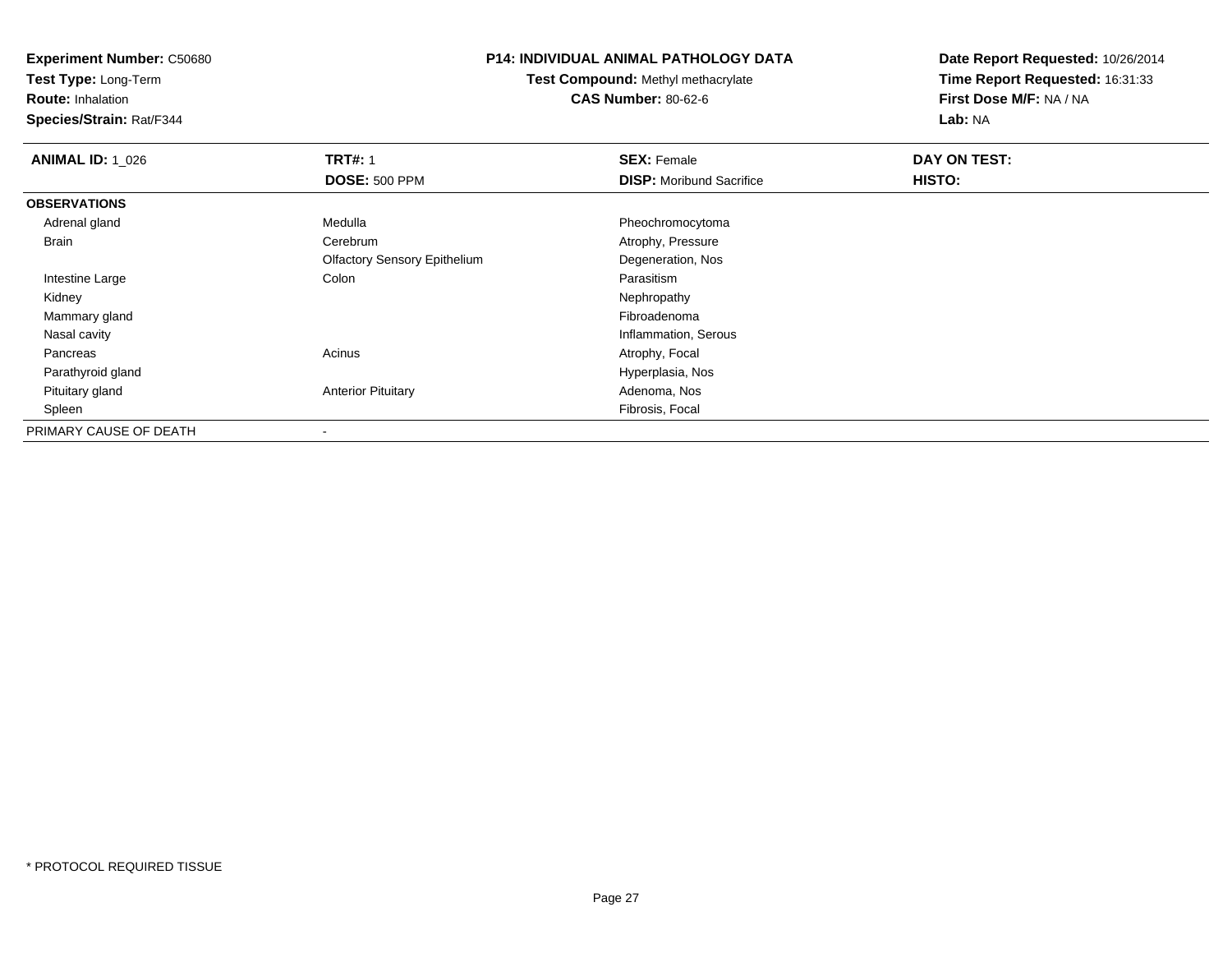**Test Type:** Long-Term

**Route:** Inhalation

**Species/Strain:** Rat/F344

# **P14: INDIVIDUAL ANIMAL PATHOLOGY DATA**

**Test Compound:** Methyl methacrylate**CAS Number:** 80-62-6

| <b>ANIMAL ID: 1_027</b> | <b>TRT#: 1</b>                      | <b>SEX: Female</b>               | DAY ON TEST: |  |
|-------------------------|-------------------------------------|----------------------------------|--------------|--|
|                         | <b>DOSE: 500 PPM</b>                | <b>DISP:</b> Scheduled Sacrifice | HISTO:       |  |
| <b>OBSERVATIONS</b>     |                                     |                                  |              |  |
| Brain                   | <b>Olfactory Sensory Epithelium</b> | Degeneration, Nos                |              |  |
| Heart                   | Myocardium Nos                      | Fibrosis                         |              |  |
| Intestine Large         | Colon                               | Parasitism                       |              |  |
| Kidney                  |                                     | Nephropathy                      |              |  |
| Liver                   | Hepatocytes                         | Cytoplasmic Change, Basophilic   |              |  |
| Lung                    | Bronchiole                          | Hyperplasia, Epithelial          |              |  |
| Mammary gland           |                                     | Fibroadenoma                     |              |  |
| Nasal cavity            |                                     | Inflammation, Serous             |              |  |
|                         |                                     | Inflammation, Suppurative        |              |  |
| Pituitary gland         | <b>Anterior Pituitary</b>           | Adenoma, Nos                     |              |  |
| Thyroid                 |                                     | C-Cell Adenoma                   |              |  |
| PRIMARY CAUSE OF DEATH  |                                     |                                  |              |  |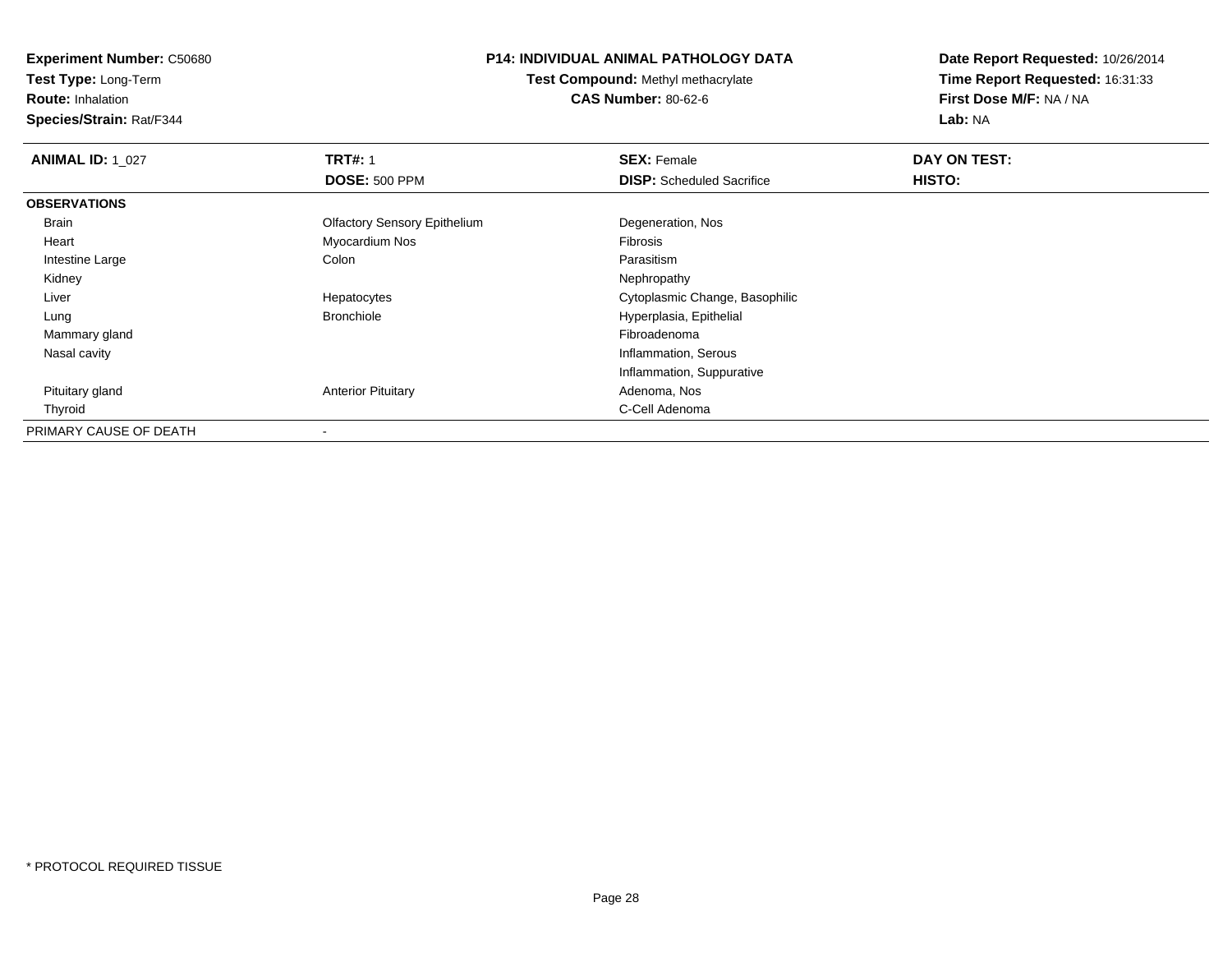| <b>Experiment Number: C50680</b><br>Test Type: Long-Term<br><b>Route: Inhalation</b><br>Species/Strain: Rat/F344 |                           | <b>P14: INDIVIDUAL ANIMAL PATHOLOGY DATA</b><br>Test Compound: Methyl methacrylate<br><b>CAS Number: 80-62-6</b> | Date Report Requested: 10/26/2014<br>Time Report Requested: 16:31:33<br>First Dose M/F: NA / NA<br>Lab: NA |
|------------------------------------------------------------------------------------------------------------------|---------------------------|------------------------------------------------------------------------------------------------------------------|------------------------------------------------------------------------------------------------------------|
| <b>ANIMAL ID: 1 028</b>                                                                                          | <b>TRT#: 1</b>            | <b>SEX: Female</b>                                                                                               | DAY ON TEST:                                                                                               |
|                                                                                                                  | <b>DOSE: 500 PPM</b>      | <b>DISP:</b> Moribund Sacrifice                                                                                  | HISTO:                                                                                                     |
| <b>OBSERVATIONS</b>                                                                                              |                           |                                                                                                                  |                                                                                                            |
| Adrenal gland                                                                                                    | Cortex Nos                | Cytoplasmic Vacuolization                                                                                        |                                                                                                            |
| Kidney                                                                                                           |                           | Nephropathy                                                                                                      |                                                                                                            |
| Lung                                                                                                             | Alveoli                   | Hemorrhage                                                                                                       |                                                                                                            |
| Mammary gland                                                                                                    |                           | Fibroadenoma                                                                                                     |                                                                                                            |
| Nasal cavity                                                                                                     |                           | Inflammation, Serous                                                                                             |                                                                                                            |
| Pituitary gland                                                                                                  | <b>Anterior Pituitary</b> | Adenoma, Nos                                                                                                     |                                                                                                            |
| Thyroid                                                                                                          |                           | C-Cell Carcinoma                                                                                                 |                                                                                                            |
| PRIMARY CAUSE OF DEATH                                                                                           |                           |                                                                                                                  |                                                                                                            |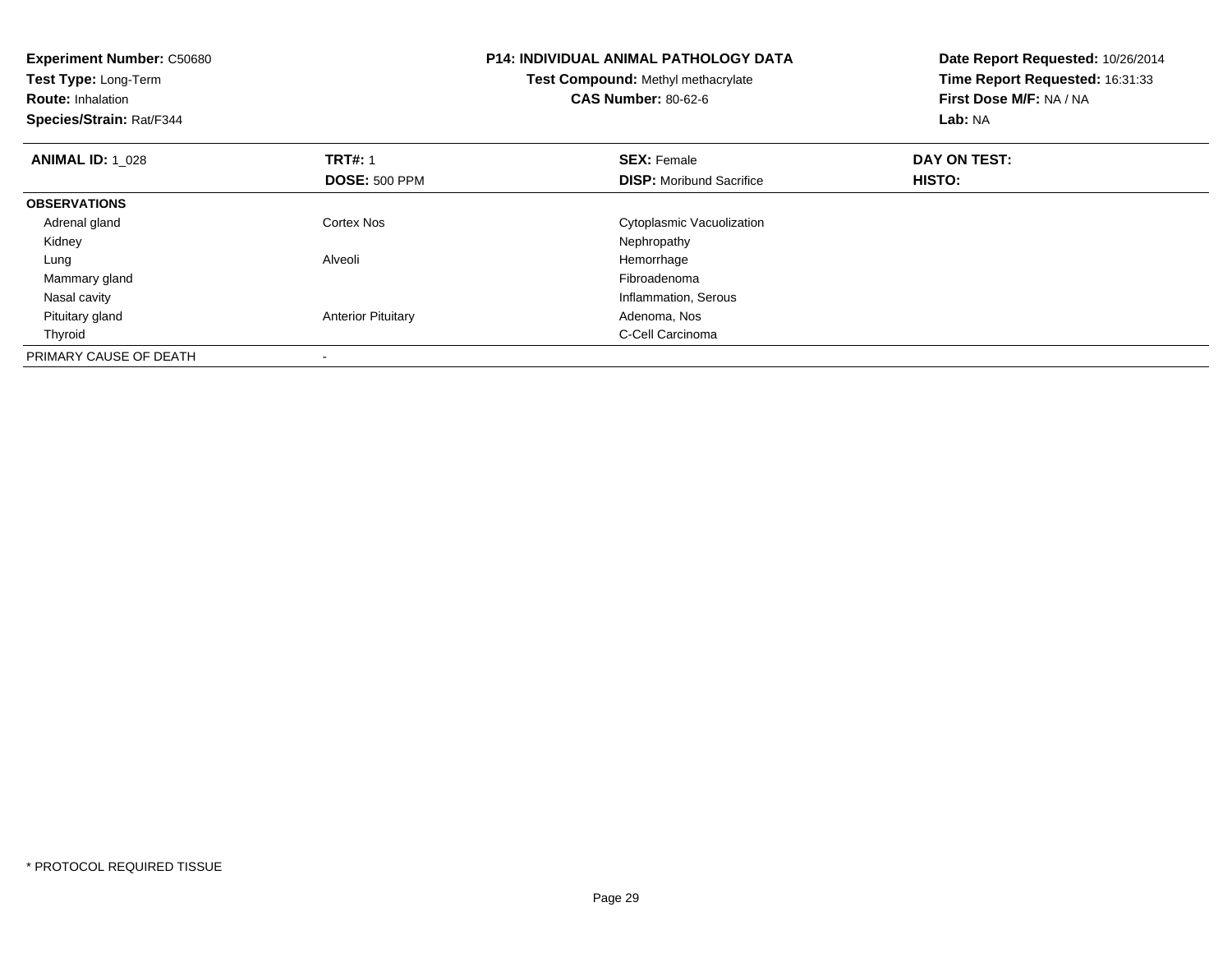**Test Type:** Long-Term

**Route:** Inhalation

**Species/Strain:** Rat/F344

### **P14: INDIVIDUAL ANIMAL PATHOLOGY DATA**

**Test Compound:** Methyl methacrylate**CAS Number:** 80-62-6

| <b>ANIMAL ID: 1 029</b> | <b>TRT#: 1</b>                      | <b>SEX: Female</b>              | DAY ON TEST: |  |
|-------------------------|-------------------------------------|---------------------------------|--------------|--|
|                         | <b>DOSE: 500 PPM</b>                | <b>DISP:</b> Moribund Sacrifice | HISTO:       |  |
| <b>OBSERVATIONS</b>     |                                     |                                 |              |  |
| Adrenal gland           | Cortex Nos                          | Cytoplasmic Vacuolization       |              |  |
| Brain                   | <b>Olfactory Sensory Epithelium</b> | Degeneration, Nos               |              |  |
| Kidney                  |                                     | Nephropathy                     |              |  |
| Liver                   | Hepatocytes                         | Cytoplasmic Vacuolization       |              |  |
| Lung                    |                                     | Alveolar Macrophages            |              |  |
|                         | Alveoli                             | Fibrosis, Multifocal            |              |  |
| Mammary gland           |                                     | Fibroadenoma                    |              |  |
| Nasal cavity            |                                     | Inflammation, Serous            |              |  |
| Pituitary gland         | <b>Anterior Pituitary</b>           | Adenoma, Nos                    |              |  |
| Unspecified             | Multiple Organs Nos                 | Leukemia, Mononuclear Cell      |              |  |
| PRIMARY CAUSE OF DEATH  |                                     |                                 |              |  |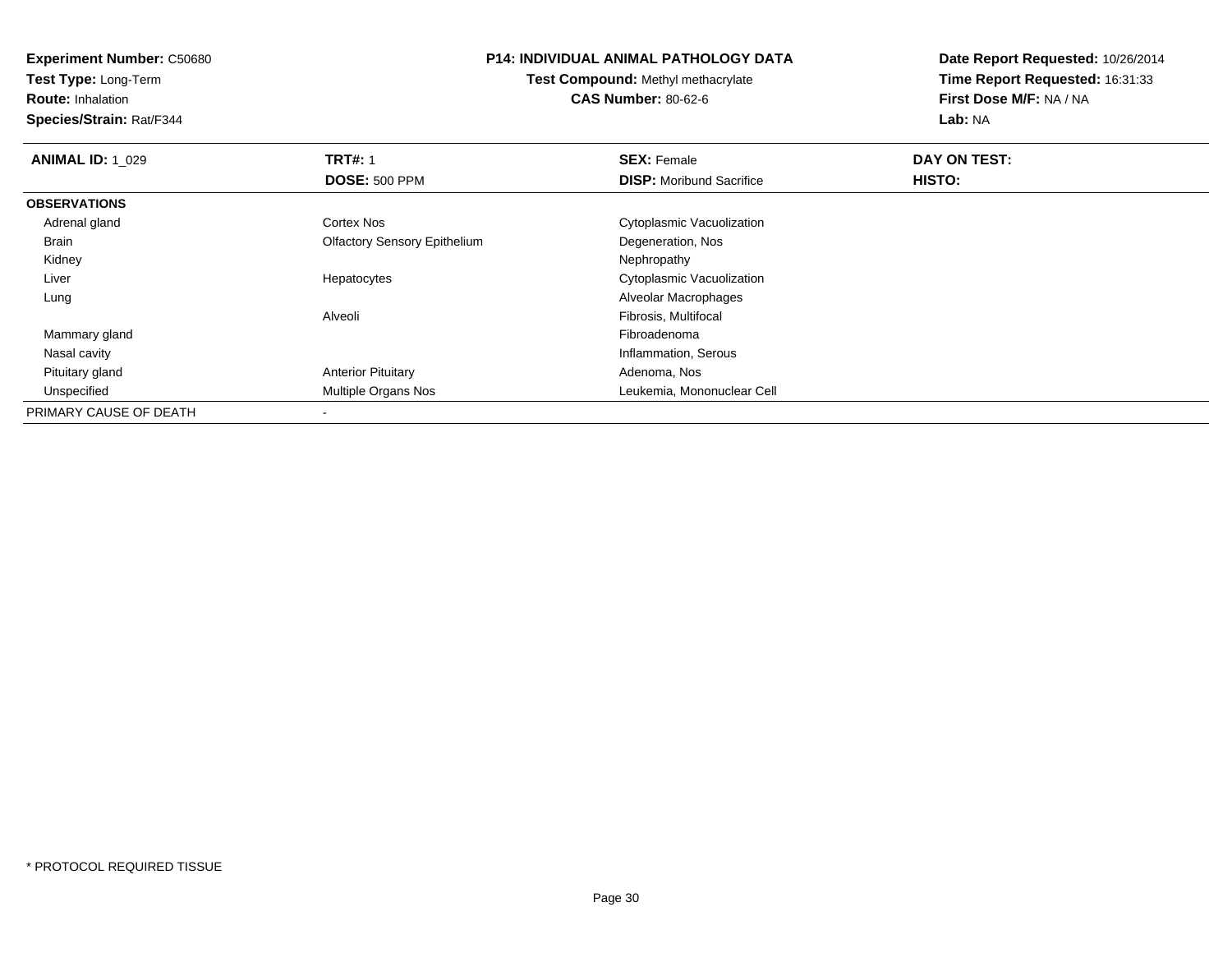| <b>Experiment Number: C50680</b> |                                     | <b>P14: INDIVIDUAL ANIMAL PATHOLOGY DATA</b> | Date Report Requested: 10/26/2014                          |  |
|----------------------------------|-------------------------------------|----------------------------------------------|------------------------------------------------------------|--|
| Test Type: Long-Term             |                                     | Test Compound: Methyl methacrylate           | Time Report Requested: 16:31:33<br>First Dose M/F: NA / NA |  |
| <b>Route: Inhalation</b>         |                                     | <b>CAS Number: 80-62-6</b>                   |                                                            |  |
| Species/Strain: Rat/F344         |                                     |                                              | Lab: NA                                                    |  |
| <b>ANIMAL ID: 1 030</b>          | <b>TRT#: 1</b>                      | <b>SEX: Female</b>                           | DAY ON TEST:                                               |  |
|                                  | <b>DOSE: 500 PPM</b>                | <b>DISP:</b> Scheduled Sacrifice             | HISTO:                                                     |  |
| <b>OBSERVATIONS</b>              |                                     |                                              |                                                            |  |
| Adrenal gland                    | Cortex Nos                          | Cytoplasmic Vacuolization                    |                                                            |  |
| Brain                            | <b>Olfactory Sensory Epithelium</b> | Degeneration, Nos                            |                                                            |  |
| Heart                            | Cardiac Valve                       | Metaplasia, Cartilaginous                    |                                                            |  |
| Kidney                           |                                     | Nephropathy                                  |                                                            |  |
| Lung                             | Alveoli                             | Inflammation, Suppurative                    |                                                            |  |
| Mammary gland                    |                                     | Fibroadenoma                                 |                                                            |  |
| Nasal cavity                     |                                     | Inflammation, Serous                         |                                                            |  |
| Pituitary gland                  | <b>Anterior Pituitary</b>           | Hyperplasia, Nos                             |                                                            |  |
| PRIMARY CAUSE OF DEATH           |                                     |                                              |                                                            |  |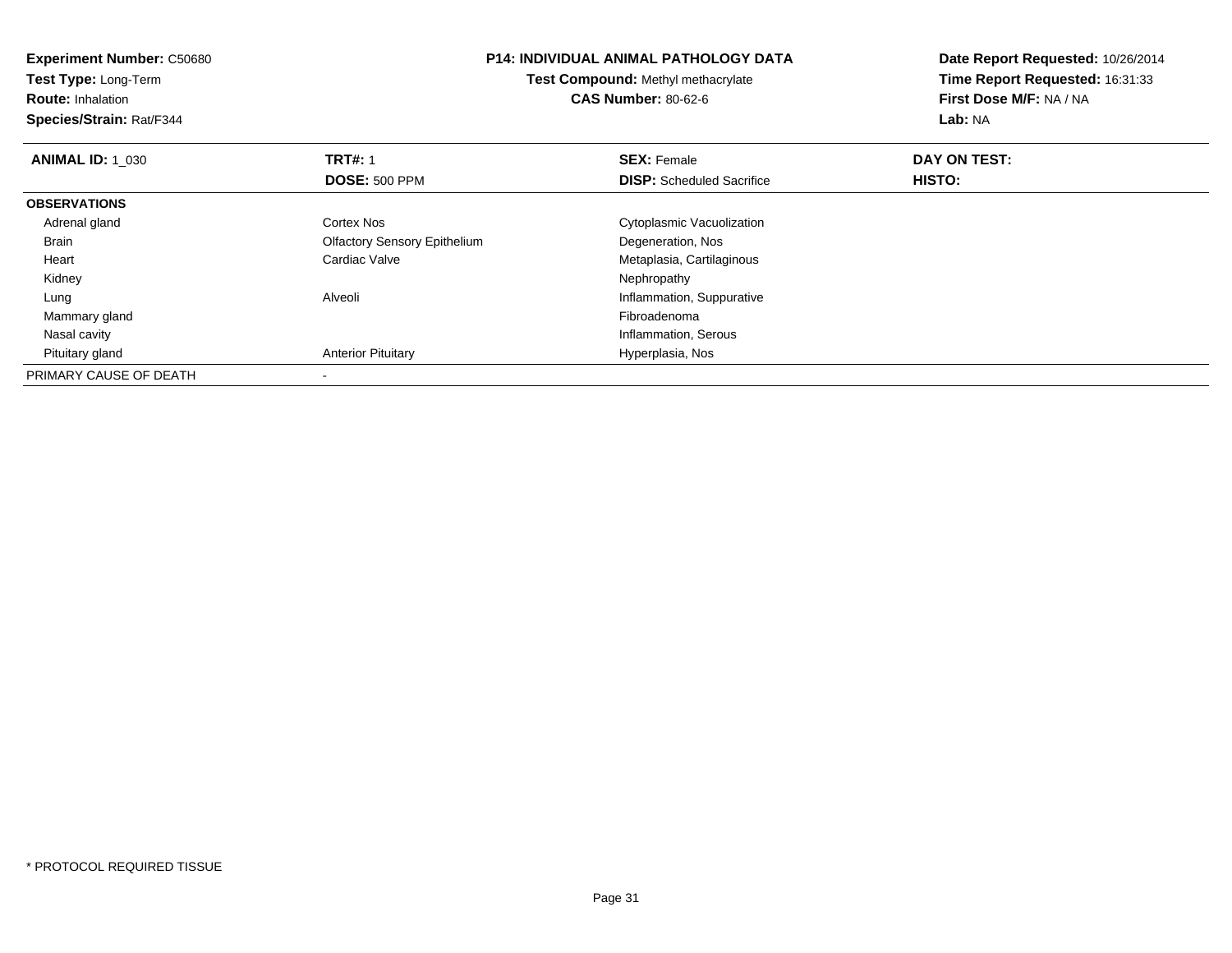| <b>Experiment Number: C50680</b><br>Test Type: Long-Term<br><b>Route: Inhalation</b><br>Species/Strain: Rat/F344 | <b>P14: INDIVIDUAL ANIMAL PATHOLOGY DATA</b><br>Test Compound: Methyl methacrylate<br><b>CAS Number: 80-62-6</b> |                                  | Date Report Requested: 10/26/2014<br>Time Report Requested: 16:31:33<br>First Dose M/F: NA / NA<br>Lab: NA |  |
|------------------------------------------------------------------------------------------------------------------|------------------------------------------------------------------------------------------------------------------|----------------------------------|------------------------------------------------------------------------------------------------------------|--|
| <b>ANIMAL ID: 1_031</b>                                                                                          | <b>TRT#: 1</b>                                                                                                   | <b>SEX: Female</b>               | DAY ON TEST:                                                                                               |  |
|                                                                                                                  | <b>DOSE: 500 PPM</b>                                                                                             | <b>DISP:</b> Scheduled Sacrifice | HISTO:                                                                                                     |  |
| <b>OBSERVATIONS</b>                                                                                              |                                                                                                                  |                                  |                                                                                                            |  |
| Brain                                                                                                            | <b>Olfactory Sensory Epithelium</b>                                                                              | Degeneration, Nos                |                                                                                                            |  |
| Clitoral gland                                                                                                   |                                                                                                                  | Cyst, Nos                        |                                                                                                            |  |
| Kidney                                                                                                           |                                                                                                                  | Nephropathy                      |                                                                                                            |  |
| Liver                                                                                                            | <b>Bile Duct</b>                                                                                                 | Fibrosis, Multifocal             |                                                                                                            |  |
|                                                                                                                  |                                                                                                                  | Hepatocytomegaly                 |                                                                                                            |  |
|                                                                                                                  | <b>Bile Duct</b>                                                                                                 | Hyperplasia, Nos                 |                                                                                                            |  |
| Lung                                                                                                             |                                                                                                                  | Alveolar Macrophages             |                                                                                                            |  |
| Nasal cavity                                                                                                     |                                                                                                                  | Inflammation, Serous             |                                                                                                            |  |
| Unspecified                                                                                                      | Multiple Organs Nos                                                                                              | Leukemia, Mononuclear Cell       |                                                                                                            |  |
| PRIMARY CAUSE OF DEATH                                                                                           |                                                                                                                  |                                  |                                                                                                            |  |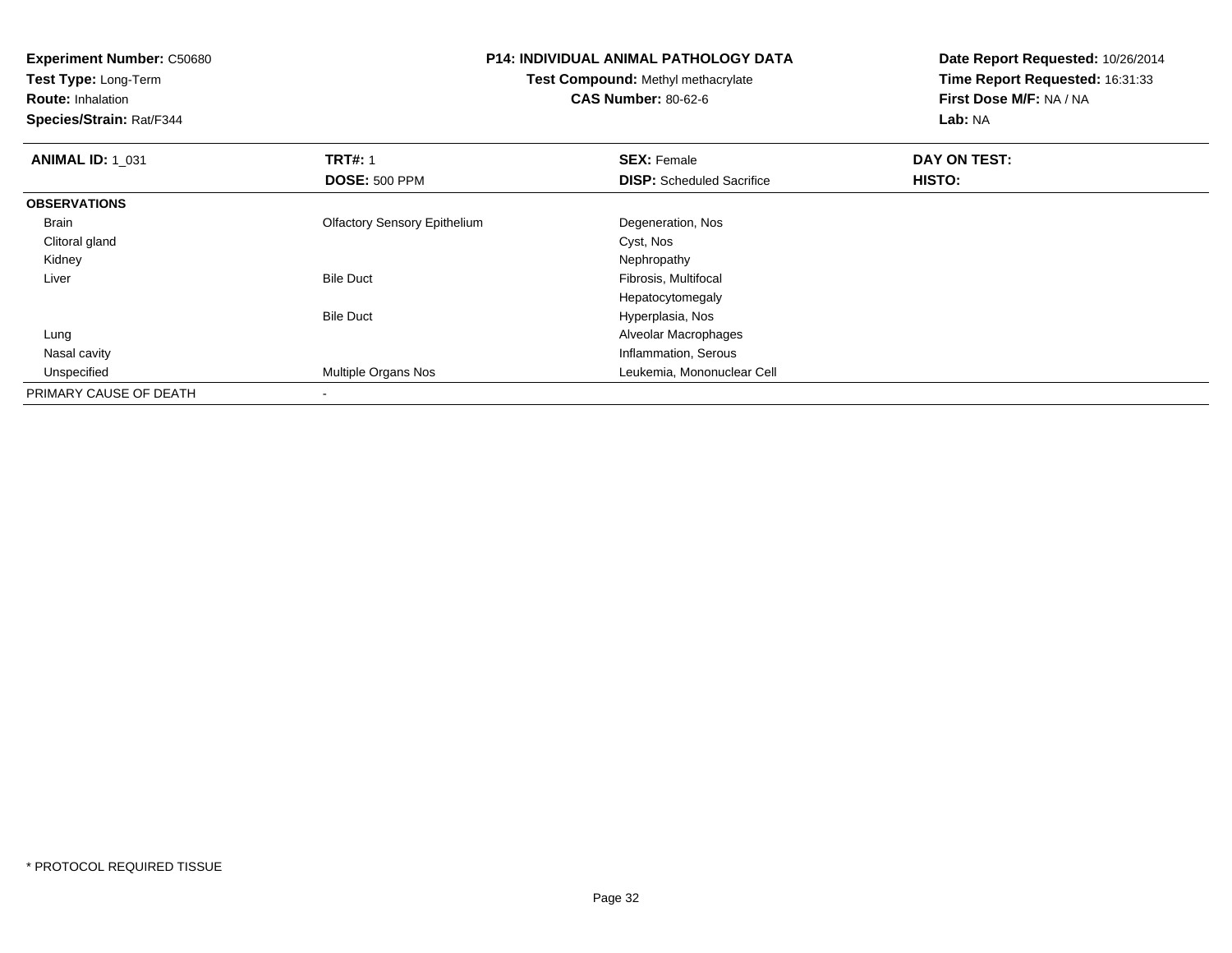| <b>Experiment Number: C50680</b><br>Test Type: Long-Term<br><b>Route: Inhalation</b><br>Species/Strain: Rat/F344 | <b>P14: INDIVIDUAL ANIMAL PATHOLOGY DATA</b><br>Test Compound: Methyl methacrylate<br><b>CAS Number: 80-62-6</b> |                                   | Date Report Requested: 10/26/2014<br>Time Report Requested: 16:31:33<br>First Dose M/F: NA / NA<br>Lab: NA |  |
|------------------------------------------------------------------------------------------------------------------|------------------------------------------------------------------------------------------------------------------|-----------------------------------|------------------------------------------------------------------------------------------------------------|--|
| <b>ANIMAL ID: 1 032</b>                                                                                          | <b>TRT#: 1</b>                                                                                                   | <b>SEX: Female</b>                | DAY ON TEST:                                                                                               |  |
|                                                                                                                  | <b>DOSE: 500 PPM</b>                                                                                             | <b>DISP:</b> Moribund Sacrifice   | HISTO:                                                                                                     |  |
| <b>OBSERVATIONS</b>                                                                                              |                                                                                                                  |                                   |                                                                                                            |  |
| Brain                                                                                                            | <b>Olfactory Sensory Epithelium</b>                                                                              | Degeneration, Nos                 |                                                                                                            |  |
| Kidney                                                                                                           |                                                                                                                  | Nephropathy                       |                                                                                                            |  |
| Liver                                                                                                            | Hepatocytes                                                                                                      | Cytoplasmic Vacuolization         |                                                                                                            |  |
|                                                                                                                  |                                                                                                                  | Inflammation, Granulomatous Focal |                                                                                                            |  |
| Pancreas                                                                                                         | Acinus                                                                                                           | Atrophy, Focal                    |                                                                                                            |  |
| Pituitary gland                                                                                                  | <b>Anterior Pituitary</b>                                                                                        | Adenoma, Nos                      |                                                                                                            |  |
| Unspecified                                                                                                      | <b>Multiple Organs Nos</b>                                                                                       | Leukemia, Mononuclear Cell        |                                                                                                            |  |
| PRIMARY CAUSE OF DEATH                                                                                           |                                                                                                                  |                                   |                                                                                                            |  |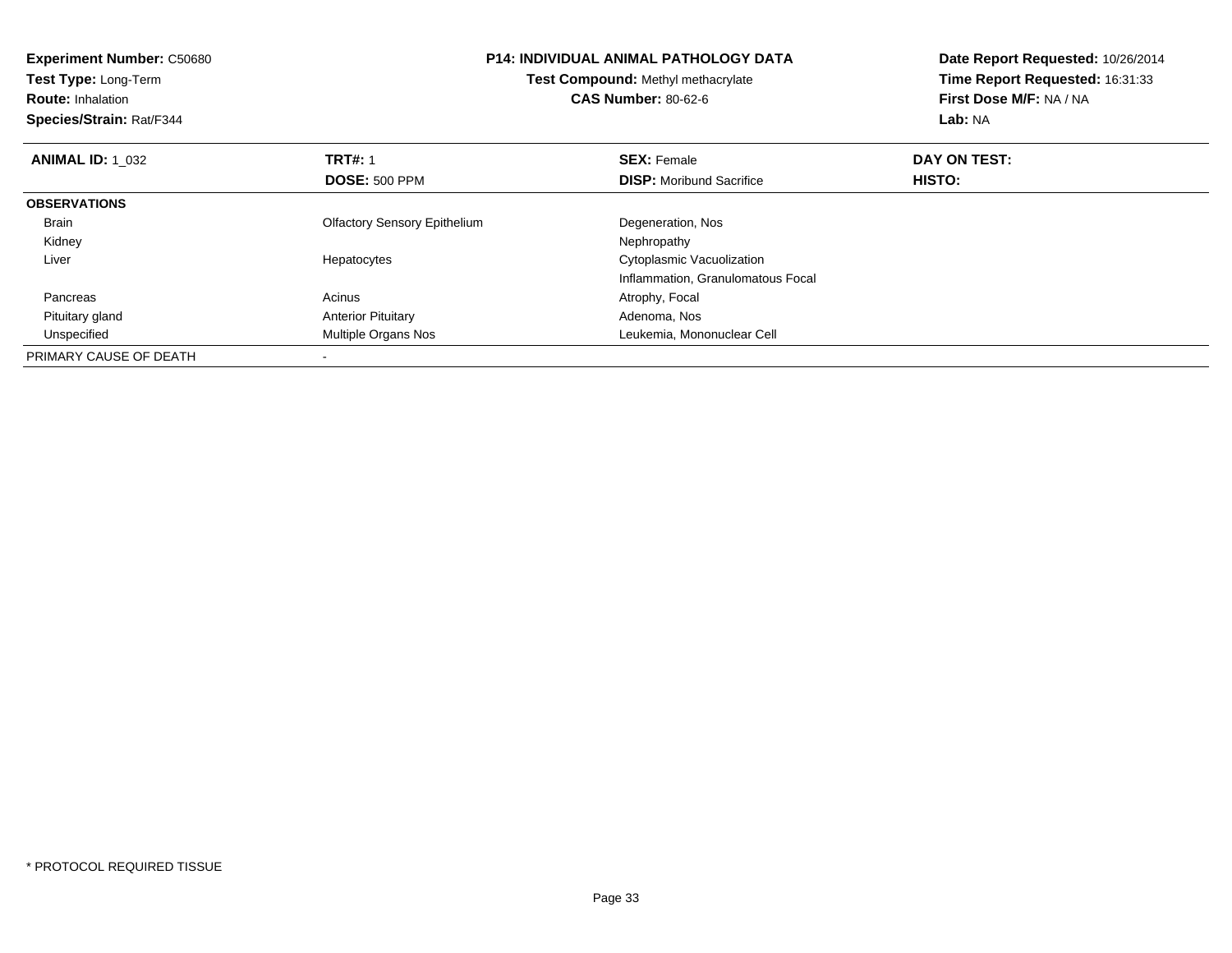**Experiment Number:** C50680**Test Type:** Long-Term**Route:** Inhalation **Species/Strain:** Rat/F344**P14: INDIVIDUAL ANIMAL PATHOLOGY DATATest Compound:** Methyl methacrylate**CAS Number:** 80-62-6**Date Report Requested:** 10/26/2014**Time Report Requested:** 16:31:33**First Dose M/F:** NA / NA**Lab:** NA**ANIMAL ID: 1\_033 TRT#:** 1 **SEX:** Female **DAY ON TEST: DOSE:** 500 PPM**DISP:** Scheduled Sacrifice **HISTO: OBSERVATIONS** Adrenal glandMedulla **Manuel Accord Medulla** Hyperplasia, Focal Brain Olfactory Sensory Epithelium Degeneration, Nos Heart Myocardium Nos Fibrosis Kidneyy the control of the control of the control of the control of the control of the control of the control of the control of the control of the control of the control of the control of the control of the control of the contro Larynx Inflammation, Suppuratives Cytoplasmic Change, Basophilic Liver HepatocytesInflammation, Granulomatous Focal Lung Alveolar Macrophages Alveoli Fibrosis, Multifocal Unspecified Multiple Organs Nos Leukemia, Mononuclear Cell PRIMARY CAUSE OF DEATH

-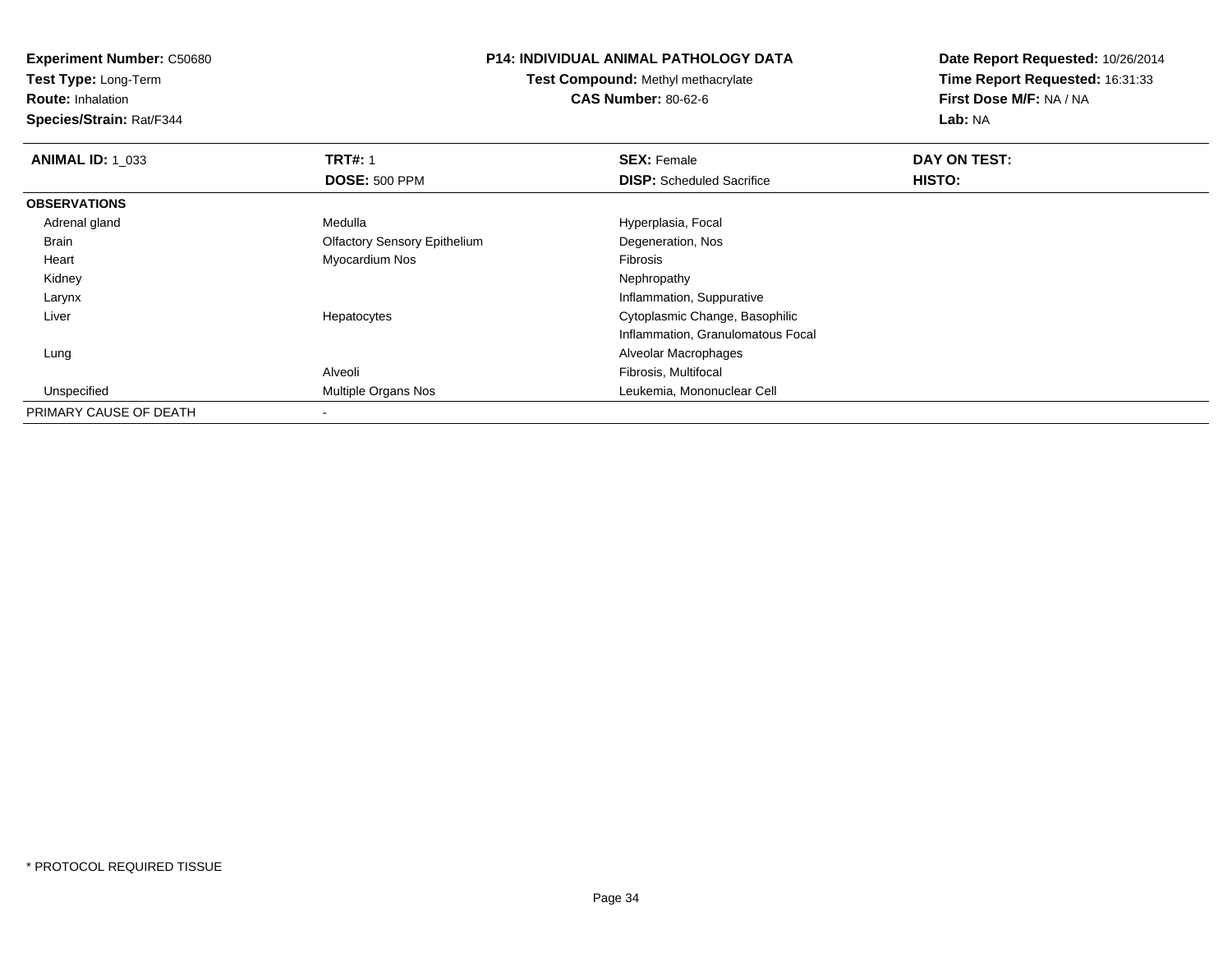| <b>Experiment Number: C50680</b><br><b>Test Type: Long-Term</b><br><b>Route: Inhalation</b><br>Species/Strain: Rat/F344 | <b>P14: INDIVIDUAL ANIMAL PATHOLOGY DATA</b><br>Test Compound: Methyl methacrylate<br><b>CAS Number: 80-62-6</b> |                                                  | Date Report Requested: 10/26/2014<br>Time Report Requested: 16:31:33<br>First Dose M/F: NA / NA<br>Lab: NA |  |
|-------------------------------------------------------------------------------------------------------------------------|------------------------------------------------------------------------------------------------------------------|--------------------------------------------------|------------------------------------------------------------------------------------------------------------|--|
| <b>ANIMAL ID: 1 034</b>                                                                                                 | <b>TRT#: 1</b><br><b>DOSE: 500 PPM</b>                                                                           | <b>SEX: Female</b><br><b>DISP: Natural Death</b> | DAY ON TEST:<br>HISTO:                                                                                     |  |
| <b>OBSERVATIONS</b>                                                                                                     |                                                                                                                  |                                                  |                                                                                                            |  |
| <b>Brain</b>                                                                                                            | <b>Olfactory Sensory Epithelium</b>                                                                              | Degeneration, Nos                                |                                                                                                            |  |
| Kidney                                                                                                                  |                                                                                                                  | Nephropathy                                      |                                                                                                            |  |
| Nasal cavity                                                                                                            |                                                                                                                  | Foreign Body, Nos                                |                                                                                                            |  |
| Pituitary gland                                                                                                         | <b>Anterior Pituitary</b>                                                                                        | Adenoma, Nos                                     |                                                                                                            |  |
| PRIMARY CAUSE OF DEATH                                                                                                  |                                                                                                                  |                                                  |                                                                                                            |  |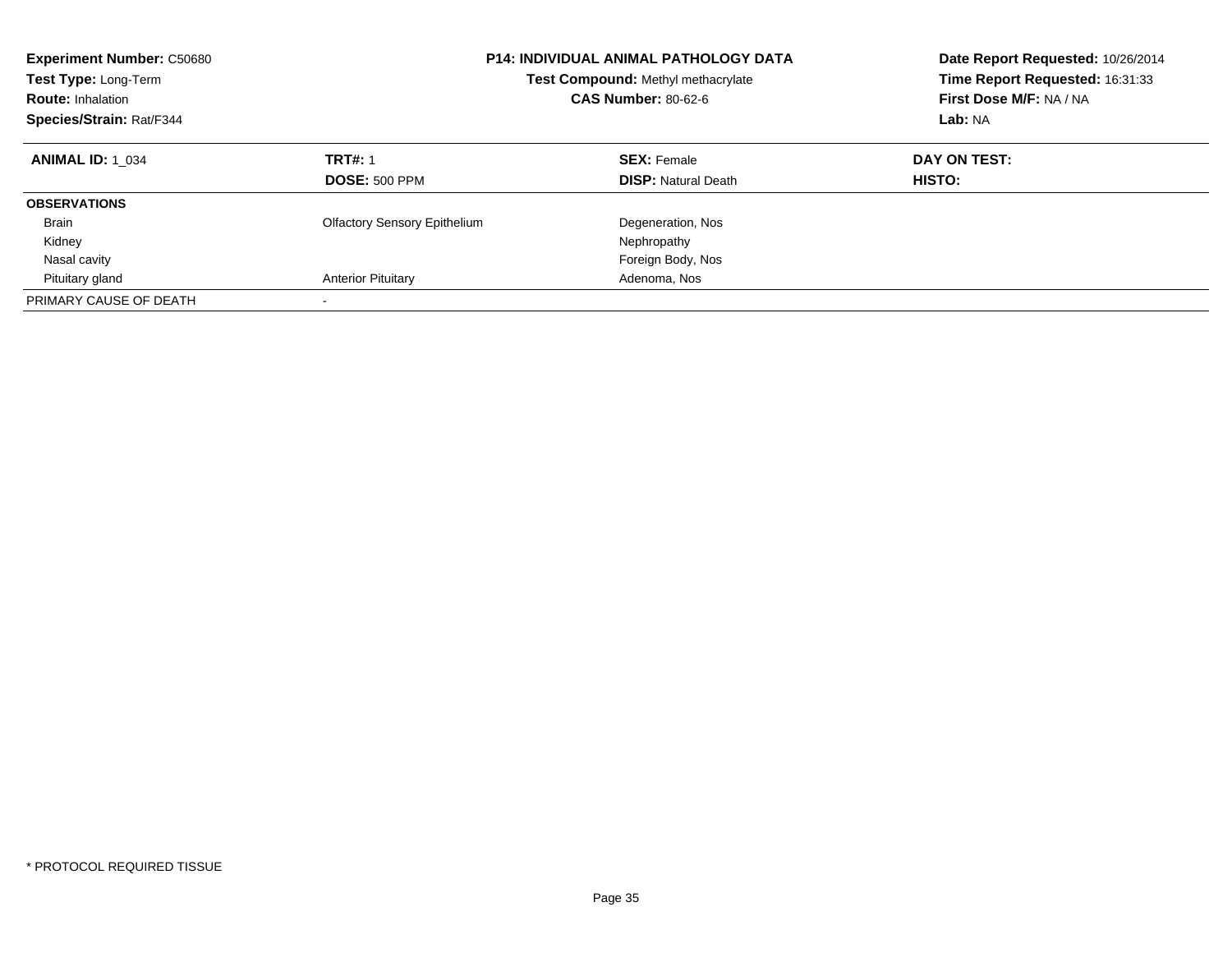**Test Type:** Long-Term

**Route:** Inhalation

**Species/Strain:** Rat/F344

# **P14: INDIVIDUAL ANIMAL PATHOLOGY DATA**

**Test Compound:** Methyl methacrylate**CAS Number:** 80-62-6

| <b>ANIMAL ID: 1_035</b> | <b>TRT#: 1</b><br><b>DOSE: 500 PPM</b> | <b>SEX: Female</b><br><b>DISP:</b> Scheduled Sacrifice | DAY ON TEST:<br>HISTO: |
|-------------------------|----------------------------------------|--------------------------------------------------------|------------------------|
| <b>OBSERVATIONS</b>     |                                        |                                                        |                        |
| Adrenal gland           | Cortex Nos                             | Cytoplasmic Vacuolization                              |                        |
|                         | Medulla                                | Pheochromocytoma                                       |                        |
| Brain                   | Cerebrum                               | Atrophy, Pressure                                      |                        |
|                         | <b>Olfactory Sensory Epithelium</b>    | Degeneration, Nos                                      |                        |
| Eye                     | <b>Nasolacrimal Duct</b>               | Inflammation, Suppurative                              |                        |
| Kidney                  |                                        | Nephropathy                                            |                        |
| Liver                   | Hepatocytes                            | Cytoplasmic Change, Basophilic                         |                        |
| Lung                    |                                        | Alveolar Macrophages                                   |                        |
|                         |                                        | Alveolar/Bronchiolar Carcinoma                         |                        |
|                         | Alveoli                                | Fibrosis, Multifocal                                   |                        |
|                         |                                        | Hyperplasia, Alveolar Epithelium                       |                        |
|                         | Alveoli                                | Inflammation, Suppurative                              |                        |
| Mammary gland           |                                        | Fibroadenoma                                           |                        |
| Nasal cavity            |                                        | Inflammation, Serous                                   |                        |
| Parathyroid gland       |                                        | Hyperplasia, Nos                                       |                        |
| Pituitary gland         | <b>Anterior Pituitary</b>              | Adenoma, Nos                                           |                        |
| Unspecified             | Multiple Organs Nos                    | Leukemia, Mononuclear Cell                             |                        |
| <b>Uterus</b>           | Endometrium                            | Hyperplasia, Epithelial                                |                        |
| PRIMARY CAUSE OF DEATH  |                                        |                                                        |                        |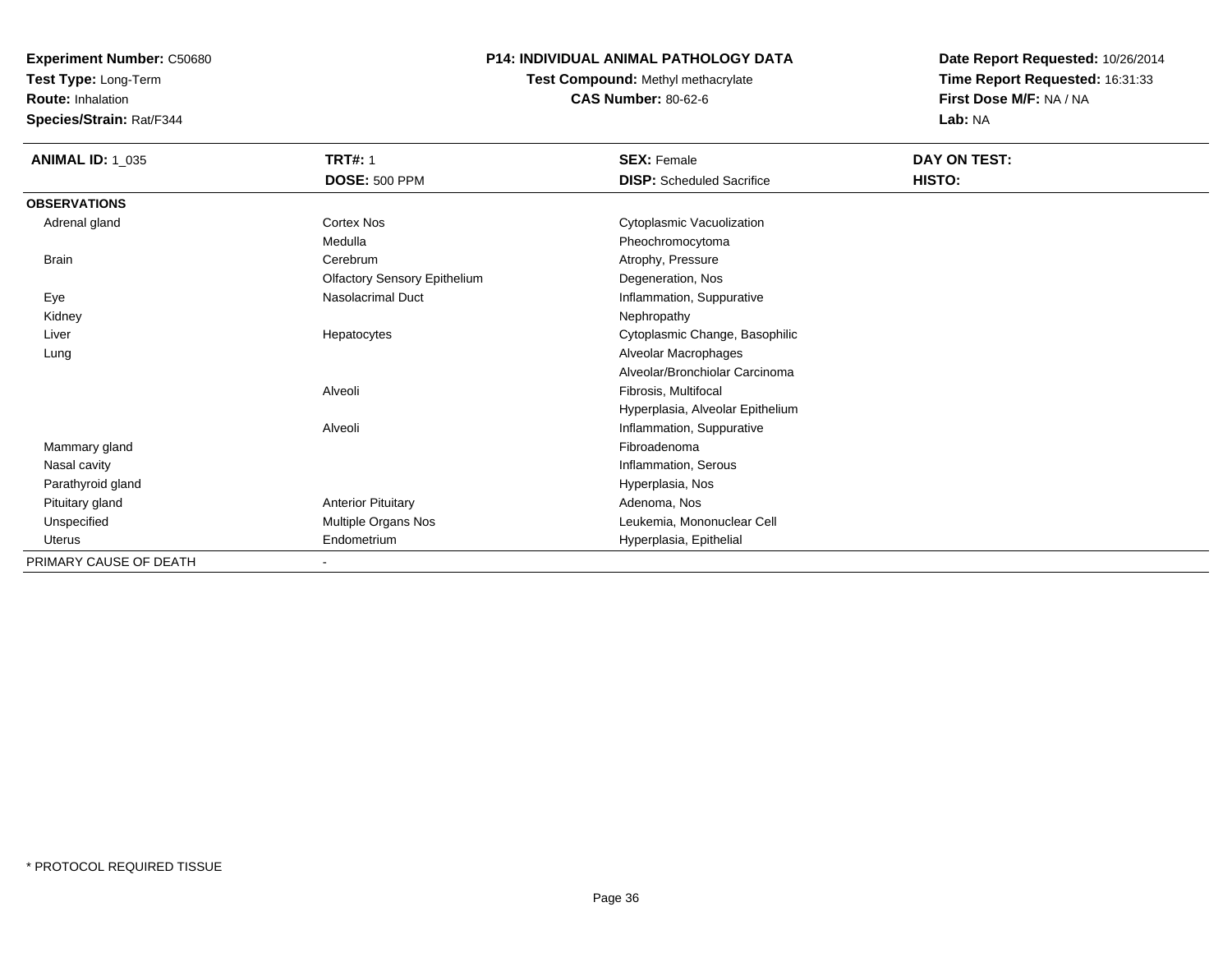| <b>Experiment Number: C50680</b><br>Test Type: Long-Term<br><b>Route: Inhalation</b><br>Species/Strain: Rat/F344 | <b>P14: INDIVIDUAL ANIMAL PATHOLOGY DATA</b><br><b>Test Compound: Methyl methacrylate</b><br><b>CAS Number: 80-62-6</b> |                            | Date Report Requested: 10/26/2014<br>Time Report Requested: 16:31:33<br>First Dose M/F: NA / NA<br>Lab: NA |  |
|------------------------------------------------------------------------------------------------------------------|-------------------------------------------------------------------------------------------------------------------------|----------------------------|------------------------------------------------------------------------------------------------------------|--|
| <b>ANIMAL ID: 1 036</b>                                                                                          | <b>TRT#: 1</b>                                                                                                          | <b>SEX: Female</b>         | DAY ON TEST:                                                                                               |  |
|                                                                                                                  | <b>DOSE: 500 PPM</b>                                                                                                    | <b>DISP:</b> Natural Death | <b>HISTO:</b>                                                                                              |  |
| <b>OBSERVATIONS</b>                                                                                              |                                                                                                                         |                            |                                                                                                            |  |
| Brain                                                                                                            | <b>Olfactory Sensory Epithelium</b>                                                                                     | Degeneration, Nos          |                                                                                                            |  |
| Kidney                                                                                                           |                                                                                                                         | Nephropathy                |                                                                                                            |  |
| Liver                                                                                                            | <b>Bile Duct</b>                                                                                                        | Fibrosis, Multifocal       |                                                                                                            |  |
|                                                                                                                  | <b>Bile Duct</b>                                                                                                        | Hyperplasia, Nos           |                                                                                                            |  |
| Nasal cavity                                                                                                     |                                                                                                                         | Inflammation, Serous       |                                                                                                            |  |
|                                                                                                                  |                                                                                                                         | Inflammation, Suppurative  |                                                                                                            |  |
| Pancreas                                                                                                         | Acinus                                                                                                                  | Atrophy, Focal             |                                                                                                            |  |
| Unspecified                                                                                                      | Multiple Organs Nos                                                                                                     | Leukemia, Mononuclear Cell |                                                                                                            |  |
| PRIMARY CAUSE OF DEATH                                                                                           |                                                                                                                         |                            |                                                                                                            |  |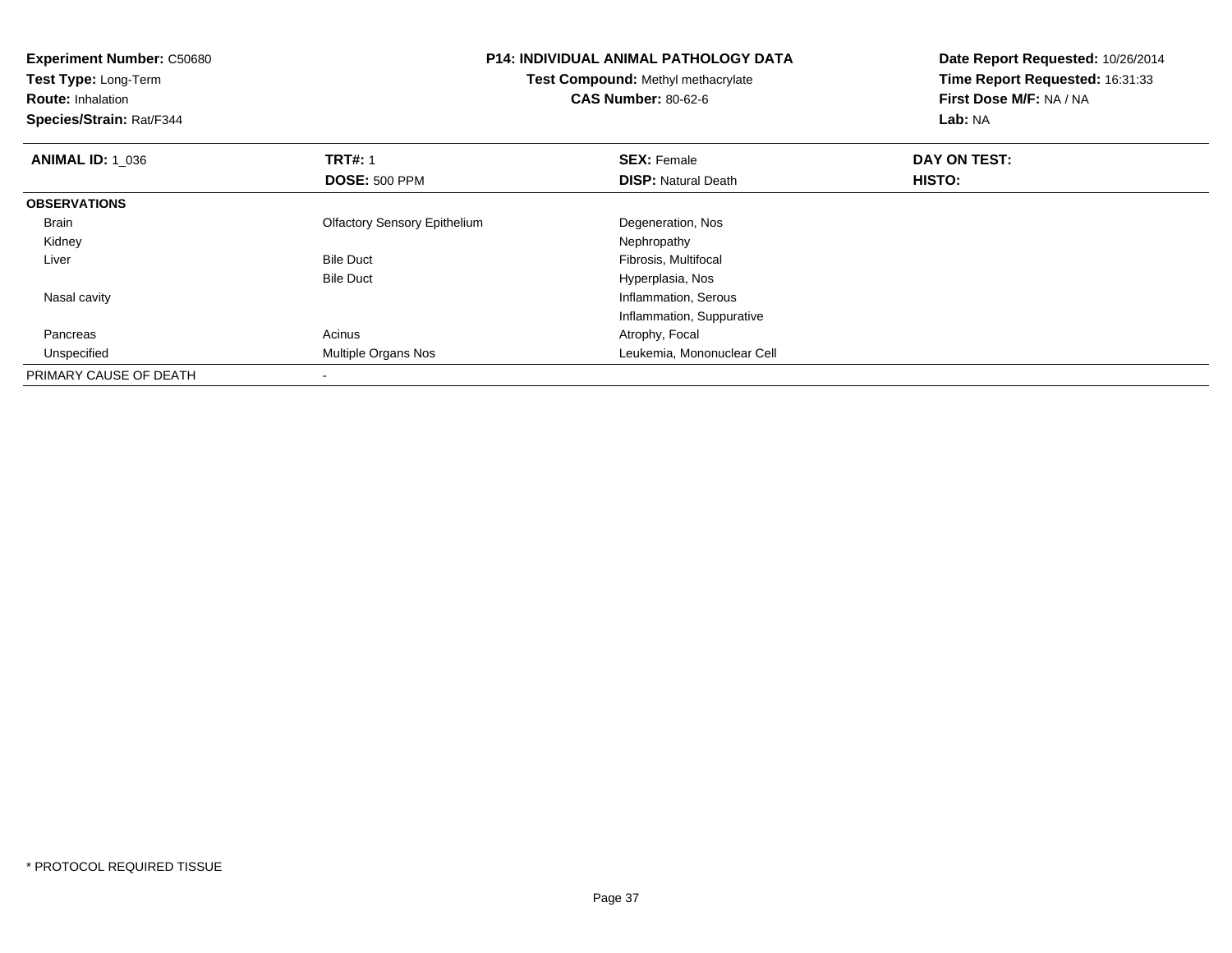**Test Type:** Long-Term

**Route:** Inhalation

**Species/Strain:** Rat/F344

# **P14: INDIVIDUAL ANIMAL PATHOLOGY DATA**

**Test Compound:** Methyl methacrylate**CAS Number:** 80-62-6

| <b>ANIMAL ID: 1 037</b> | <b>TRT#: 1</b>                      | <b>SEX: Female</b>              | DAY ON TEST: |  |
|-------------------------|-------------------------------------|---------------------------------|--------------|--|
|                         | <b>DOSE: 500 PPM</b>                | <b>DISP:</b> Moribund Sacrifice | HISTO:       |  |
| <b>OBSERVATIONS</b>     |                                     |                                 |              |  |
| Adrenal gland           | Cortex Nos                          | Cytoplasmic Vacuolization       |              |  |
| <b>Brain</b>            | <b>Olfactory Sensory Epithelium</b> | Degeneration, Nos               |              |  |
| Heart                   | Atrium                              | Thrombosis, Nos                 |              |  |
| Kidney                  |                                     | Nephropathy                     |              |  |
| Liver                   | Hepatocytes                         | Cytoplasmic Vacuolization       |              |  |
|                         | <b>Bile Duct</b>                    | Hyperplasia, Nos                |              |  |
| Lung                    |                                     | Alveolar Macrophages            |              |  |
|                         | Alveoli                             | Fibrosis, Focal                 |              |  |
|                         | Alveoli                             | Inflammation, Suppurative       |              |  |
| Nasal cavity            |                                     | Inflammation, Serous            |              |  |
| Thyroid                 |                                     | Hyperplasia, C Cell             |              |  |
| Unspecified             | Multiple Organs Nos                 | Leukemia, Mononuclear Cell      |              |  |
| PRIMARY CAUSE OF DEATH  |                                     |                                 |              |  |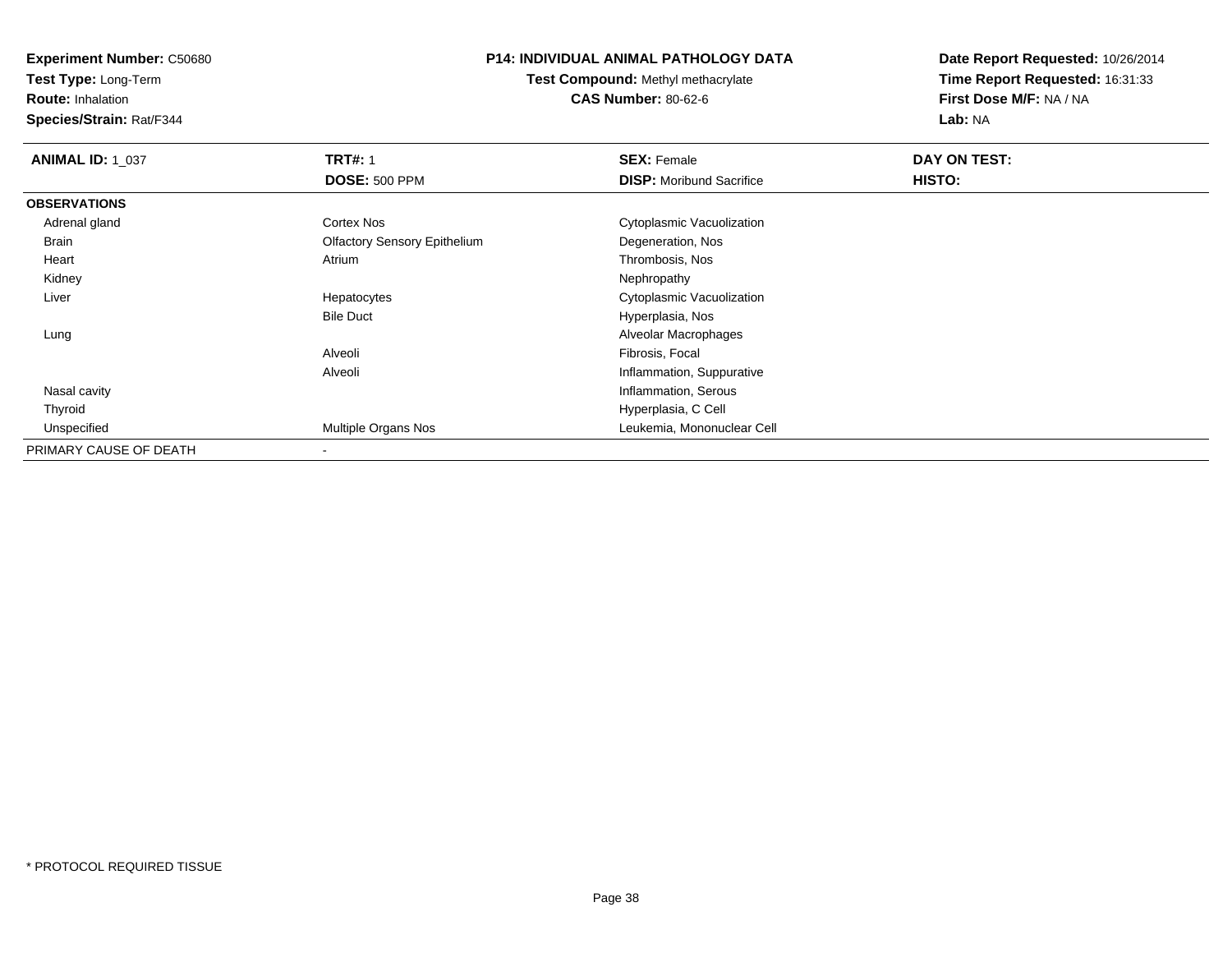**Test Type:** Long-Term

**Route:** Inhalation

**Species/Strain:** Rat/F344

# **P14: INDIVIDUAL ANIMAL PATHOLOGY DATA**

**Test Compound:** Methyl methacrylate**CAS Number:** 80-62-6

| <b>ANIMAL ID: 1_038</b> | <b>TRT#: 1</b>                      | <b>SEX: Female</b>                | DAY ON TEST: |  |
|-------------------------|-------------------------------------|-----------------------------------|--------------|--|
|                         | <b>DOSE: 500 PPM</b>                | <b>DISP:</b> Scheduled Sacrifice  | HISTO:       |  |
| <b>OBSERVATIONS</b>     |                                     |                                   |              |  |
| Adrenal gland           | Cortex Nos                          | Cytoplasmic Vacuolization         |              |  |
| Brain                   | <b>Olfactory Sensory Epithelium</b> | Degeneration, Nos                 |              |  |
| Eye                     | Nasolacrimal Duct                   | Acanthosis                        |              |  |
|                         | Nasolacrimal Duct                   | Inflammation, Suppurative         |              |  |
| Kidney                  |                                     | Nephropathy                       |              |  |
| Liver                   | <b>Bile Duct</b>                    | Hyperplasia, Nos                  |              |  |
|                         |                                     | Inflammation, Granulomatous Focal |              |  |
|                         |                                     | Neoplastic Nodule                 |              |  |
| Nasal cavity            |                                     | Inflammation, Serous              |              |  |
| Pituitary gland         | <b>Anterior Pituitary</b>           | Adenoma, Nos                      |              |  |
| Thyroid                 |                                     | C-Cell Carcinoma                  |              |  |
| Unspecified             | <b>Multiple Organs Nos</b>          | Leukemia, Mononuclear Cell        |              |  |
| PRIMARY CAUSE OF DEATH  |                                     |                                   |              |  |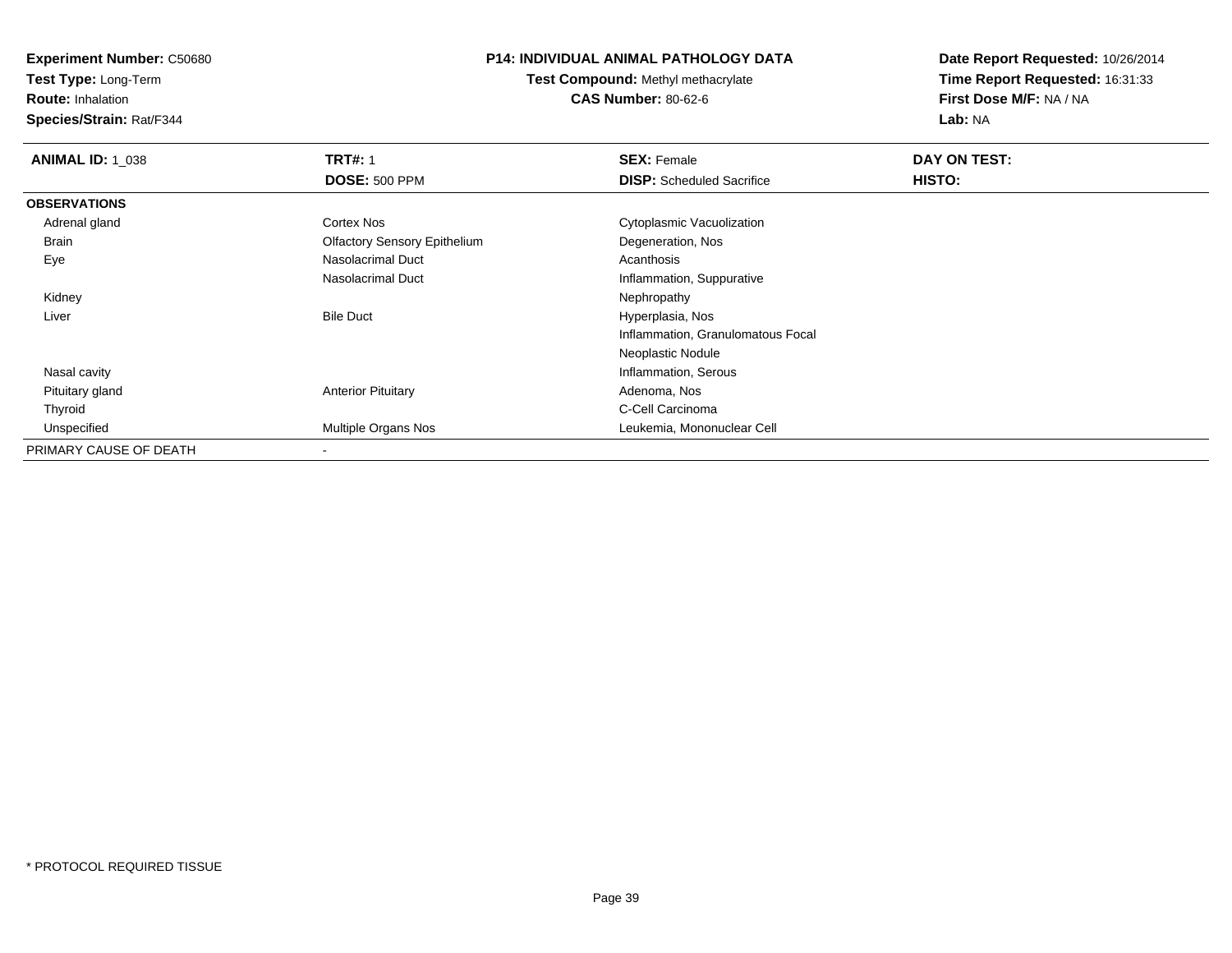**Test Type:** Long-Term

**Route:** Inhalation

**Species/Strain:** Rat/F344

## **P14: INDIVIDUAL ANIMAL PATHOLOGY DATA**

**Test Compound:** Methyl methacrylate**CAS Number:** 80-62-6

| <b>ANIMAL ID: 1 039</b> | <b>TRT#: 1</b>                      | <b>SEX: Female</b>               | DAY ON TEST: |  |
|-------------------------|-------------------------------------|----------------------------------|--------------|--|
|                         | <b>DOSE: 500 PPM</b>                | <b>DISP:</b> Scheduled Sacrifice | HISTO:       |  |
| <b>OBSERVATIONS</b>     |                                     |                                  |              |  |
| Adrenal gland           | <b>Cortex Nos</b>                   | Cytoplasmic Vacuolization        |              |  |
|                         | Medulla                             | Pheochromocytoma                 |              |  |
| Brain                   | <b>Olfactory Sensory Epithelium</b> | Degeneration, Nos                |              |  |
| Clitoral gland          |                                     | Hyperplasia, Epithelial          |              |  |
| Eye                     | Nasolacrimal Duct                   | Inflammation, Suppurative        |              |  |
| Intestine Large         | Rectum                              | Parasitism                       |              |  |
| Kidney                  |                                     | Nephropathy                      |              |  |
| Mammary gland           |                                     | Fibroadenoma                     |              |  |
| Pituitary gland         | <b>Anterior Pituitary</b>           | Adenoma, Nos                     |              |  |
| Unspecified             | Multiple Organs Nos                 | Leukemia, Mononuclear Cell       |              |  |
| PRIMARY CAUSE OF DEATH  |                                     |                                  |              |  |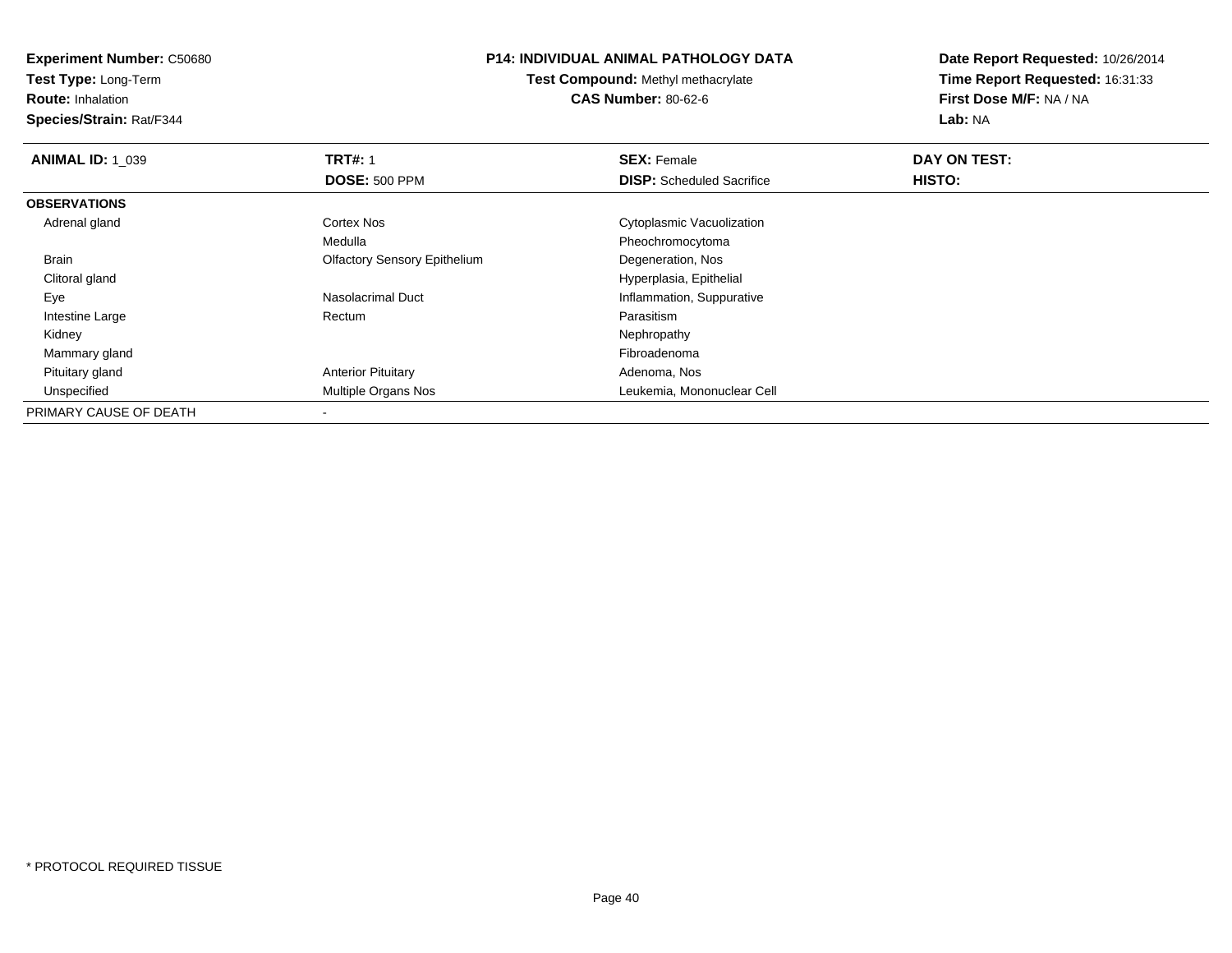| <b>Experiment Number: C50680</b><br>Test Type: Long-Term<br><b>Route: Inhalation</b><br>Species/Strain: Rat/F344 |                                     | <b>P14: INDIVIDUAL ANIMAL PATHOLOGY DATA</b><br><b>Test Compound: Methyl methacrylate</b><br><b>CAS Number: 80-62-6</b> | Date Report Requested: 10/26/2014<br>Time Report Requested: 16:31:33<br>First Dose M/F: NA / NA<br>Lab: NA |
|------------------------------------------------------------------------------------------------------------------|-------------------------------------|-------------------------------------------------------------------------------------------------------------------------|------------------------------------------------------------------------------------------------------------|
| <b>ANIMAL ID: 1 040</b>                                                                                          | <b>TRT#: 1</b>                      | <b>SEX: Female</b>                                                                                                      | DAY ON TEST:                                                                                               |
|                                                                                                                  | <b>DOSE: 500 PPM</b>                | <b>DISP:</b> Moribund Sacrifice                                                                                         | <b>HISTO:</b>                                                                                              |
| <b>OBSERVATIONS</b>                                                                                              |                                     |                                                                                                                         |                                                                                                            |
| Adrenal gland                                                                                                    | Medulla                             | Hyperplasia, Focal                                                                                                      |                                                                                                            |
| <b>Brain</b>                                                                                                     | <b>Olfactory Sensory Epithelium</b> | Degeneration, Nos                                                                                                       |                                                                                                            |
| Eye                                                                                                              | Nasolacrimal Duct                   | Inflammation, Suppurative                                                                                               |                                                                                                            |
| Larynx                                                                                                           |                                     | Inflammation, Suppurative                                                                                               |                                                                                                            |
| Liver                                                                                                            | Hepatocytes                         | Cytoplasmic Vacuolization                                                                                               |                                                                                                            |
| Nasal cavity                                                                                                     |                                     | Inflammation, Serous                                                                                                    |                                                                                                            |
| Spleen                                                                                                           |                                     | Hemorrhage                                                                                                              |                                                                                                            |
| Unspecified                                                                                                      | Multiple Organs Nos                 | Leukemia, Mononuclear Cell                                                                                              |                                                                                                            |
| PRIMARY CAUSE OF DEATH                                                                                           |                                     |                                                                                                                         |                                                                                                            |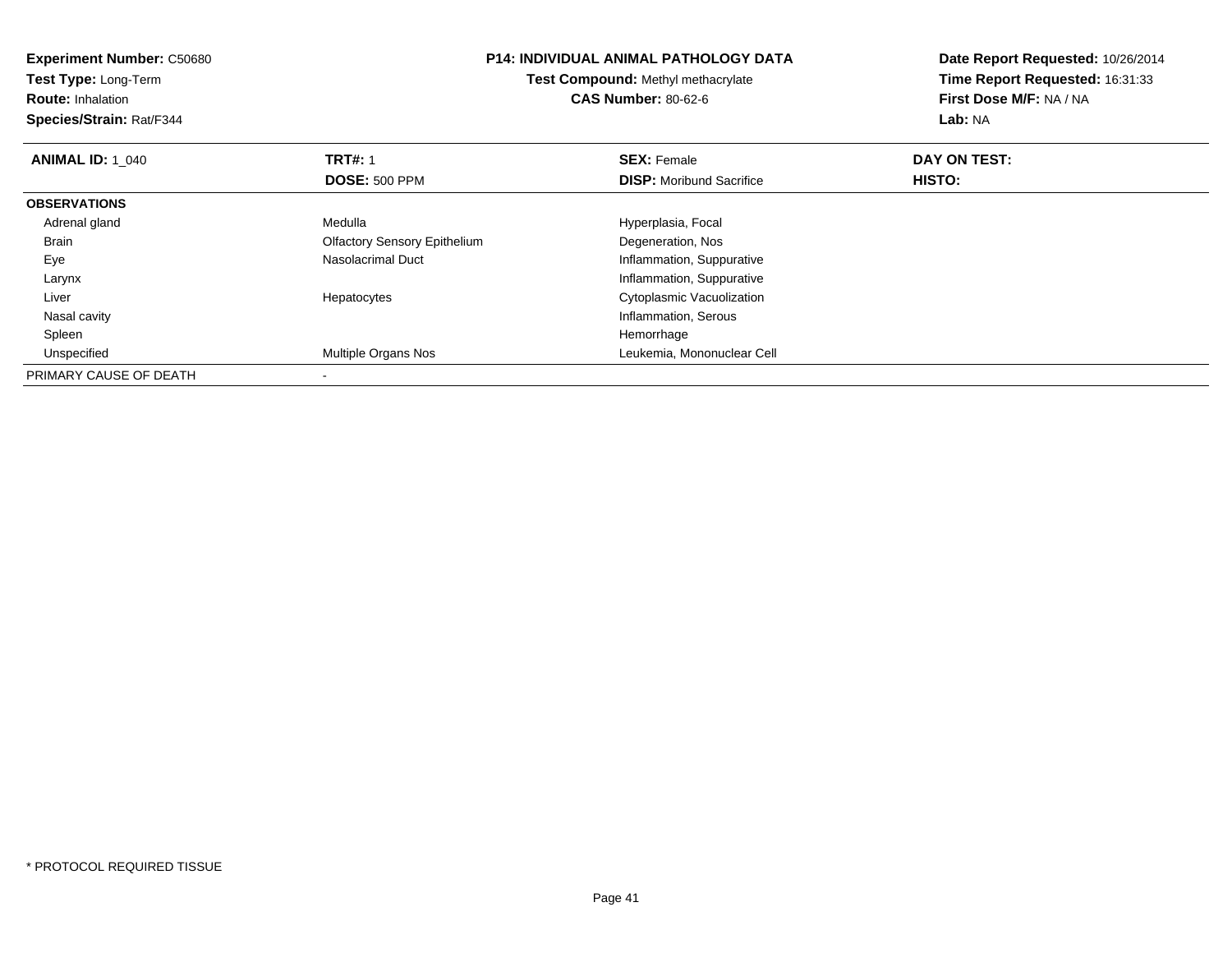| <b>Experiment Number: C50680</b><br>Test Type: Long-Term<br><b>Route: Inhalation</b><br>Species/Strain: Rat/F344 |                                        | <b>P14: INDIVIDUAL ANIMAL PATHOLOGY DATA</b><br>Test Compound: Methyl methacrylate<br><b>CAS Number: 80-62-6</b> | Date Report Requested: 10/26/2014<br>Time Report Requested: 16:31:33<br>First Dose M/F: NA / NA<br>Lab: NA |
|------------------------------------------------------------------------------------------------------------------|----------------------------------------|------------------------------------------------------------------------------------------------------------------|------------------------------------------------------------------------------------------------------------|
| <b>ANIMAL ID: 1 041</b>                                                                                          | <b>TRT#: 1</b><br><b>DOSE: 500 PPM</b> | <b>SEX: Female</b><br><b>DISP:</b> Scheduled Sacrifice                                                           | DAY ON TEST:<br>HISTO:                                                                                     |
| <b>OBSERVATIONS</b>                                                                                              |                                        |                                                                                                                  |                                                                                                            |
| Heart                                                                                                            | Cardiac Valve                          | Metaplasia, Cartilaginous                                                                                        |                                                                                                            |
| Kidney                                                                                                           |                                        | Nephropathy                                                                                                      |                                                                                                            |
| Lung                                                                                                             |                                        | Alveolar Macrophages                                                                                             |                                                                                                            |
| Uterus                                                                                                           |                                        | Hemorrhage                                                                                                       |                                                                                                            |
| PRIMARY CAUSE OF DEATH                                                                                           |                                        |                                                                                                                  |                                                                                                            |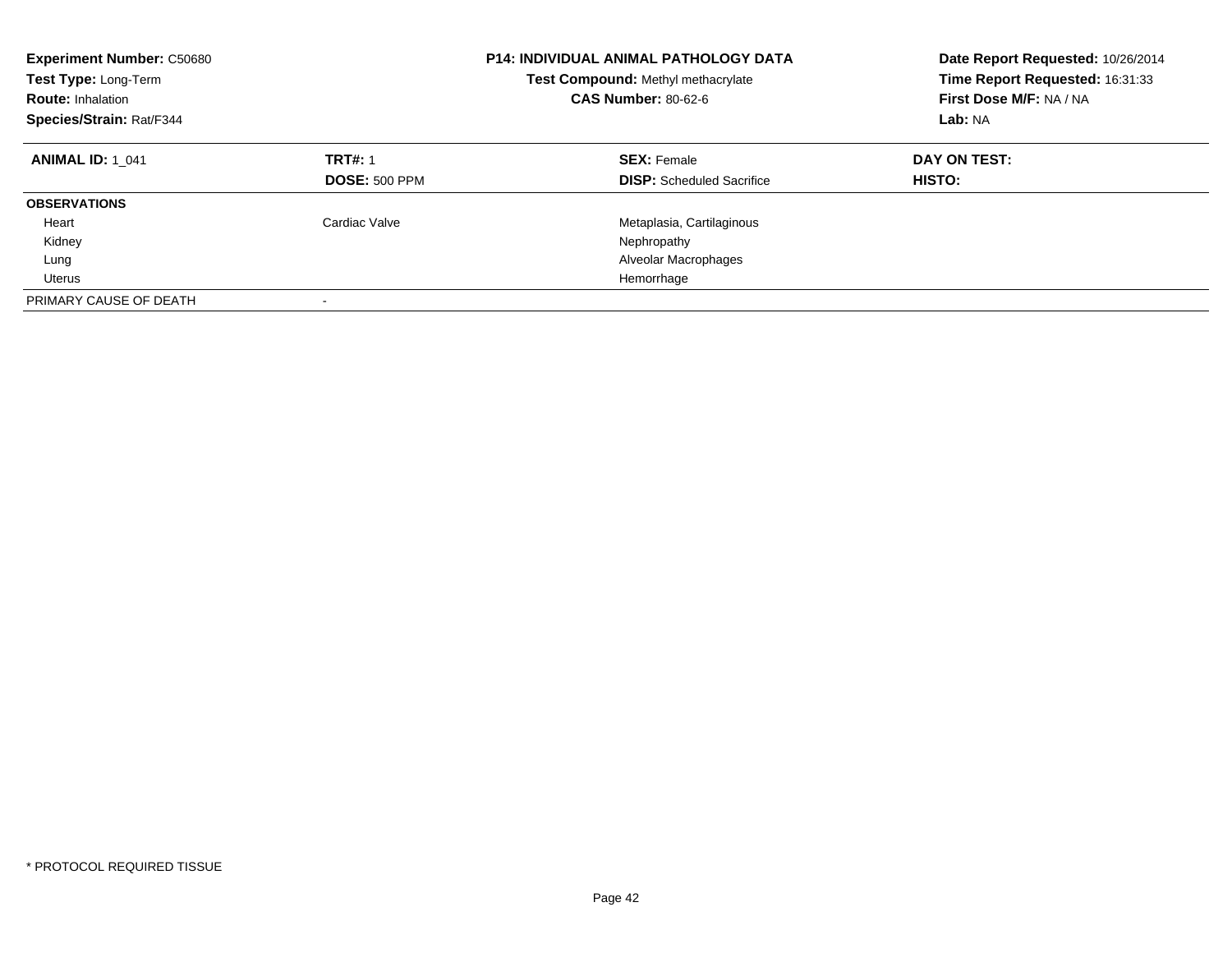| <b>Experiment Number: C50680</b> | <b>P14: INDIVIDUAL ANIMAL PATHOLOGY DATA</b><br>Test Compound: Methyl methacrylate |                                   | Date Report Requested: 10/26/2014 |
|----------------------------------|------------------------------------------------------------------------------------|-----------------------------------|-----------------------------------|
| Test Type: Long-Term             |                                                                                    |                                   | Time Report Requested: 16:31:33   |
| <b>Route: Inhalation</b>         |                                                                                    | <b>CAS Number: 80-62-6</b>        | First Dose M/F: NA / NA           |
| Species/Strain: Rat/F344         |                                                                                    |                                   | Lab: NA                           |
| <b>ANIMAL ID: 1 042</b>          | <b>TRT#: 1</b>                                                                     | <b>SEX: Female</b>                | DAY ON TEST:                      |
|                                  | <b>DOSE: 500 PPM</b>                                                               | <b>DISP:</b> Scheduled Sacrifice  | HISTO:                            |
| <b>OBSERVATIONS</b>              |                                                                                    |                                   |                                   |
| Brain                            | <b>Olfactory Sensory Epithelium</b>                                                | Degeneration, Nos                 |                                   |
| Heart                            | Cardiac Valve                                                                      | Metaplasia, Cartilaginous         |                                   |
| Kidney                           |                                                                                    | Nephropathy                       |                                   |
| Larynx                           |                                                                                    | Inflammation, Chronic             |                                   |
| Lung                             | Alveoli                                                                            | Inflammation, Granulomatous Focal |                                   |
| Nasal cavity                     |                                                                                    | Inflammation, Serous              |                                   |
| Pancreas                         | Acinus                                                                             | Atrophy, Focal                    |                                   |
| Pituitary gland                  | <b>Anterior Pituitary</b>                                                          | Adenoma, Nos                      |                                   |
| PRIMARY CAUSE OF DEATH           |                                                                                    |                                   |                                   |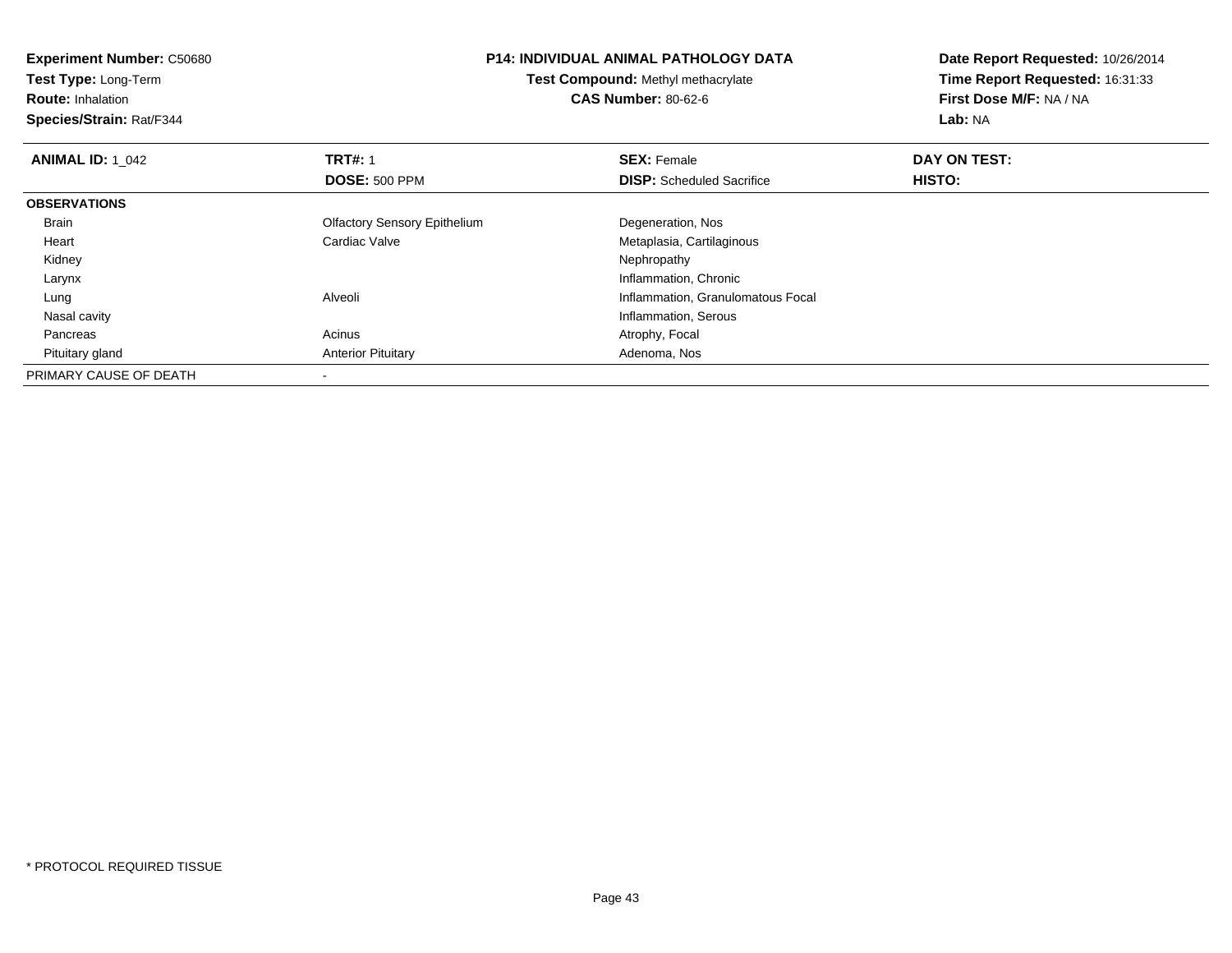**Experiment Number:** C50680**Test Type:** Long-Term**Route:** Inhalation **Species/Strain:** Rat/F344**P14: INDIVIDUAL ANIMAL PATHOLOGY DATATest Compound:** Methyl methacrylate**CAS Number:** 80-62-6**Date Report Requested:** 10/26/2014**Time Report Requested:** 16:31:33**First Dose M/F:** NA / NA**Lab:** NA**ANIMAL ID: 1\_043 TRT#:** 1 **SEX:** Female **DAY ON TEST: DOSE:** 500 PPM**DISP:** Moribund Sacrifice **HISTO: OBSERVATIONS** Adrenal glandMedulla **Manuel Accord Medulla** Hyperplasia, Focal Brain Olfactory Sensory Epithelium Degeneration, Nos Intestine LargeAdenocarcinoma, Nos Colon Parasitismg and the state of the state of the state of the state of the state of the Spiration, Foreign Body of the state of the state of the state of the state of the state of the state of the state of the state of the state of the LungAlveoli Foreign Body, Nos**Inflammation, Suppurative** Alveolie and the state of the state of the Inflammation, Suppurative Bronchiole Nasal cavity Foreign Body, Nos Inflammation, Serous

PRIMARY CAUSE OF DEATH-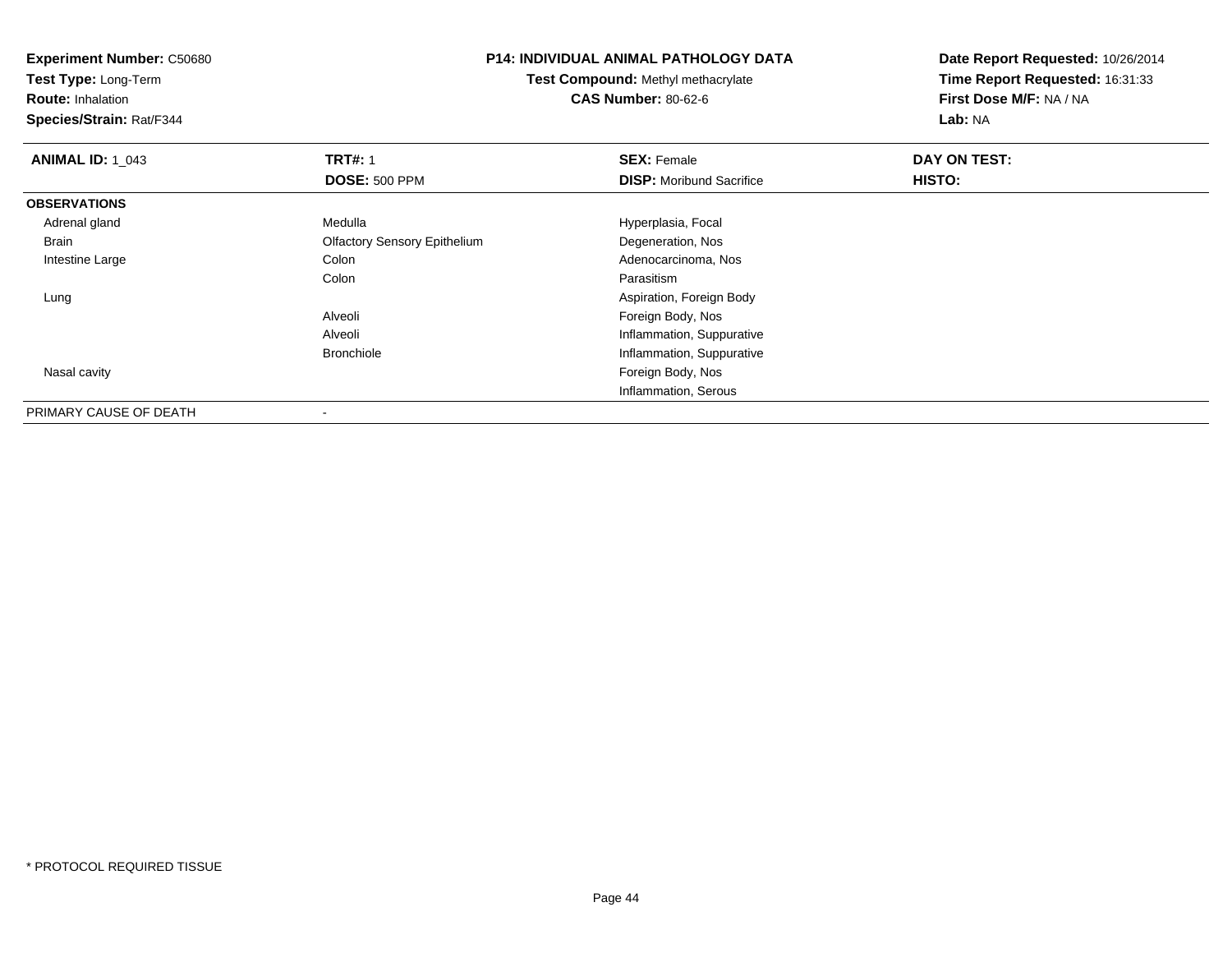| <b>Experiment Number: C50680</b><br>Test Type: Long-Term<br><b>Route: Inhalation</b><br><b>Species/Strain: Rat/F344</b> |                                        | <b>P14: INDIVIDUAL ANIMAL PATHOLOGY DATA</b><br>Date Report Requested: 10/26/2014<br>Time Report Requested: 16:31:33<br>Test Compound: Methyl methacrylate<br><b>CAS Number: 80-62-6</b><br>First Dose M/F: NA / NA<br>Lab: NA |                        |
|-------------------------------------------------------------------------------------------------------------------------|----------------------------------------|--------------------------------------------------------------------------------------------------------------------------------------------------------------------------------------------------------------------------------|------------------------|
| <b>ANIMAL ID: 1 044</b>                                                                                                 | <b>TRT#: 1</b><br><b>DOSE: 500 PPM</b> | <b>SEX: Female</b><br><b>DISP: Natural Death</b>                                                                                                                                                                               | DAY ON TEST:<br>HISTO: |
| <b>OBSERVATIONS</b><br>Kidney<br>Mammary gland<br>Pituitary gland                                                       | <b>Anterior Pituitary</b>              | Nephropathy<br>Fibroadenoma<br>Adenoma, Nos                                                                                                                                                                                    |                        |
| PRIMARY CAUSE OF DEATH                                                                                                  |                                        |                                                                                                                                                                                                                                |                        |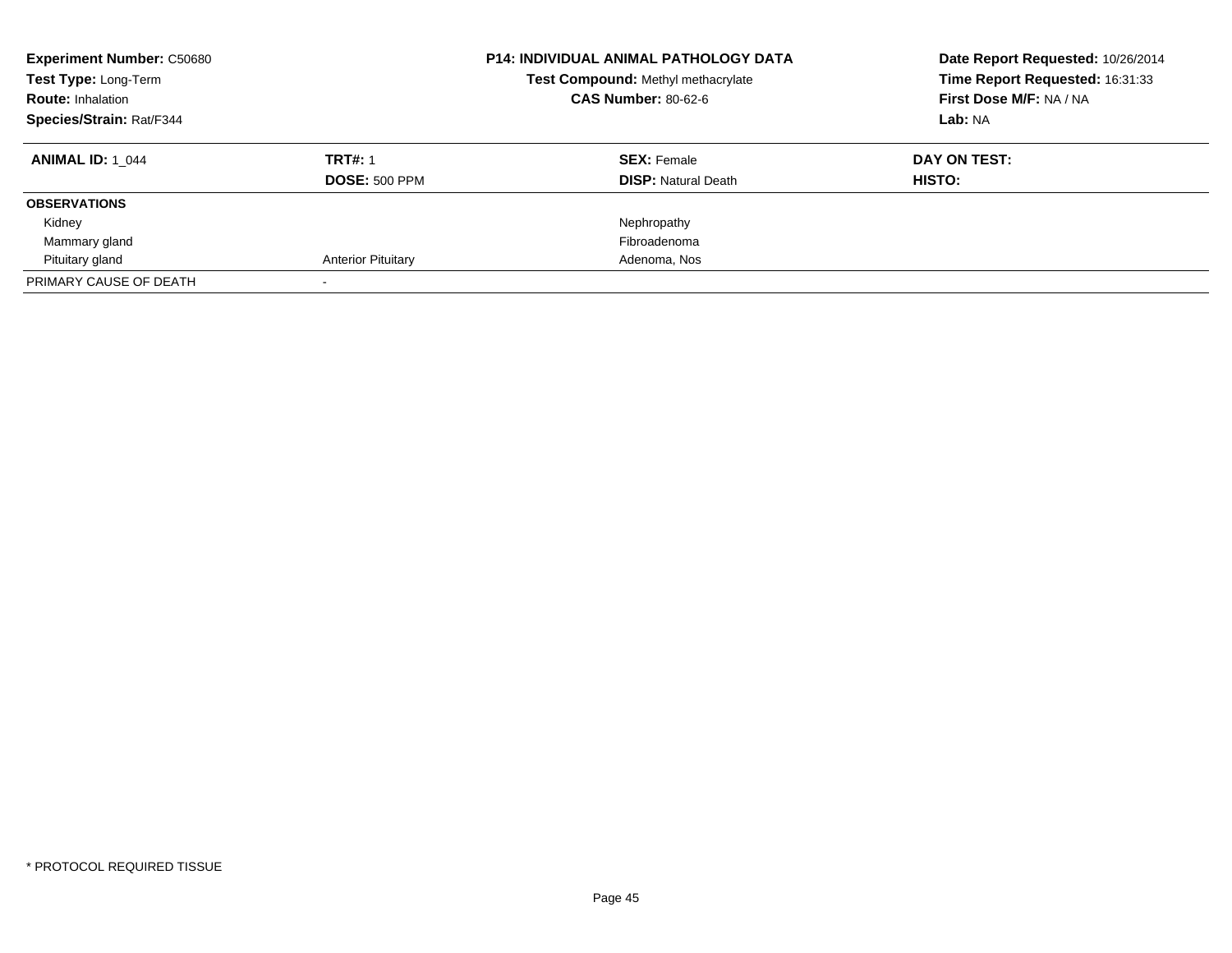| <b>Experiment Number: C50680</b> | <b>P14: INDIVIDUAL ANIMAL PATHOLOGY DATA</b><br>Test Compound: Methyl methacrylate |                                 | Date Report Requested: 10/26/2014 |
|----------------------------------|------------------------------------------------------------------------------------|---------------------------------|-----------------------------------|
| Test Type: Long-Term             |                                                                                    |                                 | Time Report Requested: 16:31:33   |
| <b>Route: Inhalation</b>         |                                                                                    | <b>CAS Number: 80-62-6</b>      | First Dose M/F: NA / NA           |
| Species/Strain: Rat/F344         |                                                                                    |                                 | Lab: NA                           |
| <b>ANIMAL ID: 1 045</b>          | <b>TRT#: 1</b>                                                                     | <b>SEX: Female</b>              | DAY ON TEST:                      |
|                                  | <b>DOSE: 500 PPM</b>                                                               | <b>DISP:</b> Moribund Sacrifice | <b>HISTO:</b>                     |
| <b>OBSERVATIONS</b>              |                                                                                    |                                 |                                   |
| <b>Brain</b>                     | <b>Olfactory Sensory Epithelium</b>                                                | Degeneration, Nos               |                                   |
| Kidney                           | Tubule                                                                             | Dilatation, Nos                 |                                   |
|                                  | <b>Perirenal Tissue</b>                                                            | Inflammation, Suppurative       |                                   |
| Lung                             | Alveoli                                                                            | Hemorrhage                      |                                   |
| Mammary gland                    |                                                                                    | Fibroadenoma                    |                                   |
| Nasal cavity                     |                                                                                    | Inflammation, Chronic Focal     |                                   |
|                                  |                                                                                    | Inflammation, Suppurative       |                                   |
| Pancreas                         | Acinus                                                                             | Atrophy, Focal                  |                                   |
| PRIMARY CAUSE OF DEATH           |                                                                                    |                                 |                                   |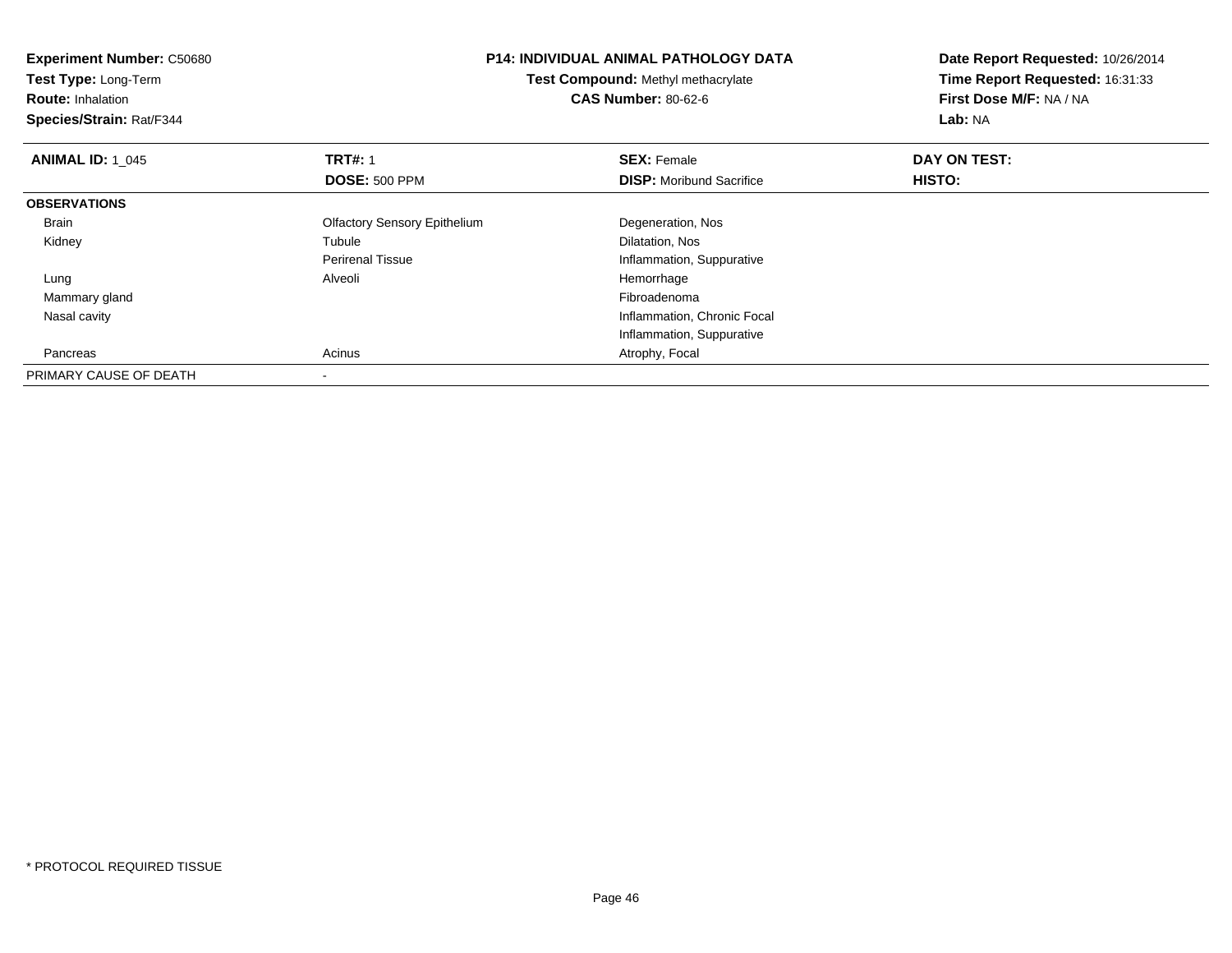| <b>Experiment Number: C50680</b><br>Test Type: Long-Term<br><b>Route: Inhalation</b><br>Species/Strain: Rat/F344 |                                        | <b>P14: INDIVIDUAL ANIMAL PATHOLOGY DATA</b><br>Test Compound: Methyl methacrylate<br><b>CAS Number: 80-62-6</b> | Date Report Requested: 10/26/2014<br>Time Report Requested: 16:31:33<br>First Dose M/F: NA / NA<br>Lab: NA |
|------------------------------------------------------------------------------------------------------------------|----------------------------------------|------------------------------------------------------------------------------------------------------------------|------------------------------------------------------------------------------------------------------------|
| <b>ANIMAL ID: 1 047</b>                                                                                          | <b>TRT#: 1</b><br><b>DOSE: 500 PPM</b> | <b>SEX: Female</b><br><b>DISP:</b> Moribund Sacrifice                                                            | DAY ON TEST:<br>HISTO:                                                                                     |
| <b>OBSERVATIONS</b>                                                                                              |                                        |                                                                                                                  |                                                                                                            |
| <b>Brain</b>                                                                                                     | <b>Olfactory Sensory Epithelium</b>    | Degeneration, Nos                                                                                                |                                                                                                            |
| Liver                                                                                                            | <b>Bile Duct</b>                       | Hyperplasia, Nos                                                                                                 |                                                                                                            |
| Lung                                                                                                             | Alveoli                                | Hemorrhage                                                                                                       |                                                                                                            |
| Nasal cavity                                                                                                     |                                        | Inflammation, Serous                                                                                             |                                                                                                            |
| PRIMARY CAUSE OF DEATH                                                                                           |                                        |                                                                                                                  |                                                                                                            |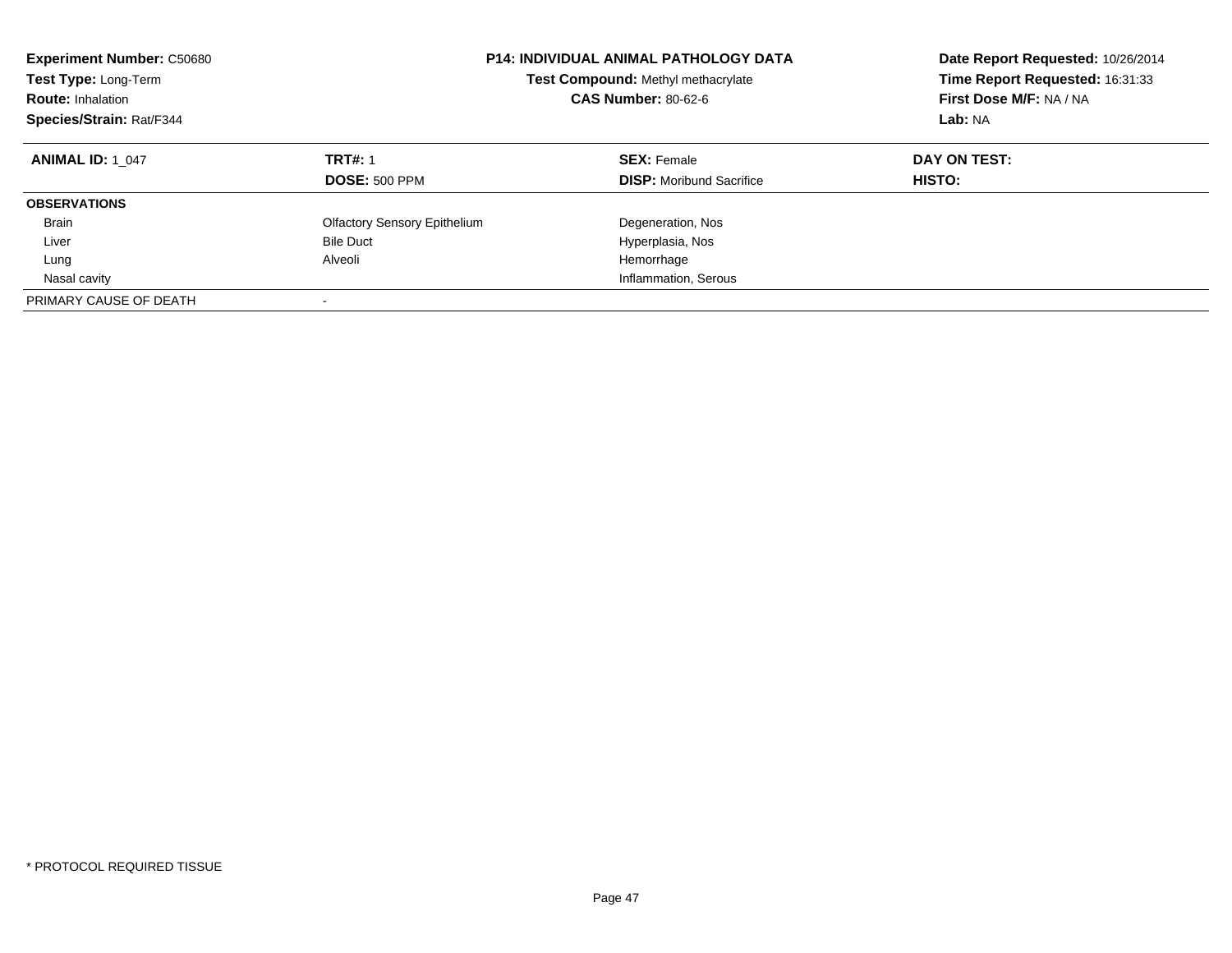**Test Type:** Long-Term

**Route:** Inhalation

**Species/Strain:** Rat/F344

### **P14: INDIVIDUAL ANIMAL PATHOLOGY DATA**

**Test Compound:** Methyl methacrylate**CAS Number:** 80-62-6

| <b>ANIMAL ID: 1 048</b> | <b>TRT#: 1</b>                      | <b>SEX: Female</b>              | DAY ON TEST: |  |
|-------------------------|-------------------------------------|---------------------------------|--------------|--|
|                         | <b>DOSE: 500 PPM</b>                | <b>DISP:</b> Moribund Sacrifice | HISTO:       |  |
| <b>OBSERVATIONS</b>     |                                     |                                 |              |  |
| Adrenal gland           | Cortex Nos                          | Cytoplasmic Vacuolization       |              |  |
|                         | Medulla                             | Hyperplasia, Focal              |              |  |
| Brain                   | Cerebrum                            | Atrophy, Pressure               |              |  |
|                         | <b>Olfactory Sensory Epithelium</b> | Degeneration, Nos               |              |  |
| Kidney                  |                                     | Nephropathy                     |              |  |
| Liver                   | Hepatocytes                         | Cytoplasmic Vacuolization       |              |  |
|                         | <b>Bile Duct</b>                    | Hyperplasia, Nos                |              |  |
| Lung                    |                                     | Alveolar Macrophages            |              |  |
|                         | Alveoli                             | Fibrosis, Multifocal            |              |  |
| Nasal cavity            |                                     | Inflammation, Suppurative       |              |  |
| Pituitary gland         | <b>Anterior Pituitary</b>           | Adenoma, Nos                    |              |  |
| Unspecified             | Multiple Organs Nos                 | Leukemia, Mononuclear Cell      |              |  |
| PRIMARY CAUSE OF DEATH  | $\overline{\phantom{a}}$            |                                 |              |  |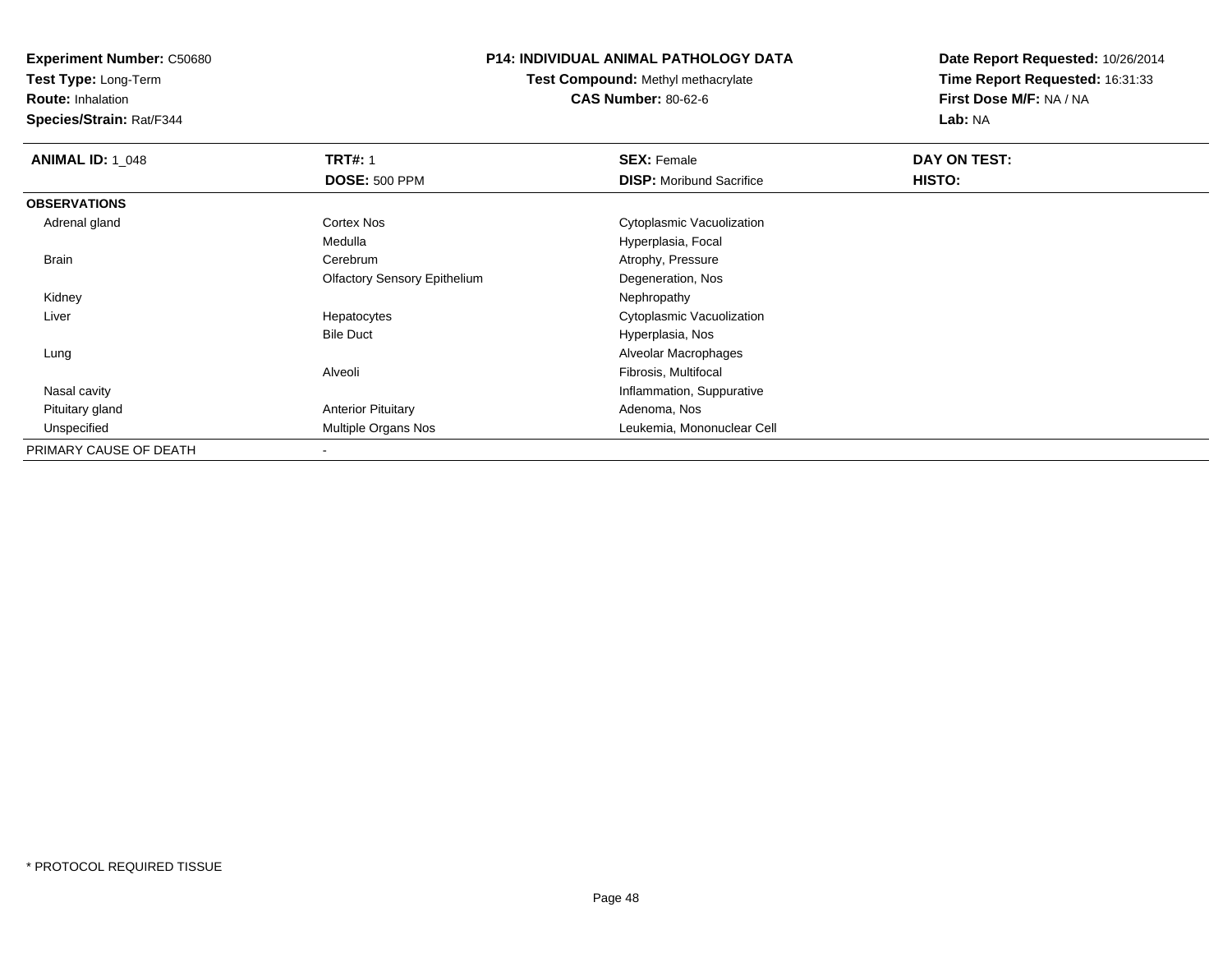**Test Type:** Long-Term

**Route:** Inhalation

**Species/Strain:** Rat/F344

### **P14: INDIVIDUAL ANIMAL PATHOLOGY DATA**

**Test Compound:** Methyl methacrylate**CAS Number:** 80-62-6

| <b>ANIMAL ID: 1 049</b> | <b>TRT#: 1</b>                      | <b>SEX: Female</b>               | DAY ON TEST: |  |
|-------------------------|-------------------------------------|----------------------------------|--------------|--|
|                         | <b>DOSE: 500 PPM</b>                | <b>DISP:</b> Scheduled Sacrifice | HISTO:       |  |
| <b>OBSERVATIONS</b>     |                                     |                                  |              |  |
| Adrenal gland           | Cortex Nos                          | Cytoplasmic Vacuolization        |              |  |
| Brain                   | <b>Olfactory Sensory Epithelium</b> | Degeneration, Nos                |              |  |
| Kidney                  |                                     | Nephropathy                      |              |  |
| Larynx                  |                                     | Inflammation, Suppurative        |              |  |
| Liver                   | Hepatocytes                         | Cytoplasmic Change, Basophilic   |              |  |
|                         | Hepatocytes                         | Cytoplasmic Vacuolization        |              |  |
| Lung                    |                                     | Alveolar Macrophages             |              |  |
| Mammary gland           |                                     | Fibroadenoma                     |              |  |
| Nasal cavity            |                                     | Inflammation, Serous             |              |  |
| Uterus                  |                                     | <b>Endometrial Stromal Polyp</b> |              |  |
|                         | Endometrium                         | Hyperplasia, Epithelial          |              |  |
| PRIMARY CAUSE OF DEATH  |                                     |                                  |              |  |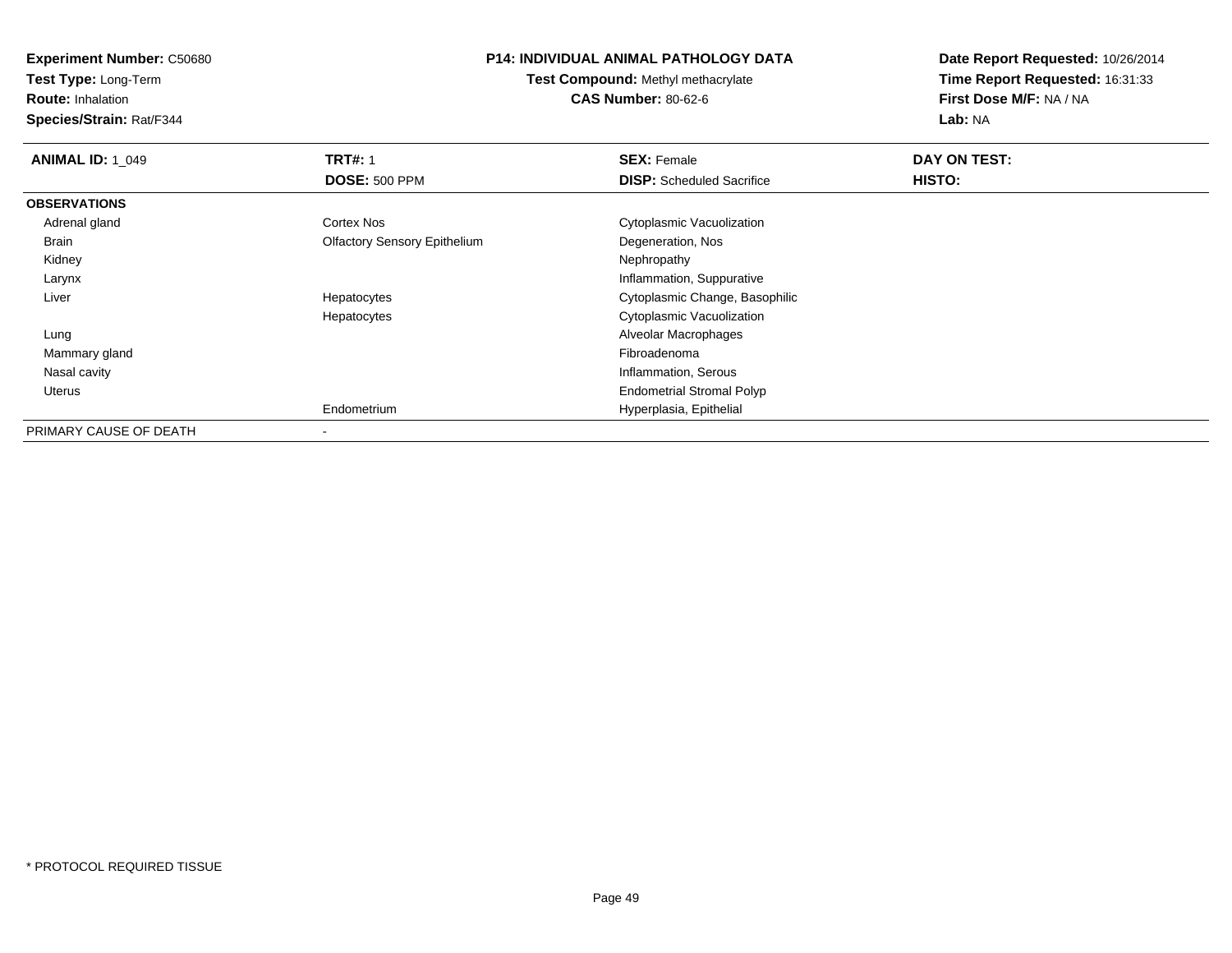| <b>Experiment Number: C50680</b><br>Test Type: Long-Term<br><b>Route: Inhalation</b><br>Species/Strain: Rat/F344 | <b>P14: INDIVIDUAL ANIMAL PATHOLOGY DATA</b><br><b>Test Compound: Methyl methacrylate</b><br><b>CAS Number: 80-62-6</b> |                                 | Date Report Requested: 10/26/2014<br>Time Report Requested: 16:31:33<br>First Dose M/F: NA / NA<br>Lab: NA |
|------------------------------------------------------------------------------------------------------------------|-------------------------------------------------------------------------------------------------------------------------|---------------------------------|------------------------------------------------------------------------------------------------------------|
| <b>ANIMAL ID: 1 050</b>                                                                                          | <b>TRT#: 1</b>                                                                                                          | <b>SEX: Female</b>              | DAY ON TEST:                                                                                               |
|                                                                                                                  | <b>DOSE: 500 PPM</b>                                                                                                    | <b>DISP:</b> Moribund Sacrifice | <b>HISTO:</b>                                                                                              |
| <b>OBSERVATIONS</b>                                                                                              |                                                                                                                         |                                 |                                                                                                            |
| <b>Brain</b>                                                                                                     | <b>Olfactory Sensory Epithelium</b>                                                                                     | Degeneration, Nos               |                                                                                                            |
| Kidney                                                                                                           |                                                                                                                         | Nephropathy                     |                                                                                                            |
| Liver                                                                                                            | <b>Bile Duct</b>                                                                                                        | Hyperplasia, Nos                |                                                                                                            |
| Lung                                                                                                             | Alveoli                                                                                                                 | Fibrosis, Multifocal            |                                                                                                            |
|                                                                                                                  | Alveoli                                                                                                                 | Inflammation, Chronic Focal     |                                                                                                            |
| Nasal cavity                                                                                                     |                                                                                                                         | Inflammation, Serous            |                                                                                                            |
| Pituitary gland                                                                                                  | <b>Anterior Pituitary</b>                                                                                               | Adenoma, Nos                    |                                                                                                            |
| Unspecified                                                                                                      | Multiple Organs Nos                                                                                                     | Leukemia, Mononuclear Cell      |                                                                                                            |
| PRIMARY CAUSE OF DEATH                                                                                           |                                                                                                                         |                                 |                                                                                                            |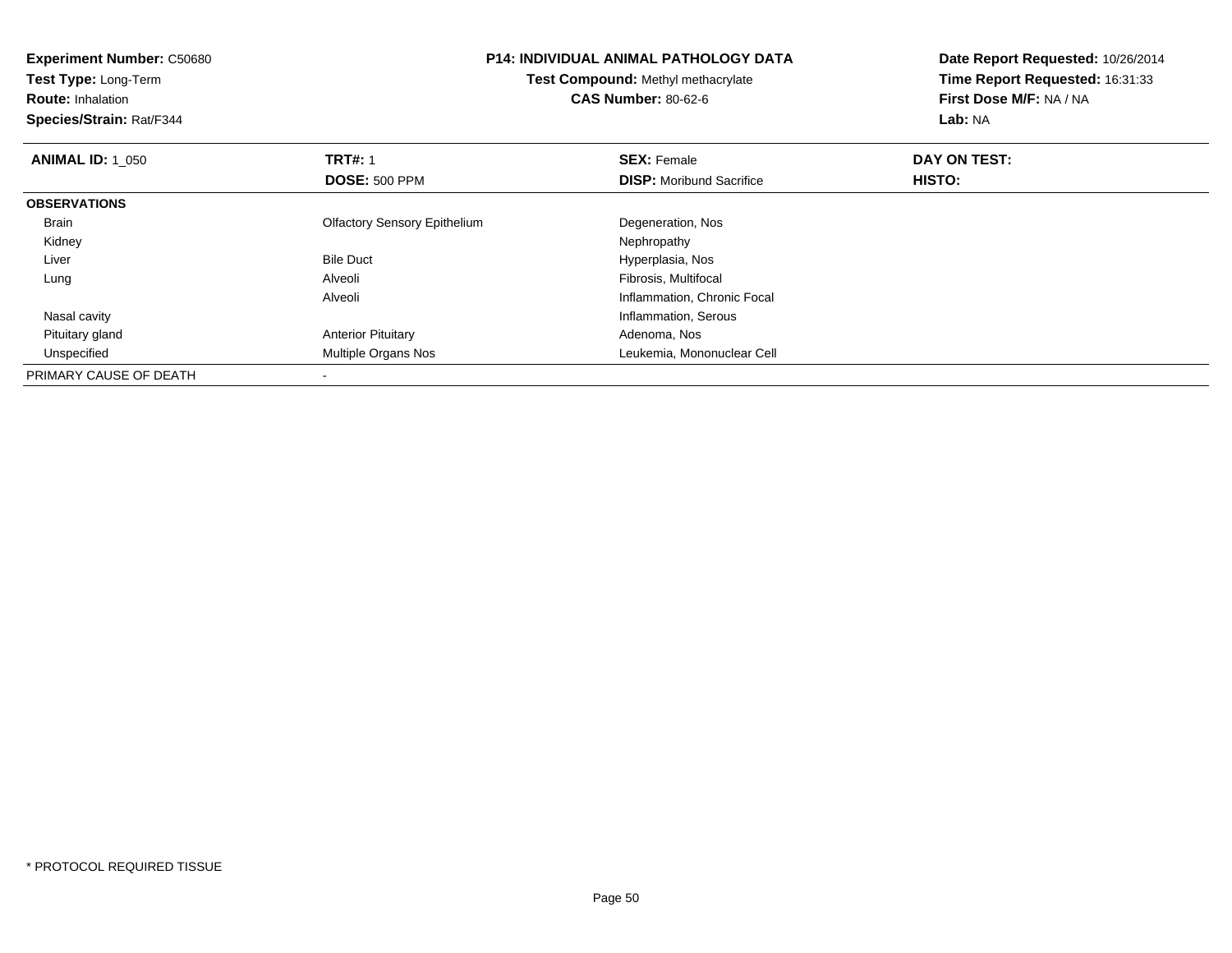**Test Type:** Long-Term

**Route:** Inhalation

**Species/Strain:** Rat/F344

## **P14: INDIVIDUAL ANIMAL PATHOLOGY DATA**

**Test Compound:** Methyl methacrylate**CAS Number:** 80-62-6

| <b>ANIMAL ID: 2 001</b> | <b>TRT#: 2</b>                      | <b>SEX: Female</b>              | DAY ON TEST: |  |
|-------------------------|-------------------------------------|---------------------------------|--------------|--|
|                         | <b>DOSE: 250 PPM</b>                | <b>DISP:</b> Moribund Sacrifice | HISTO:       |  |
| <b>OBSERVATIONS</b>     |                                     |                                 |              |  |
| Brain                   | Cerebrum                            | Atrophy, Pressure               |              |  |
|                         | <b>Olfactory Sensory Epithelium</b> | Degeneration, Nos               |              |  |
| Heart                   | Cardiac Valve                       | Metaplasia, Cartilaginous       |              |  |
| Kidney                  |                                     | Nephropathy                     |              |  |
| Liver                   | <b>Bile Duct</b>                    | Hyperplasia, Nos                |              |  |
|                         | Hepatocytes                         | Necrosis, Focal                 |              |  |
| Lung                    |                                     | Alveolar Macrophages            |              |  |
| Nasal cavity            |                                     | Inflammation, Suppurative       |              |  |
|                         |                                     | Metaplasia, Squamous            |              |  |
|                         |                                     | Ulcer, Nos                      |              |  |
| Pituitary gland         | <b>Anterior Pituitary</b>           | Adenoma, Nos                    |              |  |
| Unspecified             | <b>Multiple Organs Nos</b>          | Leukemia, Mononuclear Cell      |              |  |
| PRIMARY CAUSE OF DEATH  |                                     |                                 |              |  |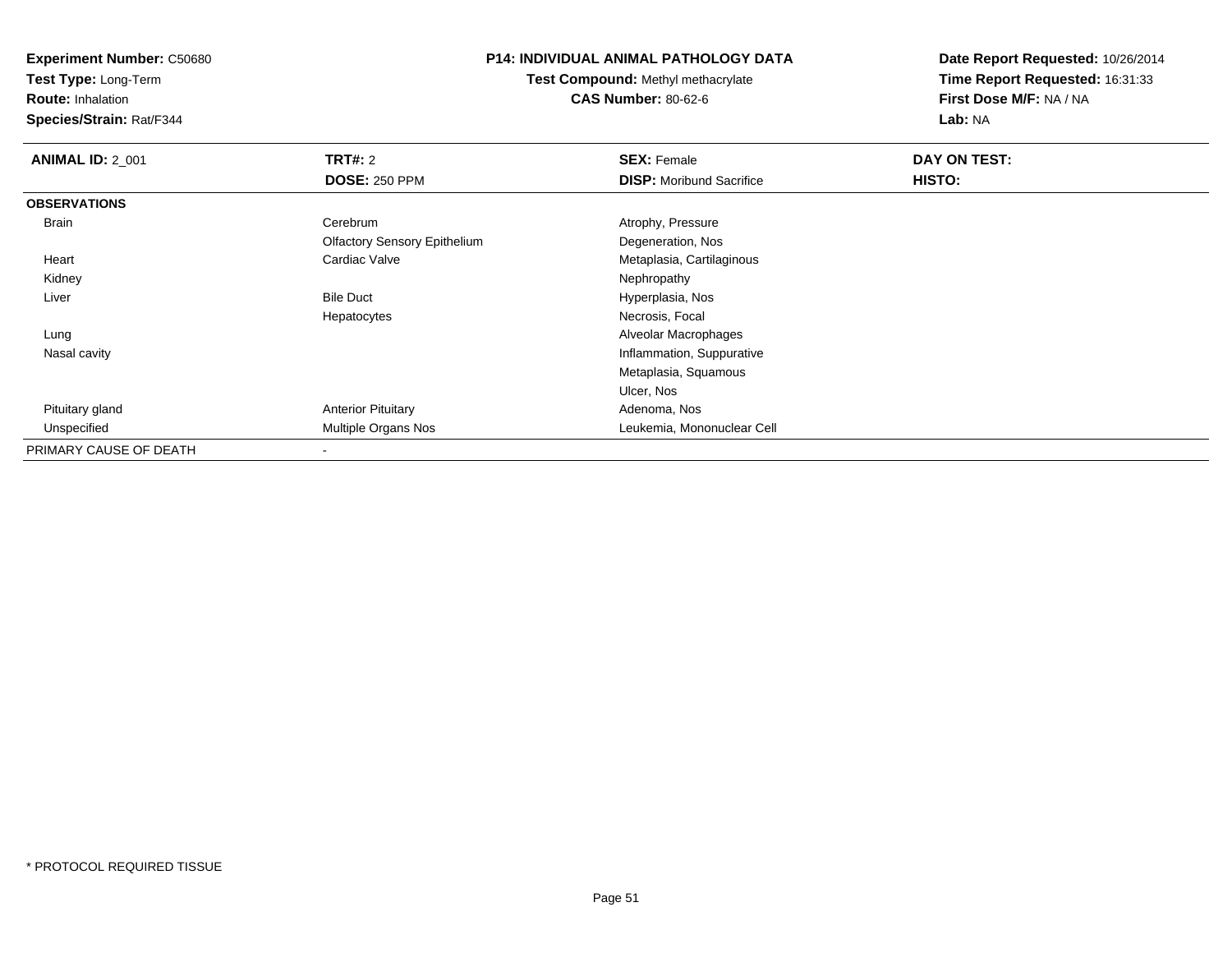**Test Type:** Long-Term

**Route:** Inhalation

**Species/Strain:** Rat/F344

# **P14: INDIVIDUAL ANIMAL PATHOLOGY DATA**

**Test Compound:** Methyl methacrylate**CAS Number:** 80-62-6

| <b>ANIMAL ID: 2_002</b> | <b>TRT#: 2</b>                      | <b>SEX: Female</b>                | DAY ON TEST: |  |
|-------------------------|-------------------------------------|-----------------------------------|--------------|--|
|                         | <b>DOSE: 250 PPM</b>                | <b>DISP:</b> Moribund Sacrifice   | HISTO:       |  |
| <b>OBSERVATIONS</b>     |                                     |                                   |              |  |
| Adrenal gland           | Cortex Nos                          | Cytoplasmic Vacuolization         |              |  |
| Brain                   | Cerebrum                            | Atrophy, Pressure                 |              |  |
|                         |                                     | Cytoplasmic Vacuolization         |              |  |
|                         | <b>Olfactory Sensory Epithelium</b> | Degeneration, Nos                 |              |  |
| Kidney                  |                                     | Nephropathy                       |              |  |
| Liver                   | Hepatocytes                         | Cytoplasmic Vacuolization         |              |  |
|                         |                                     | Inflammation, Granulomatous Focal |              |  |
| Oral mucosa             | Palate Nos                          | Acanthosis                        |              |  |
|                         | Palate Nos                          | Ulcer, Nos                        |              |  |
| Pituitary gland         | <b>Anterior Pituitary</b>           | Adenoma, Nos                      |              |  |
| Stomach                 | Forestomach                         | Hyperplasia, Epithelial           |              |  |
|                         | Forestomach                         | Ulcer, Nos                        |              |  |
| Unspecified             | Multiple Organs Nos                 | Leukemia, Mononuclear Cell        |              |  |
| PRIMARY CAUSE OF DEATH  |                                     |                                   |              |  |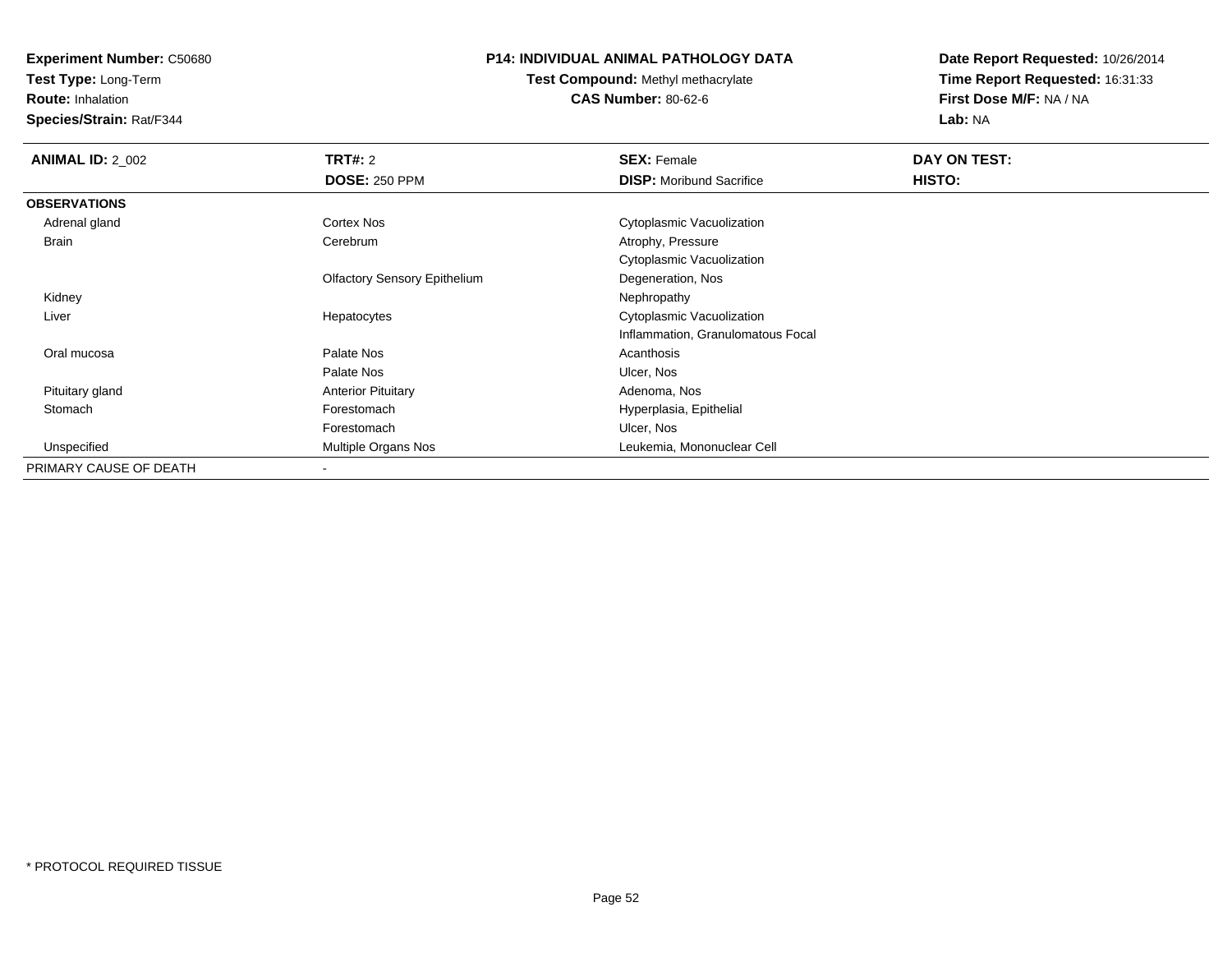**Test Type:** Long-Term

**Route:** Inhalation

**Species/Strain:** Rat/F344

#### **P14: INDIVIDUAL ANIMAL PATHOLOGY DATA**

# **Test Compound:** Methyl methacrylate**CAS Number:** 80-62-6

| <b>ANIMAL ID: 2_003</b> | <b>TRT#: 2</b>            | <b>SEX: Female</b>                | DAY ON TEST: |  |
|-------------------------|---------------------------|-----------------------------------|--------------|--|
|                         | <b>DOSE: 250 PPM</b>      | <b>DISP:</b> Scheduled Sacrifice  | HISTO:       |  |
| <b>OBSERVATIONS</b>     |                           |                                   |              |  |
| Adrenal gland           | Cortex Nos                | Cytoplasmic Vacuolization         |              |  |
| Clitoral gland          |                           | Cyst, Nos                         |              |  |
|                         |                           | Hyperplasia, Epithelial           |              |  |
|                         |                           | Inflammation, Chronic             |              |  |
| Heart                   | Myocardium Nos            | Fibrosis                          |              |  |
| Kidney                  |                           | Nephropathy                       |              |  |
| Larynx                  |                           | Inflammation, Suppurative         |              |  |
| Liver                   | Hepatocytes               | Cytoplasmic Change, Basophilic    |              |  |
|                         |                           | Inflammation, Granulomatous Focal |              |  |
| Nasal cavity            |                           | Inflammation, Serous              |              |  |
| Pituitary gland         | <b>Anterior Pituitary</b> | Adenoma, Nos                      |              |  |
| PRIMARY CAUSE OF DEATH  |                           |                                   |              |  |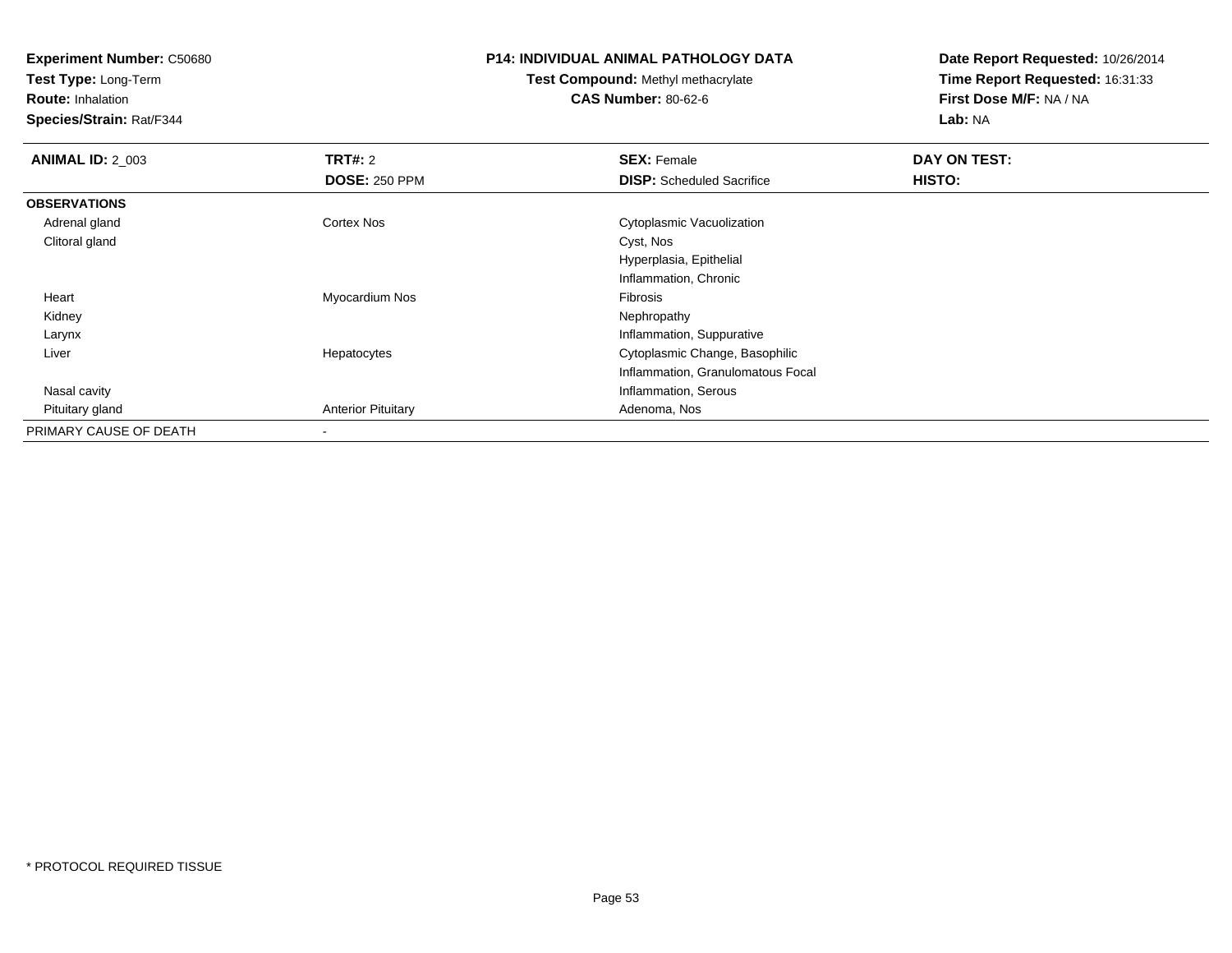| <b>Experiment Number: C50680</b><br>Test Type: Long-Term<br><b>Route: Inhalation</b><br>Species/Strain: Rat/F344 |                                     | <b>P14: INDIVIDUAL ANIMAL PATHOLOGY DATA</b><br>Test Compound: Methyl methacrylate<br><b>CAS Number: 80-62-6</b> | Date Report Requested: 10/26/2014<br>Time Report Requested: 16:31:33<br>First Dose M/F: NA / NA<br>Lab: NA |
|------------------------------------------------------------------------------------------------------------------|-------------------------------------|------------------------------------------------------------------------------------------------------------------|------------------------------------------------------------------------------------------------------------|
| <b>ANIMAL ID: 2 004</b>                                                                                          | <b>TRT#:</b> 2                      | <b>SEX: Female</b>                                                                                               | DAY ON TEST:                                                                                               |
|                                                                                                                  | <b>DOSE: 250 PPM</b>                | <b>DISP:</b> Moribund Sacrifice                                                                                  | <b>HISTO:</b>                                                                                              |
| <b>OBSERVATIONS</b>                                                                                              |                                     |                                                                                                                  |                                                                                                            |
| <b>Brain</b>                                                                                                     | <b>Olfactory Sensory Epithelium</b> | Degeneration, Nos                                                                                                |                                                                                                            |
|                                                                                                                  |                                     | Hemorrhage                                                                                                       |                                                                                                            |
| Kidney                                                                                                           |                                     | Nephropathy                                                                                                      |                                                                                                            |
| Liver                                                                                                            | <b>Bile Duct</b>                    | Hyperplasia, Nos                                                                                                 |                                                                                                            |
| Mammary gland                                                                                                    |                                     | Fibroadenoma                                                                                                     |                                                                                                            |
| Unspecified                                                                                                      | Multiple Organs Nos                 | Leukemia, Mononuclear Cell                                                                                       |                                                                                                            |
| PRIMARY CAUSE OF DEATH                                                                                           |                                     |                                                                                                                  |                                                                                                            |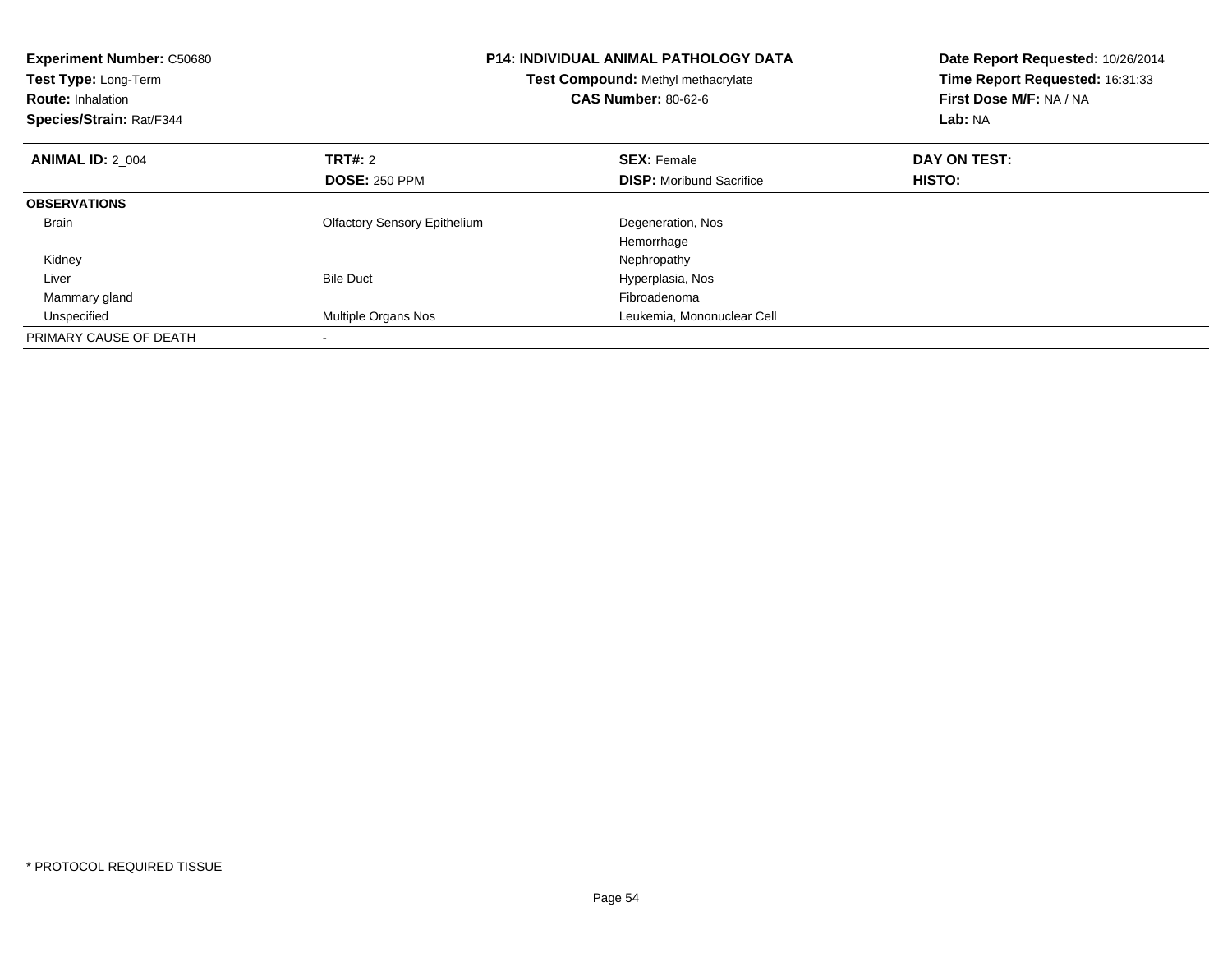| <b>Experiment Number: C50680</b><br>Test Type: Long-Term<br><b>Route: Inhalation</b><br>Species/Strain: Rat/F344 | <b>P14: INDIVIDUAL ANIMAL PATHOLOGY DATA</b><br>Test Compound: Methyl methacrylate<br><b>CAS Number: 80-62-6</b> |                                                       | Date Report Requested: 10/26/2014<br>Time Report Requested: 16:31:33<br>First Dose M/F: NA / NA<br>Lab: NA |
|------------------------------------------------------------------------------------------------------------------|------------------------------------------------------------------------------------------------------------------|-------------------------------------------------------|------------------------------------------------------------------------------------------------------------|
| <b>ANIMAL ID: 2 005</b>                                                                                          | <b>TRT#: 2</b><br><b>DOSE: 250 PPM</b>                                                                           | <b>SEX: Female</b><br><b>DISP:</b> Moribund Sacrifice | DAY ON TEST:<br>HISTO:                                                                                     |
|                                                                                                                  |                                                                                                                  |                                                       |                                                                                                            |
| <b>OBSERVATIONS</b>                                                                                              |                                                                                                                  |                                                       |                                                                                                            |
| <b>Brain</b>                                                                                                     | <b>Olfactory Sensory Epithelium</b>                                                                              | Degeneration, Nos                                     |                                                                                                            |
| Kidney                                                                                                           |                                                                                                                  | Nephropathy                                           |                                                                                                            |
| Liver                                                                                                            |                                                                                                                  | Inflammation, Granulomatous Focal                     |                                                                                                            |
| Mammary gland                                                                                                    |                                                                                                                  | Fibroadenoma                                          |                                                                                                            |
| PRIMARY CAUSE OF DEATH                                                                                           |                                                                                                                  |                                                       |                                                                                                            |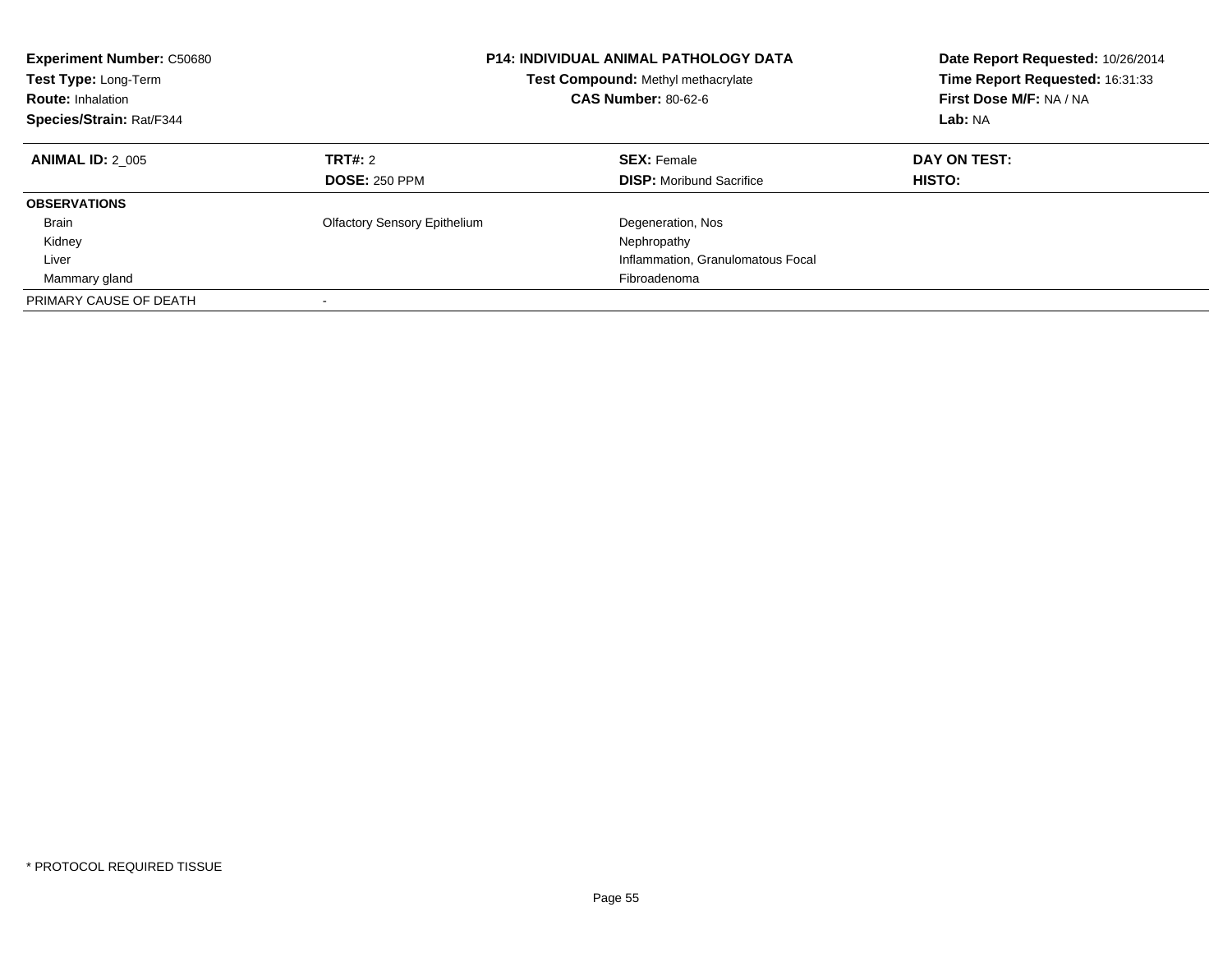| <b>Experiment Number: C50680</b><br><b>Test Type: Long-Term</b><br><b>Route: Inhalation</b><br>Species/Strain: Rat/F344 | <b>P14: INDIVIDUAL ANIMAL PATHOLOGY DATA</b><br><b>Test Compound: Methyl methacrylate</b><br><b>CAS Number: 80-62-6</b> |                                    | Date Report Requested: 10/26/2014<br>Time Report Requested: 16:31:33<br>First Dose M/F: NA / NA<br>Lab: NA |
|-------------------------------------------------------------------------------------------------------------------------|-------------------------------------------------------------------------------------------------------------------------|------------------------------------|------------------------------------------------------------------------------------------------------------|
| <b>ANIMAL ID: 2 006</b>                                                                                                 | TRT#: 2                                                                                                                 | <b>SEX: Female</b>                 | DAY ON TEST:                                                                                               |
|                                                                                                                         | <b>DOSE: 250 PPM</b>                                                                                                    | <b>DISP:</b> Scheduled Sacrifice   | <b>HISTO:</b>                                                                                              |
| <b>OBSERVATIONS</b>                                                                                                     |                                                                                                                         |                                    |                                                                                                            |
| Adrenal gland                                                                                                           | <b>Cortex Nos</b>                                                                                                       | Cytoplasmic Vacuolization          |                                                                                                            |
| Brain                                                                                                                   | <b>Olfactory Sensory Epithelium</b>                                                                                     | Degeneration, Nos                  |                                                                                                            |
| Kidney                                                                                                                  |                                                                                                                         | Nephropathy                        |                                                                                                            |
| Liver                                                                                                                   | Hepatocytes                                                                                                             | Cytoplasmic Change, Basophilic     |                                                                                                            |
| Nasal cavity                                                                                                            |                                                                                                                         | Inflammation, Serous               |                                                                                                            |
| Pancreas                                                                                                                | Acinus                                                                                                                  | Atrophy, Focal                     |                                                                                                            |
| Pituitary gland                                                                                                         | <b>Anterior Pituitary</b>                                                                                               | Adenoma, Nos                       |                                                                                                            |
| Uterus                                                                                                                  |                                                                                                                         | <b>Endometrial Stromal Sarcoma</b> |                                                                                                            |
| PRIMARY CAUSE OF DEATH                                                                                                  |                                                                                                                         |                                    |                                                                                                            |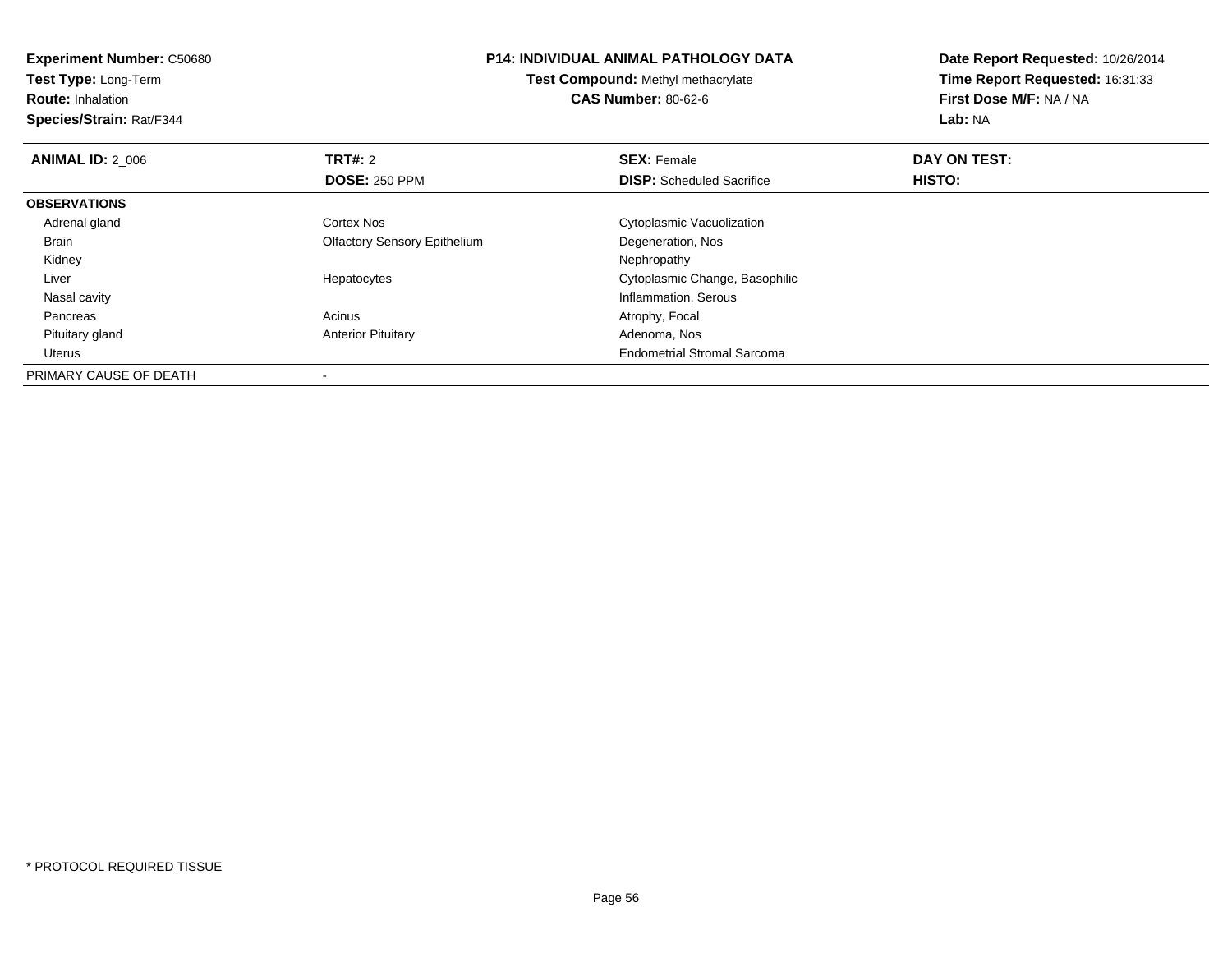**Test Type:** Long-Term

**Route:** Inhalation

**Species/Strain:** Rat/F344

# **P14: INDIVIDUAL ANIMAL PATHOLOGY DATA**

**Test Compound:** Methyl methacrylate**CAS Number:** 80-62-6

| <b>ANIMAL ID: 2 007</b> | TRT#: 2                             | <b>SEX: Female</b>                | DAY ON TEST: |  |
|-------------------------|-------------------------------------|-----------------------------------|--------------|--|
|                         | <b>DOSE: 250 PPM</b>                | <b>DISP:</b> Moribund Sacrifice   | HISTO:       |  |
| <b>OBSERVATIONS</b>     |                                     |                                   |              |  |
| Adrenal gland           | Cortex Nos                          | Cytoplasmic Vacuolization         |              |  |
| Brain                   | <b>Olfactory Sensory Epithelium</b> | Degeneration, Nos                 |              |  |
|                         | Cerebrum                            | Mineralization                    |              |  |
| Kidney                  |                                     | Nephropathy                       |              |  |
| Larynx                  |                                     | Foreign Body, Nos                 |              |  |
|                         |                                     | Inflammation, Suppurative         |              |  |
| Lung                    | Alveoli                             | Inflammation, Granulomatous Focal |              |  |
| Nasal cavity            |                                     | Inflammation, Serous              |              |  |
| Pancreas                | Acinus                              | Atrophy, Focal                    |              |  |
| Pituitary gland         | <b>Anterior Pituitary</b>           | Adenoma, Nos                      |              |  |
| Unspecified             | Multiple Organs Nos                 | Leukemia, Mononuclear Cell        |              |  |
| Uterus                  | Endometrium                         | Hyperplasia, Epithelial           |              |  |
| PRIMARY CAUSE OF DEATH  | $\overline{\phantom{a}}$            |                                   |              |  |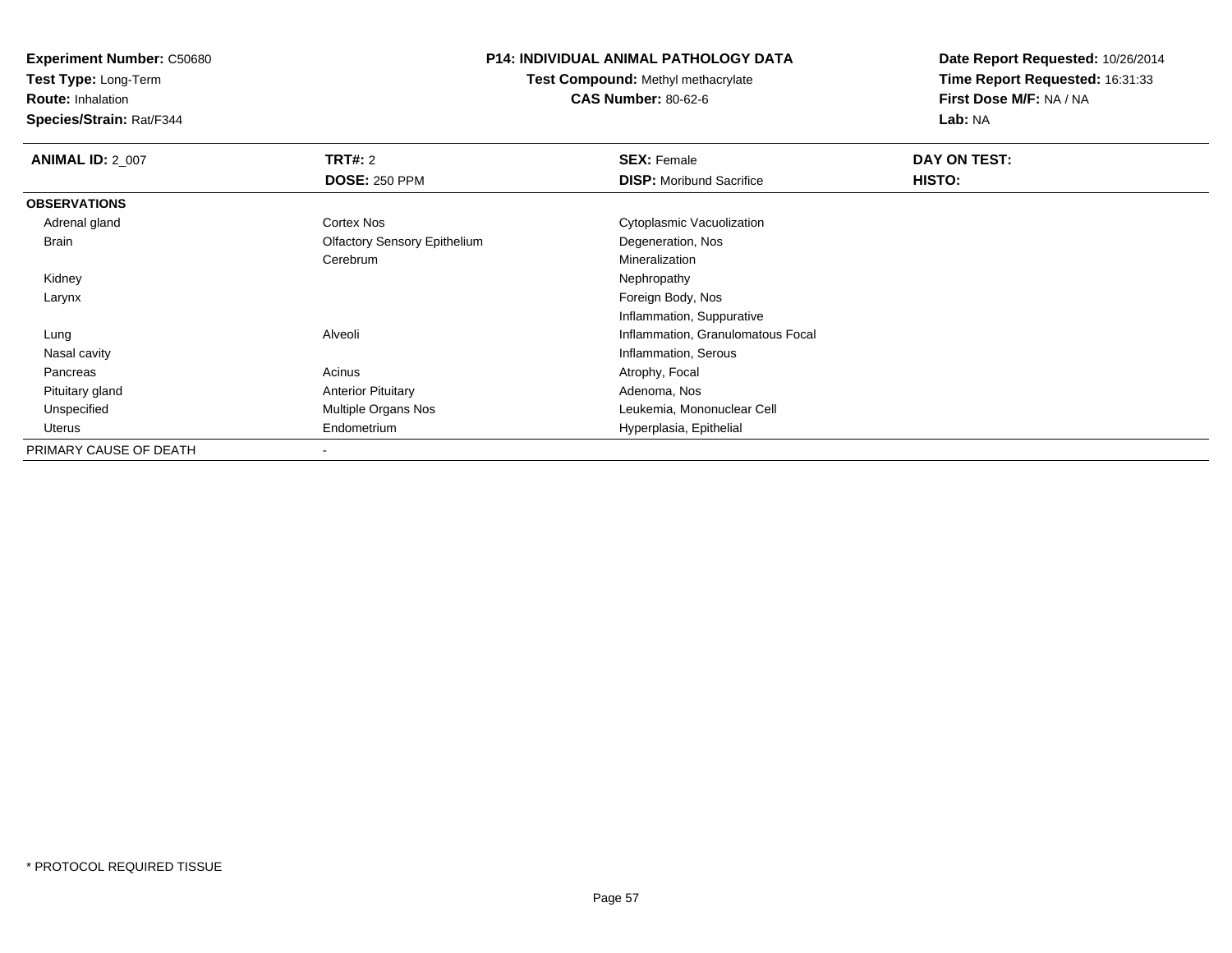| <b>Experiment Number: C50680</b><br>Test Type: Long-Term<br><b>Route: Inhalation</b><br>Species/Strain: Rat/F344 | <b>P14: INDIVIDUAL ANIMAL PATHOLOGY DATA</b><br><b>Test Compound: Methyl methacrylate</b><br><b>CAS Number: 80-62-6</b> |                                  | Date Report Requested: 10/26/2014<br>Time Report Requested: 16:31:33<br>First Dose M/F: NA / NA<br>Lab: NA |
|------------------------------------------------------------------------------------------------------------------|-------------------------------------------------------------------------------------------------------------------------|----------------------------------|------------------------------------------------------------------------------------------------------------|
| <b>ANIMAL ID: 2 008</b>                                                                                          | TRT#: 2                                                                                                                 | <b>SEX: Female</b>               | DAY ON TEST:                                                                                               |
|                                                                                                                  | <b>DOSE: 250 PPM</b>                                                                                                    | <b>DISP:</b> Scheduled Sacrifice | <b>HISTO:</b>                                                                                              |
| <b>OBSERVATIONS</b>                                                                                              |                                                                                                                         |                                  |                                                                                                            |
| <b>Brain</b>                                                                                                     | <b>Olfactory Sensory Epithelium</b>                                                                                     | Degeneration, Nos                |                                                                                                            |
| Kidney                                                                                                           |                                                                                                                         | Nephropathy                      |                                                                                                            |
| Liver                                                                                                            | Hepatocytes                                                                                                             | Cytoplasmic Change, Basophilic   |                                                                                                            |
|                                                                                                                  | Hepatocytes                                                                                                             | Necrosis, Focal                  |                                                                                                            |
| Lung                                                                                                             |                                                                                                                         | Alveolar Macrophages             |                                                                                                            |
| Nasal cavity                                                                                                     |                                                                                                                         | Inflammation, Serous             |                                                                                                            |
| Pituitary gland                                                                                                  | <b>Anterior Pituitary</b>                                                                                               | Adenoma, Nos                     |                                                                                                            |
| Thyroid                                                                                                          |                                                                                                                         | Hyperplasia, C Cell              |                                                                                                            |
| PRIMARY CAUSE OF DEATH                                                                                           |                                                                                                                         |                                  |                                                                                                            |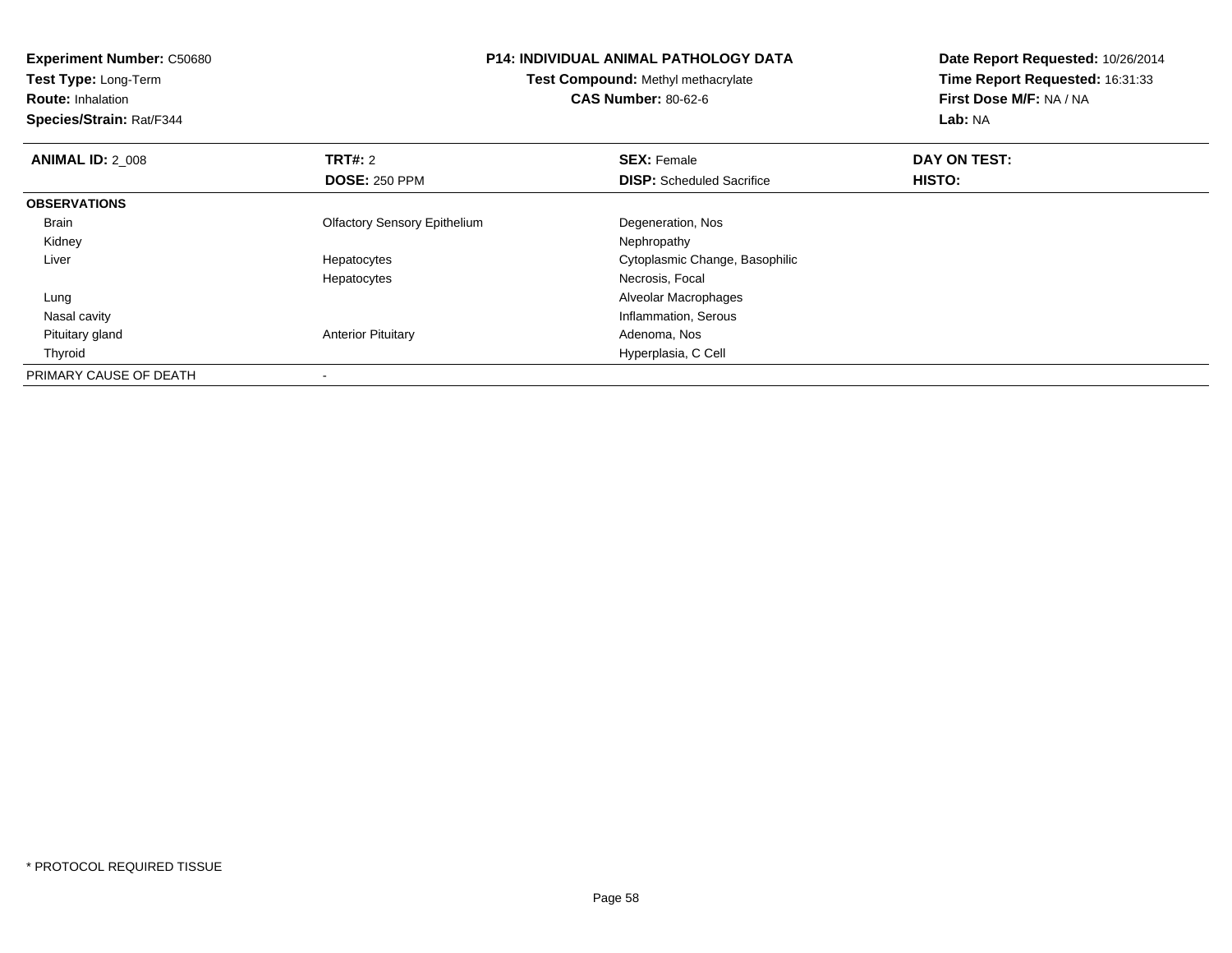| <b>Experiment Number: C50680</b><br>Test Type: Long-Term<br><b>Route: Inhalation</b><br>Species/Strain: Rat/F344 |                           | P14: INDIVIDUAL ANIMAL PATHOLOGY DATA<br>Test Compound: Methyl methacrylate<br><b>CAS Number: 80-62-6</b> | Date Report Requested: 10/26/2014<br>Time Report Requested: 16:31:33<br>First Dose M/F: NA / NA<br>Lab: NA |
|------------------------------------------------------------------------------------------------------------------|---------------------------|-----------------------------------------------------------------------------------------------------------|------------------------------------------------------------------------------------------------------------|
| <b>ANIMAL ID: 2 009</b>                                                                                          | TRT#: 2                   | <b>SEX: Female</b>                                                                                        | DAY ON TEST:                                                                                               |
|                                                                                                                  | <b>DOSE: 250 PPM</b>      | <b>DISP: Natural Death</b>                                                                                | HISTO:                                                                                                     |
| <b>OBSERVATIONS</b>                                                                                              |                           |                                                                                                           |                                                                                                            |
| Kidney                                                                                                           |                           | Nephropathy                                                                                               |                                                                                                            |
| Liver                                                                                                            |                           | Inflammation, Granulomatous Focal                                                                         |                                                                                                            |
| Lung                                                                                                             | Alveoli                   | Inflammation, Suppurative                                                                                 |                                                                                                            |
| Oral mucosa                                                                                                      | Palate Nos                | Papilloma, Nos                                                                                            |                                                                                                            |
| Pituitary gland                                                                                                  | <b>Anterior Pituitary</b> | Adenoma, Nos                                                                                              |                                                                                                            |
| PRIMARY CAUSE OF DEATH                                                                                           |                           |                                                                                                           |                                                                                                            |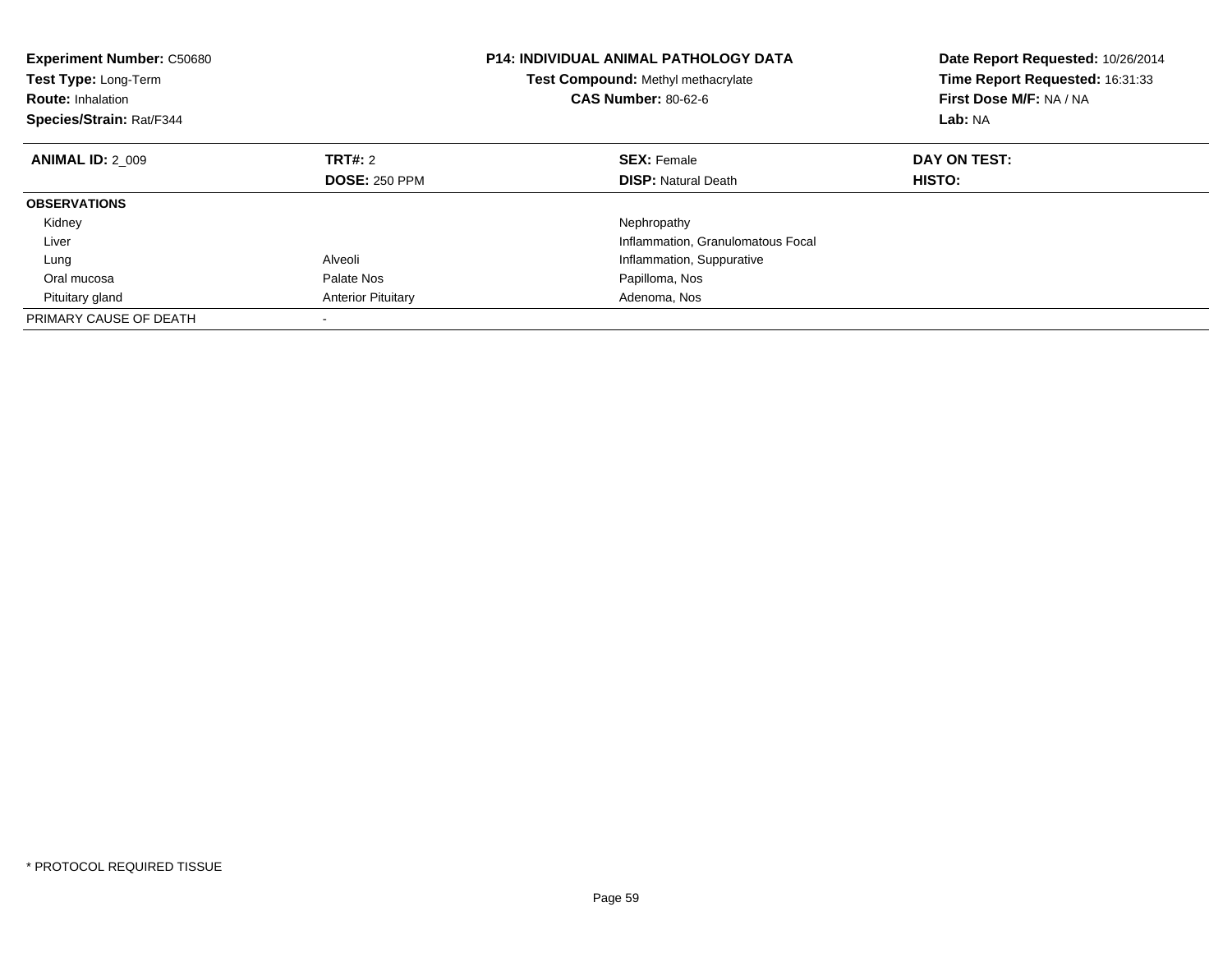**Test Type:** Long-Term

**Route:** Inhalation

**Species/Strain:** Rat/F344

## **P14: INDIVIDUAL ANIMAL PATHOLOGY DATA**

**Test Compound:** Methyl methacrylate**CAS Number:** 80-62-6

| <b>ANIMAL ID: 2_010</b> | TRT#: 2                             | <b>SEX: Female</b>               | DAY ON TEST: |  |
|-------------------------|-------------------------------------|----------------------------------|--------------|--|
|                         | <b>DOSE: 250 PPM</b>                | <b>DISP:</b> Scheduled Sacrifice | HISTO:       |  |
| <b>OBSERVATIONS</b>     |                                     |                                  |              |  |
| Adrenal gland           | <b>Cortex Nos</b>                   | Cytoplasmic Vacuolization        |              |  |
|                         | Medulla                             | Pheochromocytoma                 |              |  |
| Brain                   | <b>Olfactory Sensory Epithelium</b> | Degeneration, Nos                |              |  |
|                         | Cerebellum Nos                      | Mineralization                   |              |  |
| Clitoral gland          |                                     | Hyperkeratosis                   |              |  |
|                         |                                     | Inflammation, Suppurative        |              |  |
| Heart                   | Cardiac Valve                       | Metaplasia, Cartilaginous        |              |  |
| Intestine Large         | Rectum                              | Parasitism                       |              |  |
| Kidney                  |                                     | Nephropathy                      |              |  |
| Liver                   | Hepatocytes                         | Cytoplasmic Change, Basophilic   |              |  |
| Lung                    |                                     | Alveolar Macrophages             |              |  |
| Pancreas                | Acinus                              | Atrophy, Focal                   |              |  |
| Pituitary gland         | <b>Anterior Pituitary</b>           | Adenoma, Nos                     |              |  |
| PRIMARY CAUSE OF DEATH  |                                     |                                  |              |  |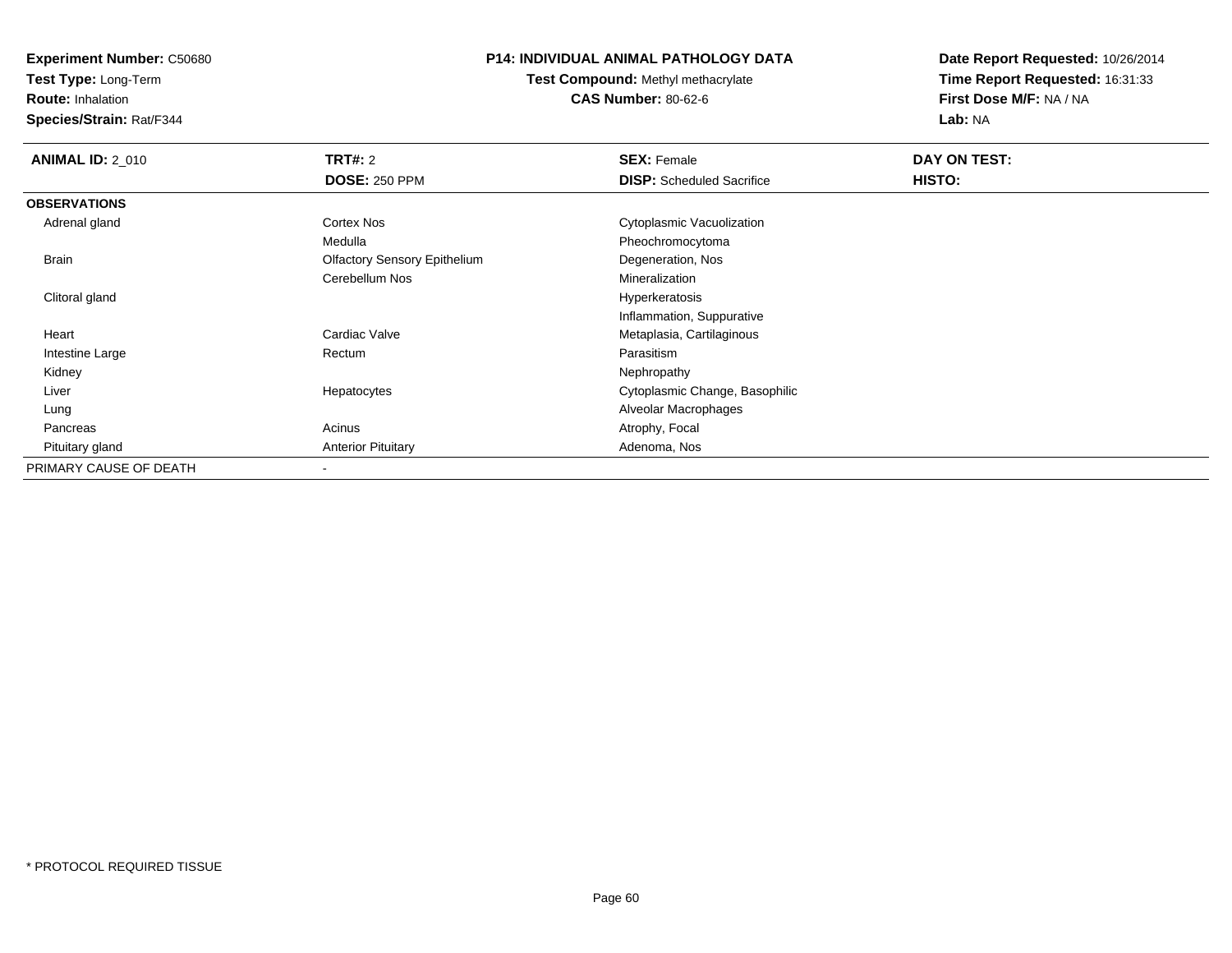| <b>Experiment Number: C50680</b> | <b>P14: INDIVIDUAL ANIMAL PATHOLOGY DATA</b><br>Test Compound: Methyl methacrylate |                                  | Date Report Requested: 10/26/2014 |
|----------------------------------|------------------------------------------------------------------------------------|----------------------------------|-----------------------------------|
| Test Type: Long-Term             |                                                                                    |                                  | Time Report Requested: 16:31:33   |
| <b>Route: Inhalation</b>         |                                                                                    | <b>CAS Number: 80-62-6</b>       | First Dose M/F: NA / NA           |
| Species/Strain: Rat/F344         |                                                                                    |                                  | Lab: NA                           |
| <b>ANIMAL ID: 2 011</b>          | TRT#: 2                                                                            | <b>SEX: Female</b>               | DAY ON TEST:                      |
|                                  | <b>DOSE: 250 PPM</b>                                                               | <b>DISP:</b> Scheduled Sacrifice | <b>HISTO:</b>                     |
| <b>OBSERVATIONS</b>              |                                                                                    |                                  |                                   |
| <b>Brain</b>                     | <b>Olfactory Sensory Epithelium</b>                                                | Degeneration, Nos                |                                   |
| Heart                            | Myocardium Nos                                                                     | <b>Fibrosis</b>                  |                                   |
| Kidney                           |                                                                                    | Nephropathy                      |                                   |
| Liver                            | Hepatocytes                                                                        | Cytoplasmic Change, Basophilic   |                                   |
| Nasal cavity                     |                                                                                    | Inflammation, Suppurative        |                                   |
| Pituitary gland                  | <b>Anterior Pituitary</b>                                                          | Adenoma, Nos                     |                                   |
|                                  | <b>Anterior Pituitary</b>                                                          | Hyperplasia, Nos                 |                                   |
| Uterus                           |                                                                                    | <b>Endometrial Stromal Polyp</b> |                                   |
| PRIMARY CAUSE OF DEATH           |                                                                                    |                                  |                                   |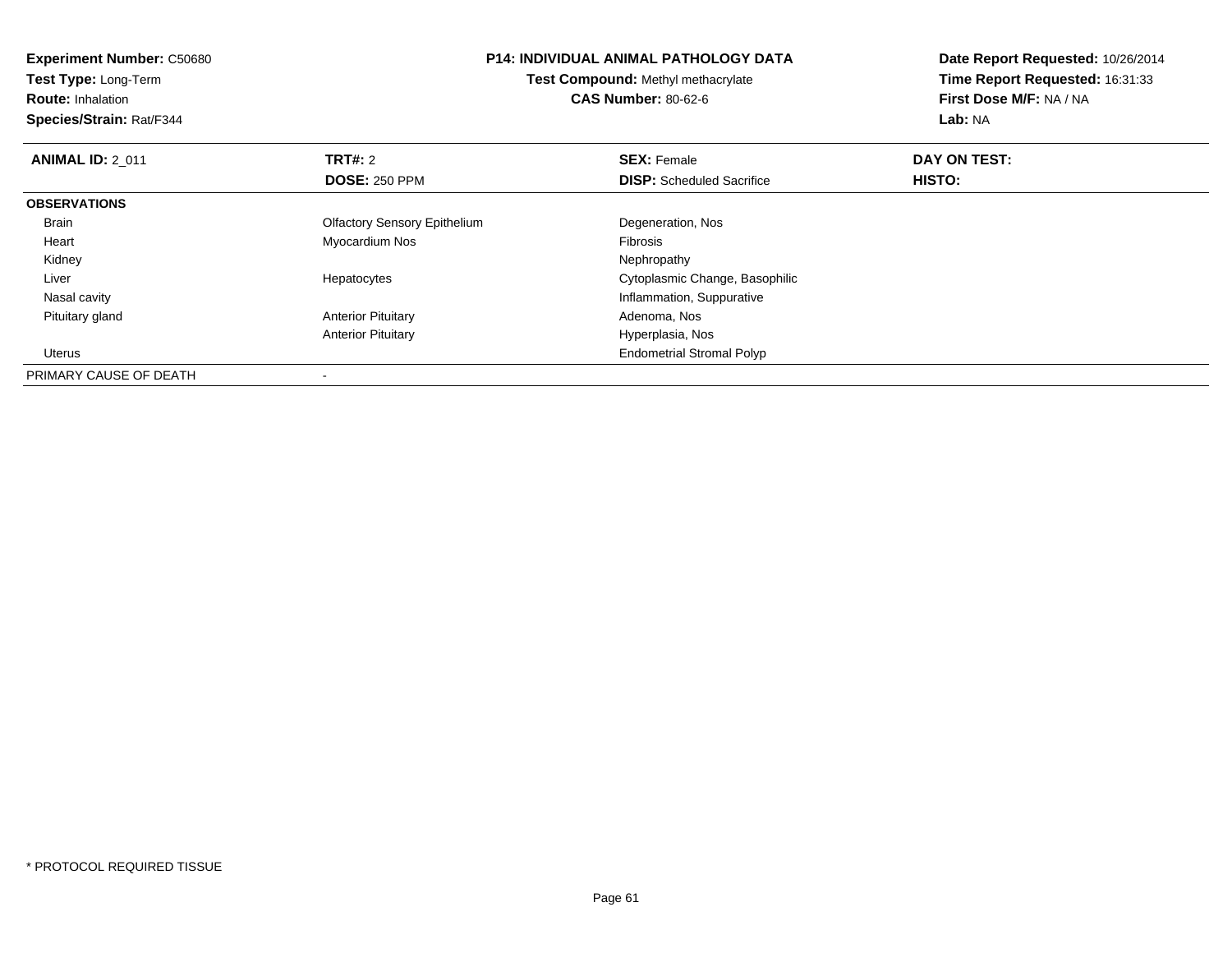| <b>Experiment Number: C50680</b><br><b>Test Type: Long-Term</b><br><b>Route: Inhalation</b><br>Species/Strain: Rat/F344 |                                     | <b>P14: INDIVIDUAL ANIMAL PATHOLOGY DATA</b><br>Date Report Requested: 10/26/2014<br>Time Report Requested: 16:31:33<br>Test Compound: Methyl methacrylate<br><b>CAS Number: 80-62-6</b><br>First Dose M/F: NA / NA<br>Lab: NA |               |
|-------------------------------------------------------------------------------------------------------------------------|-------------------------------------|--------------------------------------------------------------------------------------------------------------------------------------------------------------------------------------------------------------------------------|---------------|
| <b>ANIMAL ID: 2 012</b>                                                                                                 | <b>TRT#: 2</b>                      | <b>SEX: Female</b>                                                                                                                                                                                                             | DAY ON TEST:  |
|                                                                                                                         | <b>DOSE: 250 PPM</b>                | <b>DISP:</b> Moribund Sacrifice                                                                                                                                                                                                | <b>HISTO:</b> |
| <b>OBSERVATIONS</b>                                                                                                     |                                     |                                                                                                                                                                                                                                |               |
| Adrenal gland                                                                                                           | Cortex Nos                          | Cytoplasmic Vacuolization                                                                                                                                                                                                      |               |
|                                                                                                                         | Medulla                             | Hyperplasia, Focal                                                                                                                                                                                                             |               |
| <b>Brain</b>                                                                                                            | <b>Olfactory Sensory Epithelium</b> | Degeneration, Nos                                                                                                                                                                                                              |               |
| <b>Intestine Small</b>                                                                                                  | Duodenum                            | Erosion                                                                                                                                                                                                                        |               |
| Liver                                                                                                                   | <b>Bile Duct</b>                    | Hyperplasia, Nos                                                                                                                                                                                                               |               |
| Unspecified                                                                                                             | Multiple Organs Nos                 | Leukemia, Mononuclear Cell                                                                                                                                                                                                     |               |
| PRIMARY CAUSE OF DEATH                                                                                                  |                                     |                                                                                                                                                                                                                                |               |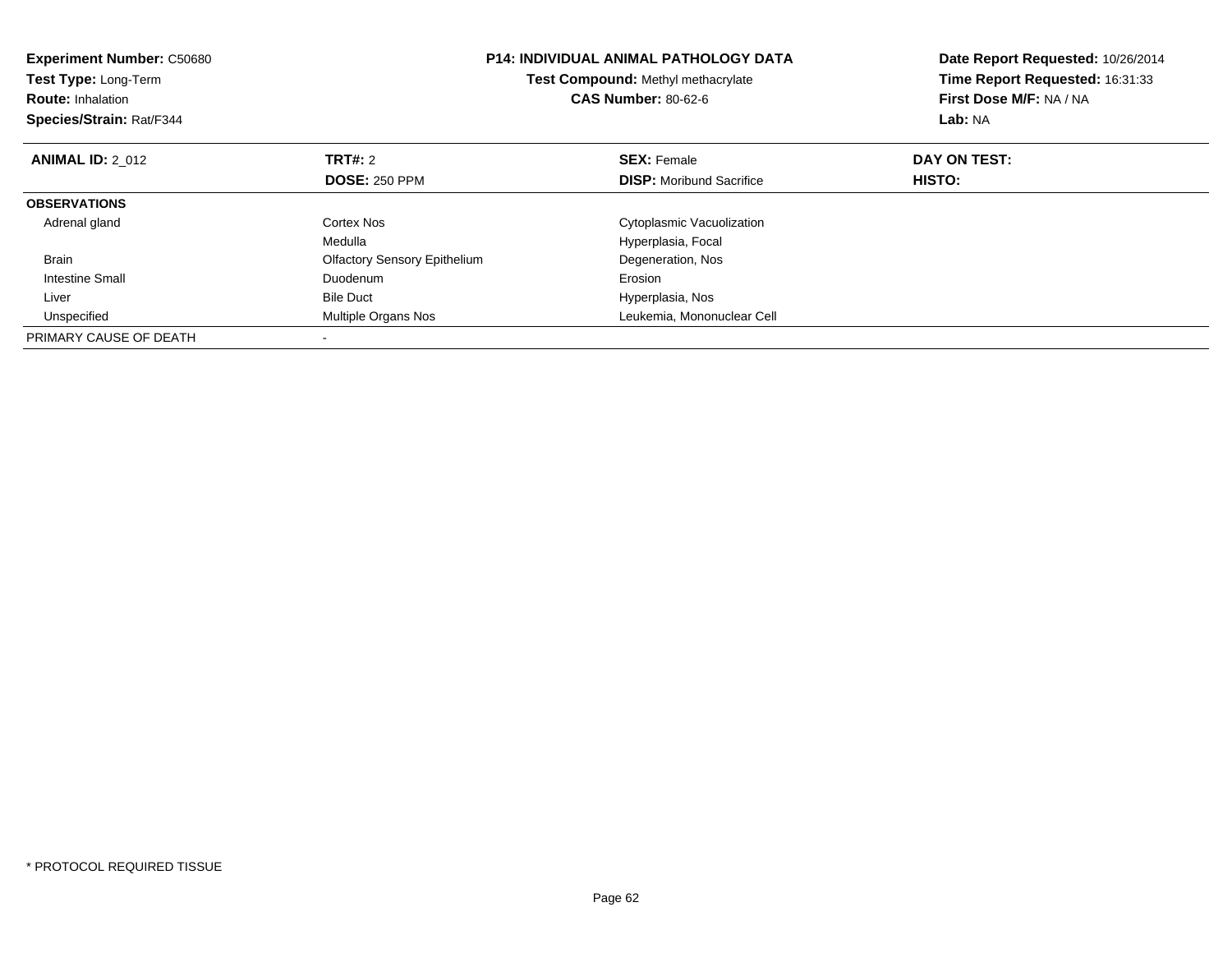**Test Type:** Long-Term

**Route:** Inhalation

**Species/Strain:** Rat/F344

# **P14: INDIVIDUAL ANIMAL PATHOLOGY DATA**

**Test Compound:** Methyl methacrylate**CAS Number:** 80-62-6

| <b>ANIMAL ID: 2_013</b> | <b>TRT#: 2</b>                      | <b>SEX: Female</b>               | DAY ON TEST: |  |
|-------------------------|-------------------------------------|----------------------------------|--------------|--|
|                         | <b>DOSE: 250 PPM</b>                | <b>DISP:</b> Scheduled Sacrifice | HISTO:       |  |
| <b>OBSERVATIONS</b>     |                                     |                                  |              |  |
| Adrenal gland           | Medulla                             | Hyperplasia, Focal               |              |  |
| Brain                   | Cerebrum                            | Atrophy, Pressure                |              |  |
|                         | <b>Olfactory Sensory Epithelium</b> | Degeneration, Nos                |              |  |
| Heart                   | Myocardium Nos                      | Fibrosis                         |              |  |
| Intestine Large         | Colon                               | Parasitism                       |              |  |
| Kidney                  |                                     | Nephropathy                      |              |  |
| Lung                    |                                     | Alveolar Macrophages             |              |  |
|                         | Alveoli                             | Fibrosis, Focal                  |              |  |
|                         |                                     | Inflammation, Chronic Focal      |              |  |
| Mammary gland           |                                     | Fibroadenoma                     |              |  |
| Nasal cavity            |                                     | Inflammation, Serous             |              |  |
|                         |                                     | Inflammation, Suppurative        |              |  |
| Pituitary gland         | <b>Anterior Pituitary</b>           | Adenoma, Nos                     |              |  |
| Uterus                  |                                     | <b>Endometrial Stromal Polyp</b> |              |  |
| PRIMARY CAUSE OF DEATH  | $\blacksquare$                      |                                  |              |  |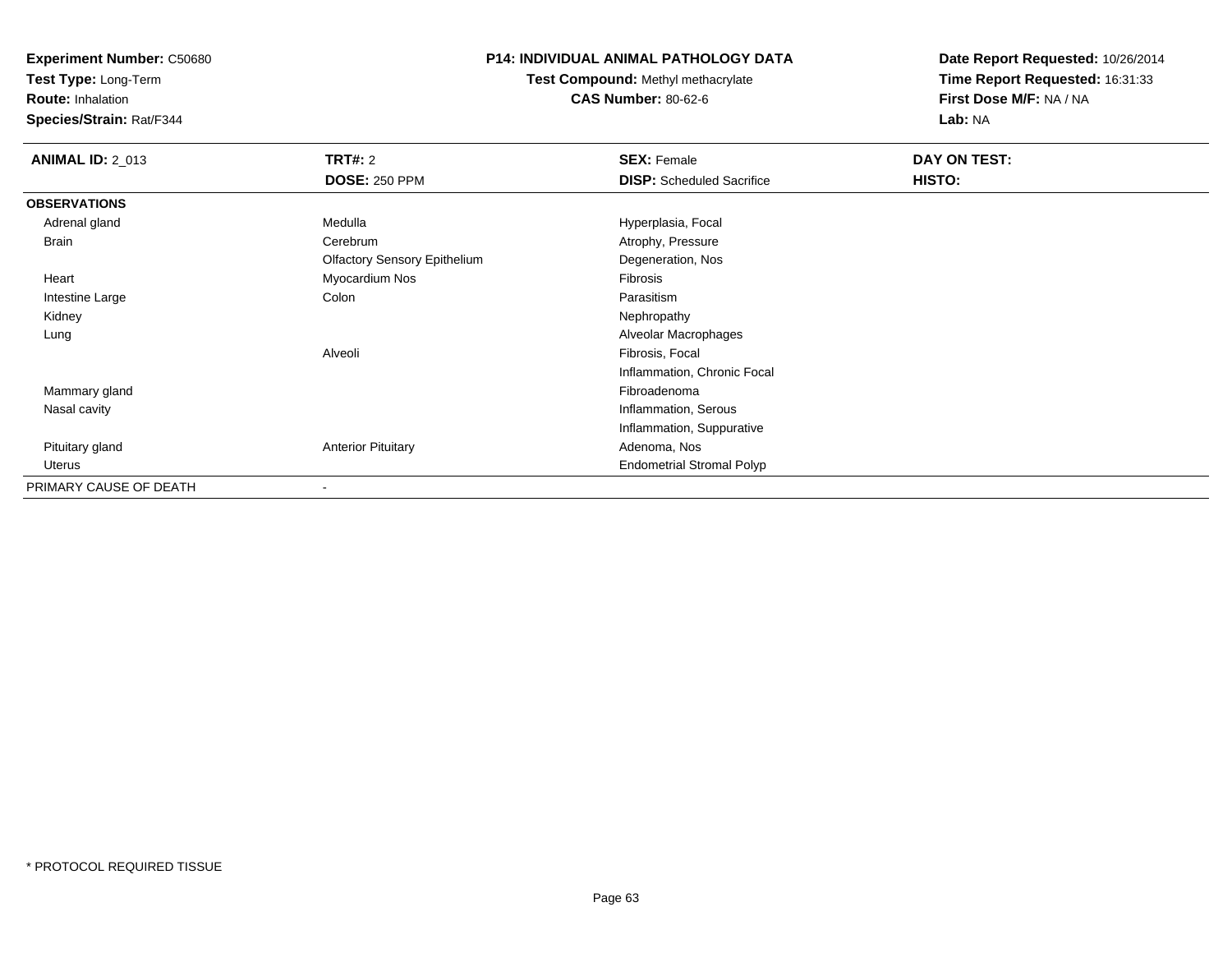| <b>Experiment Number: C50680</b><br>Test Type: Long-Term<br><b>Route: Inhalation</b><br>Species/Strain: Rat/F344 |                           | <b>P14: INDIVIDUAL ANIMAL PATHOLOGY DATA</b><br><b>Test Compound: Methyl methacrylate</b><br><b>CAS Number: 80-62-6</b> | Date Report Requested: 10/26/2014<br>Time Report Requested: 16:31:33<br>First Dose M/F: NA / NA<br>Lab: NA |
|------------------------------------------------------------------------------------------------------------------|---------------------------|-------------------------------------------------------------------------------------------------------------------------|------------------------------------------------------------------------------------------------------------|
| <b>ANIMAL ID: 2 014</b>                                                                                          | <b>TRT#: 2</b>            | <b>SEX: Female</b>                                                                                                      | DAY ON TEST:                                                                                               |
|                                                                                                                  | <b>DOSE: 250 PPM</b>      | <b>DISP:</b> Scheduled Sacrifice                                                                                        | HISTO:                                                                                                     |
| <b>OBSERVATIONS</b>                                                                                              |                           |                                                                                                                         |                                                                                                            |
| Adrenal gland                                                                                                    | Medulla                   | Pheochromocytoma                                                                                                        |                                                                                                            |
| Intestine Large                                                                                                  | Colon                     | Parasitism                                                                                                              |                                                                                                            |
| Kidney                                                                                                           |                           | Nephropathy                                                                                                             |                                                                                                            |
| Larynx                                                                                                           |                           | Inflammation, Suppurative                                                                                               |                                                                                                            |
| Nasal cavity                                                                                                     |                           | Inflammation, Serous                                                                                                    |                                                                                                            |
| Pituitary gland                                                                                                  | <b>Anterior Pituitary</b> | Hyperplasia, Nos                                                                                                        |                                                                                                            |
| Thyroid                                                                                                          |                           | Hyperplasia, C Cell                                                                                                     |                                                                                                            |
| Unspecified                                                                                                      | Multiple Organs Nos       | Leukemia, Mononuclear Cell                                                                                              |                                                                                                            |
| PRIMARY CAUSE OF DEATH                                                                                           |                           |                                                                                                                         |                                                                                                            |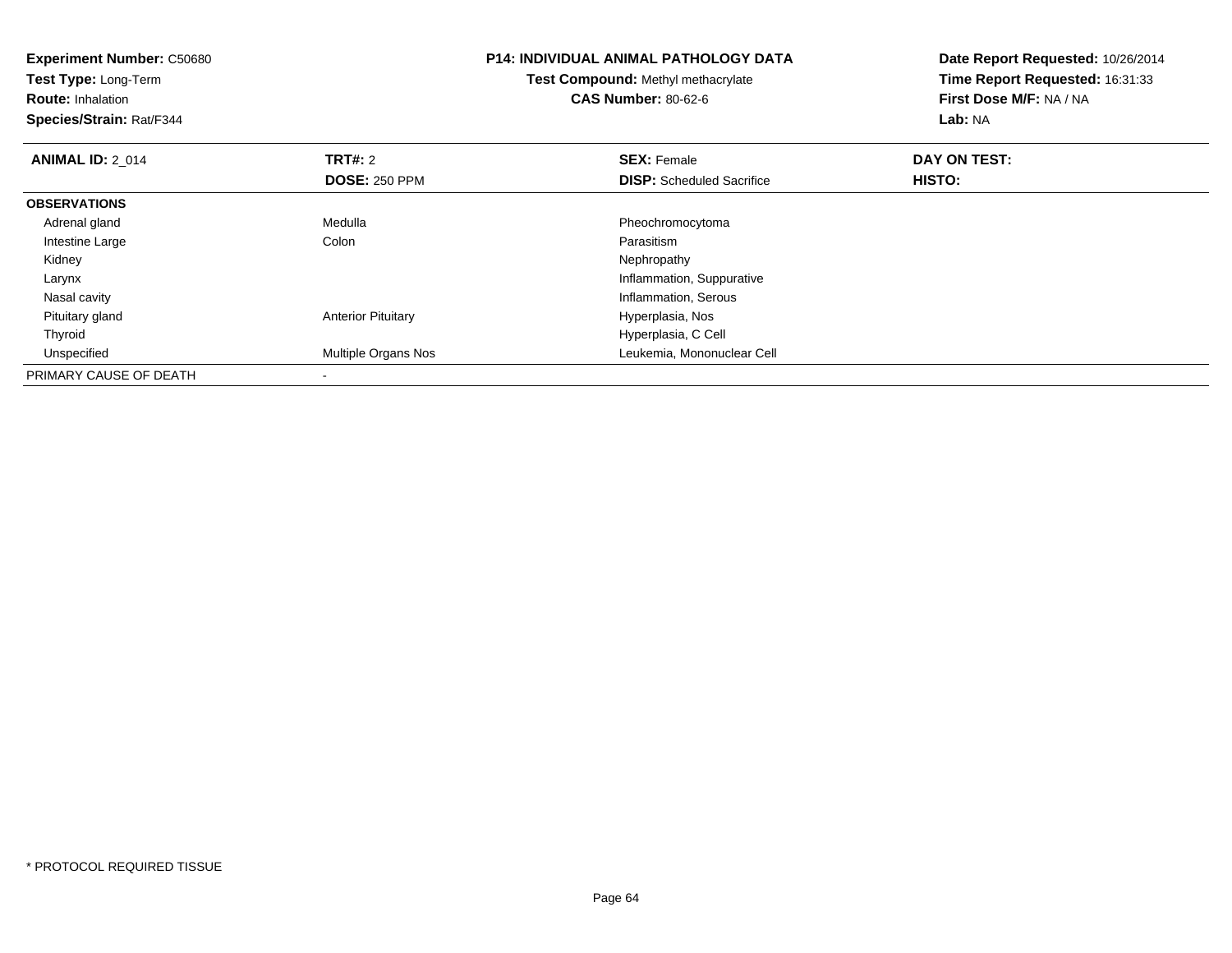| <b>Experiment Number: C50680</b><br>Test Type: Long-Term<br><b>Route: Inhalation</b><br>Species/Strain: Rat/F344 |                                     | <b>P14: INDIVIDUAL ANIMAL PATHOLOGY DATA</b><br><b>Test Compound: Methyl methacrylate</b><br><b>CAS Number: 80-62-6</b> | Date Report Requested: 10/26/2014<br>Time Report Requested: 16:31:33<br>First Dose M/F: NA / NA<br>Lab: NA |
|------------------------------------------------------------------------------------------------------------------|-------------------------------------|-------------------------------------------------------------------------------------------------------------------------|------------------------------------------------------------------------------------------------------------|
| <b>ANIMAL ID: 2 015</b>                                                                                          | <b>TRT#: 2</b>                      | <b>SEX: Female</b>                                                                                                      | DAY ON TEST:                                                                                               |
|                                                                                                                  | <b>DOSE: 250 PPM</b>                | <b>DISP:</b> Scheduled Sacrifice                                                                                        | HISTO:                                                                                                     |
| <b>OBSERVATIONS</b>                                                                                              |                                     |                                                                                                                         |                                                                                                            |
| Adrenal gland                                                                                                    | <b>Cortex Nos</b>                   | Cytoplasmic Vacuolization                                                                                               |                                                                                                            |
| Brain                                                                                                            | <b>Olfactory Sensory Epithelium</b> | Degeneration, Nos                                                                                                       |                                                                                                            |
| Kidney                                                                                                           |                                     | Nephropathy                                                                                                             |                                                                                                            |
| Larynx                                                                                                           |                                     | Inflammation, Chronic                                                                                                   |                                                                                                            |
| Liver                                                                                                            |                                     | Inflammation, Granulomatous Focal                                                                                       |                                                                                                            |
| Nasal cavity                                                                                                     |                                     | Inflammation, Serous                                                                                                    |                                                                                                            |
| Pancreas                                                                                                         | Acinus                              | Atrophy, Focal                                                                                                          |                                                                                                            |
| Pituitary gland                                                                                                  | <b>Anterior Pituitary</b>           | Adenoma, Nos                                                                                                            |                                                                                                            |
| PRIMARY CAUSE OF DEATH                                                                                           |                                     |                                                                                                                         |                                                                                                            |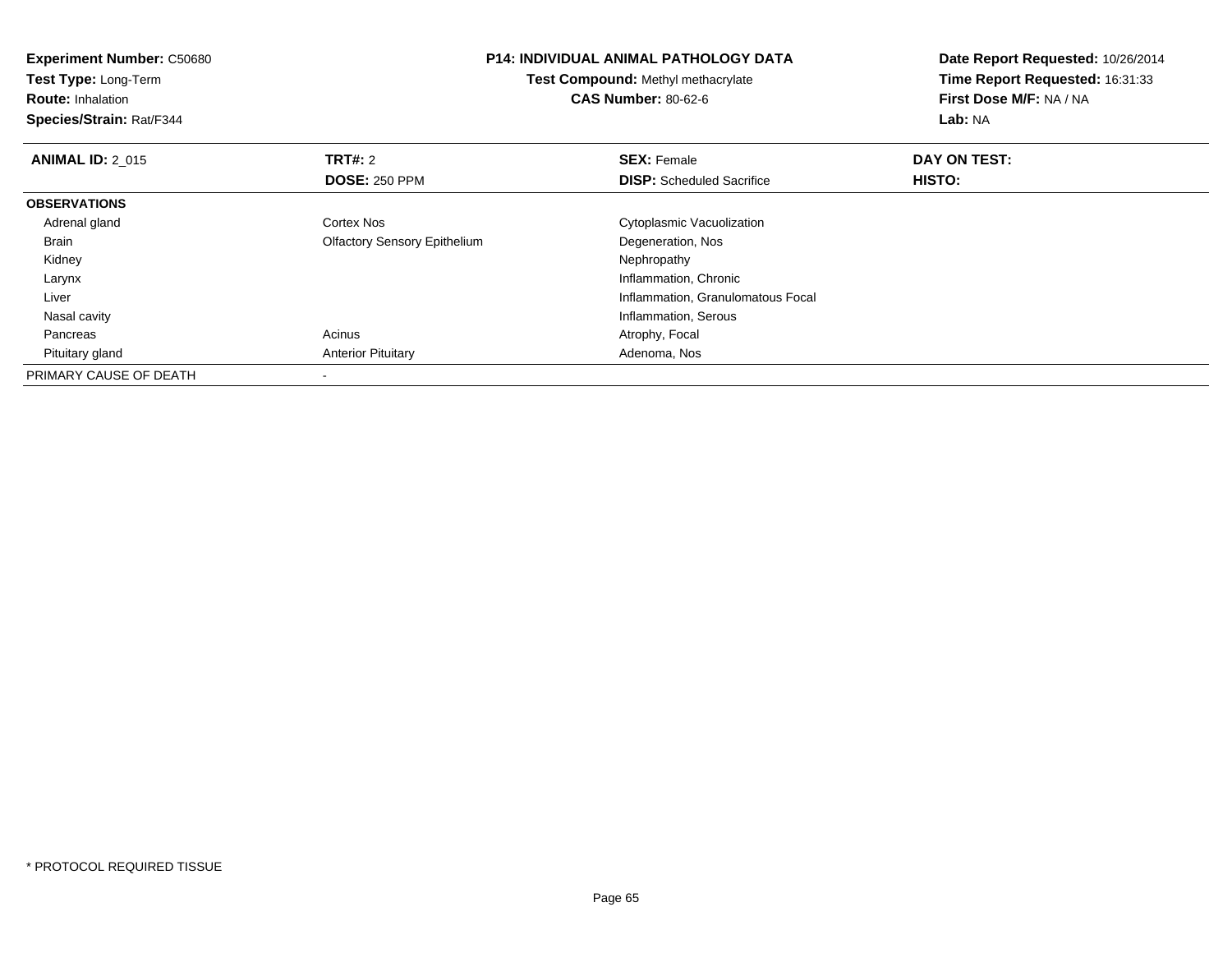| <b>Experiment Number: C50680</b><br>Test Type: Long-Term<br><b>Route: Inhalation</b><br>Species/Strain: Rat/F344 |                                        | <b>P14: INDIVIDUAL ANIMAL PATHOLOGY DATA</b><br>Test Compound: Methyl methacrylate<br><b>CAS Number: 80-62-6</b> | Date Report Requested: 10/26/2014<br>Time Report Requested: 16:31:33<br>First Dose M/F: NA / NA<br>Lab: NA |
|------------------------------------------------------------------------------------------------------------------|----------------------------------------|------------------------------------------------------------------------------------------------------------------|------------------------------------------------------------------------------------------------------------|
| <b>ANIMAL ID: 2_016</b>                                                                                          | <b>TRT#:</b> 2<br><b>DOSE: 250 PPM</b> | <b>SEX: Female</b><br><b>DISP:</b> Moribund Sacrifice                                                            | DAY ON TEST:<br>HISTO:                                                                                     |
| <b>OBSERVATIONS</b>                                                                                              |                                        |                                                                                                                  |                                                                                                            |
| Adrenal gland                                                                                                    | Cortex Nos                             | Necrosis, Focal                                                                                                  |                                                                                                            |
| <b>Brain</b>                                                                                                     | <b>Olfactory Sensory Epithelium</b>    | Degeneration, Nos                                                                                                |                                                                                                            |
| Kidney                                                                                                           |                                        | Nephropathy                                                                                                      |                                                                                                            |
| Liver                                                                                                            | Hepatocytes                            | Cytoplasmic Vacuolization                                                                                        |                                                                                                            |
| Pituitary gland                                                                                                  | <b>Anterior Pituitary</b>              | Hyperplasia, Nos                                                                                                 |                                                                                                            |
| Stomach                                                                                                          | Forestomach                            | Hyperplasia, Epithelial                                                                                          |                                                                                                            |
| Thyroid                                                                                                          |                                        | Follicular-Cell Adenoma                                                                                          |                                                                                                            |
| PRIMARY CAUSE OF DEATH                                                                                           |                                        |                                                                                                                  |                                                                                                            |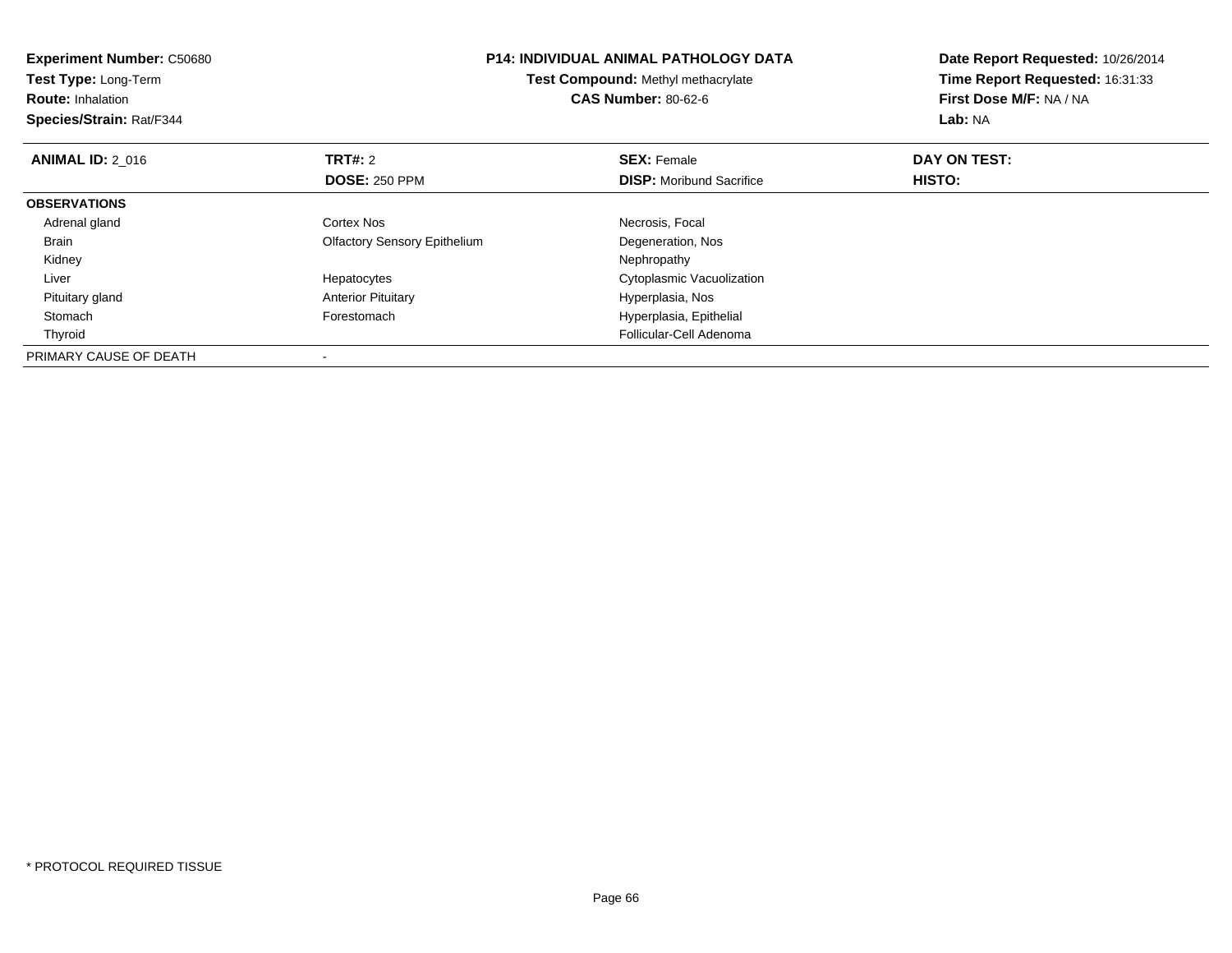| <b>Experiment Number: C50680</b><br>Test Type: Long-Term<br><b>Route: Inhalation</b><br>Species/Strain: Rat/F344 |                                     | <b>P14: INDIVIDUAL ANIMAL PATHOLOGY DATA</b><br>Test Compound: Methyl methacrylate<br><b>CAS Number: 80-62-6</b> | Date Report Requested: 10/26/2014<br>Time Report Requested: 16:31:33<br>First Dose M/F: NA / NA<br>Lab: NA |
|------------------------------------------------------------------------------------------------------------------|-------------------------------------|------------------------------------------------------------------------------------------------------------------|------------------------------------------------------------------------------------------------------------|
| <b>ANIMAL ID: 2 017</b>                                                                                          | <b>TRT#: 2</b>                      | <b>SEX: Female</b>                                                                                               | DAY ON TEST:                                                                                               |
|                                                                                                                  | <b>DOSE: 250 PPM</b>                | <b>DISP:</b> Scheduled Sacrifice                                                                                 | <b>HISTO:</b>                                                                                              |
| <b>OBSERVATIONS</b>                                                                                              |                                     |                                                                                                                  |                                                                                                            |
| <b>Brain</b>                                                                                                     | <b>Olfactory Sensory Epithelium</b> | Degeneration, Nos                                                                                                |                                                                                                            |
| Intestine Large                                                                                                  | Rectum                              | Parasitism                                                                                                       |                                                                                                            |
| Kidney                                                                                                           |                                     | Nephropathy                                                                                                      |                                                                                                            |
| Pituitary gland                                                                                                  | <b>Anterior Pituitary</b>           | Hyperplasia, Nos                                                                                                 |                                                                                                            |
| PRIMARY CAUSE OF DEATH                                                                                           | -                                   |                                                                                                                  |                                                                                                            |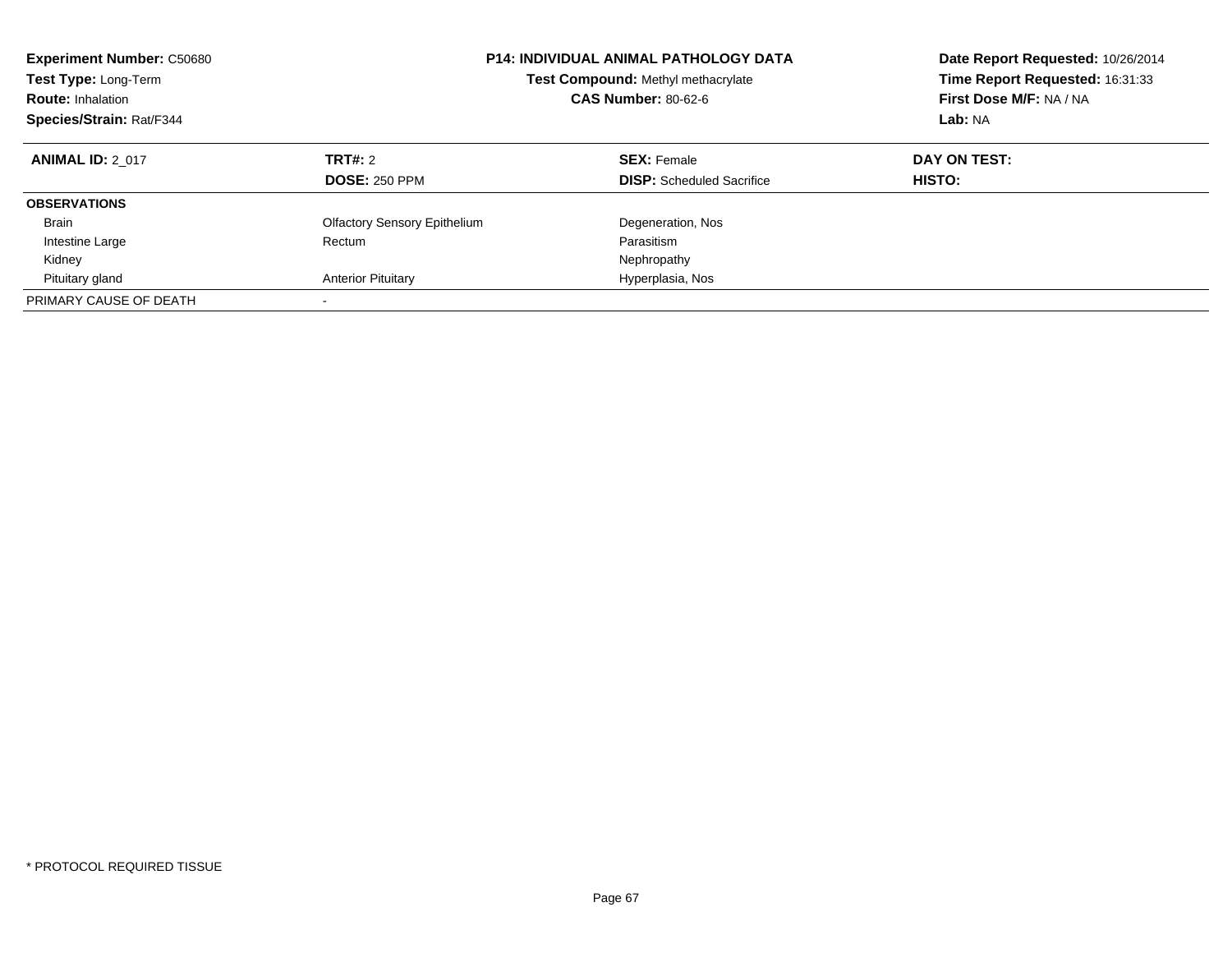**Test Type:** Long-Term

**Route:** Inhalation

**Species/Strain:** Rat/F344

### **P14: INDIVIDUAL ANIMAL PATHOLOGY DATA**

**Test Compound:** Methyl methacrylate**CAS Number:** 80-62-6

| <b>ANIMAL ID: 2 018</b> | TRT#: 2                             | <b>SEX: Female</b>                | DAY ON TEST: |
|-------------------------|-------------------------------------|-----------------------------------|--------------|
|                         | <b>DOSE: 250 PPM</b>                | <b>DISP:</b> Scheduled Sacrifice  | HISTO:       |
| <b>OBSERVATIONS</b>     |                                     |                                   |              |
| Brain                   | <b>Olfactory Sensory Epithelium</b> | Degeneration, Nos                 |              |
|                         | Cerebrum                            | Gliosis                           |              |
|                         | Cerebrum                            | Hemorrhage                        |              |
| Heart                   | Myocardium Nos                      | Fibrosis                          |              |
|                         | Cardiac Valve                       | Metaplasia, Cartilaginous         |              |
| Kidney                  | Pelvis                              | Hyperplasia, Epithelial           |              |
|                         |                                     | Nephropathy                       |              |
| Liver                   | <b>Bile Duct</b>                    | Hyperplasia, Nos                  |              |
| Lung                    | Alveoli                             | Inflammation, Granulomatous Focal |              |
| Pituitary gland         | <b>Anterior Pituitary</b>           | Adenoma, Nos                      |              |
| Thyroid                 |                                     | Hyperplasia, C Cell               |              |
| Unspecified             | Multiple Organs Nos                 | Leukemia, Mononuclear Cell        |              |
| PRIMARY CAUSE OF DEATH  | $\overline{\phantom{a}}$            |                                   |              |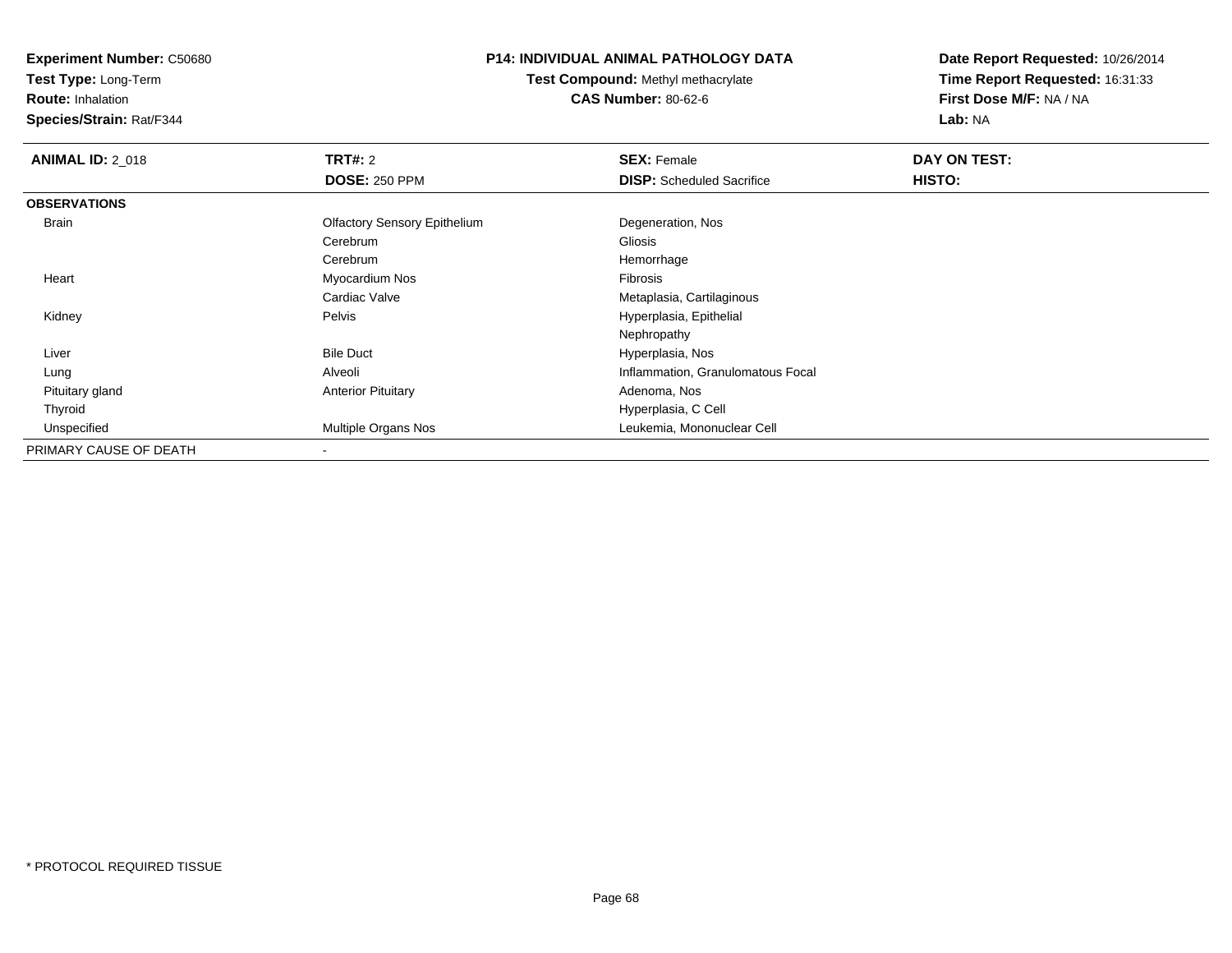**Test Type:** Long-Term

**Route:** Inhalation

**Species/Strain:** Rat/F344

### **P14: INDIVIDUAL ANIMAL PATHOLOGY DATA**

**Test Compound:** Methyl methacrylate**CAS Number:** 80-62-6

| <b>ANIMAL ID: 2 019</b> | TRT#: 2                   | <b>SEX: Female</b>                | DAY ON TEST: |  |
|-------------------------|---------------------------|-----------------------------------|--------------|--|
|                         | <b>DOSE: 250 PPM</b>      | <b>DISP:</b> Scheduled Sacrifice  | HISTO:       |  |
| <b>OBSERVATIONS</b>     |                           |                                   |              |  |
| Heart                   | Cardiac Valve             | Metaplasia, Cartilaginous         |              |  |
| <b>Intestine Small</b>  | Jejunum                   | Leiomyoma                         |              |  |
| Kidney                  |                           | Nephropathy                       |              |  |
| Liver                   |                           | Inflammation, Granulomatous Focal |              |  |
| Lung                    |                           | Alveolar Macrophages              |              |  |
|                         |                           | Inflammation, Chronic Focal       |              |  |
| Ovary                   |                           | Cyst, Nos                         |              |  |
| Pancreas                | Acinus                    | Atrophy, Focal                    |              |  |
|                         | Islets                    | Hyperplasia, Focal                |              |  |
| Pituitary gland         | <b>Anterior Pituitary</b> | Hyperplasia, Nos                  |              |  |
| Thyroid                 |                           | Hyperplasia, C Cell               |              |  |
| PRIMARY CAUSE OF DEATH  |                           |                                   |              |  |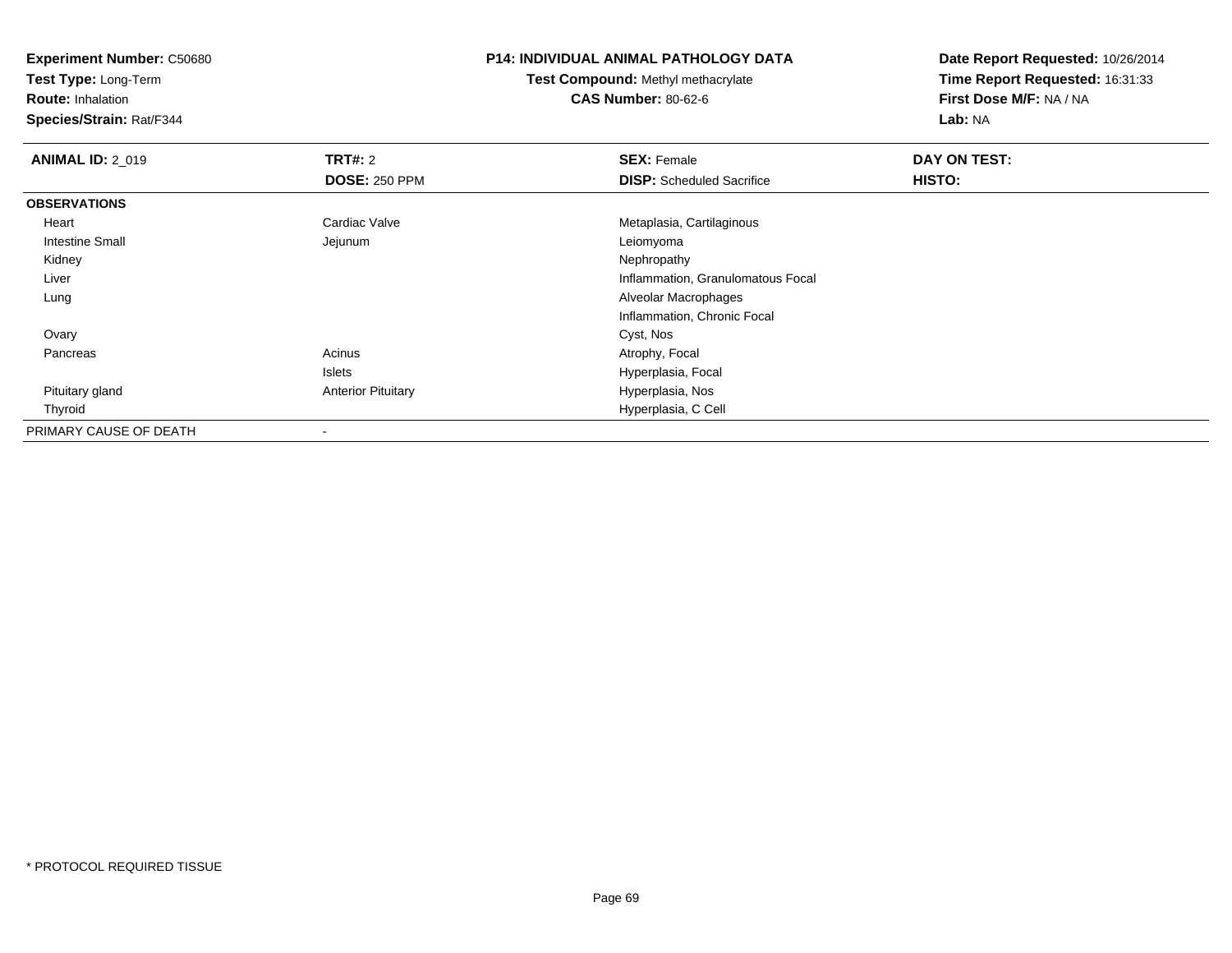**Test Type:** Long-Term

**Route:** Inhalation

**Species/Strain:** Rat/F344

### **P14: INDIVIDUAL ANIMAL PATHOLOGY DATA**

**Test Compound:** Methyl methacrylate**CAS Number:** 80-62-6

| <b>ANIMAL ID: 2_020</b> | TRT#: 2                             | <b>SEX: Female</b>               | DAY ON TEST: |  |
|-------------------------|-------------------------------------|----------------------------------|--------------|--|
|                         | <b>DOSE: 250 PPM</b>                | <b>DISP:</b> Scheduled Sacrifice | HISTO:       |  |
| <b>OBSERVATIONS</b>     |                                     |                                  |              |  |
| Adrenal gland           | Medulla                             | Hyperplasia, Focal               |              |  |
| Brain                   | <b>Olfactory Sensory Epithelium</b> | Degeneration, Nos                |              |  |
|                         | Cerebrum                            | Oligodendroglioma                |              |  |
| Intestine Large         | Rectum                              | Parasitism                       |              |  |
| Kidney                  |                                     | Nephropathy                      |              |  |
| Liver                   | Hepatocytes                         | Cytoplasmic Change, Basophilic   |              |  |
|                         | Hepatocytes                         | Necrosis, Focal                  |              |  |
| Mammary gland           |                                     | Fibroadenoma                     |              |  |
| Nasal cavity            |                                     | Inflammation, Chronic            |              |  |
| Pituitary gland         | <b>Anterior Pituitary</b>           | Adenoma, Nos                     |              |  |
| Thyroid                 |                                     | Hyperplasia, C Cell              |              |  |
| Unspecified             | Multiple Organs Nos                 | Leukemia, Mononuclear Cell       |              |  |
| PRIMARY CAUSE OF DEATH  |                                     |                                  |              |  |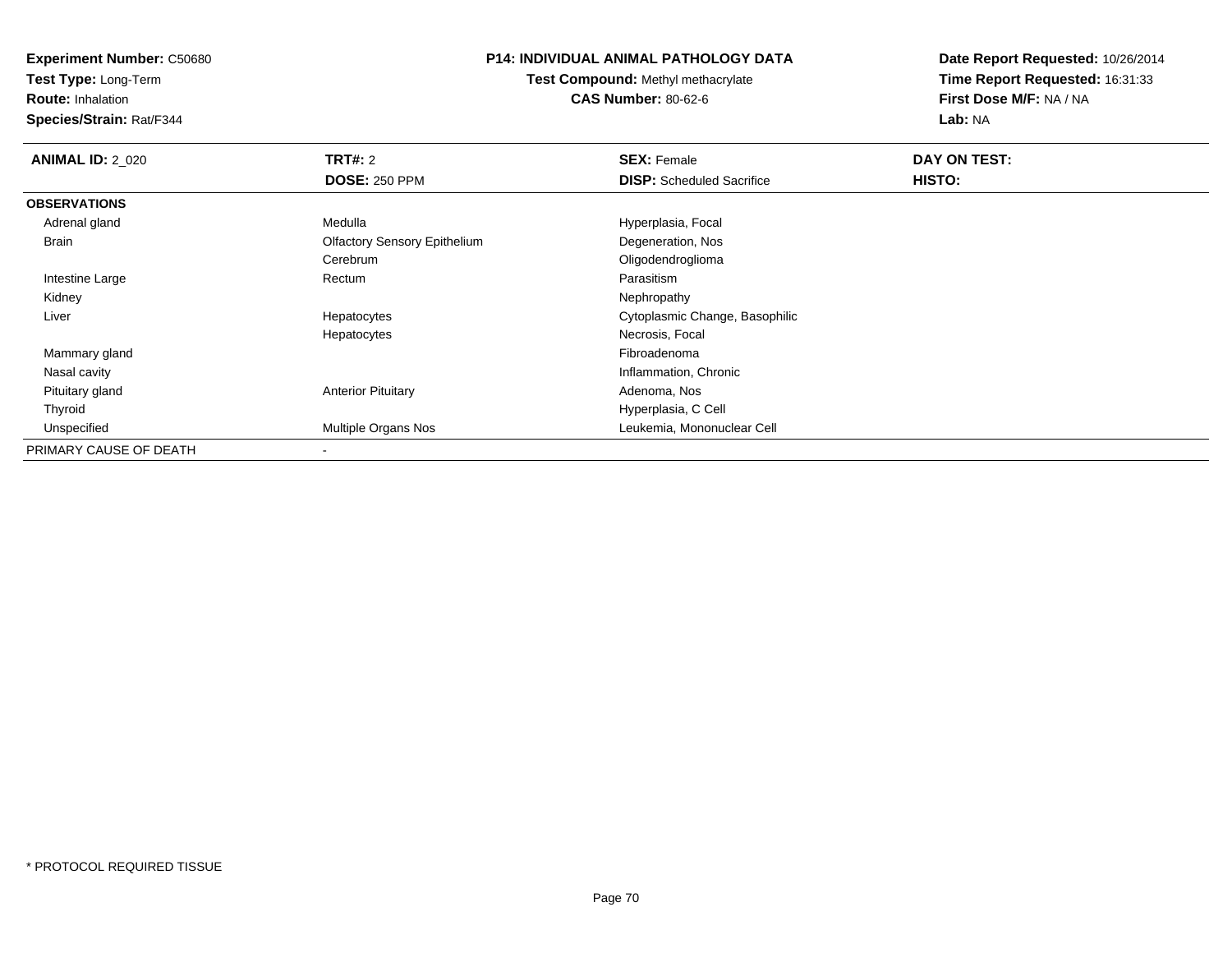**Experiment Number:** C50680**Test Type:** Long-Term**Route:** Inhalation **Species/Strain:** Rat/F344**P14: INDIVIDUAL ANIMAL PATHOLOGY DATATest Compound:** Methyl methacrylate**CAS Number:** 80-62-6**Date Report Requested:** 10/26/2014**Time Report Requested:** 16:31:33**First Dose M/F:** NA / NA**Lab:** NA**ANIMAL ID: 2 021 TRT#:** 2 **SEX:** Female **DAY ON TEST: DOSE:** 250 PPM**DISP:** Moribund Sacrifice **HISTO: OBSERVATIONS** Adrenal glandCortex Nos **Cytoplasmic Vacuolization**  Brain Olfactory Sensory Epithelium Degeneration, Nos CerebrumHemorrhage<br>Nephropathy Kidneyy the control of the control of the control of the control of the control of the control of the control of the control of the control of the control of the control of the control of the control of the control of the contro LiverBile Duct **Hyperplasia**, Nos Nasal cavityy the control of the control of the control of the control of the control of the control of the control of the control of the control of the control of the control of the control of the control of the control of the contro Adenoma, Nos Pituitary glandAnterior Pituitary Skin Trichoepithelioma UnspecifiedMultiple Organs Nos **Multiple Organs Nos** Leukemia, Mononuclear Cell Uterus Endometrial Stromal PolypPRIMARY CAUSE OF DEATH-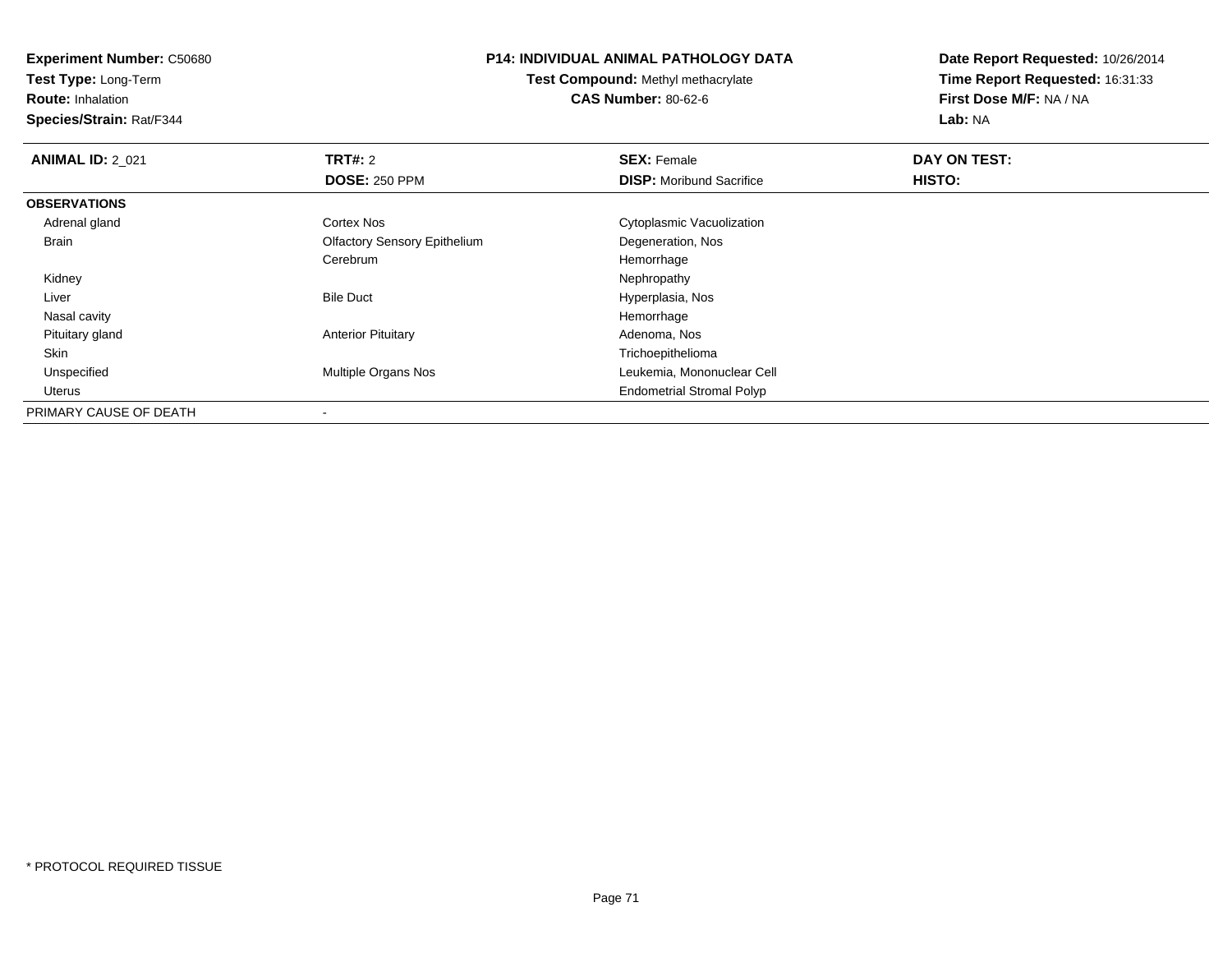| <b>Experiment Number: C50680</b><br><b>Test Type: Long-Term</b><br><b>Route: Inhalation</b><br>Species/Strain: Rat/F344 |                                     | <b>P14: INDIVIDUAL ANIMAL PATHOLOGY DATA</b><br>Test Compound: Methyl methacrylate<br><b>CAS Number: 80-62-6</b> | Date Report Requested: 10/26/2014<br>Time Report Requested: 16:31:33<br>First Dose M/F: NA / NA<br>Lab: NA |
|-------------------------------------------------------------------------------------------------------------------------|-------------------------------------|------------------------------------------------------------------------------------------------------------------|------------------------------------------------------------------------------------------------------------|
| <b>ANIMAL ID: 2 022</b>                                                                                                 | TRT#: 2                             | <b>SEX: Female</b>                                                                                               | DAY ON TEST:                                                                                               |
|                                                                                                                         | <b>DOSE: 250 PPM</b>                | <b>DISP: Natural Death</b>                                                                                       | HISTO:                                                                                                     |
| <b>OBSERVATIONS</b>                                                                                                     |                                     |                                                                                                                  |                                                                                                            |
| <b>Brain</b>                                                                                                            | <b>Olfactory Sensory Epithelium</b> | Degeneration, Nos                                                                                                |                                                                                                            |
|                                                                                                                         | Cerebrum                            | Hemorrhage                                                                                                       |                                                                                                            |
| Kidney                                                                                                                  |                                     | Nephropathy                                                                                                      |                                                                                                            |
| Liver                                                                                                                   | Hepatocytes                         | Cytoplasmic Change, Basophilic                                                                                   |                                                                                                            |
| Pituitary gland                                                                                                         | <b>Anterior Pituitary</b>           | Adenoma, Nos                                                                                                     |                                                                                                            |
| PRIMARY CAUSE OF DEATH                                                                                                  |                                     |                                                                                                                  |                                                                                                            |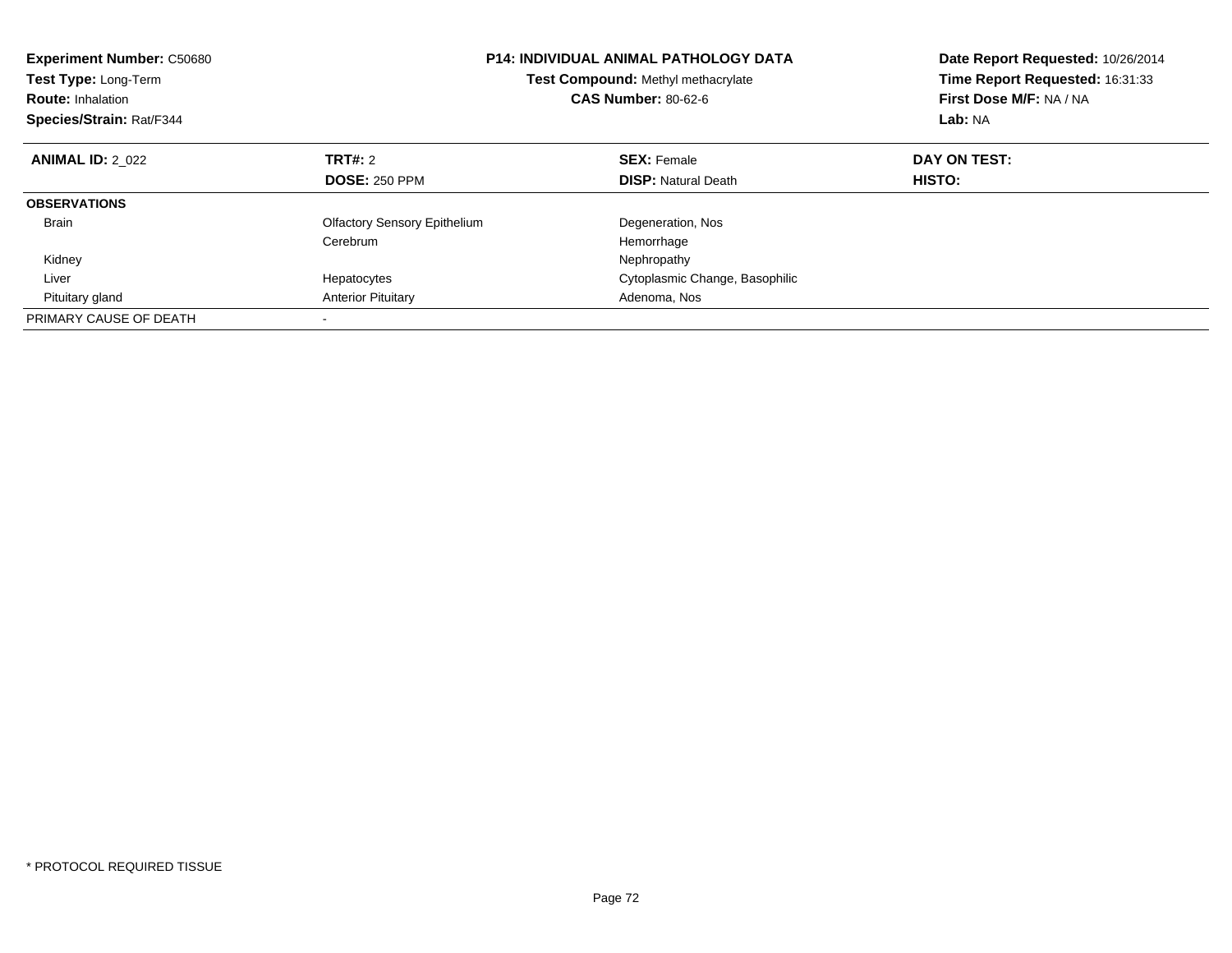| <b>Experiment Number: C50680</b> | <b>P14: INDIVIDUAL ANIMAL PATHOLOGY DATA</b><br>Test Compound: Methyl methacrylate |                                   | Date Report Requested: 10/26/2014 |
|----------------------------------|------------------------------------------------------------------------------------|-----------------------------------|-----------------------------------|
| Test Type: Long-Term             |                                                                                    |                                   | Time Report Requested: 16:31:33   |
| <b>Route: Inhalation</b>         |                                                                                    | <b>CAS Number: 80-62-6</b>        | First Dose M/F: NA / NA           |
| Species/Strain: Rat/F344         |                                                                                    |                                   | Lab: NA                           |
| <b>ANIMAL ID: 2 023</b>          | <b>TRT#: 2</b>                                                                     | <b>SEX: Female</b>                | DAY ON TEST:                      |
|                                  | <b>DOSE: 250 PPM</b>                                                               | <b>DISP:</b> Scheduled Sacrifice  | HISTO:                            |
| <b>OBSERVATIONS</b>              |                                                                                    |                                   |                                   |
| <b>Brain</b>                     | <b>Olfactory Sensory Epithelium</b>                                                | Degeneration, Nos                 |                                   |
| Heart                            | Myocardium Nos                                                                     | <b>Fibrosis</b>                   |                                   |
|                                  | Cardiac Valve                                                                      | Metaplasia, Cartilaginous         |                                   |
| Kidney                           |                                                                                    | Nephropathy                       |                                   |
| Larynx                           |                                                                                    | Inflammation, Chronic             |                                   |
| Liver                            |                                                                                    | Inflammation, Granulomatous Focal |                                   |
| Nasal cavity                     |                                                                                    | Inflammation, Suppurative         |                                   |
| Pancreas                         | Acinus                                                                             | Atrophy, Focal                    |                                   |
| PRIMARY CAUSE OF DEATH           |                                                                                    |                                   |                                   |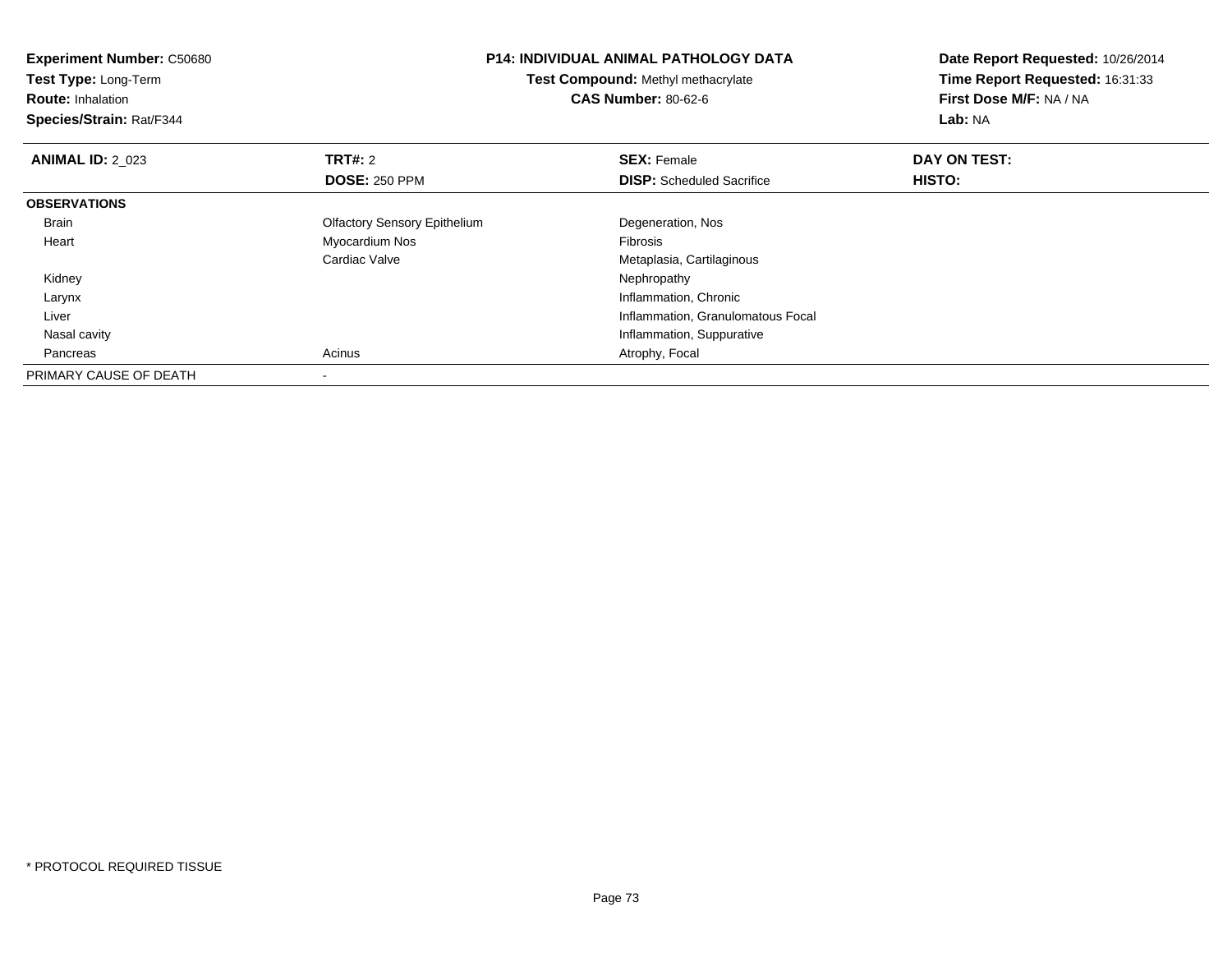**Test Type:** Long-Term

**Route:** Inhalation

**Species/Strain:** Rat/F344

## **P14: INDIVIDUAL ANIMAL PATHOLOGY DATA**

**Test Compound:** Methyl methacrylate**CAS Number:** 80-62-6

| <b>ANIMAL ID: 2_024</b> | TRT#: 2                             | <b>SEX: Female</b>                | DAY ON TEST: |  |
|-------------------------|-------------------------------------|-----------------------------------|--------------|--|
|                         | <b>DOSE: 250 PPM</b>                | <b>DISP:</b> Scheduled Sacrifice  | HISTO:       |  |
| <b>OBSERVATIONS</b>     |                                     |                                   |              |  |
| Brain                   | <b>Olfactory Sensory Epithelium</b> | Degeneration, Nos                 |              |  |
| Intestine Large         | Colon                               | Parasitism                        |              |  |
| Kidney                  |                                     | Nephropathy                       |              |  |
| Liver                   |                                     | Inflammation, Granulomatous Focal |              |  |
| Lung                    |                                     | Alveolar Macrophages              |              |  |
| Nasal cavity            |                                     | Foreign Body, Nos                 |              |  |
|                         |                                     | Inflammation, Serous              |              |  |
|                         |                                     | Inflammation, Suppurative         |              |  |
| Ovary                   |                                     | Cyst, Nos                         |              |  |
| Pituitary gland         | <b>Anterior Pituitary</b>           | Hyperplasia, Nos                  |              |  |
| Thyroid                 |                                     | Follicular-Cell Adenoma           |              |  |
| PRIMARY CAUSE OF DEATH  |                                     |                                   |              |  |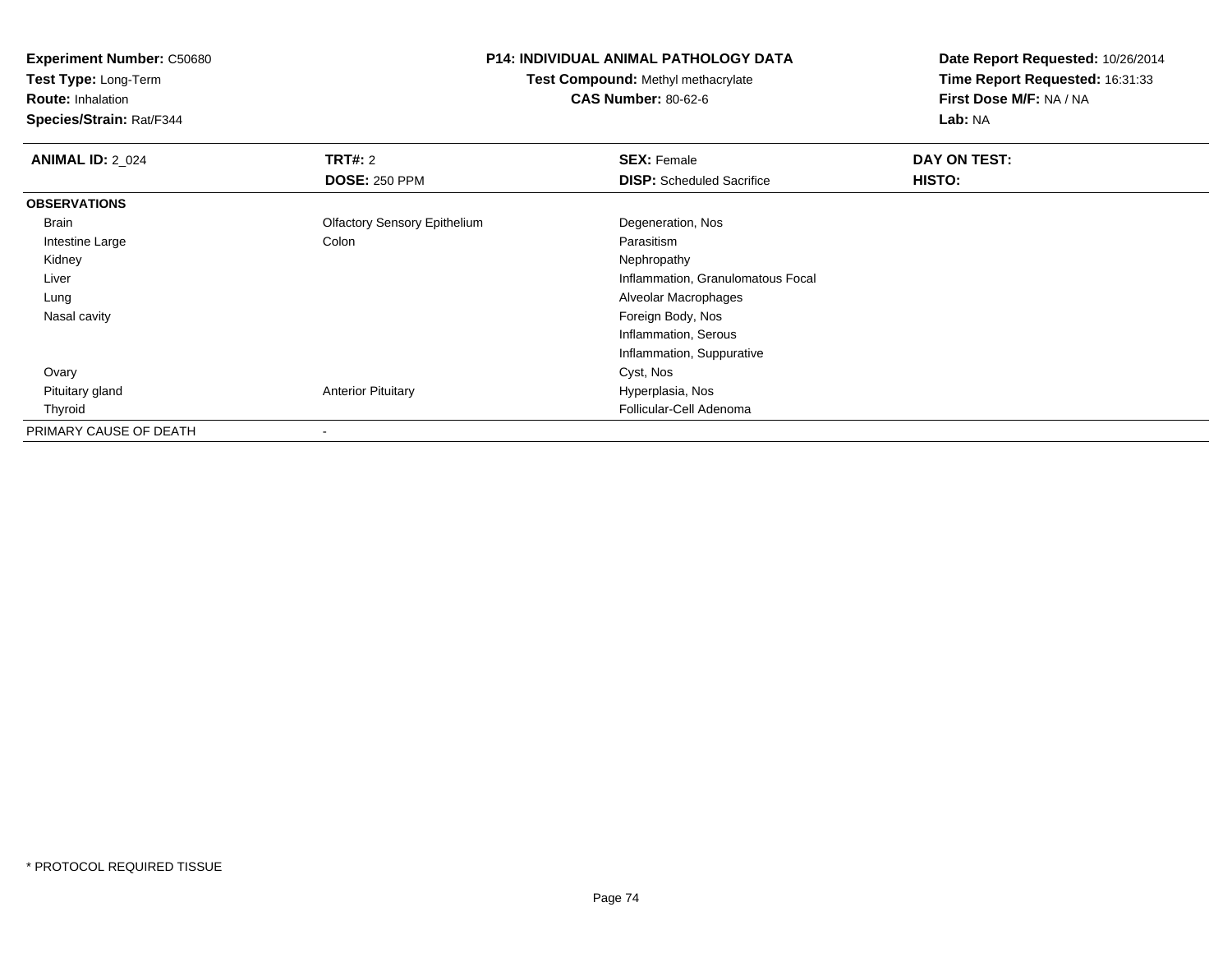| <b>Experiment Number: C50680</b><br>Test Type: Long-Term<br><b>Route: Inhalation</b><br>Species/Strain: Rat/F344 | <b>P14: INDIVIDUAL ANIMAL PATHOLOGY DATA</b><br>Test Compound: Methyl methacrylate<br><b>CAS Number: 80-62-6</b> |                                                        |                               |  | Date Report Requested: 10/26/2014<br>Time Report Requested: 16:31:33<br>First Dose M/F: NA / NA<br>Lab: NA |
|------------------------------------------------------------------------------------------------------------------|------------------------------------------------------------------------------------------------------------------|--------------------------------------------------------|-------------------------------|--|------------------------------------------------------------------------------------------------------------|
| <b>ANIMAL ID: 2 025</b>                                                                                          | TRT#: 2<br><b>DOSE: 250 PPM</b>                                                                                  | <b>SEX: Female</b><br><b>DISP:</b> Scheduled Sacrifice | DAY ON TEST:<br><b>HISTO:</b> |  |                                                                                                            |
|                                                                                                                  |                                                                                                                  |                                                        |                               |  |                                                                                                            |
| <b>OBSERVATIONS</b>                                                                                              |                                                                                                                  |                                                        |                               |  |                                                                                                            |
| <b>Brain</b>                                                                                                     | <b>Olfactory Sensory Epithelium</b>                                                                              | Degeneration, Nos                                      |                               |  |                                                                                                            |
| Clitoral gland                                                                                                   |                                                                                                                  | Adenoma, Nos                                           |                               |  |                                                                                                            |
| Kidney                                                                                                           |                                                                                                                  | Nephropathy                                            |                               |  |                                                                                                            |
| Liver                                                                                                            |                                                                                                                  | Inflammation, Granulomatous Focal                      |                               |  |                                                                                                            |
| PRIMARY CAUSE OF DEATH                                                                                           |                                                                                                                  |                                                        |                               |  |                                                                                                            |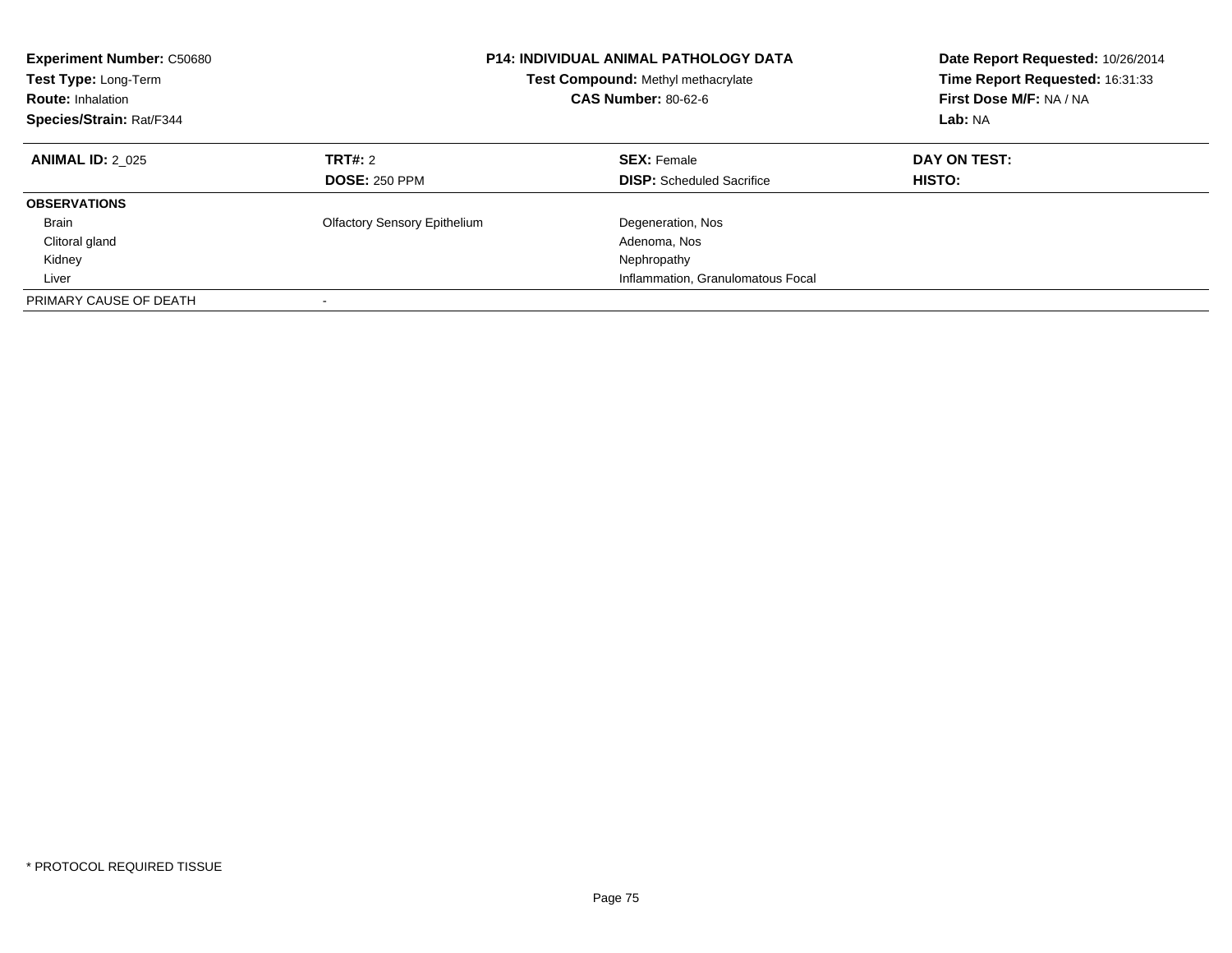**Experiment Number:** C50680**Test Type:** Long-Term**Route:** Inhalation **Species/Strain:** Rat/F344**P14: INDIVIDUAL ANIMAL PATHOLOGY DATATest Compound:** Methyl methacrylate**CAS Number:** 80-62-6**Date Report Requested:** 10/26/2014**Time Report Requested:** 16:31:33**First Dose M/F:** NA / NA**Lab:** NA**ANIMAL ID: 2 026 6 DAY ON TEST: TRT#:** 2 **SEX:** Female **SEX:** Female **DOSE:** 250 PPM**DISP:** Scheduled Sacrifice **HISTO: OBSERVATIONS** Adrenal glandCortex Nos **Cytoplasmic Vacuolization**  Brain Olfactory Sensory EpitheliumDegeneration, Nos<br>Nephropathy Kidneyy the control of the control of the control of the control of the control of the control of the control of the control of the control of the control of the control of the control of the control of the control of the contro Larynx Hyperplasia, Epithelial Liver Hepatocytes Cytoplasmic Change, Basophilic Bile Duct Hyperplasia, Nos Alveolar Macrophages Lung PancreasAcinus **Acinus** Atrophy, Focal Pituitary glandAnterior Pituitary **Adenoma, Nos** Adenoma, Nos PRIMARY CAUSE OF DEATH-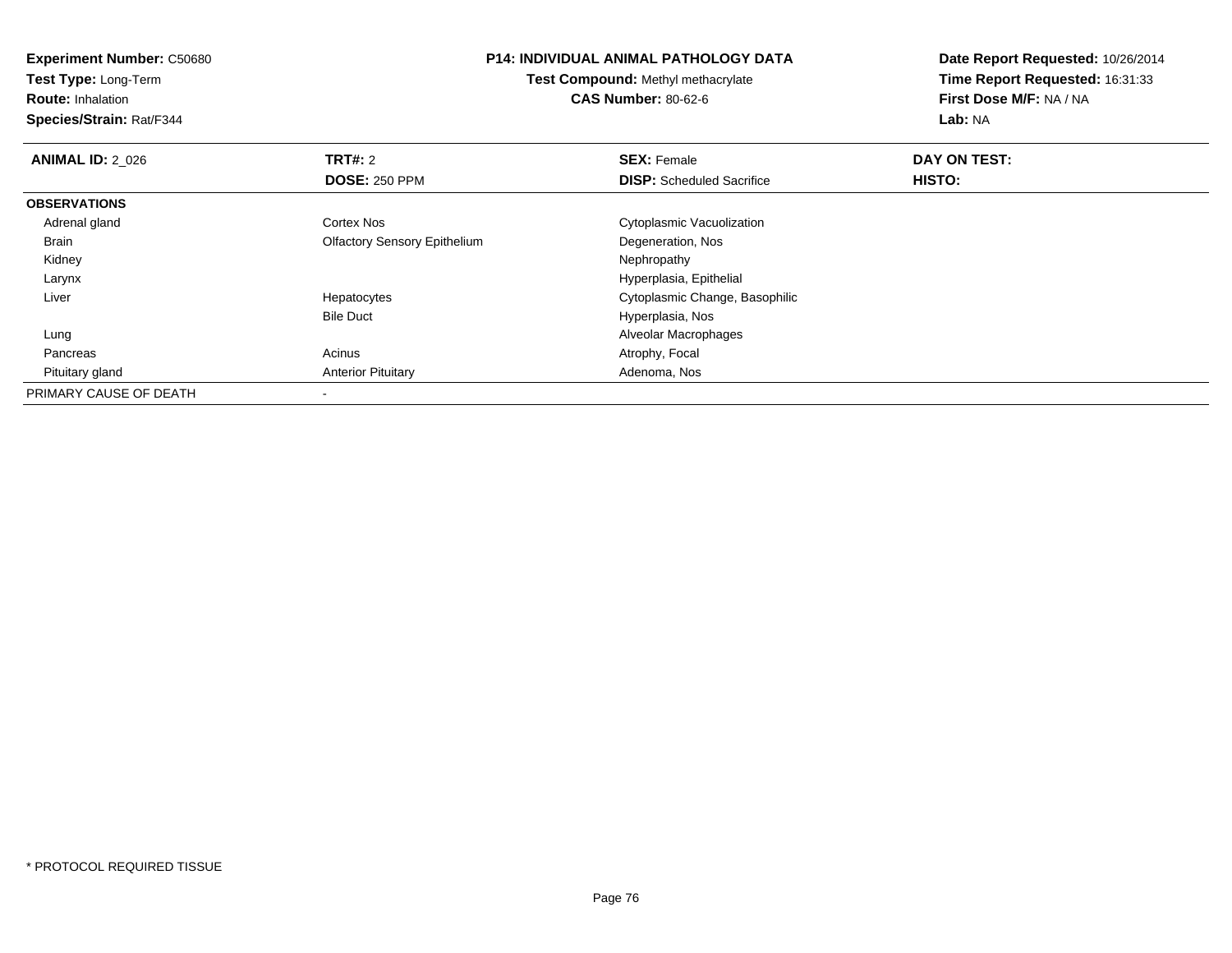**Test Type:** Long-Term

**Route:** Inhalation

**Species/Strain:** Rat/F344

## **P14: INDIVIDUAL ANIMAL PATHOLOGY DATA**

**Test Compound:** Methyl methacrylate**CAS Number:** 80-62-6

| <b>ANIMAL ID: 2 027</b> | TRT#: 2                             | <b>SEX: Female</b>               | DAY ON TEST: |  |
|-------------------------|-------------------------------------|----------------------------------|--------------|--|
|                         | <b>DOSE: 250 PPM</b>                | <b>DISP:</b> Scheduled Sacrifice | HISTO:       |  |
| <b>OBSERVATIONS</b>     |                                     |                                  |              |  |
| Adrenal gland           | Cortex Nos                          | Cytoplasmic Vacuolization        |              |  |
| Brain                   | <b>Olfactory Sensory Epithelium</b> | Degeneration, Nos                |              |  |
| Clitoral gland          |                                     | Cyst, Nos                        |              |  |
| Intestine Large         | Colon                               | Parasitism                       |              |  |
|                         | Rectum                              | Parasitism                       |              |  |
| Kidney                  |                                     | Nephropathy                      |              |  |
| Nasal cavity            |                                     | Foreign Body, Nos                |              |  |
|                         |                                     | Inflammation, Serous             |              |  |
| Pancreas                | Acinus                              | Atrophy, Focal                   |              |  |
| Pituitary gland         | <b>Anterior Pituitary</b>           | Adenoma, Nos                     |              |  |
| Unspecified             | Multiple Organs Nos                 | Leukemia, Mononuclear Cell       |              |  |
| Urinary bladder         |                                     | Papilloma, Nos                   |              |  |
| PRIMARY CAUSE OF DEATH  | $\overline{\phantom{a}}$            |                                  |              |  |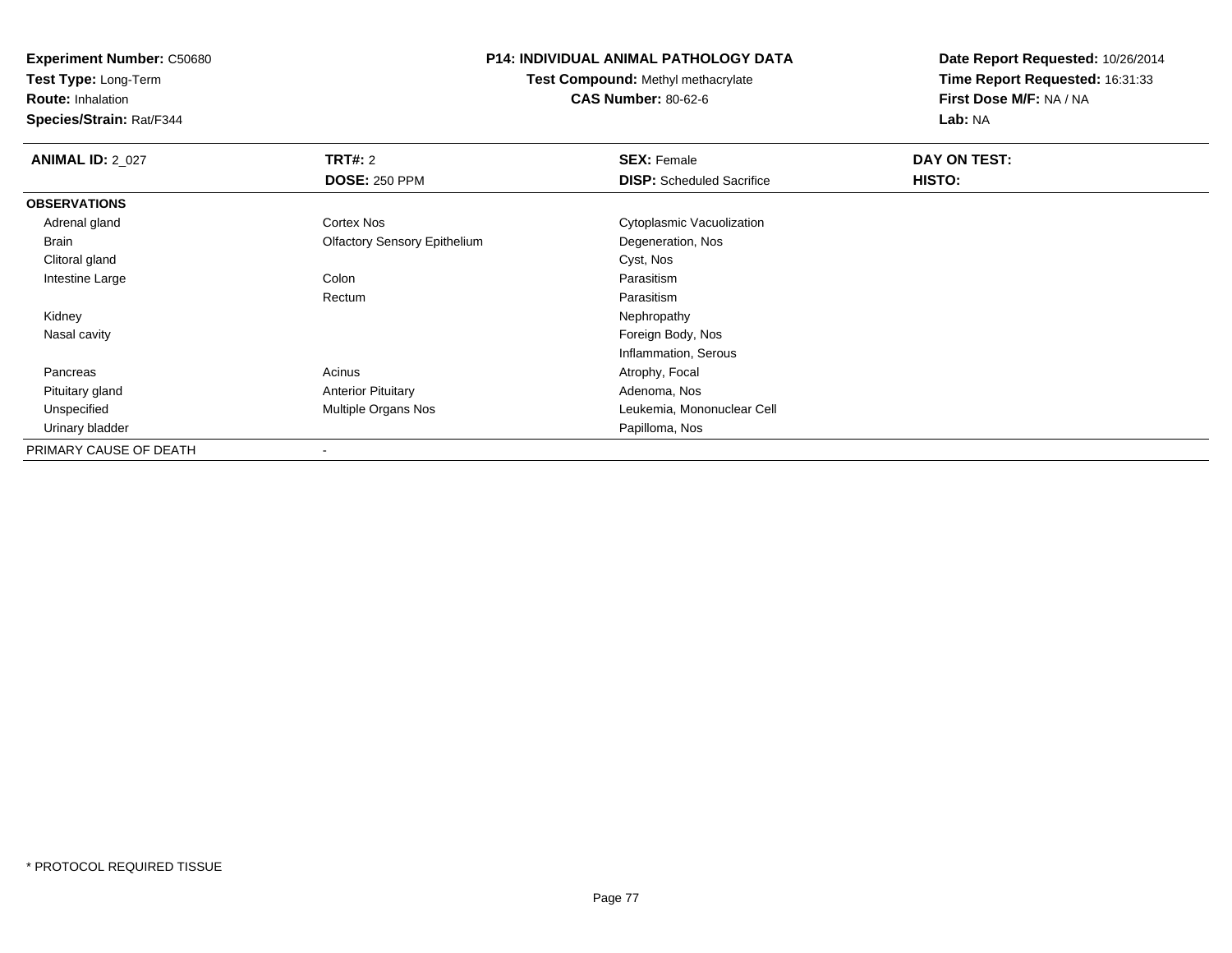**Experiment Number:** C50680**Test Type:** Long-Term**Route:** Inhalation **Species/Strain:** Rat/F344**P14: INDIVIDUAL ANIMAL PATHOLOGY DATATest Compound:** Methyl methacrylate**CAS Number:** 80-62-6**Date Report Requested:** 10/26/2014**Time Report Requested:** 16:31:33**First Dose M/F:** NA / NA**Lab:** NA**ANIMAL ID: 2 028 REX:** Female **DAY ON TEST: CONSIST: SEX:** Female **DAY ON TEST: DOSE:** 250 PPM**DISP:** Moribund Sacrifice **HISTO: OBSERVATIONS** Brain Olfactory Sensory EpitheliumDegeneration, Nos<br>Parasitism Intestine Largee and the Colon Colon Colon Colon and the Parasitism Nephropathy Kidneyy the control of the control of the control of the control of the control of the control of the control of the control of the control of the control of the control of the control of the control of the control of the contro LungFibrous Histiocytoma, Metastatic<br>Acinus Actrophy, Focal PancreasAtrophy, Focal Thyroidd C-Cell Adenoma and the control of the control of the control of the control of the control of the control of the control of the control of the control of the control of the control of the control of the control of the co UnspecifiedMultiple Organs Nos **Fibrous Histiocytoma**, Invasive Leg Fibrous Histiocytoma, Malignant PRIMARY CAUSE OF DEATH-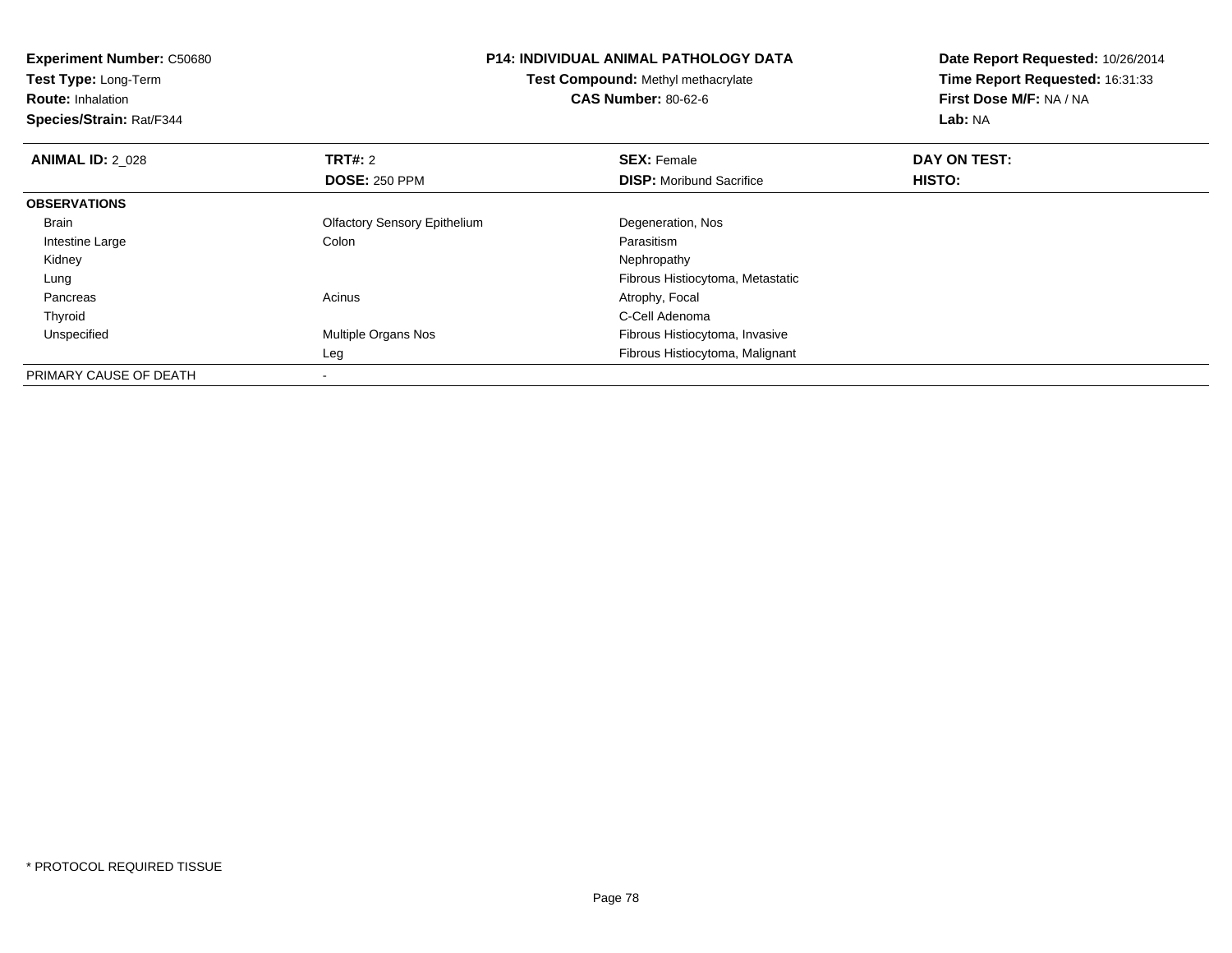| <b>Experiment Number: C50680</b><br>Test Type: Long-Term<br><b>Route: Inhalation</b><br>Species/Strain: Rat/F344 |                                        | <b>P14: INDIVIDUAL ANIMAL PATHOLOGY DATA</b><br>Test Compound: Methyl methacrylate<br><b>CAS Number: 80-62-6</b> | Date Report Requested: 10/26/2014<br>Time Report Requested: 16:31:33<br>First Dose M/F: NA / NA<br>Lab: NA |
|------------------------------------------------------------------------------------------------------------------|----------------------------------------|------------------------------------------------------------------------------------------------------------------|------------------------------------------------------------------------------------------------------------|
| <b>ANIMAL ID: 2_029</b>                                                                                          | <b>TRT#:</b> 2<br><b>DOSE: 250 PPM</b> | <b>SEX: Female</b><br><b>DISP:</b> Scheduled Sacrifice                                                           | DAY ON TEST:<br>HISTO:                                                                                     |
| <b>OBSERVATIONS</b>                                                                                              |                                        |                                                                                                                  |                                                                                                            |
| <b>Brain</b>                                                                                                     | <b>Olfactory Sensory Epithelium</b>    | Degeneration, Nos                                                                                                |                                                                                                            |
| Kidney                                                                                                           |                                        | Nephropathy                                                                                                      |                                                                                                            |
| Liver                                                                                                            | <b>Bile Duct</b>                       | Hyperplasia, Nos                                                                                                 |                                                                                                            |
| Lung                                                                                                             |                                        | Alveolar Macrophages                                                                                             |                                                                                                            |
| Nasal cavity                                                                                                     |                                        | Inflammation, Suppurative                                                                                        |                                                                                                            |
| Pituitary gland                                                                                                  | <b>Anterior Pituitary</b>              | Adenoma, Nos                                                                                                     |                                                                                                            |
| Thyroid                                                                                                          |                                        | Hyperplasia, C Cell                                                                                              |                                                                                                            |
| PRIMARY CAUSE OF DEATH                                                                                           |                                        |                                                                                                                  |                                                                                                            |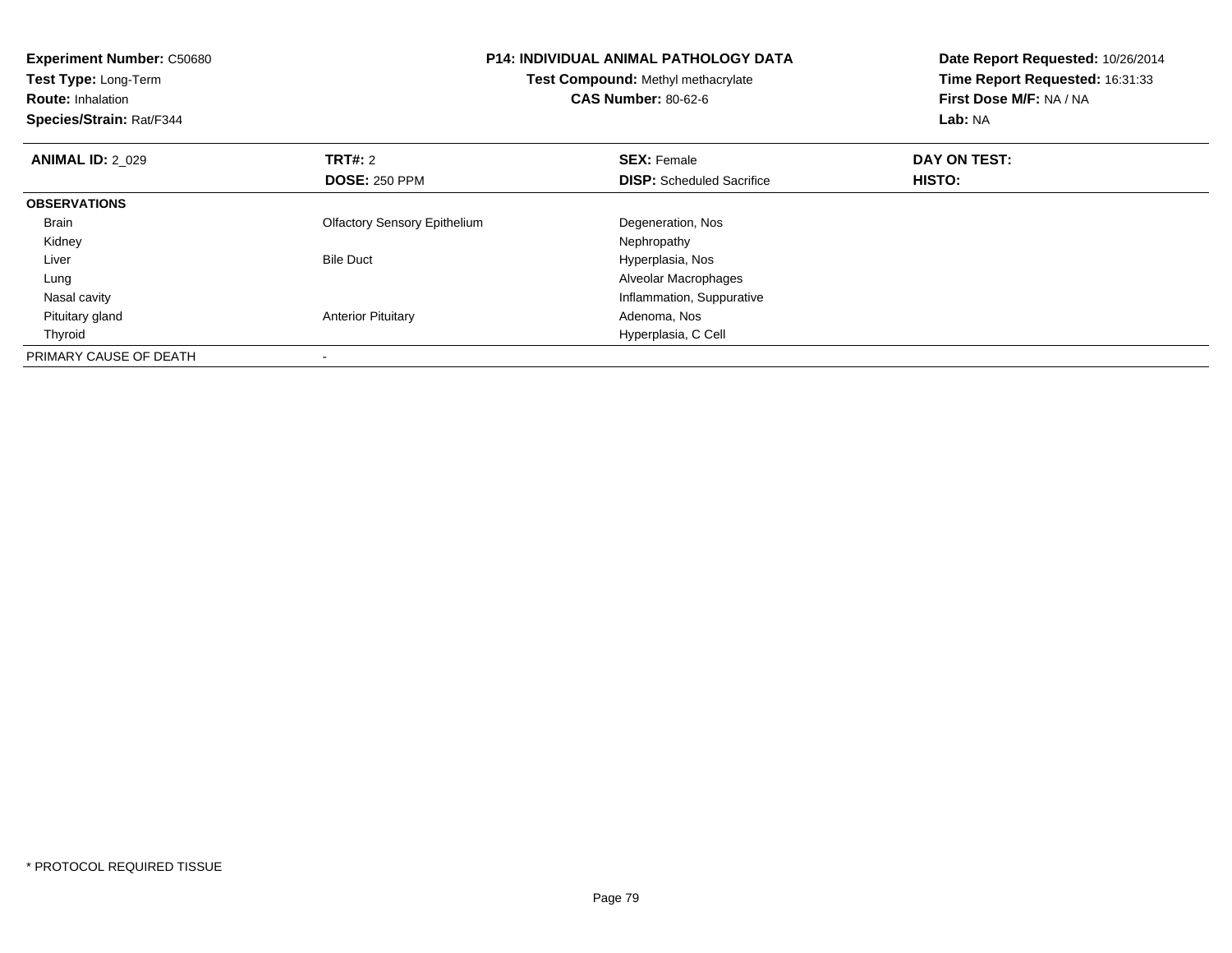| <b>Experiment Number: C50680</b><br>Test Type: Long-Term<br><b>Route: Inhalation</b><br>Species/Strain: Rat/F344 |                                     | <b>P14: INDIVIDUAL ANIMAL PATHOLOGY DATA</b><br><b>Test Compound: Methyl methacrylate</b><br><b>CAS Number: 80-62-6</b> | Date Report Requested: 10/26/2014<br>Time Report Requested: 16:31:33<br>First Dose M/F: NA / NA<br>Lab: NA |
|------------------------------------------------------------------------------------------------------------------|-------------------------------------|-------------------------------------------------------------------------------------------------------------------------|------------------------------------------------------------------------------------------------------------|
| <b>ANIMAL ID: 2 030</b>                                                                                          | TRT#: 2                             | <b>SEX: Female</b>                                                                                                      | DAY ON TEST:                                                                                               |
|                                                                                                                  | <b>DOSE: 250 PPM</b>                | <b>DISP:</b> Scheduled Sacrifice                                                                                        | <b>HISTO:</b>                                                                                              |
| <b>OBSERVATIONS</b>                                                                                              |                                     |                                                                                                                         |                                                                                                            |
| Brain                                                                                                            | <b>Olfactory Sensory Epithelium</b> | Degeneration, Nos                                                                                                       |                                                                                                            |
| Kidney                                                                                                           |                                     | Nephropathy                                                                                                             |                                                                                                            |
| Liver                                                                                                            |                                     | Inflammation, Granulomatous Focal                                                                                       |                                                                                                            |
| Nasal cavity                                                                                                     |                                     | Inflammation, Serous                                                                                                    |                                                                                                            |
| Pancreas                                                                                                         | <b>Islets</b>                       | Islet-Cell Adenoma                                                                                                      |                                                                                                            |
| Pituitary gland                                                                                                  | <b>Anterior Pituitary</b>           | Hyperplasia, Nos                                                                                                        |                                                                                                            |
| PRIMARY CAUSE OF DEATH                                                                                           |                                     |                                                                                                                         |                                                                                                            |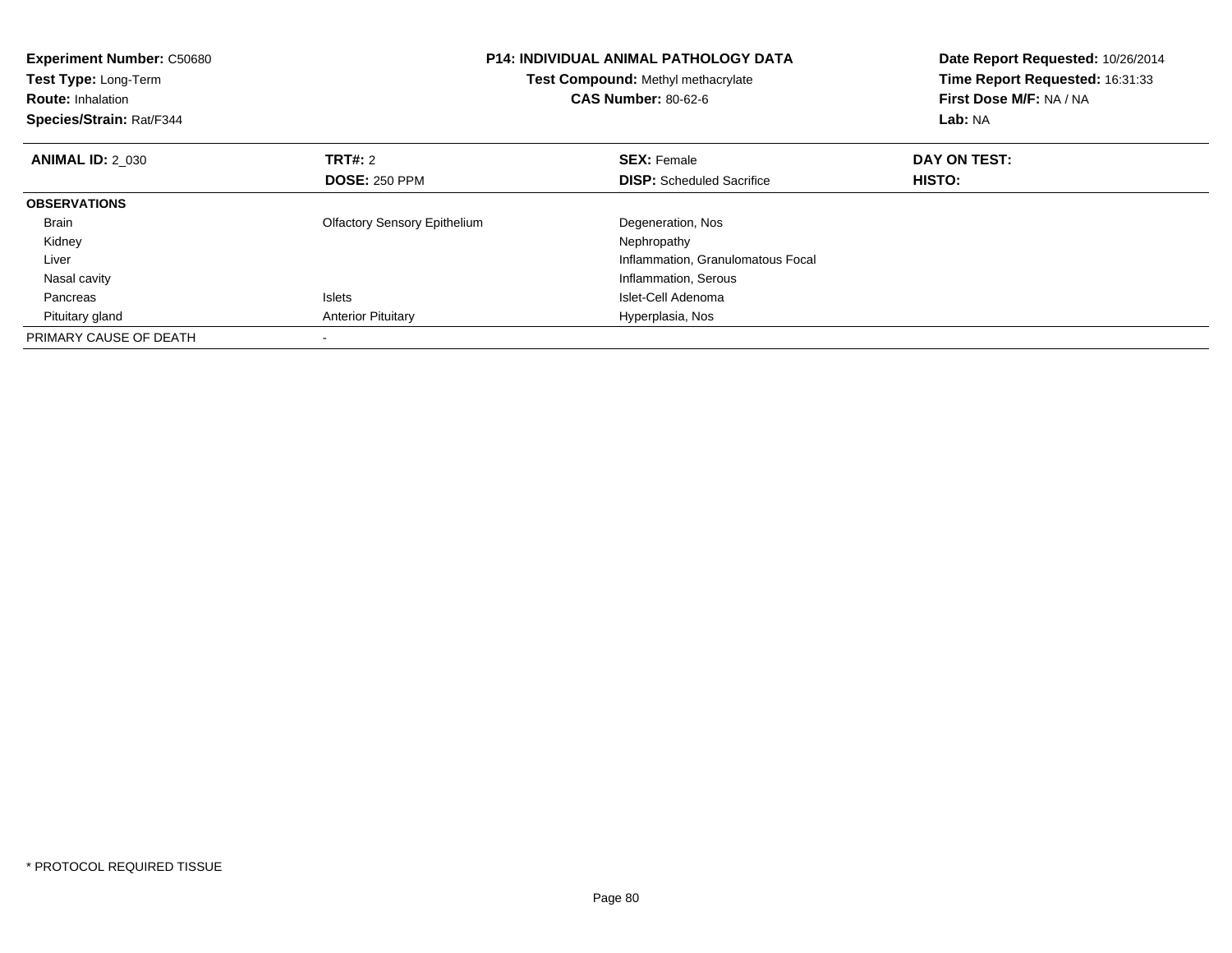| <b>Experiment Number: C50680</b><br>Test Type: Long-Term<br><b>Route: Inhalation</b><br>Species/Strain: Rat/F344 |                                        | <b>P14: INDIVIDUAL ANIMAL PATHOLOGY DATA</b><br>Test Compound: Methyl methacrylate<br><b>CAS Number: 80-62-6</b> | Date Report Requested: 10/26/2014<br>Time Report Requested: 16:31:33<br>First Dose M/F: NA / NA<br>Lab: NA |  |
|------------------------------------------------------------------------------------------------------------------|----------------------------------------|------------------------------------------------------------------------------------------------------------------|------------------------------------------------------------------------------------------------------------|--|
| <b>ANIMAL ID: 2 031</b>                                                                                          | <b>TRT#: 2</b><br><b>DOSE: 250 PPM</b> | <b>SEX: Female</b><br><b>DISP:</b> Scheduled Sacrifice                                                           | DAY ON TEST:<br>HISTO:                                                                                     |  |
| <b>OBSERVATIONS</b>                                                                                              |                                        |                                                                                                                  |                                                                                                            |  |
| Brain                                                                                                            | Cerebrum                               | Corpora Amylacea                                                                                                 |                                                                                                            |  |
| Heart                                                                                                            | Cardiac Valve                          | Metaplasia, Cartilaginous                                                                                        |                                                                                                            |  |
| Kidney                                                                                                           |                                        | Nephropathy                                                                                                      |                                                                                                            |  |
| Liver                                                                                                            | Hepatocytes                            | Cytoplasmic Change, Basophilic                                                                                   |                                                                                                            |  |
| Nasal cavity                                                                                                     |                                        | Inflammation, Suppurative                                                                                        |                                                                                                            |  |
| Pituitary gland                                                                                                  | <b>Anterior Pituitary</b>              | Adenoma, Nos                                                                                                     |                                                                                                            |  |
| Thyroid                                                                                                          |                                        | C-Cell Carcinoma                                                                                                 |                                                                                                            |  |
| PRIMARY CAUSE OF DEATH                                                                                           |                                        |                                                                                                                  |                                                                                                            |  |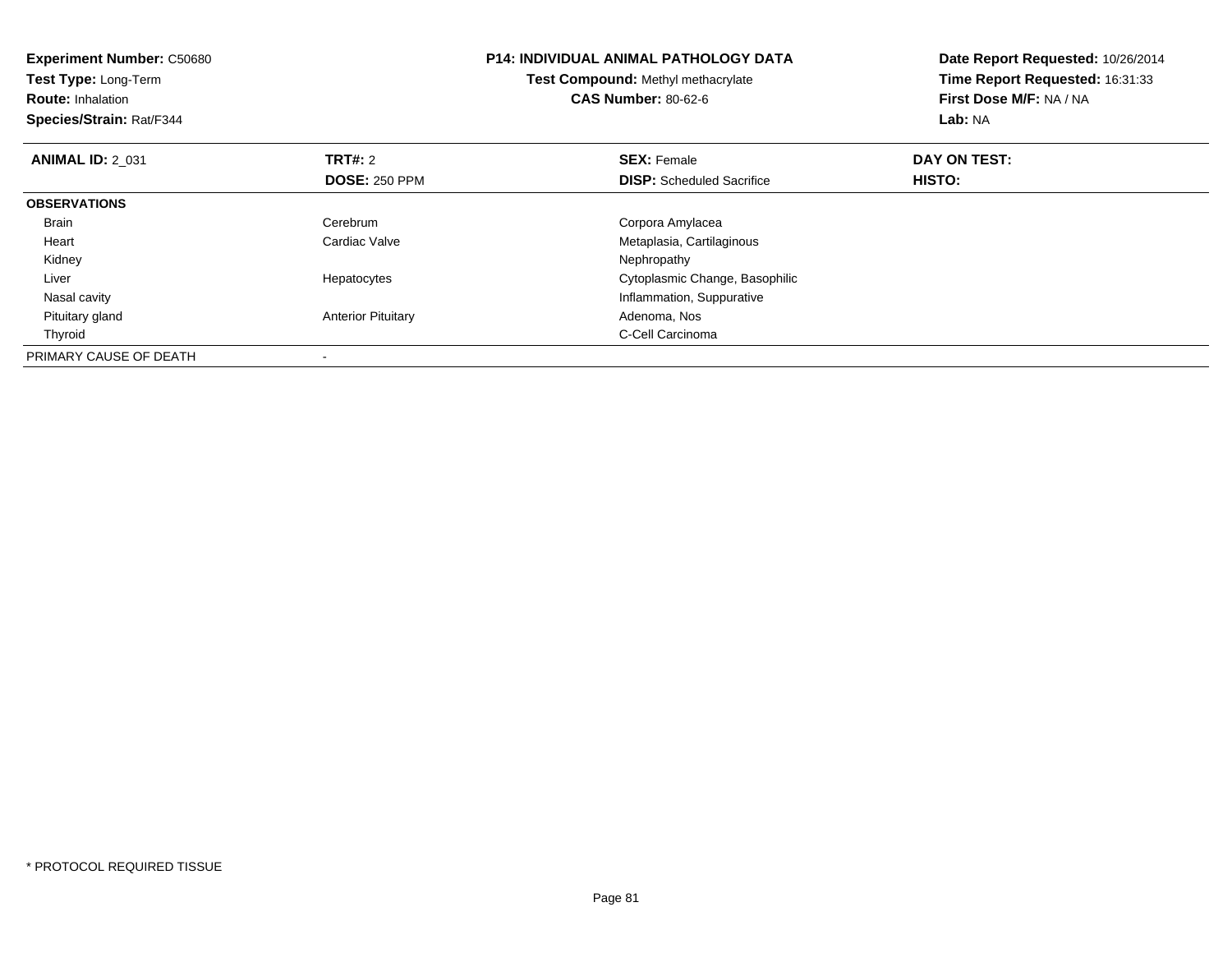**Test Type:** Long-Term

**Route:** Inhalation

**Species/Strain:** Rat/F344

## **P14: INDIVIDUAL ANIMAL PATHOLOGY DATA**

**Test Compound:** Methyl methacrylate**CAS Number:** 80-62-6

| <b>ANIMAL ID: 2_032</b> | TRT#: 2                      | <b>SEX: Female</b>              | DAY ON TEST: |  |
|-------------------------|------------------------------|---------------------------------|--------------|--|
|                         | <b>DOSE: 250 PPM</b>         | <b>DISP:</b> Moribund Sacrifice | HISTO:       |  |
| <b>OBSERVATIONS</b>     |                              |                                 |              |  |
| Adrenal gland           | Medulla                      | Hyperplasia, Focal              |              |  |
| <b>Blood vessel</b>     | <b>Mesenteric Artery Nos</b> | Thrombosis, Nos                 |              |  |
| Brain                   | Cerebrum                     | Hemorrhage                      |              |  |
| Kidney                  |                              | Nephropathy                     |              |  |
| Liver                   | <b>Bile Duct</b>             | Fibrosis, Focal                 |              |  |
| Nasal cavity            |                              | Inflammation, Suppurative       |              |  |
| Pancreas                | Acinus                       | Atrophy, Focal                  |              |  |
| Parathyroid gland       |                              | Hyperplasia, Nos                |              |  |
| Pituitary gland         | <b>Anterior Pituitary</b>    | Adenoma, Nos                    |              |  |
| Stomach                 | <b>Glandular Stomach</b>     | Mineralization                  |              |  |
| Unspecified             | Multiple Organs Nos          | Periarteritis                   |              |  |
| PRIMARY CAUSE OF DEATH  |                              |                                 |              |  |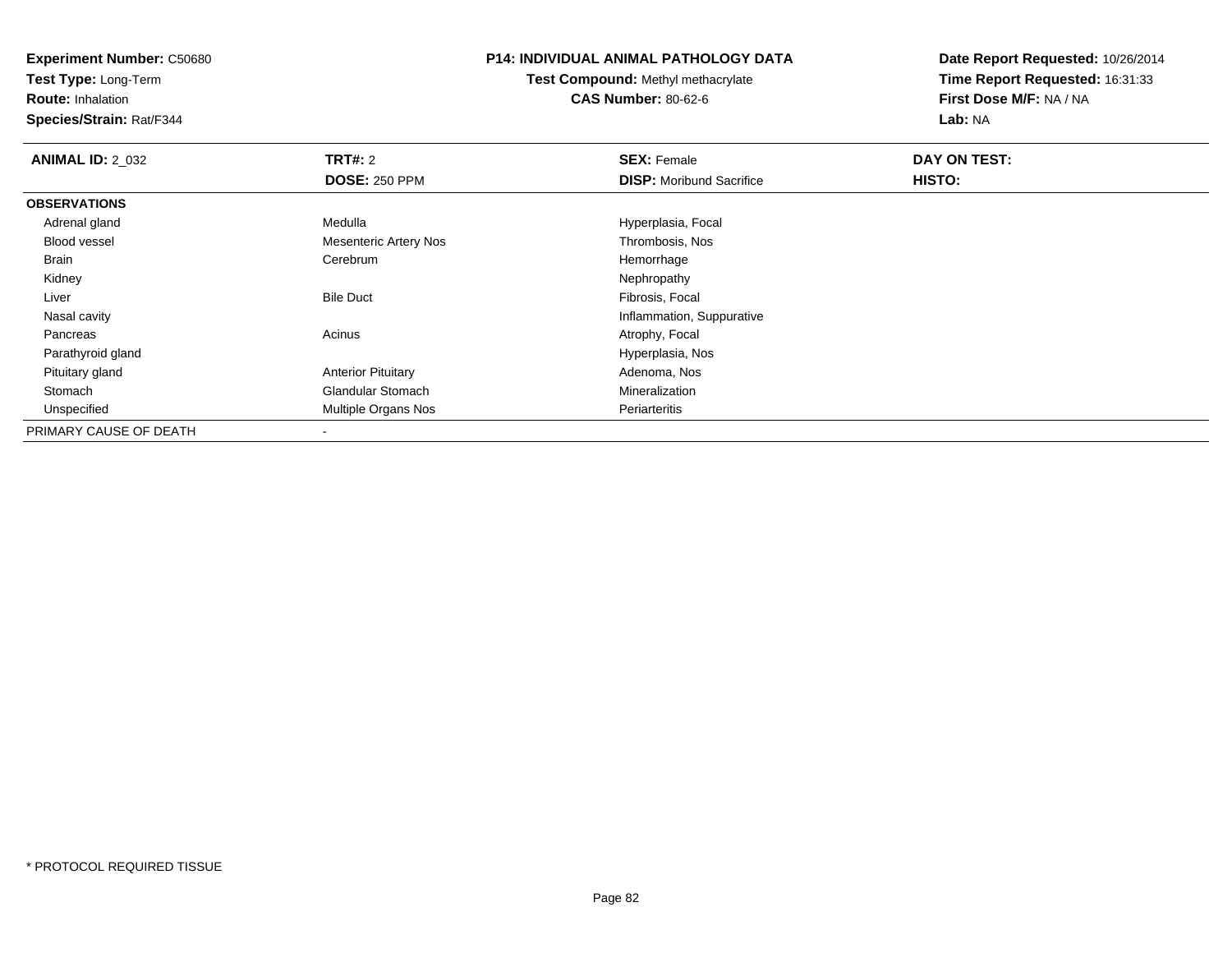| <b>Experiment Number: C50680</b><br>Test Type: Long-Term<br><b>Route: Inhalation</b><br>Species/Strain: Rat/F344 | <b>P14: INDIVIDUAL ANIMAL PATHOLOGY DATA</b><br><b>Test Compound: Methyl methacrylate</b><br><b>CAS Number: 80-62-6</b> |                                    | Date Report Requested: 10/26/2014<br>Time Report Requested: 16:31:33<br>First Dose M/F: NA / NA<br>Lab: NA |
|------------------------------------------------------------------------------------------------------------------|-------------------------------------------------------------------------------------------------------------------------|------------------------------------|------------------------------------------------------------------------------------------------------------|
| <b>ANIMAL ID: 2_033</b>                                                                                          | <b>TRT#:</b> 2                                                                                                          | <b>SEX: Female</b>                 | DAY ON TEST:                                                                                               |
|                                                                                                                  | <b>DOSE: 250 PPM</b>                                                                                                    | <b>DISP:</b> Moribund Sacrifice    | HISTO:                                                                                                     |
| <b>OBSERVATIONS</b>                                                                                              |                                                                                                                         |                                    |                                                                                                            |
| Brain                                                                                                            | <b>Olfactory Sensory Epithelium</b>                                                                                     | Degeneration, Nos                  |                                                                                                            |
| Kidney                                                                                                           |                                                                                                                         | Nephropathy                        |                                                                                                            |
| Nasal cavity                                                                                                     |                                                                                                                         | Hemorrhage                         |                                                                                                            |
|                                                                                                                  |                                                                                                                         | Inflammation, Serous               |                                                                                                            |
| Pituitary gland                                                                                                  | <b>Anterior Pituitary</b>                                                                                               | Adenoma, Nos                       |                                                                                                            |
| Spleen                                                                                                           |                                                                                                                         | Hematopoiesis                      |                                                                                                            |
| Uterus                                                                                                           |                                                                                                                         | <b>Endometrial Stromal Sarcoma</b> |                                                                                                            |
|                                                                                                                  |                                                                                                                         | Prolapse                           |                                                                                                            |
| PRIMARY CAUSE OF DEATH                                                                                           |                                                                                                                         |                                    |                                                                                                            |

-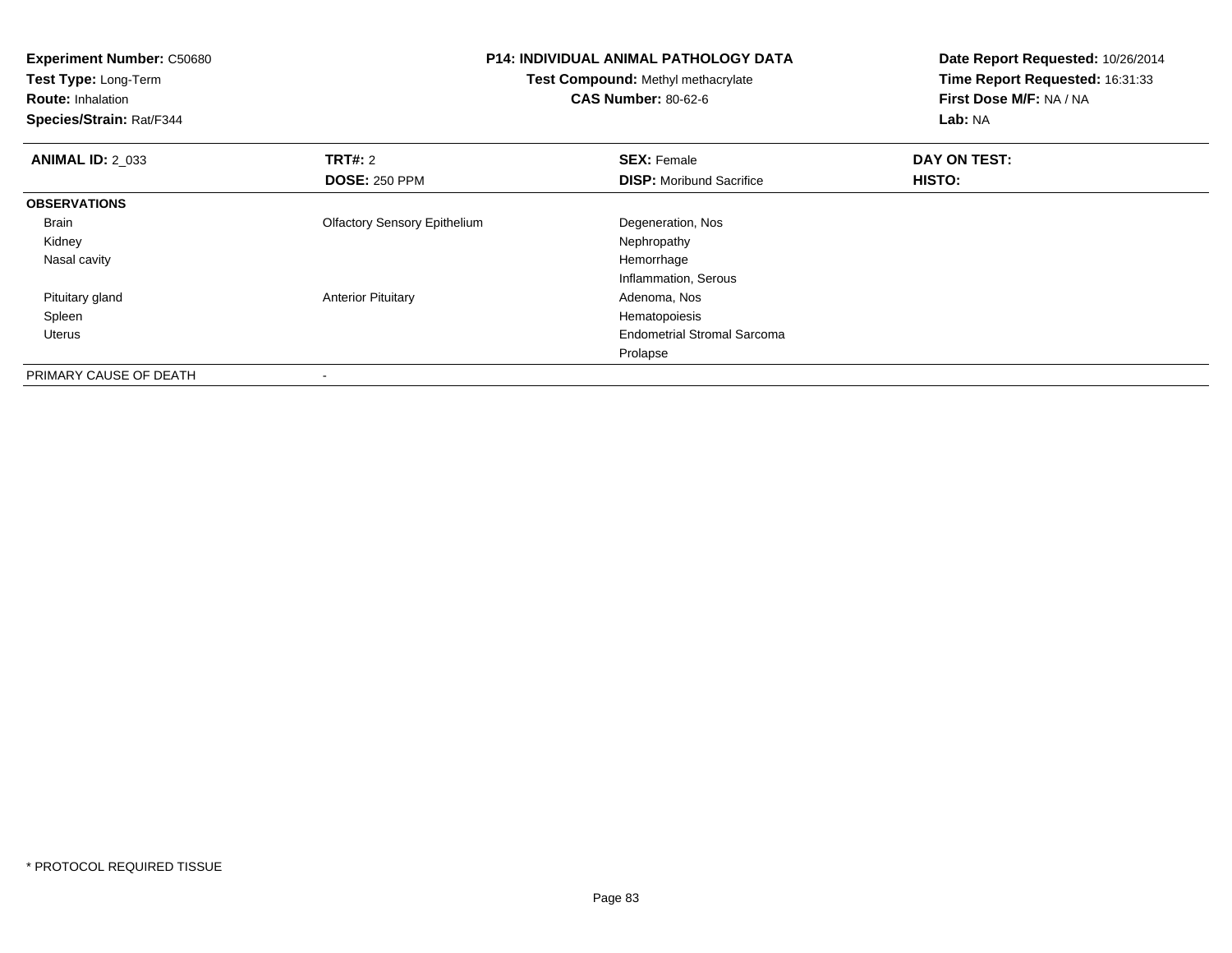**Test Type:** Long-Term

**Route:** Inhalation

**Species/Strain:** Rat/F344

# **P14: INDIVIDUAL ANIMAL PATHOLOGY DATA**

**Test Compound:** Methyl methacrylate**CAS Number:** 80-62-6

| <b>ANIMAL ID: 2_034</b> | TRT#: 2                             | <b>SEX: Female</b>              | DAY ON TEST: |  |
|-------------------------|-------------------------------------|---------------------------------|--------------|--|
|                         | <b>DOSE: 250 PPM</b>                | <b>DISP:</b> Moribund Sacrifice | HISTO:       |  |
| <b>OBSERVATIONS</b>     |                                     |                                 |              |  |
| Adrenal gland           | Cortex Nos                          | Cytoplasmic Vacuolization       |              |  |
|                         | Medulla                             | Pheochromocytoma                |              |  |
| Brain                   | Cerebrum                            | Atrophy, Pressure               |              |  |
|                         | <b>Olfactory Sensory Epithelium</b> | Degeneration, Nos               |              |  |
|                         | Cerebrum                            | Hemorrhage                      |              |  |
| Clitoral gland          |                                     | Cyst, Nos                       |              |  |
| Heart                   | Atrium                              | Thrombosis, Nos                 |              |  |
| Kidney                  |                                     | Nephropathy                     |              |  |
| Liver                   | Hepatocytes                         | Cytoplasmic Vacuolization       |              |  |
|                         | Hepatocytes                         | Necrosis, Focal                 |              |  |
| Lung                    |                                     | Alveolar Macrophages            |              |  |
|                         | Alveoli                             | Fibrosis, Multifocal            |              |  |
| Pituitary gland         | <b>Anterior Pituitary</b>           | Adenoma, Nos                    |              |  |
| Spleen                  |                                     | Fibrosis, Multifocal            |              |  |
| Thyroid                 |                                     | Hyperplasia, C Cell             |              |  |
| PRIMARY CAUSE OF DEATH  |                                     |                                 |              |  |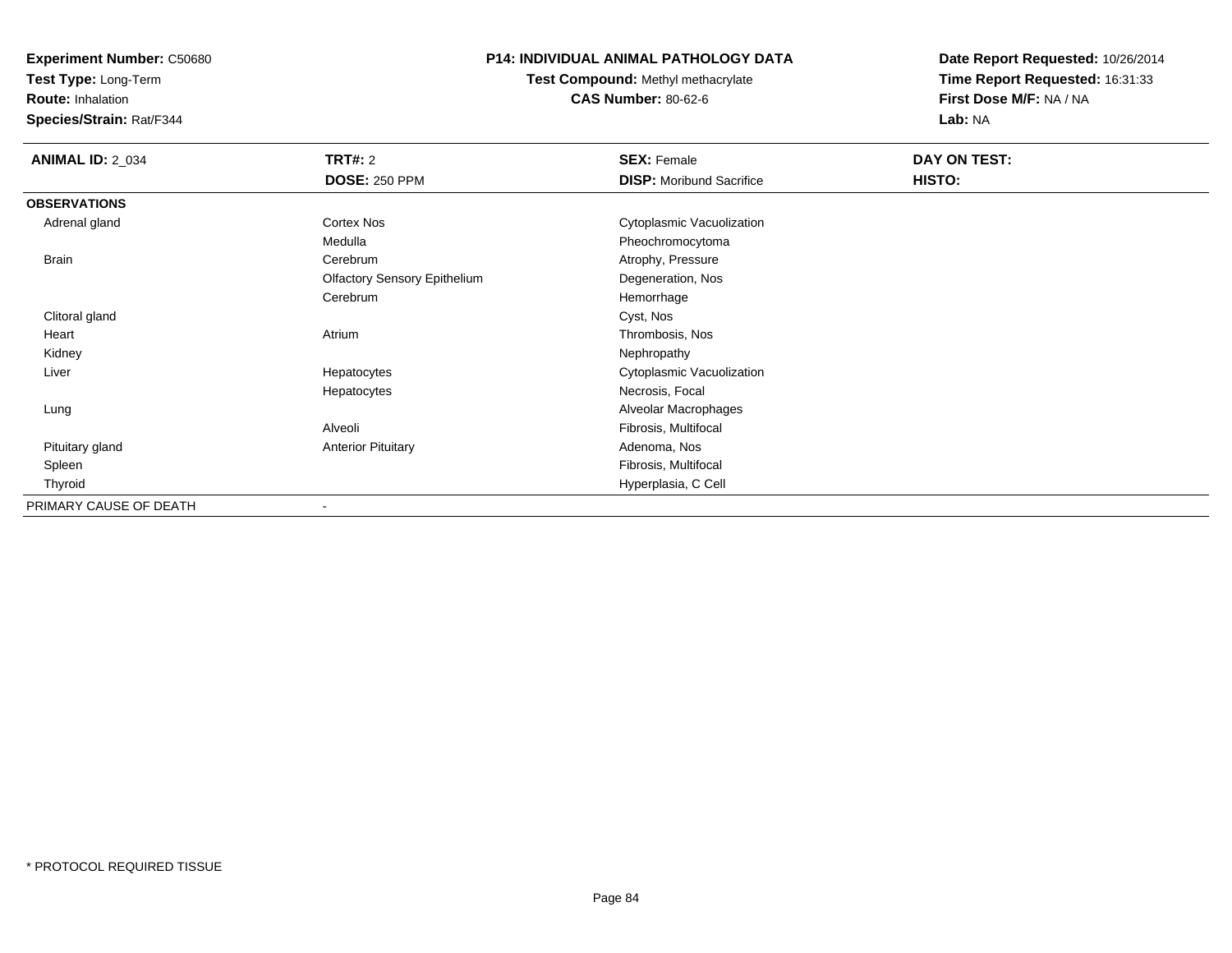**Experiment Number:** C50680**Test Type:** Long-Term**Route:** Inhalation **Species/Strain:** Rat/F344**P14: INDIVIDUAL ANIMAL PATHOLOGY DATATest Compound:** Methyl methacrylate**CAS Number:** 80-62-6**Date Report Requested:** 10/26/2014**Time Report Requested:** 16:31:33**First Dose M/F:** NA / NA**Lab:** NA**ANIMAL ID: 2 035 TRT#:** 2 **SEX:** Female **DAY ON TEST: DOSE:** 250 PPM**DISP:** Moribund Sacrifice **HISTO: OBSERVATIONS** Brain Olfactory Sensory Epithelium Degeneration, Nos Clitoral gland Inflammation, Suppurative Kidneyy the control of the control of the control of the control of the control of the control of the control of the control of the control of the control of the control of the control of the control of the control of the contro Larynx Inflammation, Suppurative Nasal cavity Inflammation, Serous Inflammation, Suppurative Oral mucosa Palate Nos Acanthosis Pituitary glandAnterior Pituitary **Adenoma, Nos**<br>
Multiple Organs Nos<br>
Multiple Organs Nos UnspecifiedLymphoma, Histiocytic-Malignant Type Uterus Endometrium Hyperplasia, Epithelial PRIMARY CAUSE OF DEATH

-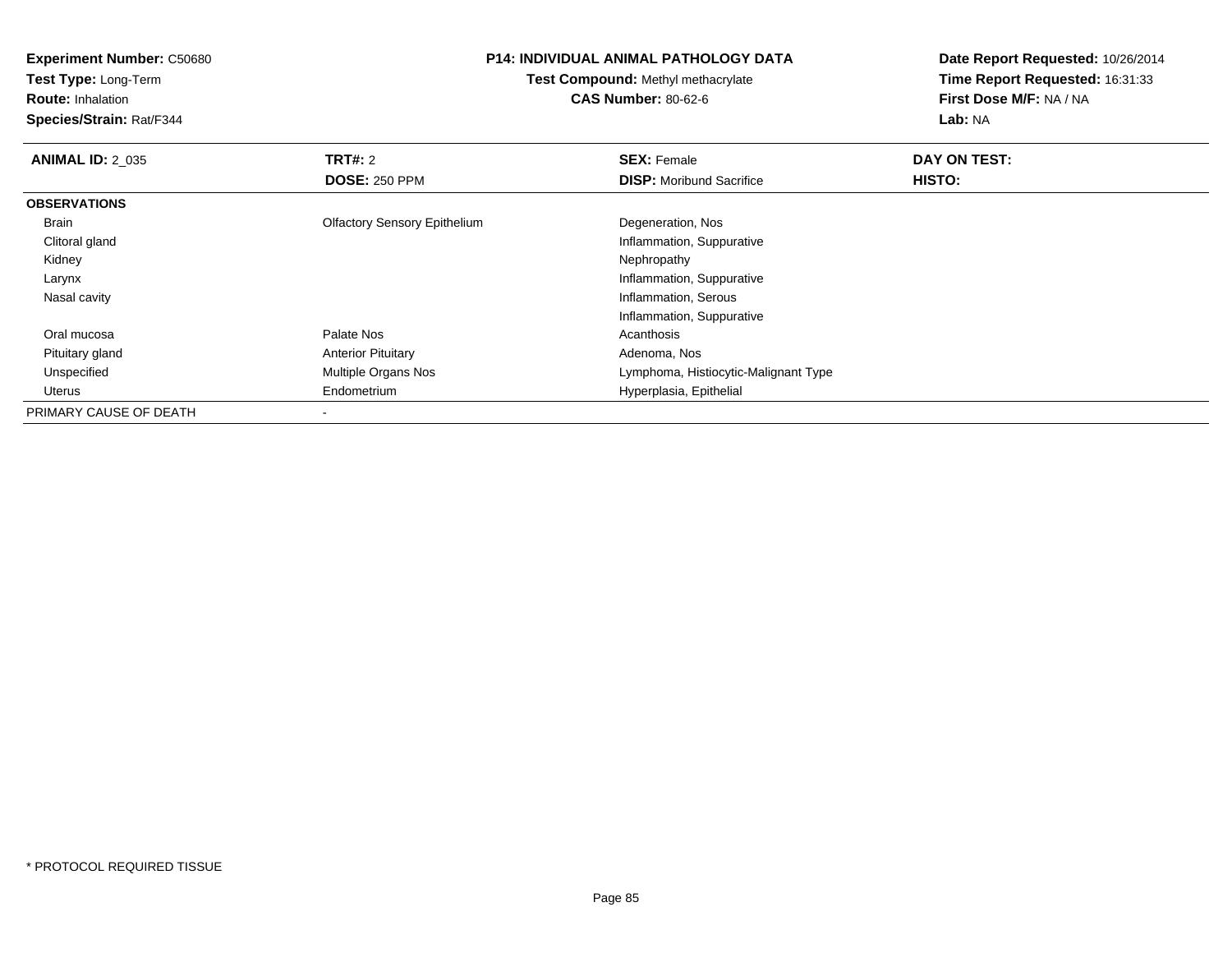| <b>P14: INDIVIDUAL ANIMAL PATHOLOGY DATA</b><br><b>Experiment Number: C50680</b> |                                     | Date Report Requested: 10/26/2014 |                                 |  |
|----------------------------------------------------------------------------------|-------------------------------------|-----------------------------------|---------------------------------|--|
| Test Type: Long-Term                                                             | Test Compound: Methyl methacrylate  |                                   | Time Report Requested: 16:31:33 |  |
| <b>Route: Inhalation</b>                                                         |                                     | <b>CAS Number: 80-62-6</b>        | First Dose M/F: NA / NA         |  |
| Species/Strain: Rat/F344                                                         |                                     |                                   |                                 |  |
| <b>ANIMAL ID: 2 036</b>                                                          | <b>TRT#: 2</b>                      | <b>SEX: Female</b>                | DAY ON TEST:                    |  |
|                                                                                  | <b>DOSE: 250 PPM</b>                | <b>DISP:</b> Natural Death        | HISTO:                          |  |
| <b>OBSERVATIONS</b>                                                              |                                     |                                   |                                 |  |
| Brain                                                                            | <b>Olfactory Sensory Epithelium</b> | Degeneration, Nos                 |                                 |  |
| Heart                                                                            | Myocardium Nos                      | Fibrosis                          |                                 |  |
|                                                                                  | Atrium                              | Thrombosis, Nos                   |                                 |  |
| Kidney                                                                           |                                     | Nephropathy                       |                                 |  |
| Liver                                                                            | Hepatocytes                         | Cytoplasmic Vacuolization         |                                 |  |
|                                                                                  | Hepatocytes                         | Necrosis, Focal                   |                                 |  |
| Pancreas                                                                         | Islets                              | Islet-Cell Adenoma                |                                 |  |
| Pituitary gland                                                                  | <b>Anterior Pituitary</b>           | Hyperplasia, Nos                  |                                 |  |
| PRIMARY CAUSE OF DEATH                                                           |                                     |                                   |                                 |  |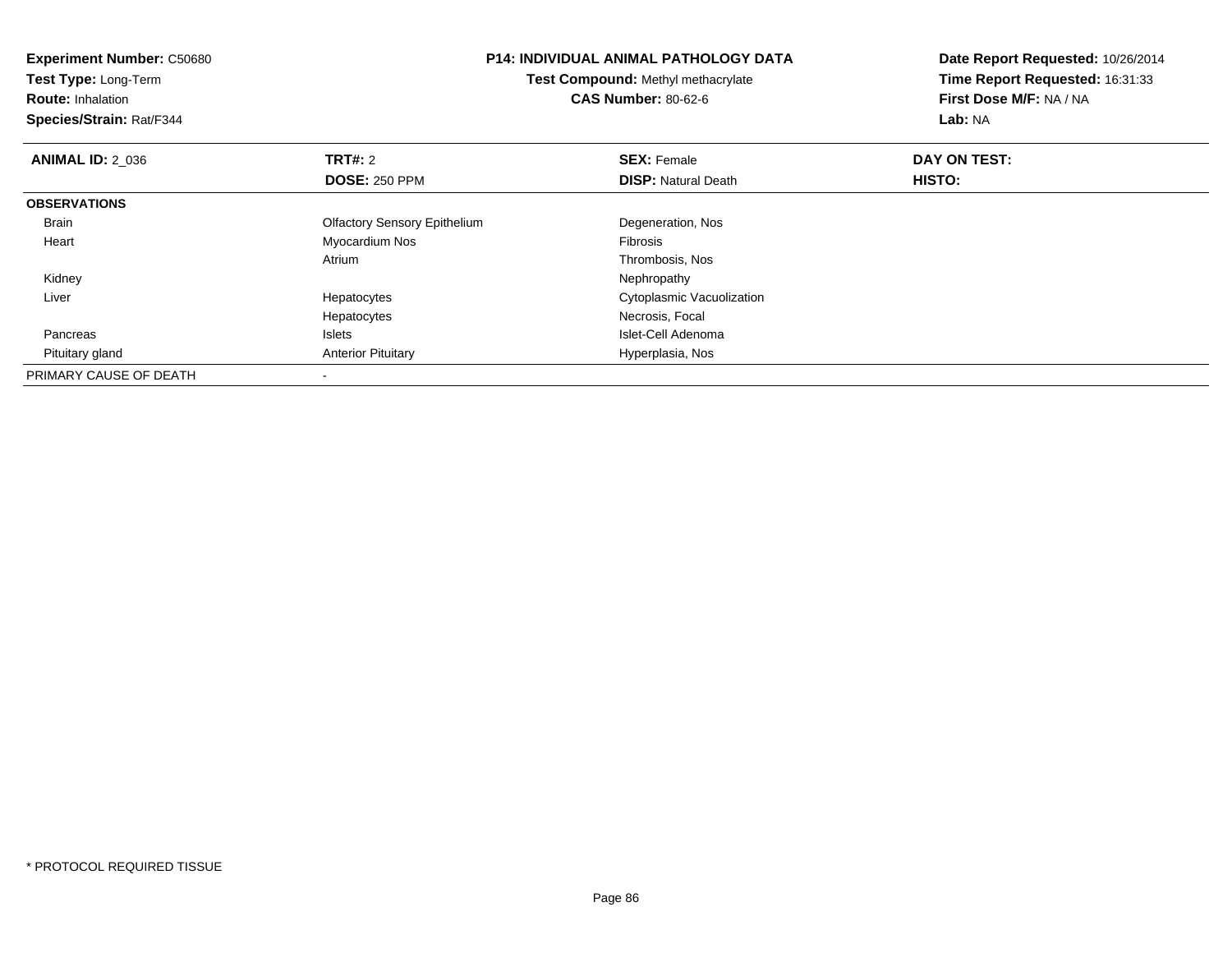| <b>Experiment Number: C50680</b><br><b>Test Type: Long-Term</b><br><b>Route: Inhalation</b><br>Species/Strain: Rat/F344 | <b>P14: INDIVIDUAL ANIMAL PATHOLOGY DATA</b><br>Test Compound: Methyl methacrylate<br><b>CAS Number: 80-62-6</b> |                                  | Date Report Requested: 10/26/2014<br>Time Report Requested: 16:31:33<br>First Dose M/F: NA / NA<br>Lab: NA |
|-------------------------------------------------------------------------------------------------------------------------|------------------------------------------------------------------------------------------------------------------|----------------------------------|------------------------------------------------------------------------------------------------------------|
| <b>ANIMAL ID: 2 037</b>                                                                                                 | <b>TRT#: 2</b>                                                                                                   | <b>SEX: Female</b>               | DAY ON TEST:                                                                                               |
|                                                                                                                         | <b>DOSE: 250 PPM</b>                                                                                             | <b>DISP:</b> Moribund Sacrifice  | <b>HISTO:</b>                                                                                              |
| <b>OBSERVATIONS</b>                                                                                                     |                                                                                                                  |                                  |                                                                                                            |
| <b>Brain</b>                                                                                                            | <b>Olfactory Sensory Epithelium</b>                                                                              | Degeneration, Nos                |                                                                                                            |
| Heart                                                                                                                   | Myocardium Nos                                                                                                   | Fibrosis                         |                                                                                                            |
| Kidney                                                                                                                  |                                                                                                                  | Nephropathy                      |                                                                                                            |
| Lymph node                                                                                                              | Mandibular Lymph Node                                                                                            | Hemorrhage                       |                                                                                                            |
| Mammary gland                                                                                                           |                                                                                                                  | Galactocele                      |                                                                                                            |
| Pituitary gland                                                                                                         | <b>Anterior Pituitary</b>                                                                                        | Carcinoma, Nos                   |                                                                                                            |
| Thyroid                                                                                                                 |                                                                                                                  | Hyperplasia, C Cell              |                                                                                                            |
| <b>Uterus</b>                                                                                                           |                                                                                                                  | <b>Endometrial Stromal Polyp</b> |                                                                                                            |
| PRIMARY CAUSE OF DEATH                                                                                                  | $\,$                                                                                                             |                                  |                                                                                                            |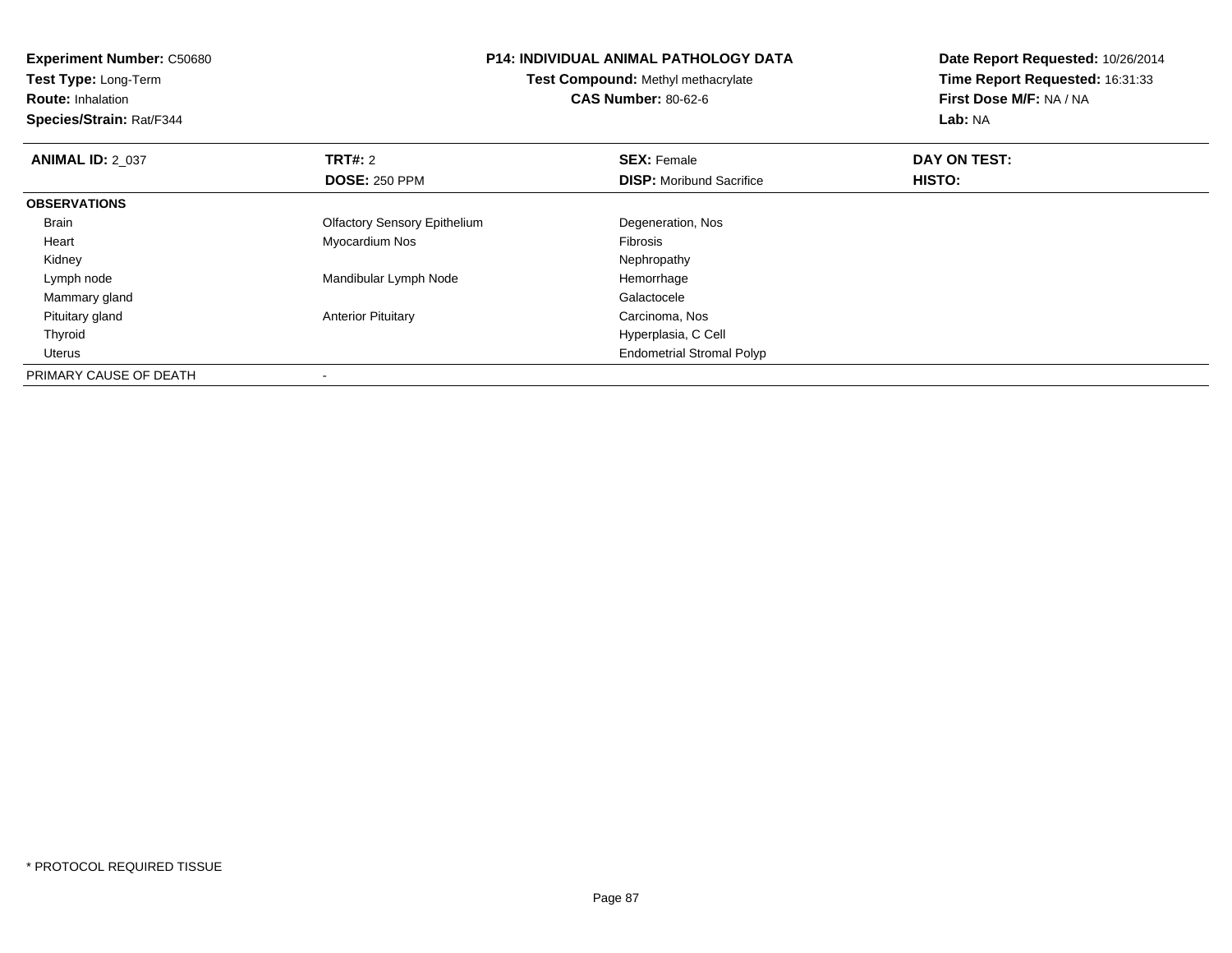| <b>Experiment Number: C50680</b><br>Test Type: Long-Term<br><b>Route: Inhalation</b><br>Species/Strain: Rat/F344 | <b>P14: INDIVIDUAL ANIMAL PATHOLOGY DATA</b><br>Test Compound: Methyl methacrylate<br><b>CAS Number: 80-62-6</b> |                                 | Date Report Requested: 10/26/2014<br>Time Report Requested: 16:31:33<br>First Dose M/F: NA / NA<br>Lab: NA |
|------------------------------------------------------------------------------------------------------------------|------------------------------------------------------------------------------------------------------------------|---------------------------------|------------------------------------------------------------------------------------------------------------|
| <b>ANIMAL ID: 2 038</b>                                                                                          | <b>TRT#: 2</b>                                                                                                   | <b>SEX: Female</b>              | DAY ON TEST:                                                                                               |
|                                                                                                                  | <b>DOSE: 250 PPM</b>                                                                                             | <b>DISP:</b> Moribund Sacrifice | HISTO:                                                                                                     |
| <b>OBSERVATIONS</b>                                                                                              |                                                                                                                  |                                 |                                                                                                            |
| <b>Brain</b>                                                                                                     | <b>Olfactory Sensory Epithelium</b>                                                                              | Degeneration, Nos               |                                                                                                            |
| Heart                                                                                                            | Atrium                                                                                                           | Thrombosis, Nos                 |                                                                                                            |
| Kidney                                                                                                           |                                                                                                                  | Nephropathy                     |                                                                                                            |
| Liver                                                                                                            | Hepatocytes                                                                                                      | Cytoplasmic Vacuolization       |                                                                                                            |
| Pituitary gland                                                                                                  | <b>Anterior Pituitary</b>                                                                                        | Adenoma, Nos                    |                                                                                                            |
| Spleen                                                                                                           |                                                                                                                  | Fibrosis, Focal                 |                                                                                                            |
| Stomach                                                                                                          | Forestomach                                                                                                      | Ulcer, Nos                      |                                                                                                            |
| PRIMARY CAUSE OF DEATH                                                                                           |                                                                                                                  |                                 |                                                                                                            |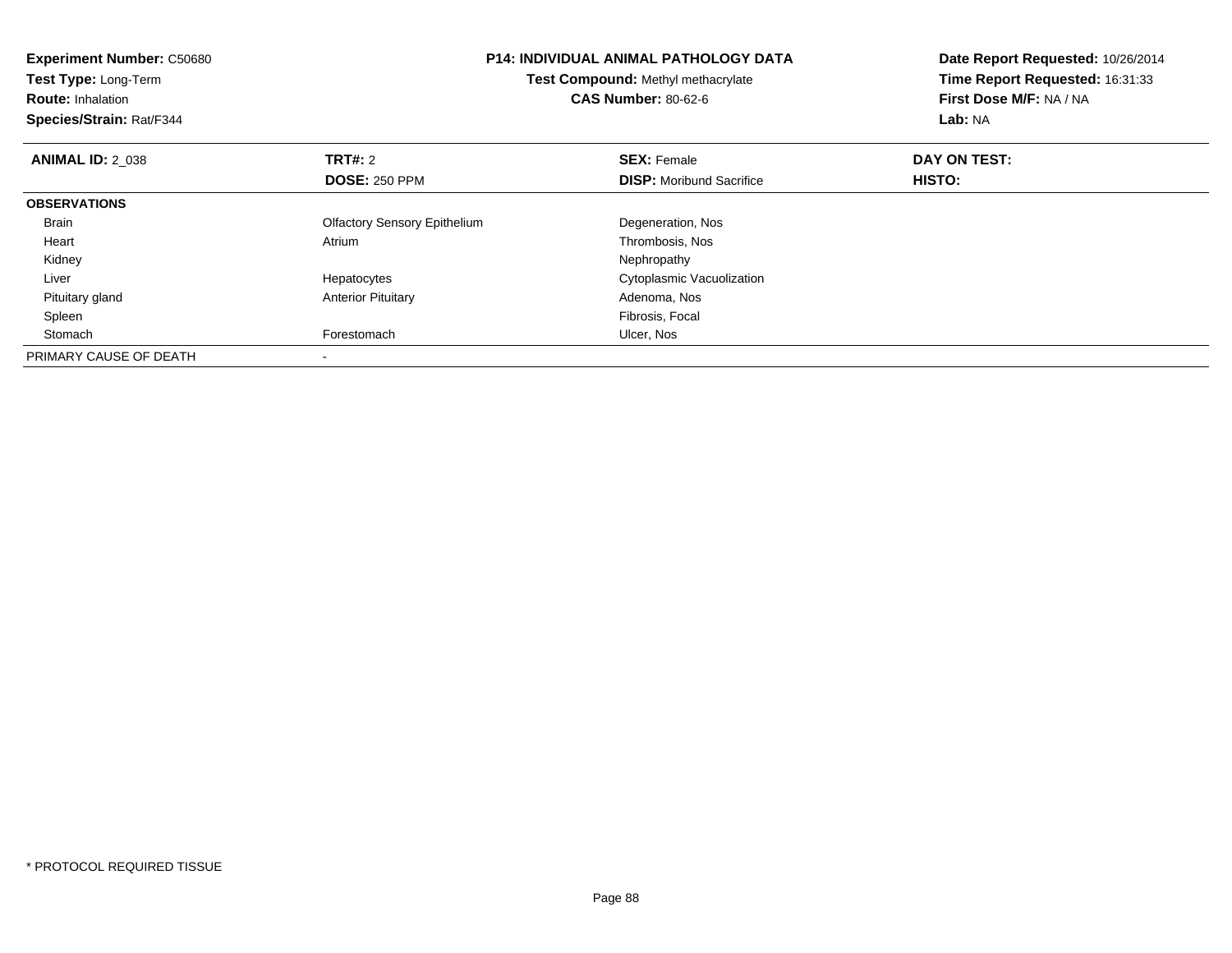**Test Type:** Long-Term

**Route:** Inhalation

**Species/Strain:** Rat/F344

#### **P14: INDIVIDUAL ANIMAL PATHOLOGY DATA**

**Test Compound:** Methyl methacrylate**CAS Number:** 80-62-6

| <b>ANIMAL ID: 2 039</b> | TRT#: 2                   | <b>SEX: Female</b>               | DAY ON TEST: |  |
|-------------------------|---------------------------|----------------------------------|--------------|--|
|                         | <b>DOSE: 250 PPM</b>      | <b>DISP:</b> Scheduled Sacrifice | HISTO:       |  |
| <b>OBSERVATIONS</b>     |                           |                                  |              |  |
| Adrenal gland           | Medulla                   | Hyperplasia, Focal               |              |  |
| Heart                   | Myocardium Nos            | Fibrosis                         |              |  |
| Intestine Large         | Colon                     | Parasitism                       |              |  |
| Kidney                  |                           | Nephropathy                      |              |  |
| Liver                   | Hepatocytes               | Cytoplasmic Change, Basophilic   |              |  |
| Lung                    |                           | Alveolar Macrophages             |              |  |
|                         | Alveoli                   | Inflammation, Suppurative        |              |  |
| Nasal cavity            |                           | Inflammation, Serous             |              |  |
| Pituitary gland         | <b>Anterior Pituitary</b> | Adenoma, Nos                     |              |  |
| Uterus                  | Endometrium               | Cyst, Nos                        |              |  |
| PRIMARY CAUSE OF DEATH  |                           |                                  |              |  |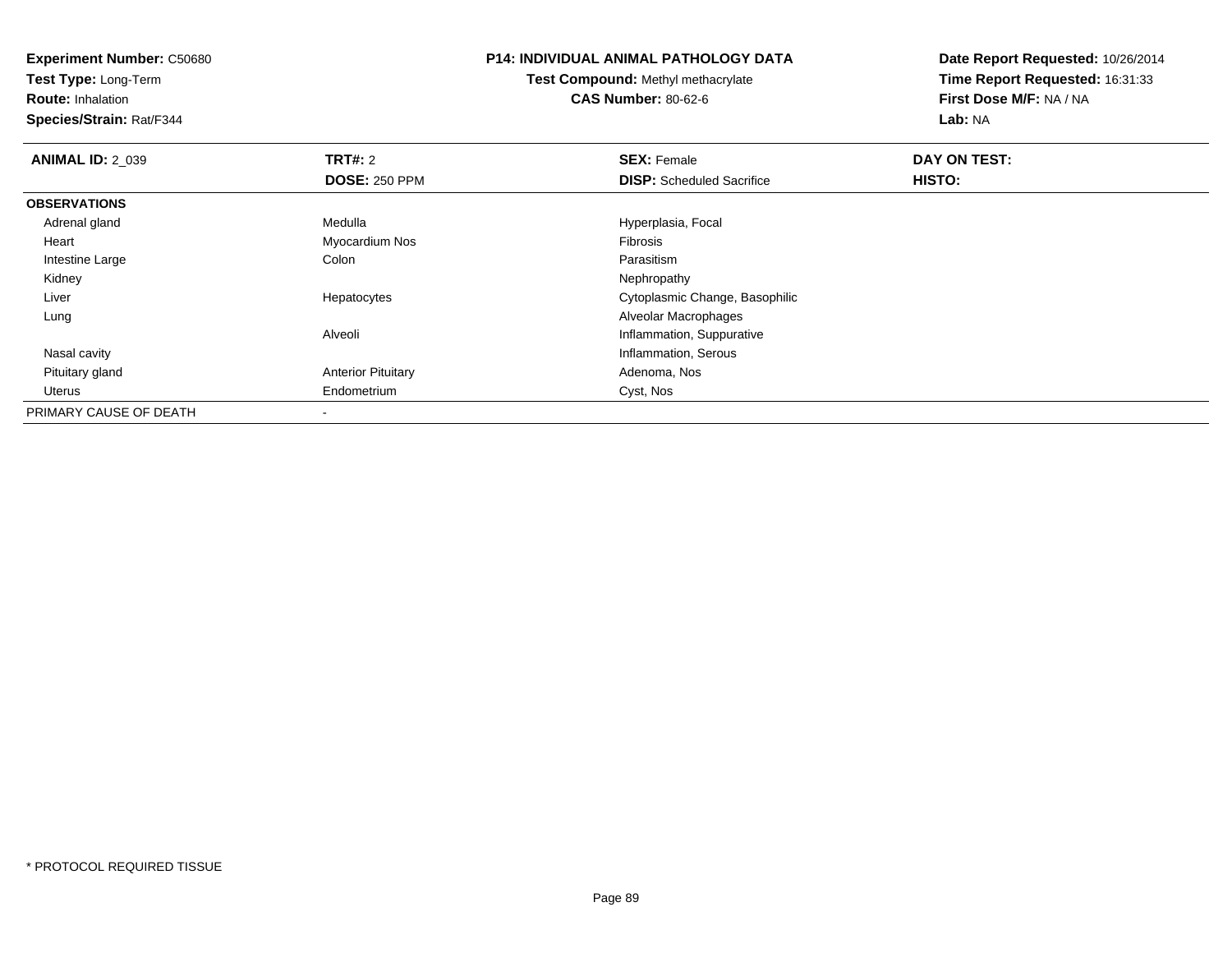| <b>Experiment Number: C50680</b><br>Test Type: Long-Term<br><b>Route: Inhalation</b><br>Species/Strain: Rat/F344 |                      | <b>P14: INDIVIDUAL ANIMAL PATHOLOGY DATA</b><br>Test Compound: Methyl methacrylate<br><b>CAS Number: 80-62-6</b> | Date Report Requested: 10/26/2014<br>Time Report Requested: 16:31:33<br>First Dose M/F: NA / NA<br>Lab: NA |
|------------------------------------------------------------------------------------------------------------------|----------------------|------------------------------------------------------------------------------------------------------------------|------------------------------------------------------------------------------------------------------------|
| <b>ANIMAL ID: 2 040</b>                                                                                          | TRT#: 2              | <b>SEX: Female</b>                                                                                               | DAY ON TEST:                                                                                               |
|                                                                                                                  | <b>DOSE: 250 PPM</b> | <b>DISP:</b> Moribund Sacrifice                                                                                  | HISTO:                                                                                                     |
| <b>OBSERVATIONS</b>                                                                                              |                      |                                                                                                                  |                                                                                                            |
| Adrenal gland                                                                                                    |                      | Hematopoiesis                                                                                                    |                                                                                                            |
| Kidney                                                                                                           |                      | Nephropathy                                                                                                      |                                                                                                            |
| Mammary gland                                                                                                    |                      | Adenocarcinoma, Nos                                                                                              |                                                                                                            |
| Nasal cavity                                                                                                     |                      | Inflammation, Serous                                                                                             |                                                                                                            |
| Spleen                                                                                                           |                      | Hematopoiesis                                                                                                    |                                                                                                            |
| PRIMARY CAUSE OF DEATH                                                                                           |                      |                                                                                                                  |                                                                                                            |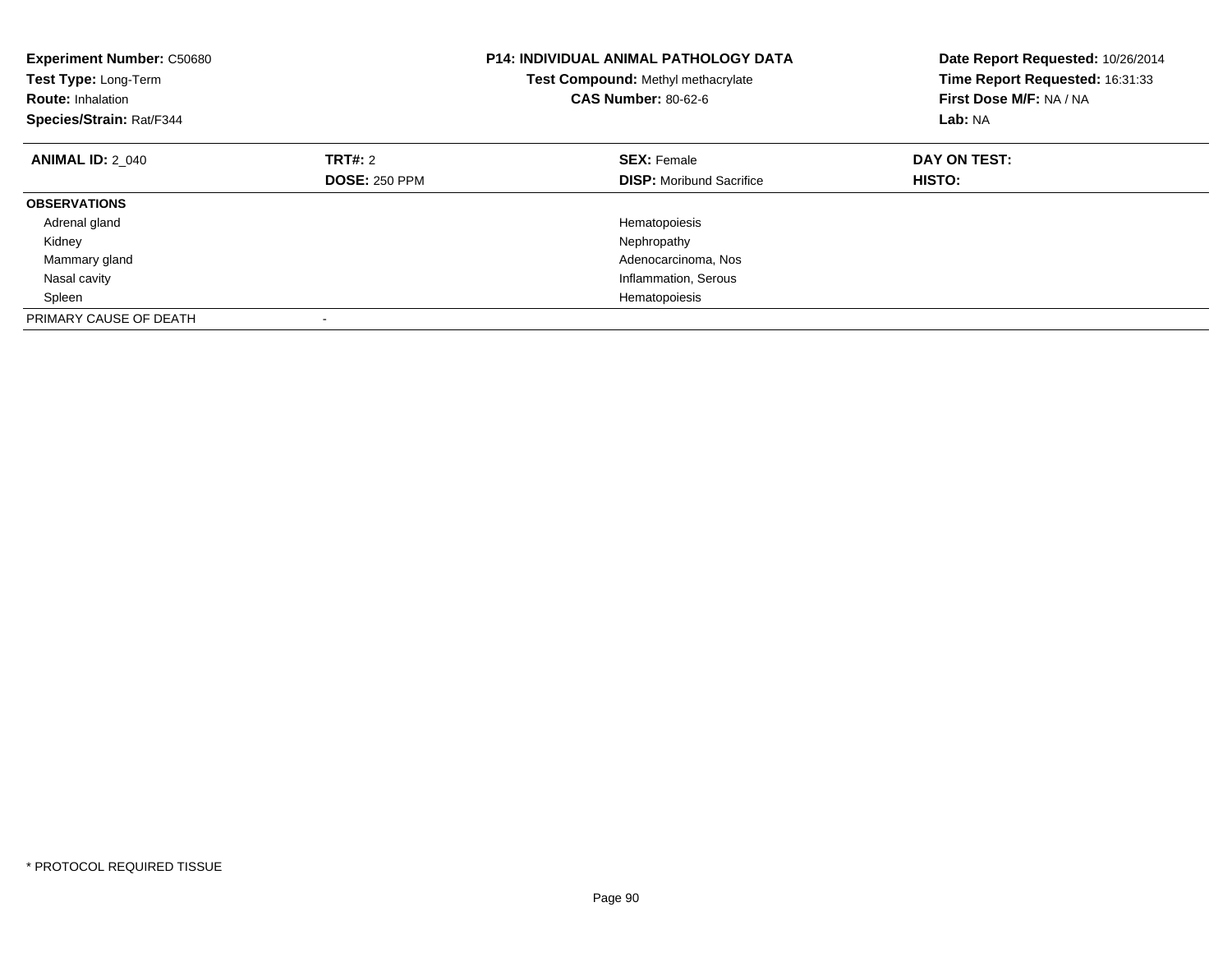| <b>Experiment Number: C50680</b><br>Test Type: Long-Term<br><b>Route: Inhalation</b><br>Species/Strain: Rat/F344 |                                 | <b>P14: INDIVIDUAL ANIMAL PATHOLOGY DATA</b><br><b>Test Compound: Methyl methacrylate</b><br><b>CAS Number: 80-62-6</b> | Date Report Requested: 10/26/2014<br>Time Report Requested: 16:31:33<br>First Dose M/F: NA / NA<br>Lab: NA |  |
|------------------------------------------------------------------------------------------------------------------|---------------------------------|-------------------------------------------------------------------------------------------------------------------------|------------------------------------------------------------------------------------------------------------|--|
| <b>ANIMAL ID: 2 041</b>                                                                                          | TRT#: 2<br><b>DOSE: 250 PPM</b> | <b>SEX: Female</b><br><b>DISP:</b> Scheduled Sacrifice                                                                  | DAY ON TEST:<br><b>HISTO:</b>                                                                              |  |
| <b>OBSERVATIONS</b>                                                                                              |                                 |                                                                                                                         |                                                                                                            |  |
| Intestine Large                                                                                                  | Colon                           | Parasitism                                                                                                              |                                                                                                            |  |
| Kidney                                                                                                           |                                 | Nephropathy                                                                                                             |                                                                                                            |  |
| Liver                                                                                                            | Hepatocytes                     | Cytoplasmic Change, Basophilic                                                                                          |                                                                                                            |  |
| Nasal cavity                                                                                                     |                                 | Inflammation, Serous                                                                                                    |                                                                                                            |  |
| PRIMARY CAUSE OF DEATH                                                                                           | $\overline{\phantom{a}}$        |                                                                                                                         |                                                                                                            |  |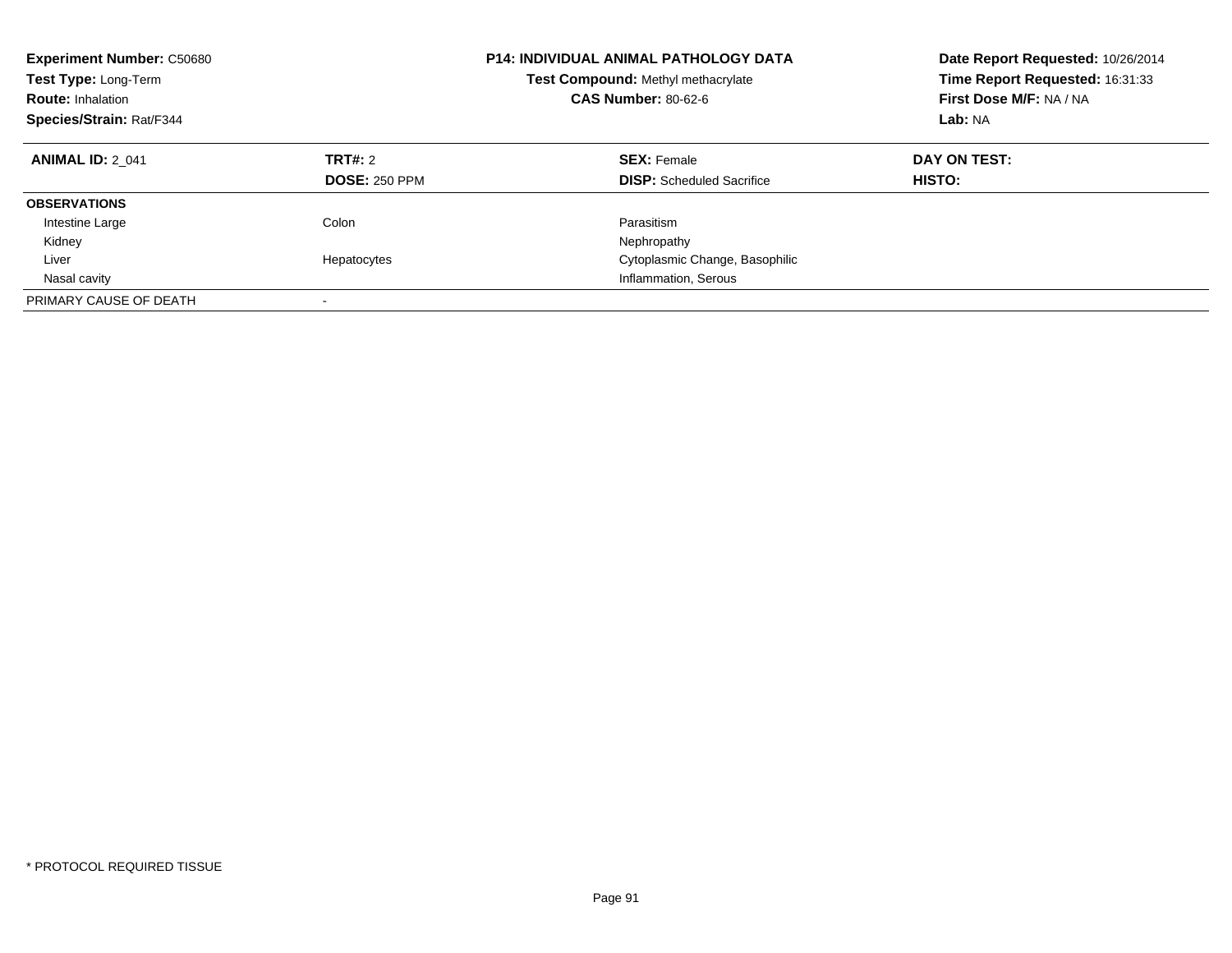| <b>Experiment Number: C50680</b><br>Test Type: Long-Term<br><b>Route: Inhalation</b><br>Species/Strain: Rat/F344 |                                     | <b>P14: INDIVIDUAL ANIMAL PATHOLOGY DATA</b><br><b>Test Compound: Methyl methacrylate</b><br><b>CAS Number: 80-62-6</b> | Date Report Requested: 10/26/2014<br>Time Report Requested: 16:31:33<br>First Dose M/F: NA / NA<br>Lab: NA |  |
|------------------------------------------------------------------------------------------------------------------|-------------------------------------|-------------------------------------------------------------------------------------------------------------------------|------------------------------------------------------------------------------------------------------------|--|
| <b>ANIMAL ID: 2 042</b>                                                                                          | <b>TRT#: 2</b>                      | <b>SEX: Female</b>                                                                                                      | DAY ON TEST:                                                                                               |  |
|                                                                                                                  | <b>DOSE: 250 PPM</b>                | <b>DISP:</b> Moribund Sacrifice                                                                                         | <b>HISTO:</b>                                                                                              |  |
| <b>OBSERVATIONS</b>                                                                                              |                                     |                                                                                                                         |                                                                                                            |  |
| Brain                                                                                                            | <b>Olfactory Sensory Epithelium</b> | Degeneration, Nos                                                                                                       |                                                                                                            |  |
| Kidney                                                                                                           |                                     | Nephropathy                                                                                                             |                                                                                                            |  |
| Liver                                                                                                            | <b>Bile Duct</b>                    | Hyperplasia, Nos                                                                                                        |                                                                                                            |  |
| Mammary gland                                                                                                    |                                     | Fibroadenoma                                                                                                            |                                                                                                            |  |
| Pancreas                                                                                                         | Acinus                              | Atrophy, Focal                                                                                                          |                                                                                                            |  |
|                                                                                                                  |                                     | Hemorrhage                                                                                                              |                                                                                                            |  |
| Thyroid                                                                                                          |                                     | Hyperplasia, C Cell                                                                                                     |                                                                                                            |  |
| Unspecified                                                                                                      | Multiple Organs Nos                 | Leukemia, Mononuclear Cell                                                                                              |                                                                                                            |  |
| Uterus                                                                                                           |                                     | <b>Endometrial Stromal Polyp</b>                                                                                        |                                                                                                            |  |
| PRIMARY CAUSE OF DEATH                                                                                           |                                     |                                                                                                                         |                                                                                                            |  |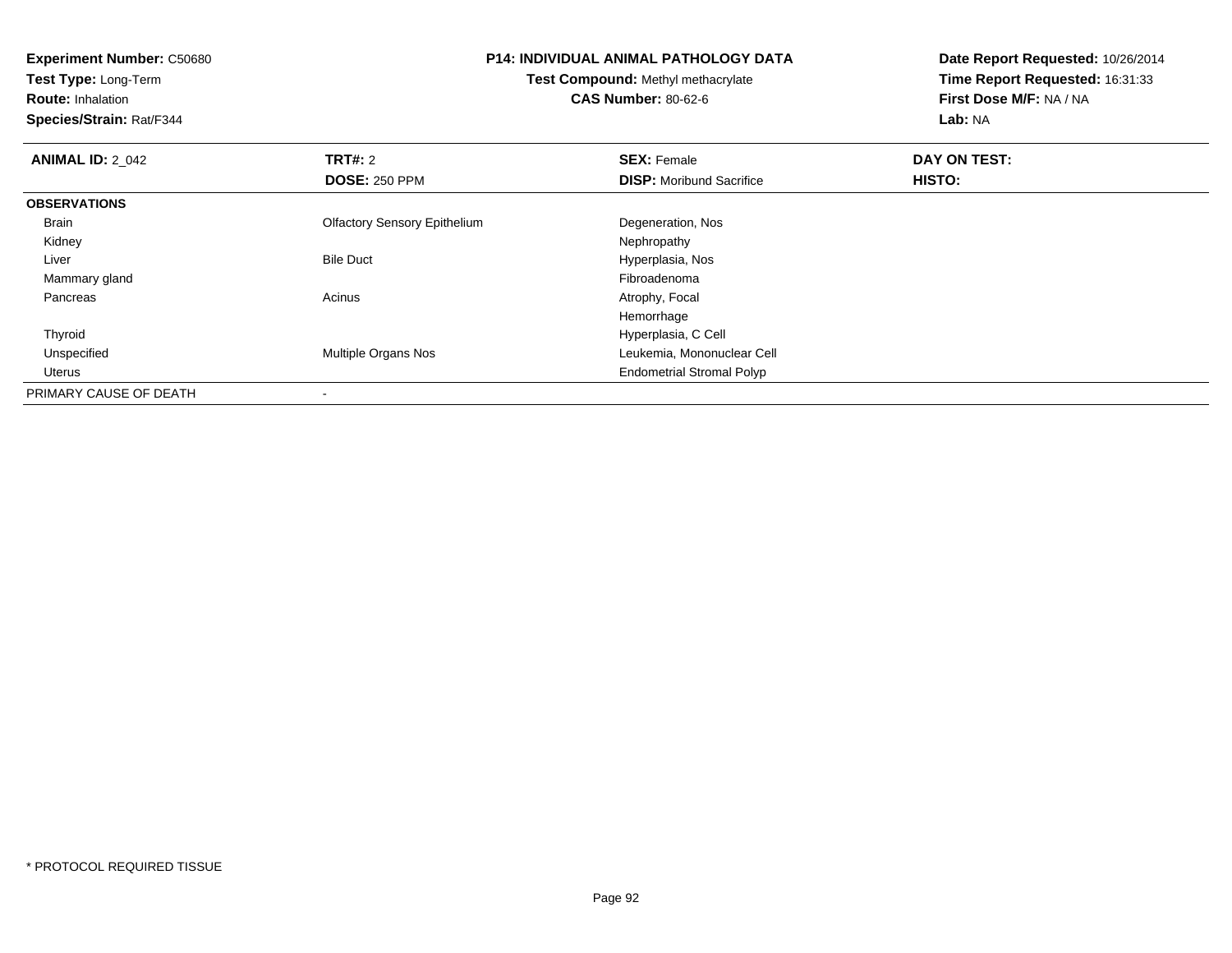**Experiment Number:** C50680**Test Type:** Long-Term**Route:** Inhalation **Species/Strain:** Rat/F344**P14: INDIVIDUAL ANIMAL PATHOLOGY DATATest Compound:** Methyl methacrylate**CAS Number:** 80-62-6**Date Report Requested:** 10/26/2014**Time Report Requested:** 16:31:33**First Dose M/F:** NA / NA**Lab:** NA**ANIMAL ID: 2 043 TRT#:** 2 **SEX:** Female **DAY ON TEST: DOSE:** 250 PPM**DISP:** Scheduled Sacrifice **HISTO: OBSERVATIONS** Brain Olfactory Sensory Epithelium Degeneration, Nos Heart Myocardium Nos Fibrosis Kidneyy the control of the control of the control of the control of the control of the control of the control of the control of the control of the control of the control of the control of the control of the control of the contro Liver Inflammation, Granulomatous Focal Lung Alveolar Macrophages Lymph nodeMesenteric Lymph Node<br>
Fibroadenoma<br>
Fibroadenoma Mammary glandd and the control of the control of the control of the control of the control of the control of the control of the control of the control of the control of the control of the control of the control of the control of the co PancreasAcinus **Acinus** Atrophy, Focal Pituitary glandAnterior Pituitary **Adenoma, Nos** Adenoma, Nos PRIMARY CAUSE OF DEATH

-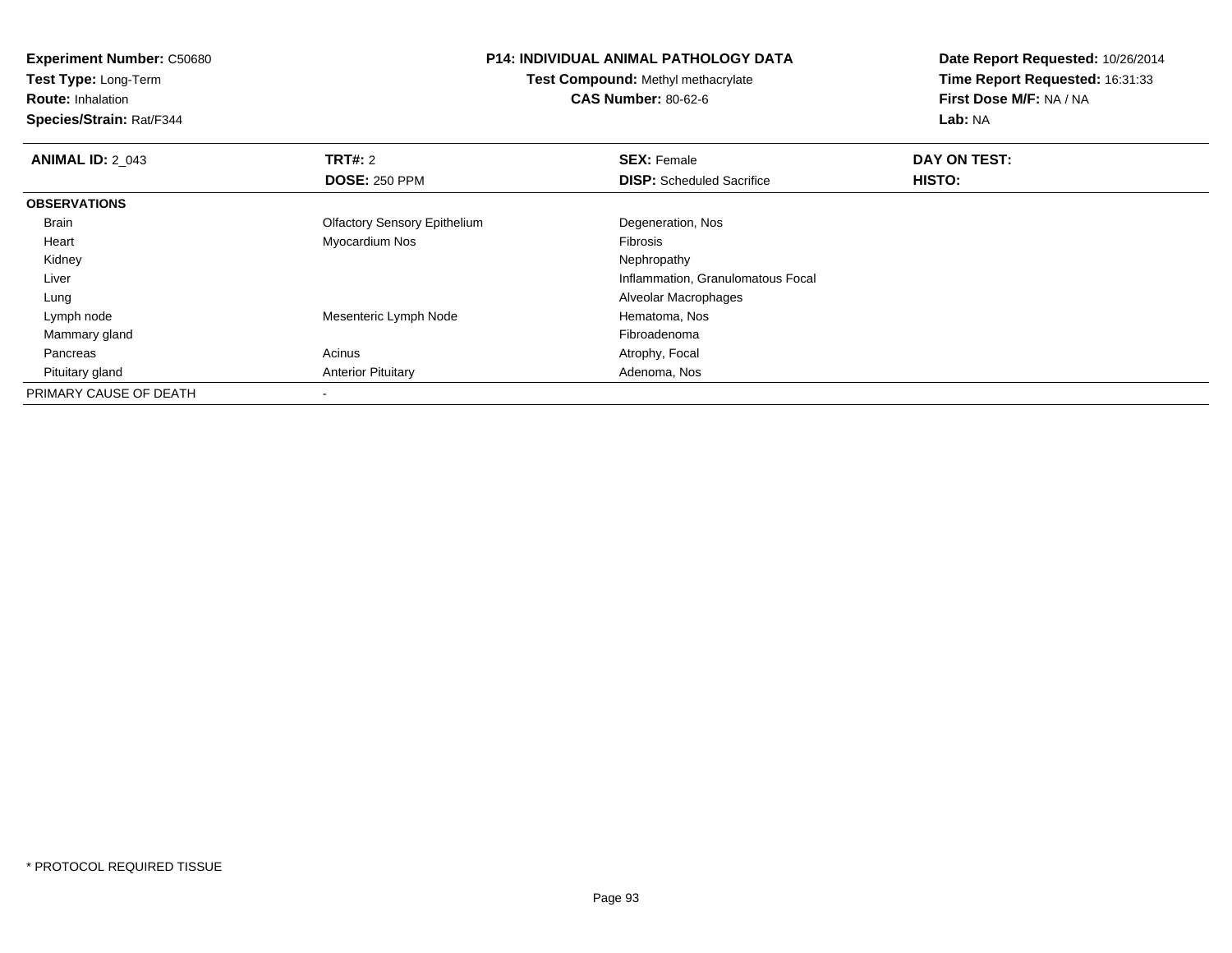**Test Type:** Long-Term

**Route:** Inhalation

**Species/Strain:** Rat/F344

## **P14: INDIVIDUAL ANIMAL PATHOLOGY DATA**

**Test Compound:** Methyl methacrylate**CAS Number:** 80-62-6

| <b>ANIMAL ID: 2_044</b> | TRT#: 2                             | <b>SEX: Female</b>               | DAY ON TEST: |  |
|-------------------------|-------------------------------------|----------------------------------|--------------|--|
|                         | <b>DOSE: 250 PPM</b>                | <b>DISP:</b> Scheduled Sacrifice | HISTO:       |  |
| <b>OBSERVATIONS</b>     |                                     |                                  |              |  |
| Adrenal gland           | <b>Cortex Nos</b>                   | Cytoplasmic Vacuolization        |              |  |
| Brain                   | <b>Olfactory Sensory Epithelium</b> | Degeneration, Nos                |              |  |
| Heart                   | Cardiac Valve                       | Metaplasia, Cartilaginous        |              |  |
| Kidney                  |                                     | Nephropathy                      |              |  |
| Lung                    |                                     | Alveolar Macrophages             |              |  |
|                         |                                     | Inflammation, Chronic Focal      |              |  |
|                         |                                     | Inflammation, Suppurative        |              |  |
| Mammary gland           |                                     | Fibroadenoma                     |              |  |
| Nasal cavity            |                                     | Inflammation, Suppurative        |              |  |
| Pancreas                | Acinus                              | Atrophy, Focal                   |              |  |
| Pituitary gland         | <b>Anterior Pituitary</b>           | Adenoma, Nos                     |              |  |
| Thyroid                 |                                     | <b>Cystic Follicles</b>          |              |  |
|                         |                                     | Hyperplasia, C Cell              |              |  |
| PRIMARY CAUSE OF DEATH  |                                     |                                  |              |  |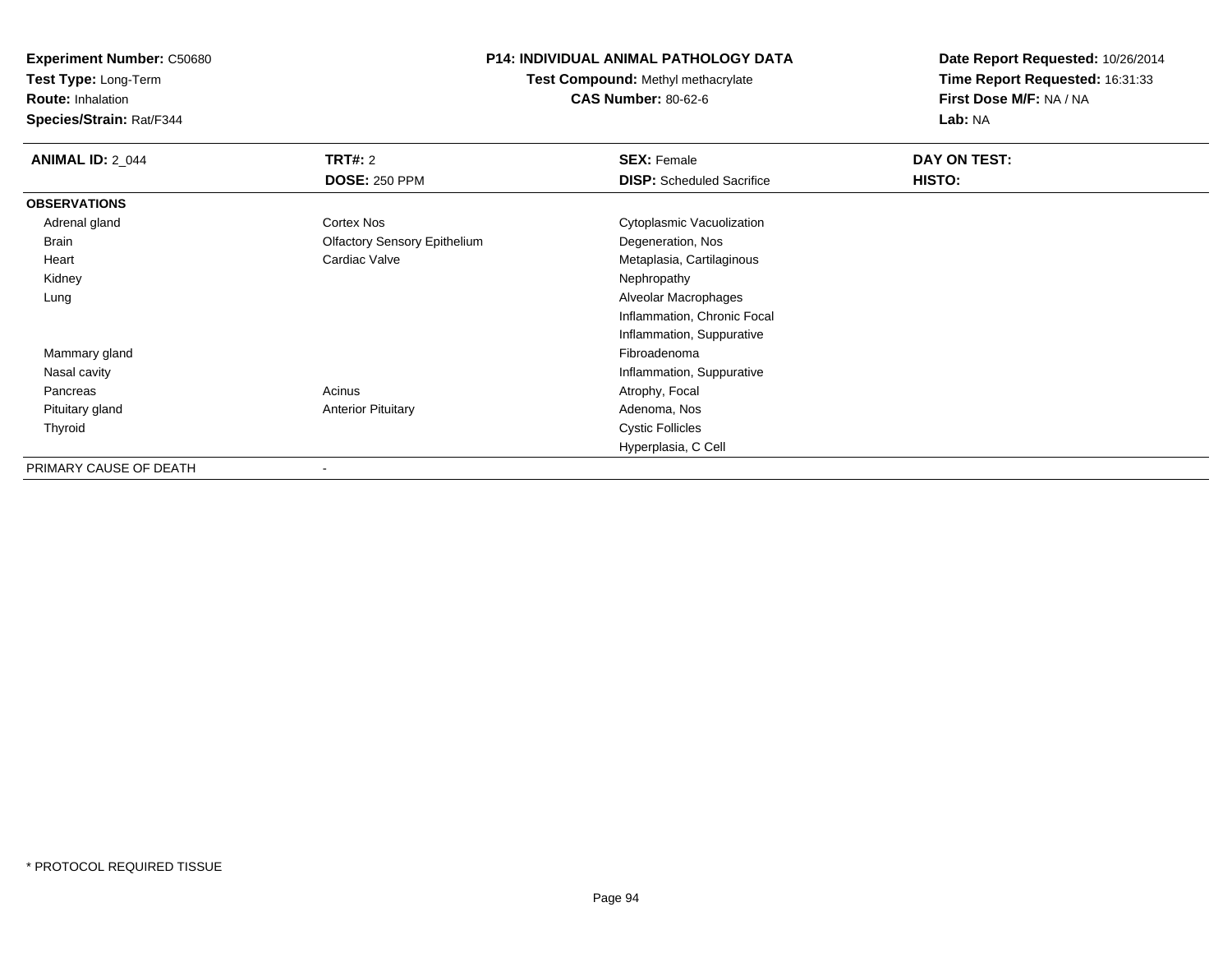**Experiment Number:** C50680**Test Type:** Long-Term**Route:** Inhalation **Species/Strain:** Rat/F344**P14: INDIVIDUAL ANIMAL PATHOLOGY DATATest Compound:** Methyl methacrylate**CAS Number:** 80-62-6**Date Report Requested:** 10/26/2014**Time Report Requested:** 16:31:33**First Dose M/F:** NA / NA**Lab:** NA**ANIMAL ID: 2 045 TRT#:** 2 **SEX:** Female **DAY ON TEST: DOSE:** 250 PPM**DISP:** Natural Death **HISTO: OBSERVATIONS** Brain Olfactory Sensory Epithelium Degeneration, Nos Heart Cardiac Valve Metaplasia, Cartilaginous Larynx Inflammation, Suppuratives **Subset Constructs** Cytoplasmic Vacuolization Liver HepatocytesBile Duct Hyperplasia, Nos Pituitary glandAnterior Pituitary **Adenoma, Nosting Community** Adenoma, Nosting Pibrosis, Focal Spleenn and the control of the control of the control of the control of the control of the control of the control of the control of the control of the control of the control of the control of the control of the control of the co Necrosis, Focal Unspecified Multiple Organs Nos Leukemia, Mononuclear Cell Uterus Endometrium Hyperplasia, Epithelial PRIMARY CAUSE OF DEATH-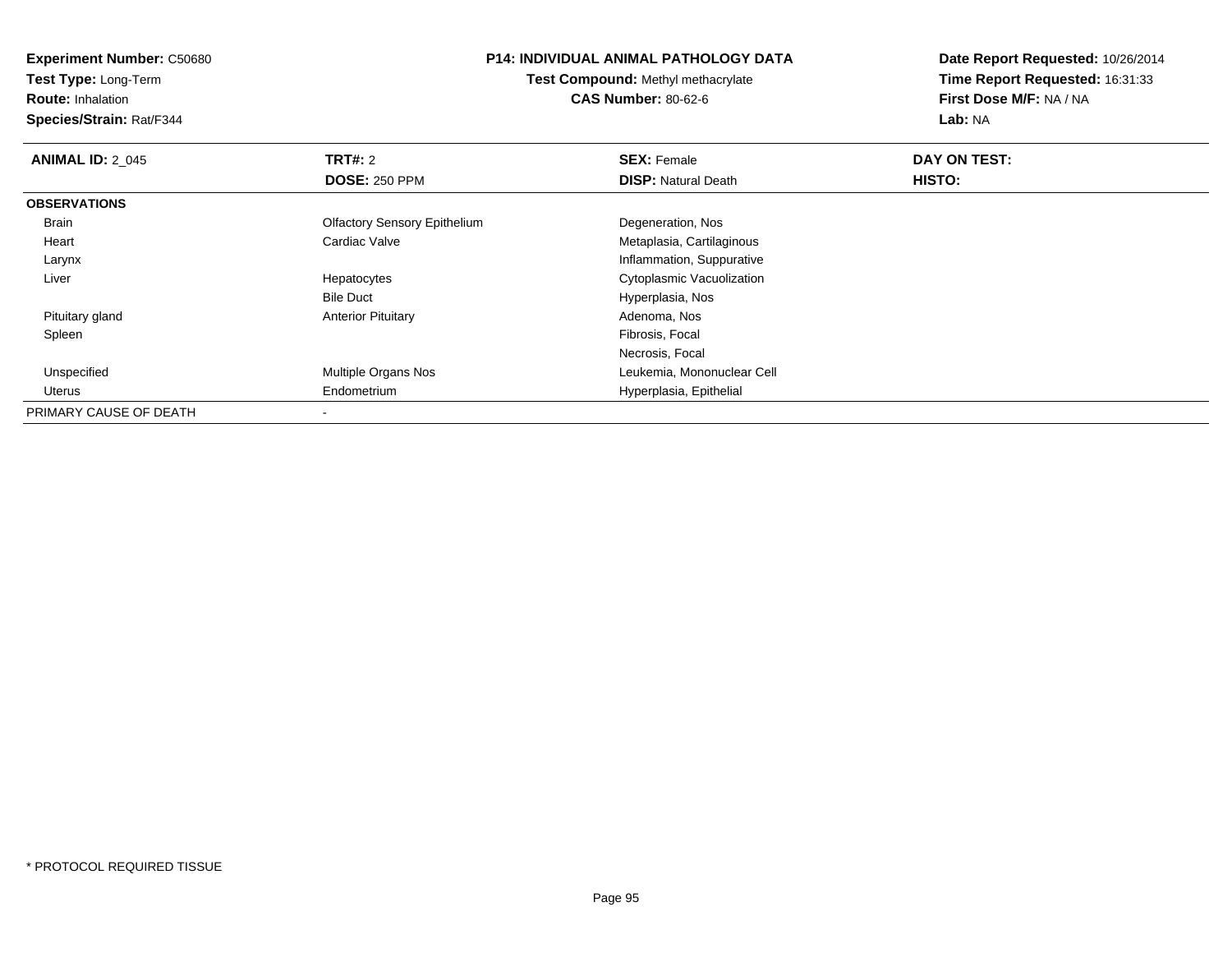| <b>Experiment Number: C50680</b><br>Test Type: Long-Term<br><b>Route: Inhalation</b><br>Species/Strain: Rat/F344 | <b>P14: INDIVIDUAL ANIMAL PATHOLOGY DATA</b><br>Test Compound: Methyl methacrylate<br><b>CAS Number: 80-62-6</b> |                                   | Date Report Requested: 10/26/2014<br>Time Report Requested: 16:31:33<br>First Dose M/F: NA / NA<br>Lab: NA |
|------------------------------------------------------------------------------------------------------------------|------------------------------------------------------------------------------------------------------------------|-----------------------------------|------------------------------------------------------------------------------------------------------------|
| <b>ANIMAL ID: 2 046</b>                                                                                          | TRT#: 2                                                                                                          | <b>SEX: Female</b>                | DAY ON TEST:                                                                                               |
|                                                                                                                  | <b>DOSE: 250 PPM</b>                                                                                             | <b>DISP:</b> Scheduled Sacrifice  | <b>HISTO:</b>                                                                                              |
| <b>OBSERVATIONS</b>                                                                                              |                                                                                                                  |                                   |                                                                                                            |
| Brain                                                                                                            | <b>Olfactory Sensory Epithelium</b>                                                                              | Degeneration, Nos                 |                                                                                                            |
| Intestine Small                                                                                                  | Mesentery Nos                                                                                                    | Necrosis, Fat                     |                                                                                                            |
| Kidney                                                                                                           |                                                                                                                  | Nephropathy                       |                                                                                                            |
| Liver                                                                                                            | Hepatocytes                                                                                                      | Cytoplasmic Change, Basophilic    |                                                                                                            |
|                                                                                                                  | <b>Bile Duct</b>                                                                                                 | Hyperplasia, Nos                  |                                                                                                            |
|                                                                                                                  |                                                                                                                  | Inflammation, Granulomatous Focal |                                                                                                            |
| Pituitary gland                                                                                                  | <b>Anterior Pituitary</b>                                                                                        | Adenoma, Nos                      |                                                                                                            |
| PRIMARY CAUSE OF DEATH                                                                                           |                                                                                                                  |                                   |                                                                                                            |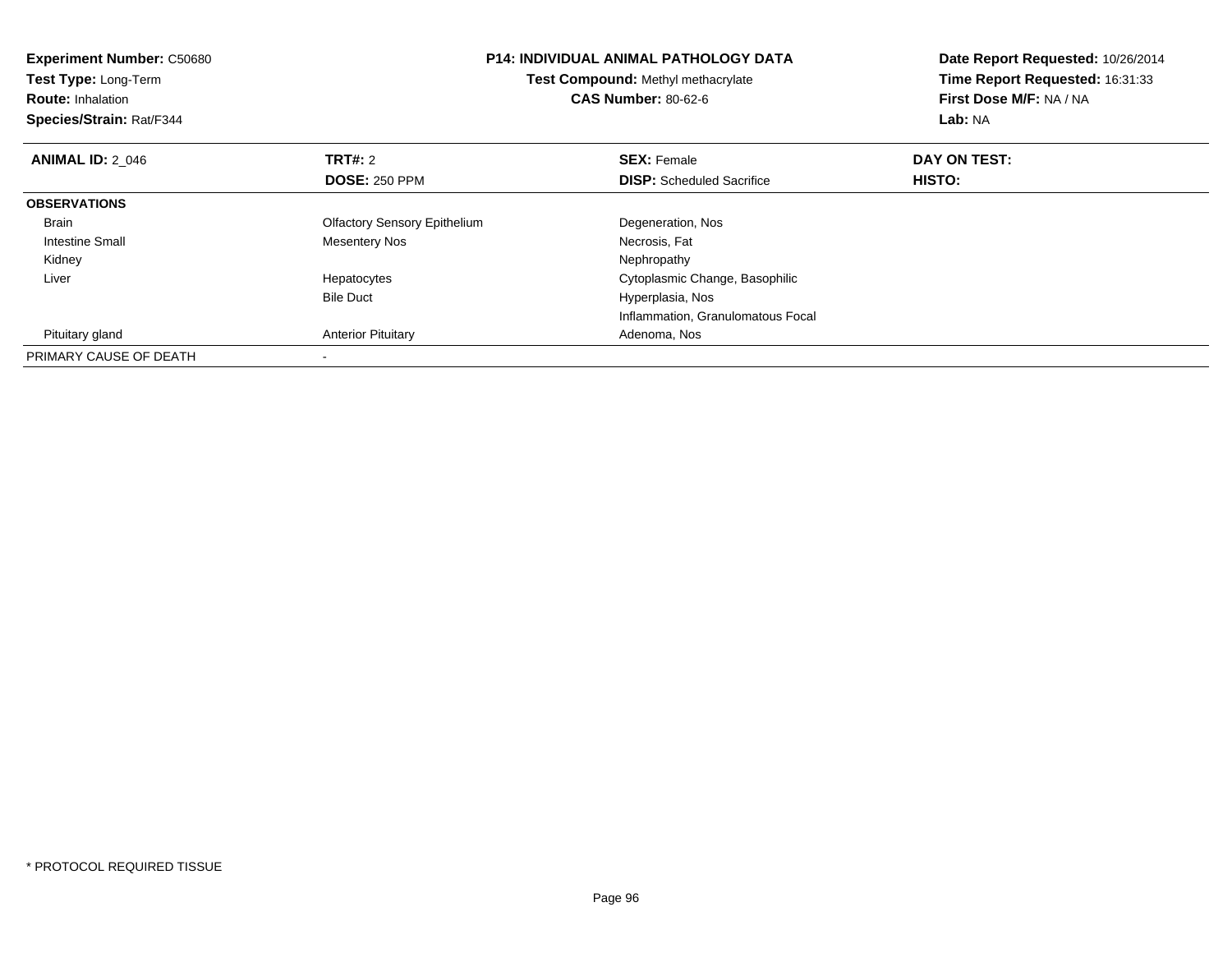| <b>Experiment Number: C50680</b><br>Test Type: Long-Term<br><b>Route: Inhalation</b><br>Species/Strain: Rat/F344 |                                     | <b>P14: INDIVIDUAL ANIMAL PATHOLOGY DATA</b><br>Test Compound: Methyl methacrylate<br><b>CAS Number: 80-62-6</b> | Date Report Requested: 10/26/2014<br>Time Report Requested: 16:31:33<br>First Dose M/F: NA / NA<br>Lab: NA |
|------------------------------------------------------------------------------------------------------------------|-------------------------------------|------------------------------------------------------------------------------------------------------------------|------------------------------------------------------------------------------------------------------------|
| <b>ANIMAL ID: 2 047</b>                                                                                          | <b>TRT#: 2</b>                      | <b>SEX: Female</b>                                                                                               | DAY ON TEST:                                                                                               |
|                                                                                                                  | <b>DOSE: 250 PPM</b>                | <b>DISP:</b> Scheduled Sacrifice                                                                                 | <b>HISTO:</b>                                                                                              |
| <b>OBSERVATIONS</b>                                                                                              |                                     |                                                                                                                  |                                                                                                            |
| <b>Brain</b>                                                                                                     | <b>Olfactory Sensory Epithelium</b> | Degeneration, Nos                                                                                                |                                                                                                            |
| Kidney                                                                                                           | Pelvis                              | Hyperplasia, Epithelial                                                                                          |                                                                                                            |
|                                                                                                                  |                                     | Nephropathy                                                                                                      |                                                                                                            |
| Lung                                                                                                             |                                     | Alveolar Macrophages                                                                                             |                                                                                                            |
| Nasal cavity                                                                                                     |                                     | Foreign Body, Nos                                                                                                |                                                                                                            |
|                                                                                                                  |                                     | Inflammation, Suppurative                                                                                        |                                                                                                            |
| PRIMARY CAUSE OF DEATH                                                                                           |                                     |                                                                                                                  |                                                                                                            |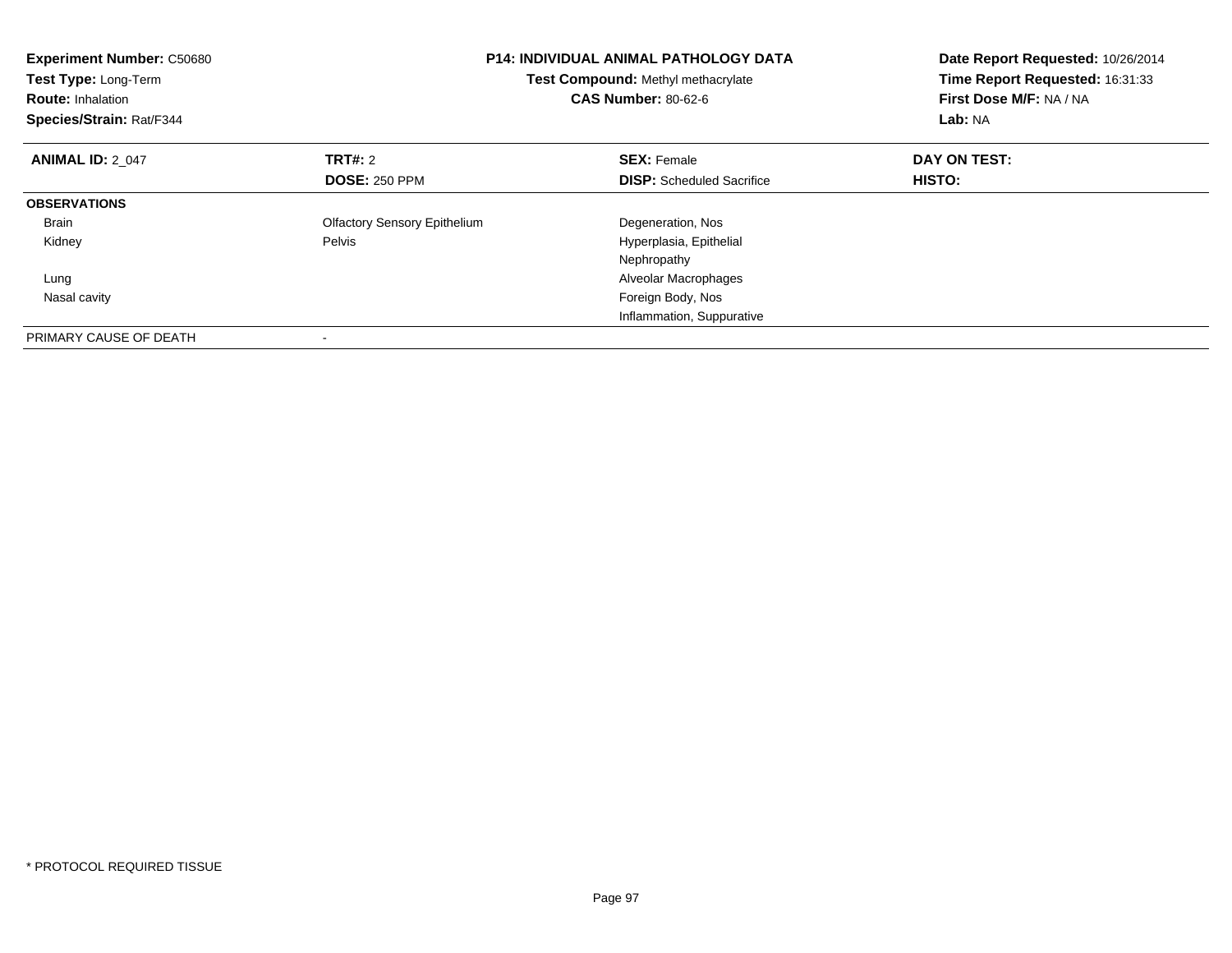**Test Type:** Long-Term

**Route:** Inhalation

**Species/Strain:** Rat/F344

## **P14: INDIVIDUAL ANIMAL PATHOLOGY DATA**

**Test Compound:** Methyl methacrylate**CAS Number:** 80-62-6

| <b>ANIMAL ID: 2_048</b> | TRT#: 2                             | <b>SEX: Female</b>              | DAY ON TEST: |  |
|-------------------------|-------------------------------------|---------------------------------|--------------|--|
|                         | <b>DOSE: 250 PPM</b>                | <b>DISP:</b> Moribund Sacrifice | HISTO:       |  |
| <b>OBSERVATIONS</b>     |                                     |                                 |              |  |
| Brain                   | <b>Olfactory Sensory Epithelium</b> | Degeneration, Nos               |              |  |
| Intestine Large         | Colon                               | Parasitism                      |              |  |
| Kidney                  |                                     | Nephropathy                     |              |  |
| Lung                    |                                     | Alveolar Macrophages            |              |  |
|                         |                                     | Inflammation, Chronic Focal     |              |  |
|                         |                                     | Inflammation, Suppurative       |              |  |
| Mammary gland           |                                     | Fibroadenoma                    |              |  |
| Nasal cavity            |                                     | Foreign Body, Nos               |              |  |
|                         |                                     | Inflammation, Suppurative       |              |  |
| Pituitary gland         | <b>Anterior Pituitary</b>           | Adenoma, Nos                    |              |  |
| Thyroid                 |                                     | Follicular-Cell Adenoma         |              |  |
| PRIMARY CAUSE OF DEATH  |                                     |                                 |              |  |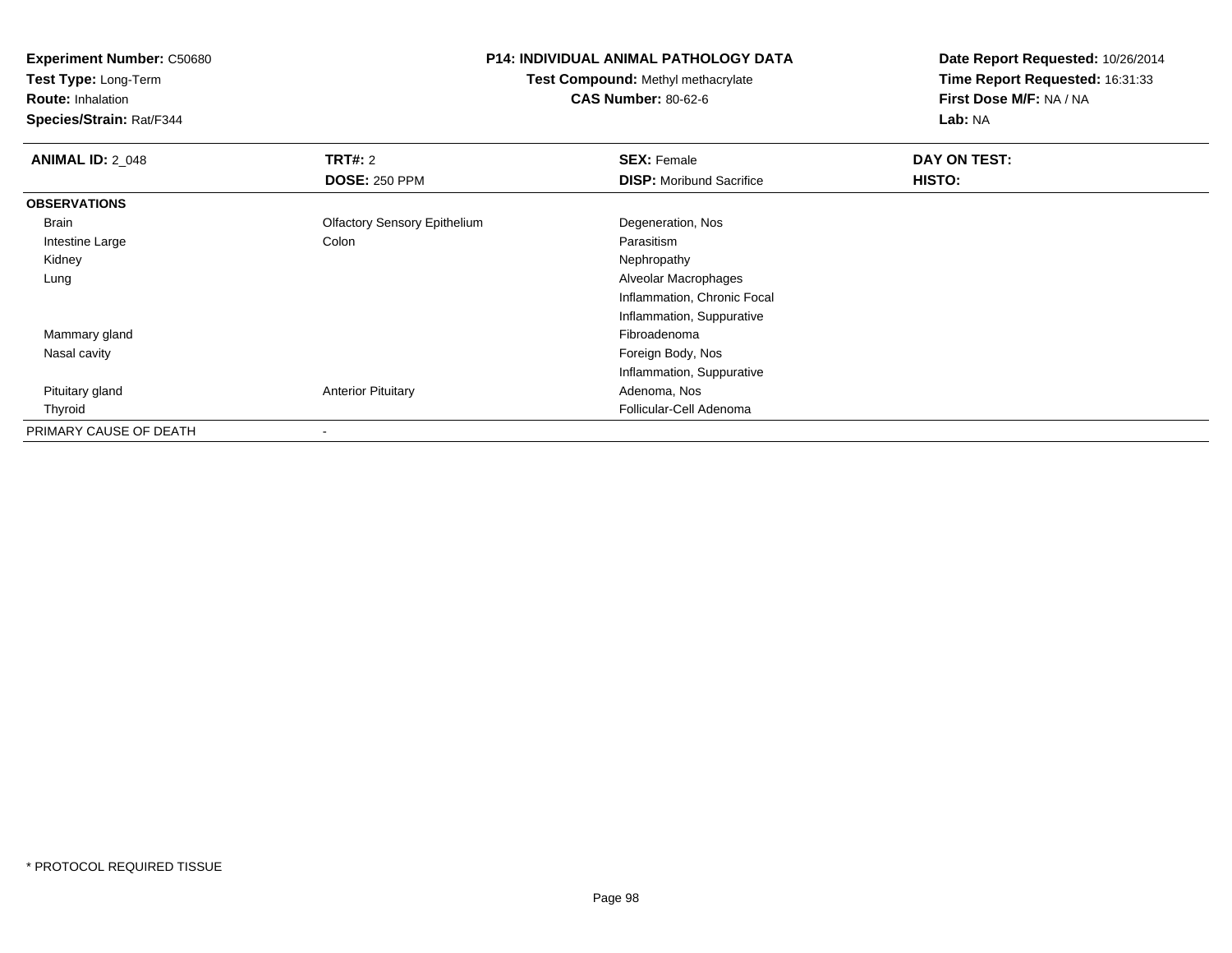| <b>P14: INDIVIDUAL ANIMAL PATHOLOGY DATA</b><br><b>Experiment Number: C50680</b><br><b>Test Type: Long-Term</b><br><b>Test Compound: Methyl methacrylate</b><br><b>CAS Number: 80-62-6</b><br><b>Route: Inhalation</b><br>Species/Strain: Rat/F344 |                           |                                  | Date Report Requested: 10/26/2014<br>Time Report Requested: 16:31:33<br>First Dose M/F: NA / NA<br>Lab: NA |
|----------------------------------------------------------------------------------------------------------------------------------------------------------------------------------------------------------------------------------------------------|---------------------------|----------------------------------|------------------------------------------------------------------------------------------------------------|
| <b>ANIMAL ID: 2 049</b>                                                                                                                                                                                                                            | TRT#: 2                   | <b>SEX: Female</b>               | DAY ON TEST:                                                                                               |
|                                                                                                                                                                                                                                                    | <b>DOSE: 250 PPM</b>      | <b>DISP:</b> Scheduled Sacrifice | HISTO:                                                                                                     |
| <b>OBSERVATIONS</b>                                                                                                                                                                                                                                |                           |                                  |                                                                                                            |
| Intestine Large                                                                                                                                                                                                                                    | Colon                     | Parasitism                       |                                                                                                            |
| Kidney                                                                                                                                                                                                                                             |                           | Nephropathy                      |                                                                                                            |
| Nasal cavity                                                                                                                                                                                                                                       |                           | Inflammation, Serous             |                                                                                                            |
| Pituitary gland                                                                                                                                                                                                                                    | <b>Anterior Pituitary</b> | Adenoma, Nos                     |                                                                                                            |
| Unspecified                                                                                                                                                                                                                                        | Multiple Organs Nos       | Leukemia, Mononuclear Cell       |                                                                                                            |
| PRIMARY CAUSE OF DEATH                                                                                                                                                                                                                             |                           |                                  |                                                                                                            |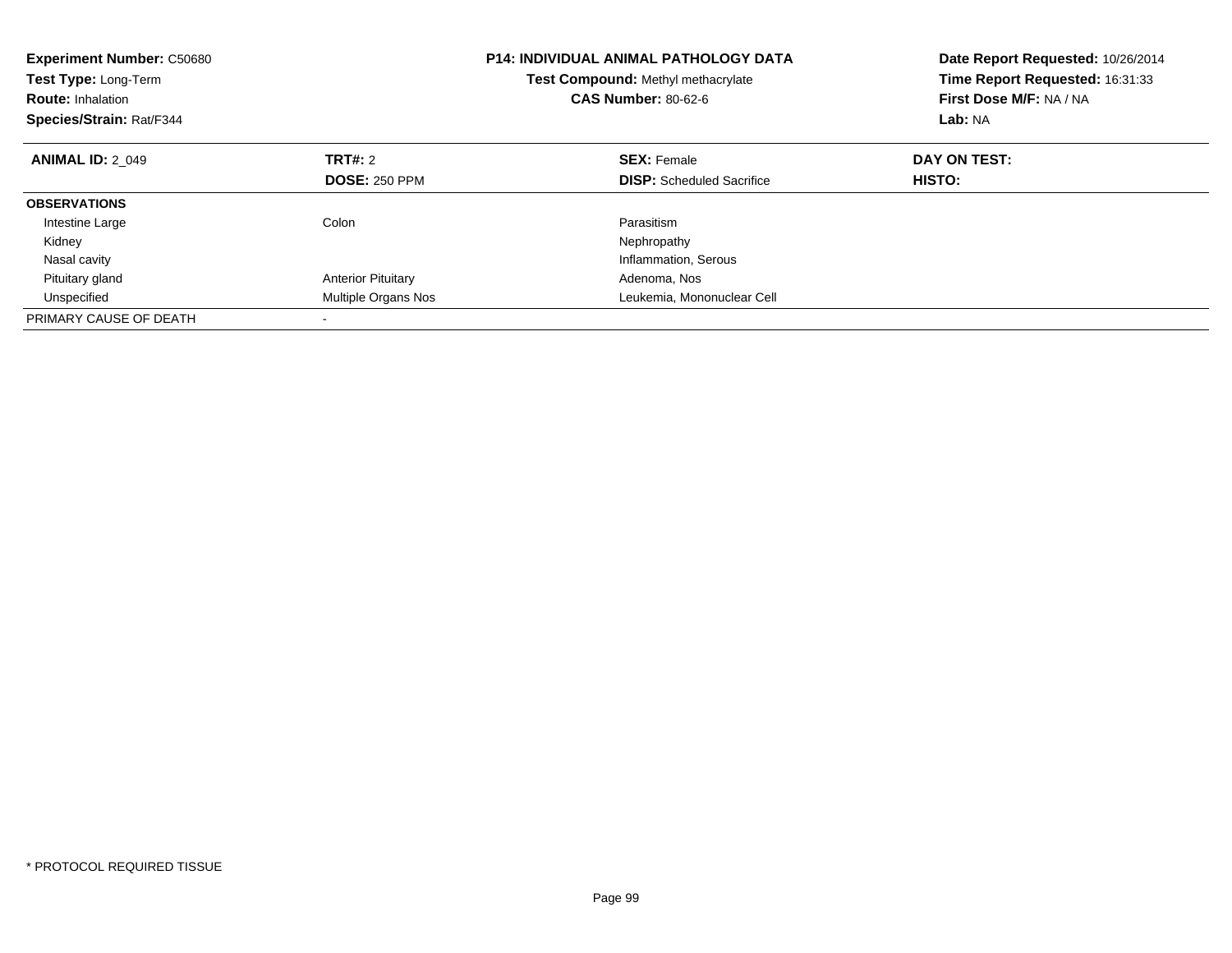| <b>Experiment Number: C50680</b><br><b>Test Type: Long-Term</b><br><b>Route: Inhalation</b><br>Species/Strain: Rat/F344 |                                 | <b>P14: INDIVIDUAL ANIMAL PATHOLOGY DATA</b><br>Test Compound: Methyl methacrylate<br><b>CAS Number: 80-62-6</b> | Date Report Requested: 10/26/2014<br>Time Report Requested: 16:31:33<br>First Dose M/F: NA / NA<br>Lab: NA |
|-------------------------------------------------------------------------------------------------------------------------|---------------------------------|------------------------------------------------------------------------------------------------------------------|------------------------------------------------------------------------------------------------------------|
| <b>ANIMAL ID: 2 050</b>                                                                                                 | TRT#: 2<br><b>DOSE: 250 PPM</b> | <b>SEX: Female</b><br><b>DISP:</b> Natural Death                                                                 | DAY ON TEST:<br>HISTO:                                                                                     |
| <b>OBSERVATIONS</b>                                                                                                     |                                 |                                                                                                                  |                                                                                                            |
| Intestine Large                                                                                                         | Colon                           | Parasitism                                                                                                       |                                                                                                            |
| Kidney                                                                                                                  |                                 | Nephropathy                                                                                                      |                                                                                                            |
| Nasal cavity                                                                                                            |                                 | Inflammation, Serous                                                                                             |                                                                                                            |
| Pituitary gland                                                                                                         | <b>Anterior Pituitary</b>       | Adenoma, Nos                                                                                                     |                                                                                                            |
| PRIMARY CAUSE OF DEATH                                                                                                  |                                 |                                                                                                                  |                                                                                                            |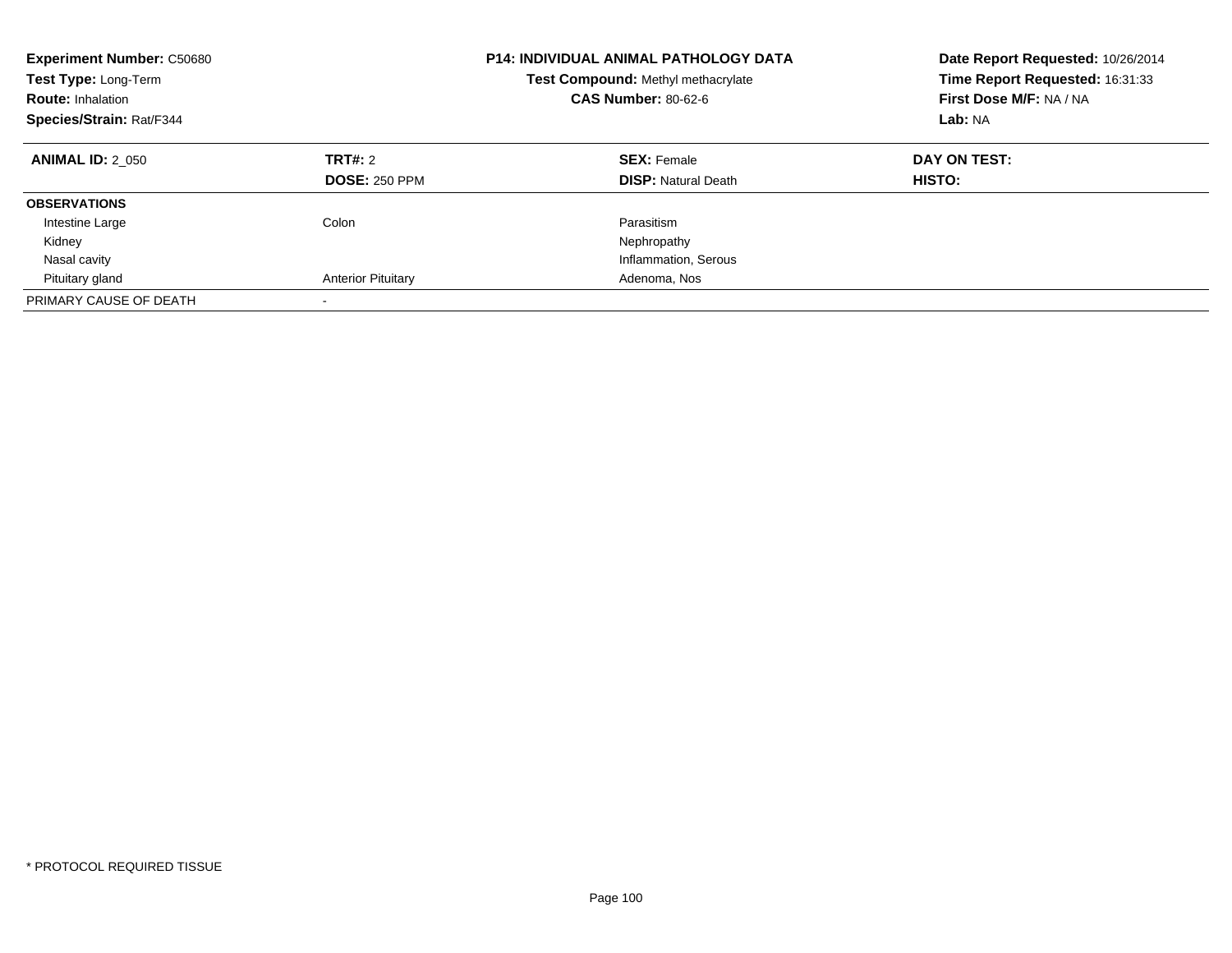| <b>Experiment Number: C50680</b> |                                     | <b>P14: INDIVIDUAL ANIMAL PATHOLOGY DATA</b> | Date Report Requested: 10/26/2014 |  |
|----------------------------------|-------------------------------------|----------------------------------------------|-----------------------------------|--|
| Test Type: Long-Term             | Test Compound: Methyl methacrylate  |                                              | Time Report Requested: 16:31:33   |  |
| <b>Route: Inhalation</b>         |                                     | <b>CAS Number: 80-62-6</b>                   | First Dose M/F: NA / NA           |  |
| Species/Strain: Rat/F344         |                                     |                                              | Lab: NA                           |  |
| <b>ANIMAL ID: 3 001</b>          | <b>TRT#: 3</b>                      | <b>SEX: Female</b>                           | DAY ON TEST:                      |  |
|                                  | <b>DOSE: 0</b>                      | <b>DISP:</b> Scheduled Sacrifice             | HISTO:                            |  |
| <b>OBSERVATIONS</b>              |                                     |                                              |                                   |  |
| Brain                            | <b>Olfactory Sensory Epithelium</b> | Degeneration, Nos                            |                                   |  |
| Heart                            | Cardiac Valve                       | Metaplasia, Cartilaginous                    |                                   |  |
| Kidney                           |                                     | Nephropathy                                  |                                   |  |
| Larynx                           |                                     | Inflammation, Suppurative                    |                                   |  |
| Nasal cavity                     |                                     | Foreign Body, Nos                            |                                   |  |
|                                  |                                     | Inflammation, Serous                         |                                   |  |
|                                  |                                     | Inflammation, Suppurative                    |                                   |  |
| Thyroid                          |                                     | Hyperplasia, C Cell                          |                                   |  |
| Uterus                           | Endometrium                         | Hyperplasia, Epithelial                      |                                   |  |
|                                  | Endometrium                         | Inflammation, Suppurative                    |                                   |  |
| PRIMARY CAUSE OF DEATH           |                                     |                                              |                                   |  |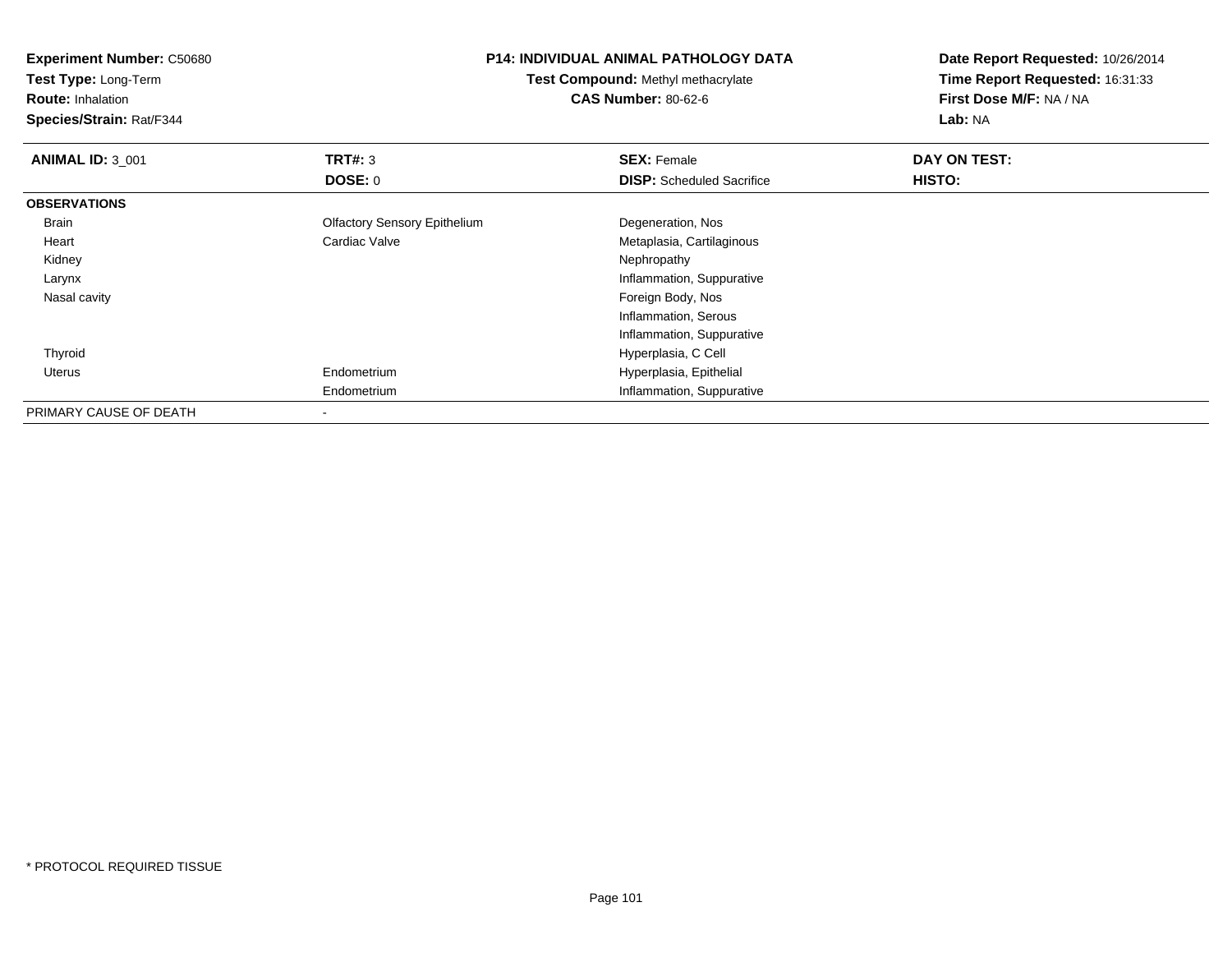| <b>Experiment Number: C50680</b><br><b>Test Type: Long-Term</b><br><b>Route: Inhalation</b><br>Species/Strain: Rat/F344 |                           | <b>P14: INDIVIDUAL ANIMAL PATHOLOGY DATA</b><br>Test Compound: Methyl methacrylate<br><b>CAS Number: 80-62-6</b> | Date Report Requested: 10/26/2014<br>Time Report Requested: 16:31:33<br>First Dose M/F: NA / NA<br>Lab: NA |
|-------------------------------------------------------------------------------------------------------------------------|---------------------------|------------------------------------------------------------------------------------------------------------------|------------------------------------------------------------------------------------------------------------|
| <b>ANIMAL ID: 3 002</b>                                                                                                 | TRT#: 3                   | <b>SEX: Female</b>                                                                                               | DAY ON TEST:                                                                                               |
|                                                                                                                         | DOSE: 0                   | <b>DISP:</b> Scheduled Sacrifice                                                                                 | <b>HISTO:</b>                                                                                              |
| <b>OBSERVATIONS</b>                                                                                                     |                           |                                                                                                                  |                                                                                                            |
| Heart                                                                                                                   | Myocardium Nos            | <b>Fibrosis</b>                                                                                                  |                                                                                                            |
| Kidney                                                                                                                  |                           | Nephropathy                                                                                                      |                                                                                                            |
| Liver                                                                                                                   | Hepatocytes               | Cytoplasmic Change, Basophilic                                                                                   |                                                                                                            |
| Pituitary gland                                                                                                         | <b>Anterior Pituitary</b> | Adenoma, Nos                                                                                                     |                                                                                                            |
| Skin                                                                                                                    | Thorax                    | Basal-Cell Carcinoma                                                                                             |                                                                                                            |
| PRIMARY CAUSE OF DEATH                                                                                                  |                           |                                                                                                                  |                                                                                                            |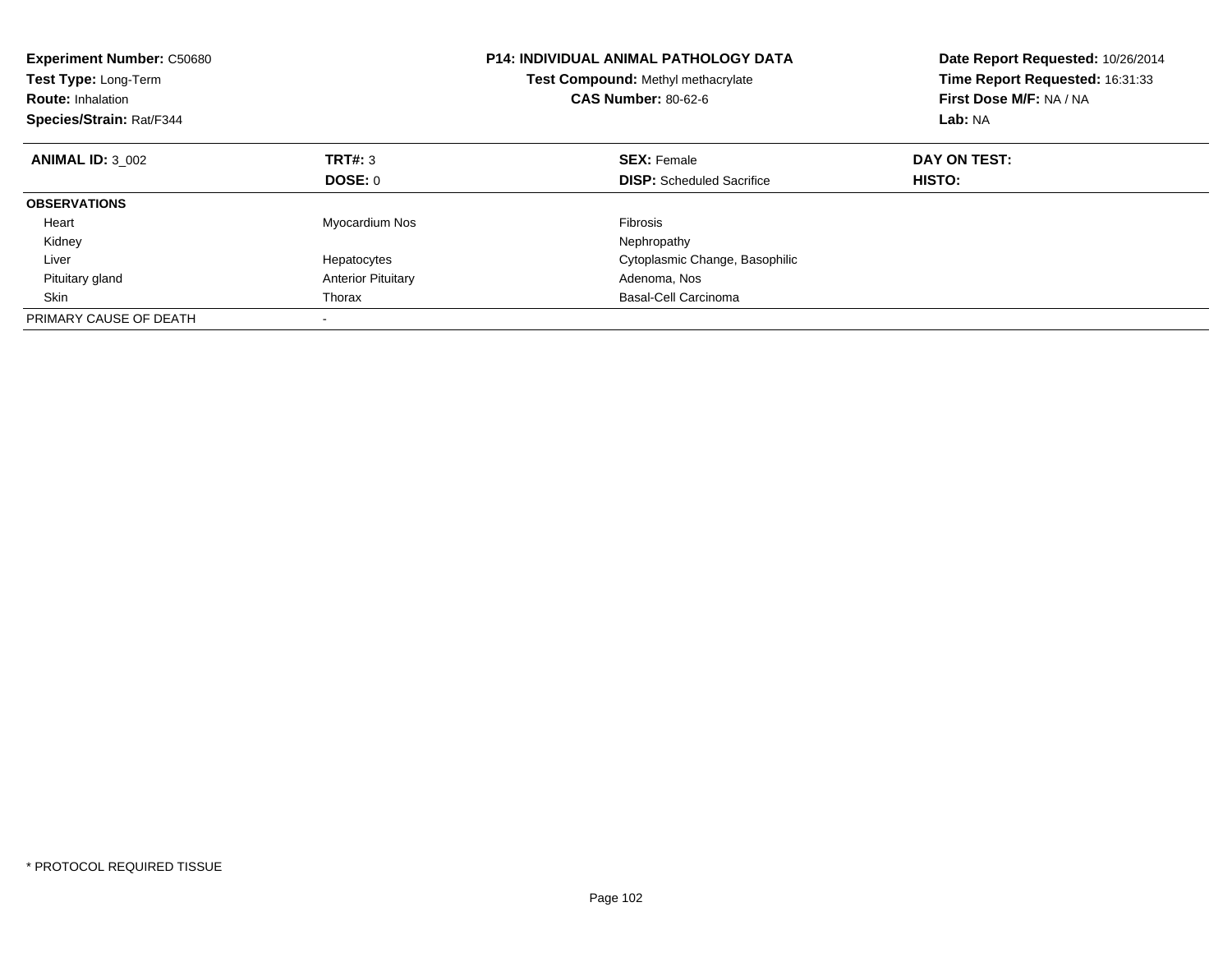| <b>Experiment Number: C50680</b><br>Test Type: Long-Term<br><b>Route: Inhalation</b><br>Species/Strain: Rat/F344 |                  | <b>P14: INDIVIDUAL ANIMAL PATHOLOGY DATA</b><br>Test Compound: Methyl methacrylate<br><b>CAS Number: 80-62-6</b> | Date Report Requested: 10/26/2014<br>Time Report Requested: 16:31:33<br>First Dose M/F: NA / NA<br>Lab: NA |
|------------------------------------------------------------------------------------------------------------------|------------------|------------------------------------------------------------------------------------------------------------------|------------------------------------------------------------------------------------------------------------|
| <b>ANIMAL ID: 3 003</b>                                                                                          | <b>TRT#: 3</b>   | <b>SEX: Female</b>                                                                                               | DAY ON TEST:                                                                                               |
|                                                                                                                  | <b>DOSE: 0</b>   | <b>DISP:</b> Scheduled Sacrifice                                                                                 | HISTO:                                                                                                     |
| <b>OBSERVATIONS</b>                                                                                              |                  |                                                                                                                  |                                                                                                            |
| Intestine Large                                                                                                  | Colon            | Parasitism                                                                                                       |                                                                                                            |
| Kidney                                                                                                           |                  | Nephropathy                                                                                                      |                                                                                                            |
| Liver                                                                                                            | Hepatocytes      | Cytoplasmic Change, Basophilic                                                                                   |                                                                                                            |
|                                                                                                                  | <b>Bile Duct</b> | Hyperplasia, Nos                                                                                                 |                                                                                                            |
|                                                                                                                  | Hepatocytes      | Necrosis, Focal                                                                                                  |                                                                                                            |
| Lung                                                                                                             | Alveoli          | Hemorrhage                                                                                                       |                                                                                                            |
| Thyroid                                                                                                          |                  | Hyperplasia, C Cell                                                                                              |                                                                                                            |
| PRIMARY CAUSE OF DEATH                                                                                           |                  |                                                                                                                  |                                                                                                            |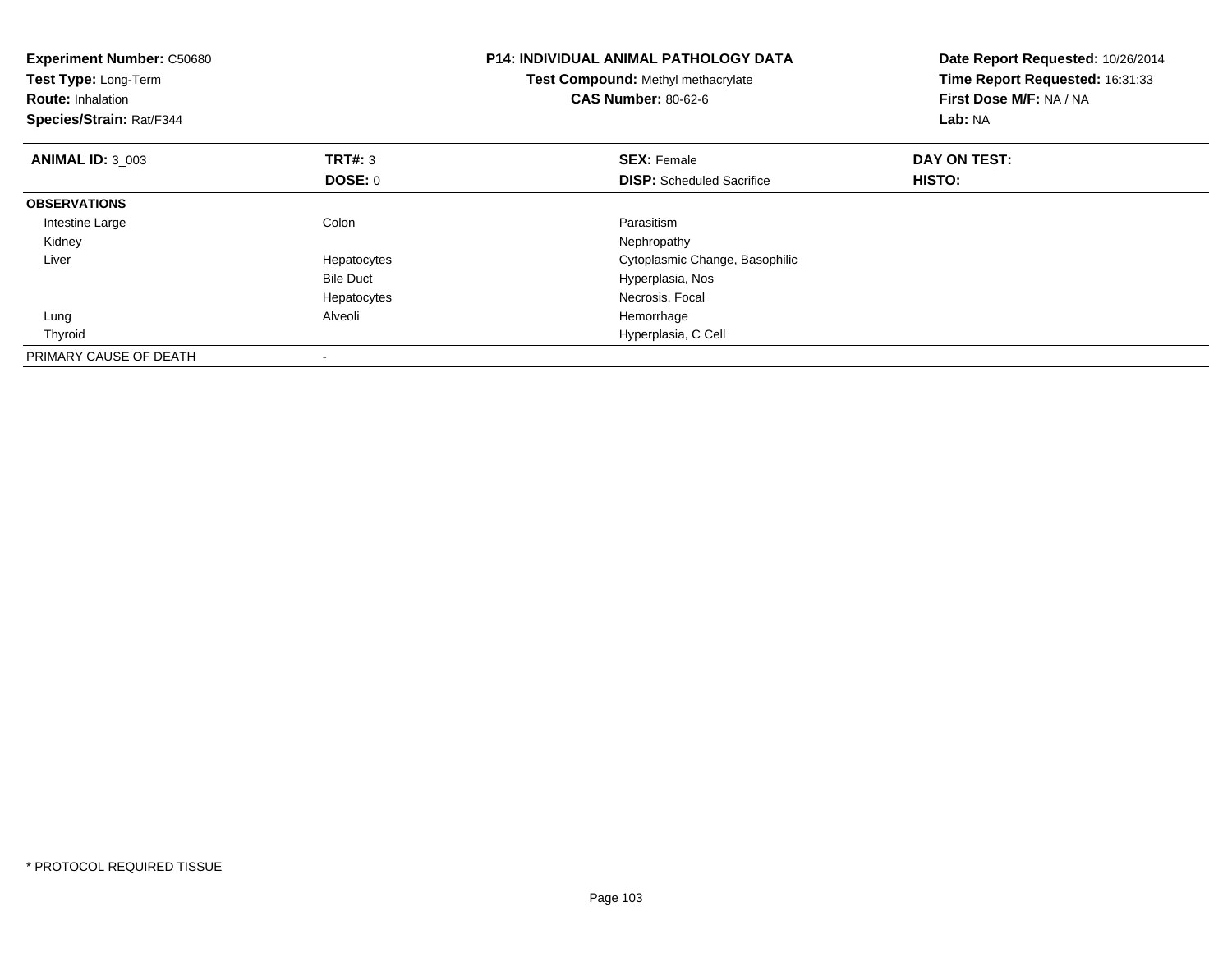| <b>Experiment Number: C50680</b><br>Test Type: Long-Term<br><b>Route: Inhalation</b><br>Species/Strain: Rat/F344 |                | <b>P14: INDIVIDUAL ANIMAL PATHOLOGY DATA</b><br>Test Compound: Methyl methacrylate<br><b>CAS Number: 80-62-6</b> | Date Report Requested: 10/26/2014<br>Time Report Requested: 16:31:33<br>First Dose M/F: NA / NA<br>Lab: NA |
|------------------------------------------------------------------------------------------------------------------|----------------|------------------------------------------------------------------------------------------------------------------|------------------------------------------------------------------------------------------------------------|
| <b>ANIMAL ID: 3 004</b>                                                                                          | <b>TRT#: 3</b> | <b>SEX: Female</b>                                                                                               | DAY ON TEST:                                                                                               |
|                                                                                                                  | DOSE: 0        | <b>DISP:</b> Scheduled Sacrifice                                                                                 | HISTO:                                                                                                     |
| <b>OBSERVATIONS</b>                                                                                              |                |                                                                                                                  |                                                                                                            |
| Adrenal gland                                                                                                    | Cortex Nos     | Cytoplasmic Vacuolization                                                                                        |                                                                                                            |
| Kidney                                                                                                           |                | Nephropathy                                                                                                      |                                                                                                            |
| Liver                                                                                                            | Hepatocytes    | Cytoplasmic Change, Basophilic                                                                                   |                                                                                                            |
| Lung                                                                                                             |                | Alveolar Macrophages                                                                                             |                                                                                                            |
|                                                                                                                  | Alveoli        | Inflammation, Granulomatous Focal                                                                                |                                                                                                            |
| Thyroid                                                                                                          |                | Hyperplasia, C Cell                                                                                              |                                                                                                            |
| PRIMARY CAUSE OF DEATH                                                                                           |                |                                                                                                                  |                                                                                                            |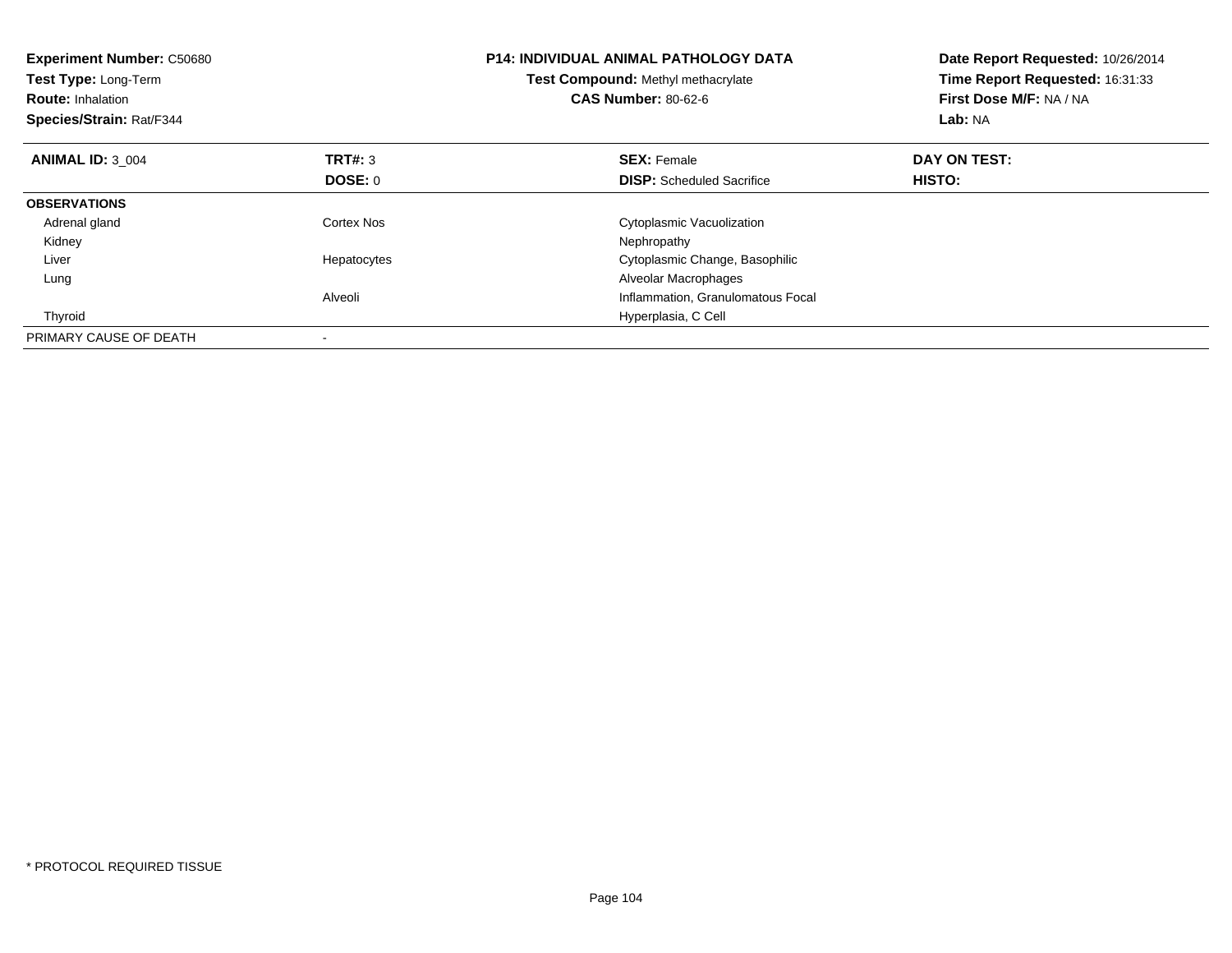**Test Type:** Long-Term

**Route:** Inhalation

**Species/Strain:** Rat/F344

## **P14: INDIVIDUAL ANIMAL PATHOLOGY DATA**

**Test Compound:** Methyl methacrylate**CAS Number:** 80-62-6

| <b>ANIMAL ID: 3_005</b> | TRT#: 3                   | <b>SEX: Female</b>               | DAY ON TEST: |  |
|-------------------------|---------------------------|----------------------------------|--------------|--|
|                         | <b>DOSE: 0</b>            | <b>DISP:</b> Scheduled Sacrifice | HISTO:       |  |
| <b>OBSERVATIONS</b>     |                           |                                  |              |  |
| Adrenal gland           | <b>Cortex Nos</b>         | Cytomegaly                       |              |  |
| Clitoral gland          |                           | Inflammation, Suppurative        |              |  |
| Kidney                  |                           | Nephropathy                      |              |  |
| Larynx                  |                           | Inflammation, Suppurative        |              |  |
| Liver                   | Hepatocytes               | Cytoplasmic Change, Basophilic   |              |  |
| Lung                    |                           | Alveolar Macrophages             |              |  |
|                         | Alveoli                   | Fibrosis, Focal                  |              |  |
|                         |                           | Inflammation, Chronic Focal      |              |  |
| Mammary gland           | <b>Mammary Duct</b>       | Inflammation, Suppurative        |              |  |
| Pancreas                | Acinus                    | Atrophy, Focal                   |              |  |
| Pituitary gland         | <b>Anterior Pituitary</b> | Adenoma, Nos                     |              |  |
| Skin                    |                           | Acanthosis                       |              |  |
| Stomach                 | <b>Glandular Stomach</b>  | Hemorrhage                       |              |  |
| PRIMARY CAUSE OF DEATH  |                           |                                  |              |  |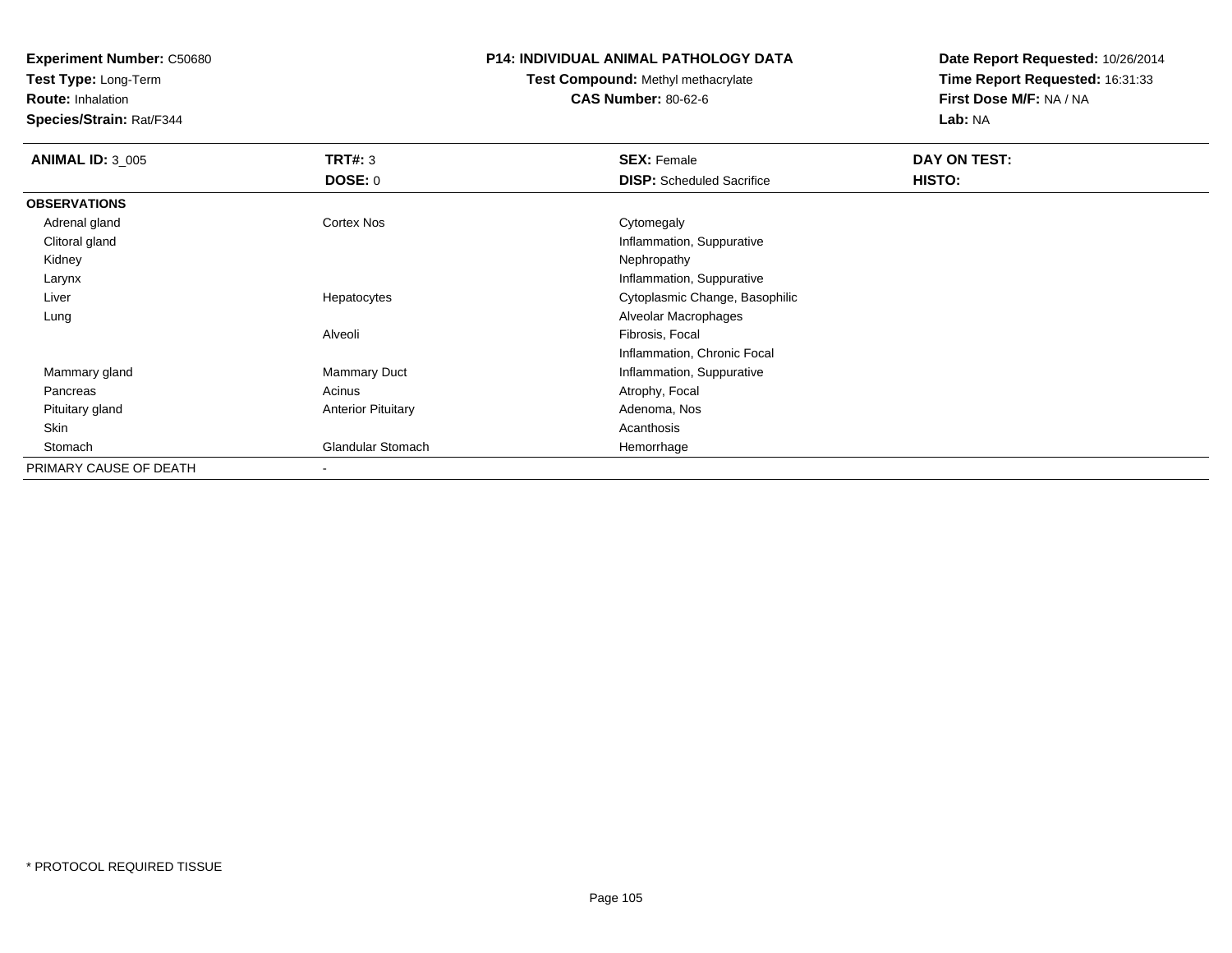| <b>Experiment Number: C50680</b><br>Test Type: Long-Term<br><b>Route: Inhalation</b><br>Species/Strain: Rat/F344 |                           | <b>P14: INDIVIDUAL ANIMAL PATHOLOGY DATA</b><br>Test Compound: Methyl methacrylate<br><b>CAS Number: 80-62-6</b> | Date Report Requested: 10/26/2014<br>Time Report Requested: 16:31:33<br>First Dose M/F: NA / NA<br>Lab: NA |
|------------------------------------------------------------------------------------------------------------------|---------------------------|------------------------------------------------------------------------------------------------------------------|------------------------------------------------------------------------------------------------------------|
| <b>ANIMAL ID: 3 006</b>                                                                                          | TRT#: 3                   | <b>SEX: Female</b>                                                                                               | DAY ON TEST:                                                                                               |
|                                                                                                                  | <b>DOSE: 0</b>            | <b>DISP:</b> Moribund Sacrifice                                                                                  | <b>HISTO:</b>                                                                                              |
| <b>OBSERVATIONS</b>                                                                                              |                           |                                                                                                                  |                                                                                                            |
| Liver                                                                                                            | Hepatocytes               | Cytoplasmic Vacuolization                                                                                        |                                                                                                            |
|                                                                                                                  |                           | Hepatocytomegaly                                                                                                 |                                                                                                            |
|                                                                                                                  | <b>Bile Duct</b>          | Hyperplasia, Nos                                                                                                 |                                                                                                            |
| Pituitary gland                                                                                                  | <b>Anterior Pituitary</b> | Adenoma, Nos                                                                                                     |                                                                                                            |
| Stomach                                                                                                          | Forestomach               | Ulcer, Nos                                                                                                       |                                                                                                            |
| Unspecified                                                                                                      | Multiple Organs Nos       | Inflammation, Suppurative                                                                                        |                                                                                                            |
|                                                                                                                  | Multiple Organs Nos       | Leukemia, Mononuclear Cell                                                                                       |                                                                                                            |
| PRIMARY CAUSE OF DEATH                                                                                           |                           |                                                                                                                  |                                                                                                            |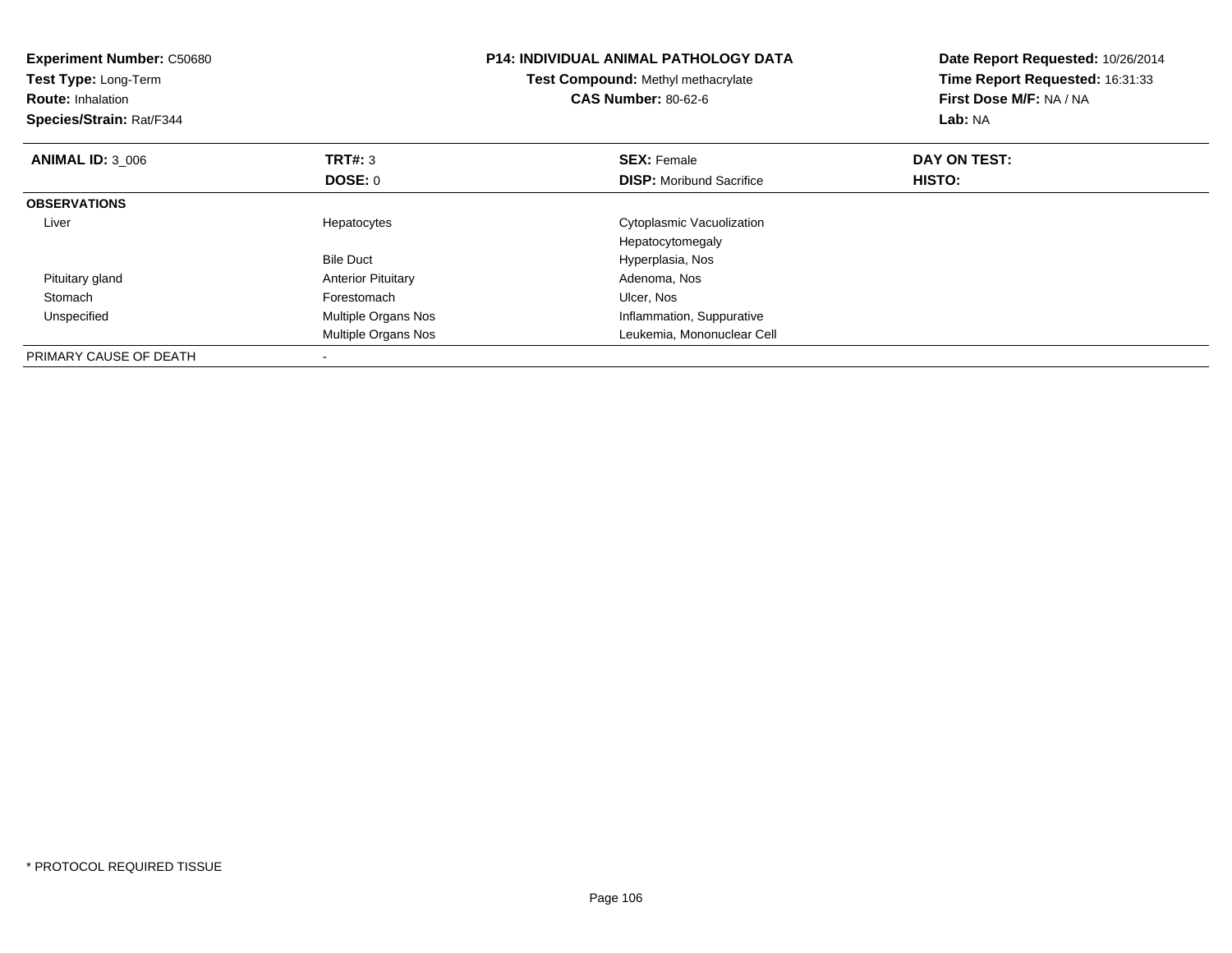| <b>Experiment Number: C50680</b><br>Test Type: Long-Term<br><b>Route: Inhalation</b><br>Species/Strain: Rat/F344 |                           | <b>P14: INDIVIDUAL ANIMAL PATHOLOGY DATA</b><br>Test Compound: Methyl methacrylate<br><b>CAS Number: 80-62-6</b> | Date Report Requested: 10/26/2014<br>Time Report Requested: 16:31:33<br>First Dose M/F: NA / NA<br>Lab: NA |
|------------------------------------------------------------------------------------------------------------------|---------------------------|------------------------------------------------------------------------------------------------------------------|------------------------------------------------------------------------------------------------------------|
| <b>ANIMAL ID: 3 007</b>                                                                                          | <b>TRT#: 3</b>            | <b>SEX: Female</b>                                                                                               | DAY ON TEST:                                                                                               |
|                                                                                                                  | DOSE: 0                   | <b>DISP:</b> Scheduled Sacrifice                                                                                 | <b>HISTO:</b>                                                                                              |
| <b>OBSERVATIONS</b>                                                                                              |                           |                                                                                                                  |                                                                                                            |
| Adrenal gland                                                                                                    | Cortex Nos                | Cytoplasmic Vacuolization                                                                                        |                                                                                                            |
| Clitoral gland                                                                                                   |                           | Inflammation, Suppurative                                                                                        |                                                                                                            |
| Kidney                                                                                                           |                           | Nephropathy                                                                                                      |                                                                                                            |
| Liver                                                                                                            |                           | Inflammation, Granulomatous Focal                                                                                |                                                                                                            |
| Pituitary gland                                                                                                  | <b>Anterior Pituitary</b> | Adenoma, Nos                                                                                                     |                                                                                                            |
| PRIMARY CAUSE OF DEATH                                                                                           |                           |                                                                                                                  |                                                                                                            |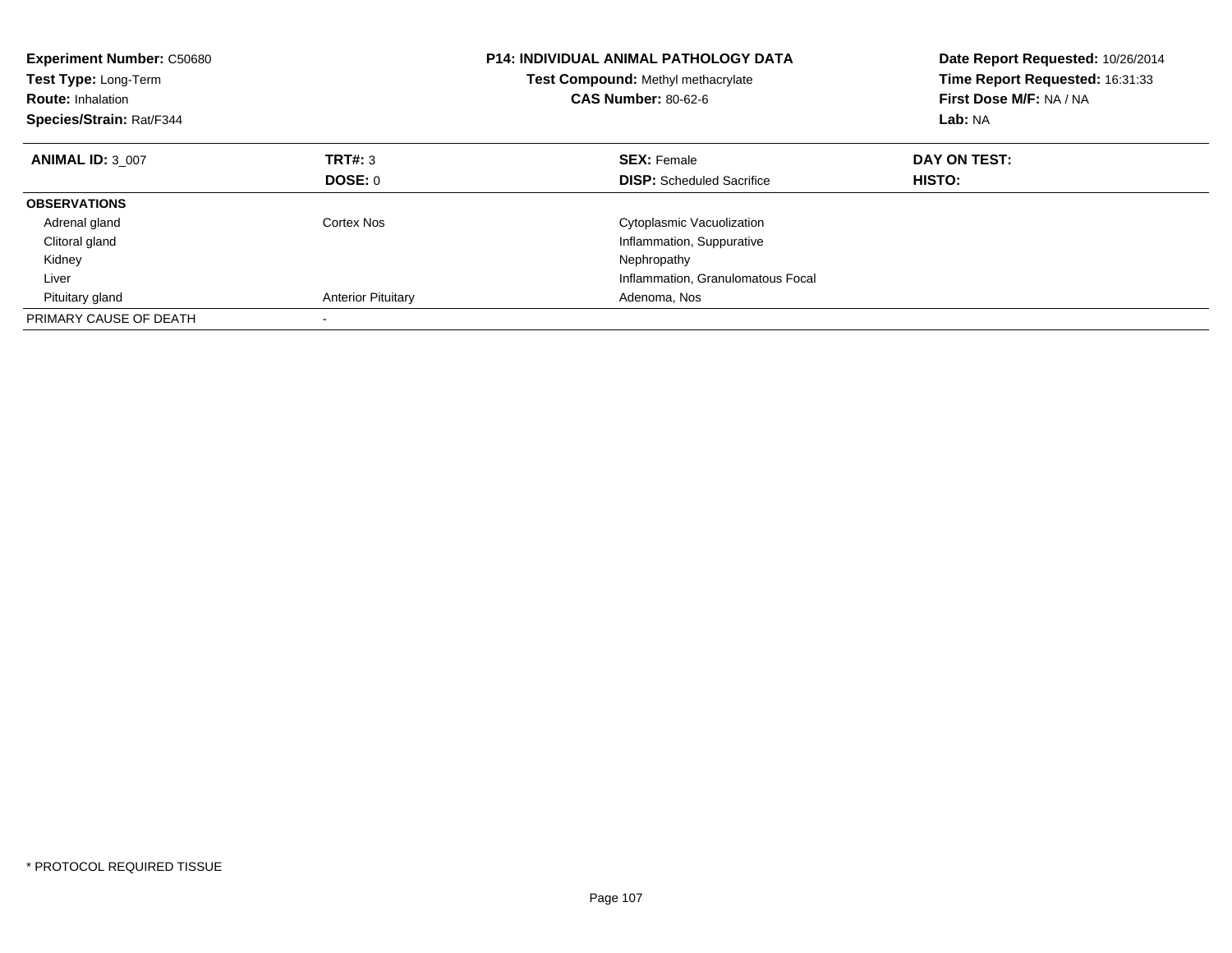| Experiment Number: C50680<br>Test Type: Long-Term<br><b>Route: Inhalation</b><br>Species/Strain: Rat/F344 |                           | <b>P14: INDIVIDUAL ANIMAL PATHOLOGY DATA</b><br>Test Compound: Methyl methacrylate<br><b>CAS Number: 80-62-6</b> | Date Report Requested: 10/26/2014<br>Time Report Requested: 16:31:33<br>First Dose M/F: NA / NA<br>Lab: NA |
|-----------------------------------------------------------------------------------------------------------|---------------------------|------------------------------------------------------------------------------------------------------------------|------------------------------------------------------------------------------------------------------------|
| <b>ANIMAL ID: 3 008</b>                                                                                   | <b>TRT#: 3</b>            | <b>SEX: Female</b>                                                                                               | DAY ON TEST:                                                                                               |
|                                                                                                           | DOSE: 0                   | <b>DISP:</b> Moribund Sacrifice                                                                                  | HISTO:                                                                                                     |
| <b>OBSERVATIONS</b>                                                                                       |                           |                                                                                                                  |                                                                                                            |
| Kidney                                                                                                    |                           | Nephropathy                                                                                                      |                                                                                                            |
| Liver                                                                                                     | Hepatocytes               | Cytoplasmic Vacuolization                                                                                        |                                                                                                            |
|                                                                                                           |                           | Hepatocytomegaly                                                                                                 |                                                                                                            |
|                                                                                                           | <b>Bile Duct</b>          | Hyperplasia, Nos                                                                                                 |                                                                                                            |
| Pancreas                                                                                                  | Acinus                    | Atrophy, Focal                                                                                                   |                                                                                                            |
| Pituitary gland                                                                                           | <b>Anterior Pituitary</b> | Hyperplasia, Nos                                                                                                 |                                                                                                            |
| Unspecified                                                                                               | Multiple Organs Nos       | Leukemia, Mononuclear Cell                                                                                       |                                                                                                            |
| PRIMARY CAUSE OF DEATH                                                                                    |                           |                                                                                                                  |                                                                                                            |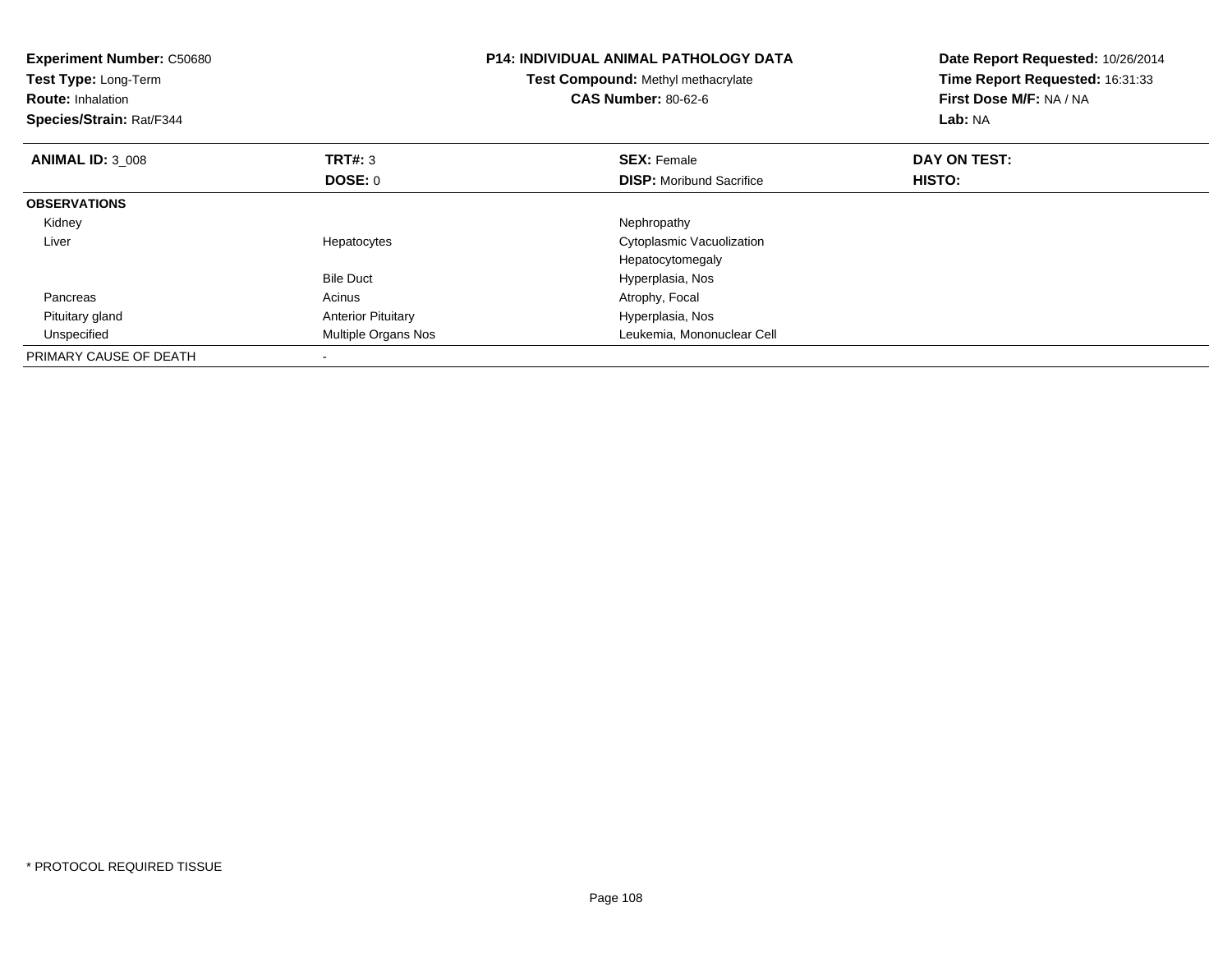| <b>Experiment Number: C50680</b><br>Test Type: Long-Term<br><b>Route: Inhalation</b><br>Species/Strain: Rat/F344 |                | <b>P14: INDIVIDUAL ANIMAL PATHOLOGY DATA</b><br>Test Compound: Methyl methacrylate<br><b>CAS Number: 80-62-6</b> | Date Report Requested: 10/26/2014<br>Time Report Requested: 16:31:33<br>First Dose M/F: NA / NA<br>Lab: NA |
|------------------------------------------------------------------------------------------------------------------|----------------|------------------------------------------------------------------------------------------------------------------|------------------------------------------------------------------------------------------------------------|
| <b>ANIMAL ID: 3 009</b>                                                                                          | TRT#: 3        | <b>SEX: Female</b>                                                                                               | DAY ON TEST:                                                                                               |
|                                                                                                                  | <b>DOSE: 0</b> | <b>DISP:</b> Scheduled Sacrifice                                                                                 | HISTO:                                                                                                     |
| <b>OBSERVATIONS</b>                                                                                              |                |                                                                                                                  |                                                                                                            |
| Adrenal gland                                                                                                    | Cortex Nos     | Hyperplasia, Focal                                                                                               |                                                                                                            |
| Intestine Large                                                                                                  | Colon          | Parasitism                                                                                                       |                                                                                                            |
| Kidney                                                                                                           |                | Nephropathy                                                                                                      |                                                                                                            |
| Liver                                                                                                            | Hepatocytes    | Cytoplasmic Change, Basophilic                                                                                   |                                                                                                            |
|                                                                                                                  |                | Inflammation, Granulomatous Focal                                                                                |                                                                                                            |
| Pancreas                                                                                                         | Acinus         | Atrophy, Focal                                                                                                   |                                                                                                            |
| PRIMARY CAUSE OF DEATH                                                                                           |                |                                                                                                                  |                                                                                                            |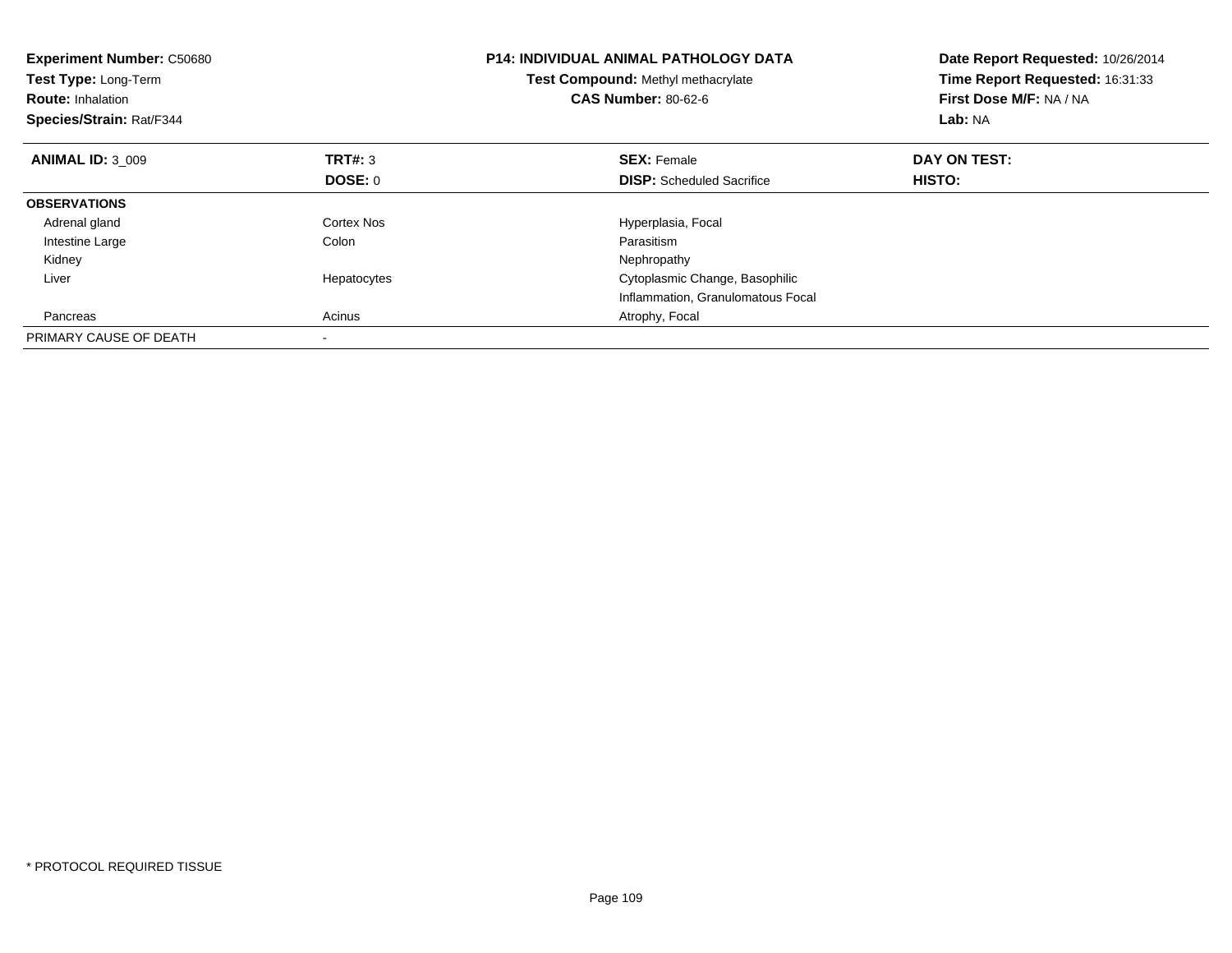| <b>Experiment Number: C50680</b><br>Test Type: Long-Term<br><b>Route: Inhalation</b><br>Species/Strain: Rat/F344 |                           | <b>P14: INDIVIDUAL ANIMAL PATHOLOGY DATA</b><br>Test Compound: Methyl methacrylate<br><b>CAS Number: 80-62-6</b> | Date Report Requested: 10/26/2014<br>Time Report Requested: 16:31:33<br>First Dose M/F: NA / NA<br>Lab: NA |
|------------------------------------------------------------------------------------------------------------------|---------------------------|------------------------------------------------------------------------------------------------------------------|------------------------------------------------------------------------------------------------------------|
| <b>ANIMAL ID: 3 010</b>                                                                                          | <b>TRT#: 3</b>            | <b>SEX: Female</b>                                                                                               | DAY ON TEST:                                                                                               |
|                                                                                                                  | DOSE: 0                   | <b>DISP:</b> Scheduled Sacrifice                                                                                 | HISTO:                                                                                                     |
| <b>OBSERVATIONS</b>                                                                                              |                           |                                                                                                                  |                                                                                                            |
| Adrenal gland                                                                                                    | Medulla                   | Pheochromocytoma                                                                                                 |                                                                                                            |
| Kidney                                                                                                           |                           | Nephropathy                                                                                                      |                                                                                                            |
| Lung                                                                                                             | Alveoli                   | Hemorrhage                                                                                                       |                                                                                                            |
| Nasal cavity                                                                                                     |                           | Inflammation, Serous                                                                                             |                                                                                                            |
| Pancreas                                                                                                         | Acinus                    | Atrophy, Focal                                                                                                   |                                                                                                            |
| Pituitary gland                                                                                                  | <b>Anterior Pituitary</b> | Adenoma, Nos                                                                                                     |                                                                                                            |
| Uterus                                                                                                           |                           | <b>Endometrial Stromal Polyp</b>                                                                                 |                                                                                                            |
| PRIMARY CAUSE OF DEATH                                                                                           |                           |                                                                                                                  |                                                                                                            |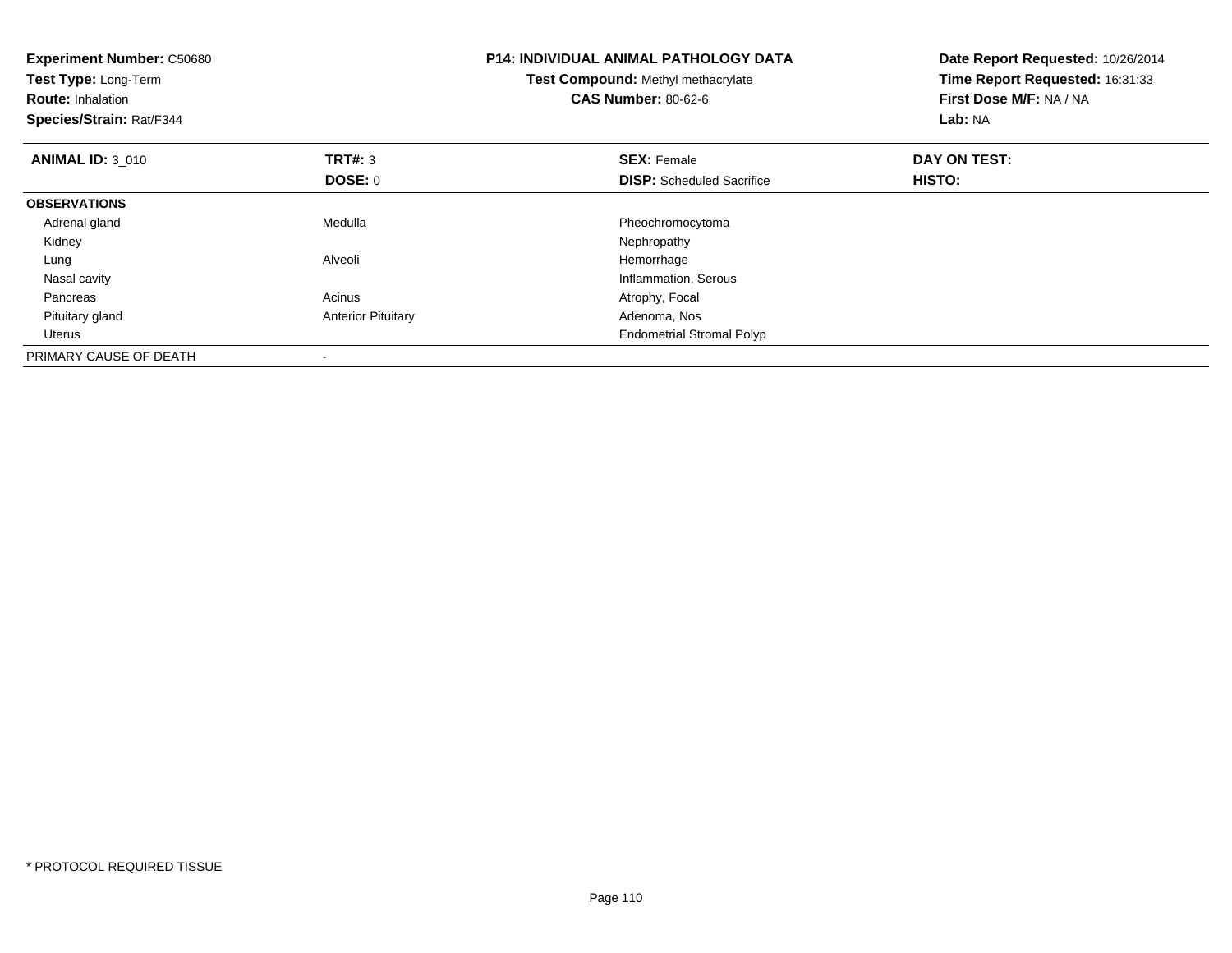| <b>Experiment Number: C50680</b><br>Test Type: Long-Term<br><b>Route: Inhalation</b><br>Species/Strain: Rat/F344 |                           | <b>P14: INDIVIDUAL ANIMAL PATHOLOGY DATA</b><br>Test Compound: Methyl methacrylate<br><b>CAS Number: 80-62-6</b> | Date Report Requested: 10/26/2014<br>Time Report Requested: 16:31:33<br>First Dose M/F: NA / NA<br>Lab: NA |
|------------------------------------------------------------------------------------------------------------------|---------------------------|------------------------------------------------------------------------------------------------------------------|------------------------------------------------------------------------------------------------------------|
| <b>ANIMAL ID: 3 011</b>                                                                                          | TRT#: 3                   | <b>SEX: Female</b>                                                                                               | DAY ON TEST:                                                                                               |
|                                                                                                                  | <b>DOSE: 0</b>            | <b>DISP:</b> Scheduled Sacrifice                                                                                 | <b>HISTO:</b>                                                                                              |
| <b>OBSERVATIONS</b>                                                                                              |                           |                                                                                                                  |                                                                                                            |
| Kidney                                                                                                           |                           | Nephropathy                                                                                                      |                                                                                                            |
| Liver                                                                                                            | Hepatocytes               | Cytoplasmic Change, Basophilic                                                                                   |                                                                                                            |
| Pituitary gland                                                                                                  | <b>Anterior Pituitary</b> | Hyperplasia, Nos                                                                                                 |                                                                                                            |
| Thyroid                                                                                                          |                           | Hyperplasia, C Cell                                                                                              |                                                                                                            |
| Uterus                                                                                                           | Endometrium               | Inflammation, Suppurative                                                                                        |                                                                                                            |
| PRIMARY CAUSE OF DEATH                                                                                           |                           |                                                                                                                  |                                                                                                            |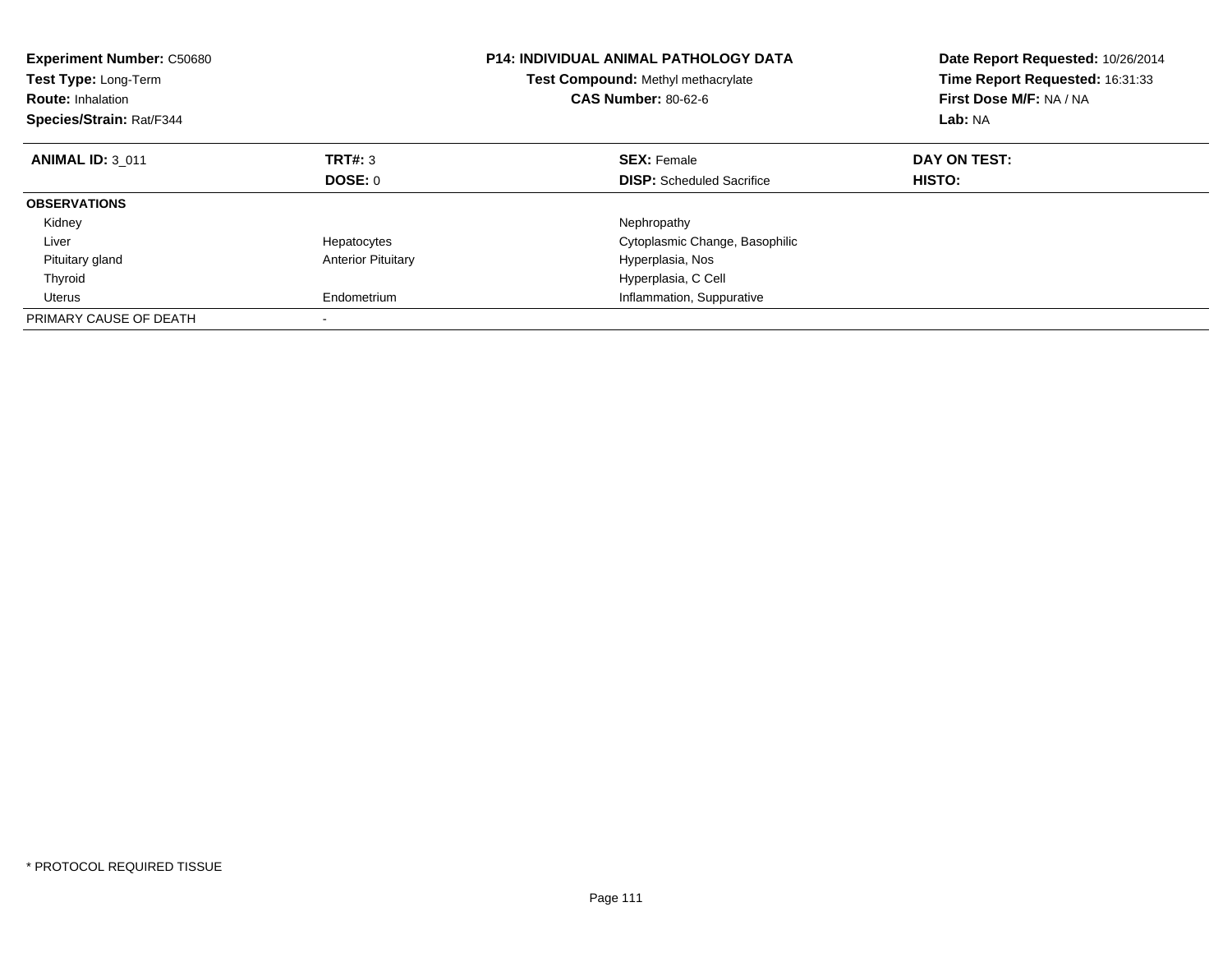| <b>Experiment Number: C50680</b><br>Test Type: Long-Term<br><b>Route: Inhalation</b><br>Species/Strain: Rat/F344 |                           | <b>P14: INDIVIDUAL ANIMAL PATHOLOGY DATA</b><br>Test Compound: Methyl methacrylate<br><b>CAS Number: 80-62-6</b> | Date Report Requested: 10/26/2014<br>Time Report Requested: 16:31:33<br>First Dose M/F: NA / NA<br>Lab: NA |
|------------------------------------------------------------------------------------------------------------------|---------------------------|------------------------------------------------------------------------------------------------------------------|------------------------------------------------------------------------------------------------------------|
| <b>ANIMAL ID: 3_012</b>                                                                                          | TRT#: 3                   | <b>SEX: Female</b>                                                                                               | DAY ON TEST:                                                                                               |
|                                                                                                                  | DOSE: 0                   | <b>DISP:</b> Scheduled Sacrifice                                                                                 | HISTO:                                                                                                     |
| <b>OBSERVATIONS</b>                                                                                              |                           |                                                                                                                  |                                                                                                            |
| Kidney                                                                                                           |                           | Nephropathy                                                                                                      |                                                                                                            |
| Liver                                                                                                            | Hepatocytes               | Cytoplasmic Change, Basophilic                                                                                   |                                                                                                            |
|                                                                                                                  |                           | Inflammation, Granulomatous Focal                                                                                |                                                                                                            |
| Lung                                                                                                             |                           | Alveolar Macrophages                                                                                             |                                                                                                            |
| Pituitary gland                                                                                                  | <b>Anterior Pituitary</b> | Adenoma, Nos                                                                                                     |                                                                                                            |
| PRIMARY CAUSE OF DEATH                                                                                           |                           |                                                                                                                  |                                                                                                            |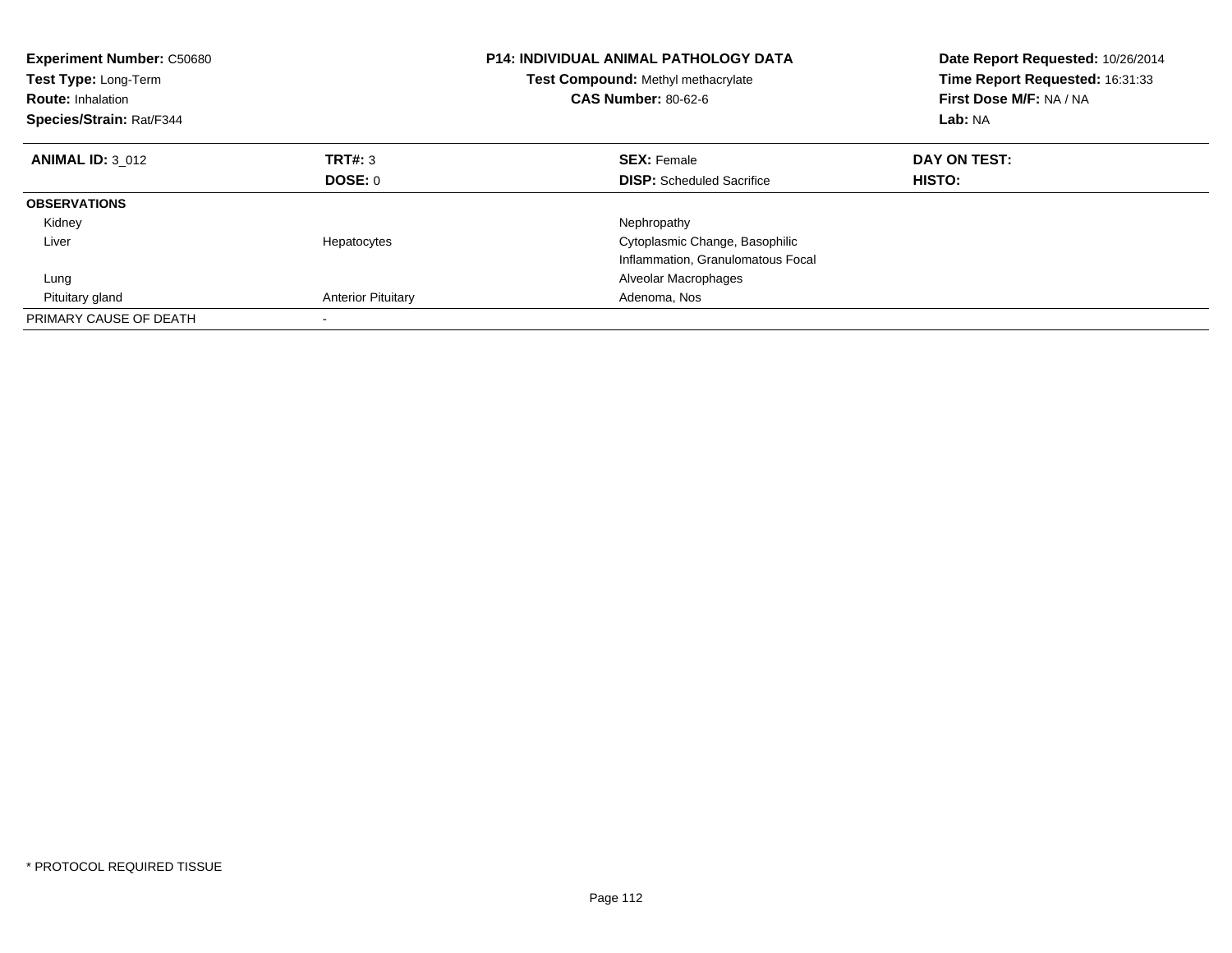| <b>Experiment Number: C50680</b><br>Test Type: Long-Term<br><b>Route: Inhalation</b><br>Species/Strain: Rat/F344 |                           | <b>P14: INDIVIDUAL ANIMAL PATHOLOGY DATA</b><br>Test Compound: Methyl methacrylate<br><b>CAS Number: 80-62-6</b> | Date Report Requested: 10/26/2014<br>Time Report Requested: 16:31:33<br>First Dose M/F: NA / NA<br>Lab: NA |
|------------------------------------------------------------------------------------------------------------------|---------------------------|------------------------------------------------------------------------------------------------------------------|------------------------------------------------------------------------------------------------------------|
| <b>ANIMAL ID: 3 013</b>                                                                                          | <b>TRT#: 3</b>            | <b>SEX: Female</b>                                                                                               | DAY ON TEST:                                                                                               |
|                                                                                                                  | <b>DOSE: 0</b>            | <b>DISP:</b> Moribund Sacrifice                                                                                  | HISTO:                                                                                                     |
| <b>OBSERVATIONS</b>                                                                                              |                           |                                                                                                                  |                                                                                                            |
| Kidney                                                                                                           | Tubule                    | Dilatation, Nos                                                                                                  |                                                                                                            |
| Liver                                                                                                            | Hepatocytes               | Cytoplasmic Vacuolization                                                                                        |                                                                                                            |
| Nasal cavity                                                                                                     |                           | Inflammation, Suppurative                                                                                        |                                                                                                            |
|                                                                                                                  |                           | Metaplasia, Squamous                                                                                             |                                                                                                            |
| Pancreas                                                                                                         | Acinus                    | Atrophy, Focal                                                                                                   |                                                                                                            |
| Pituitary gland                                                                                                  | <b>Anterior Pituitary</b> | Adenoma, Nos                                                                                                     |                                                                                                            |
| Unspecified                                                                                                      | Multiple Organs Nos       | Hematopoiesis                                                                                                    |                                                                                                            |
| PRIMARY CAUSE OF DEATH                                                                                           |                           |                                                                                                                  |                                                                                                            |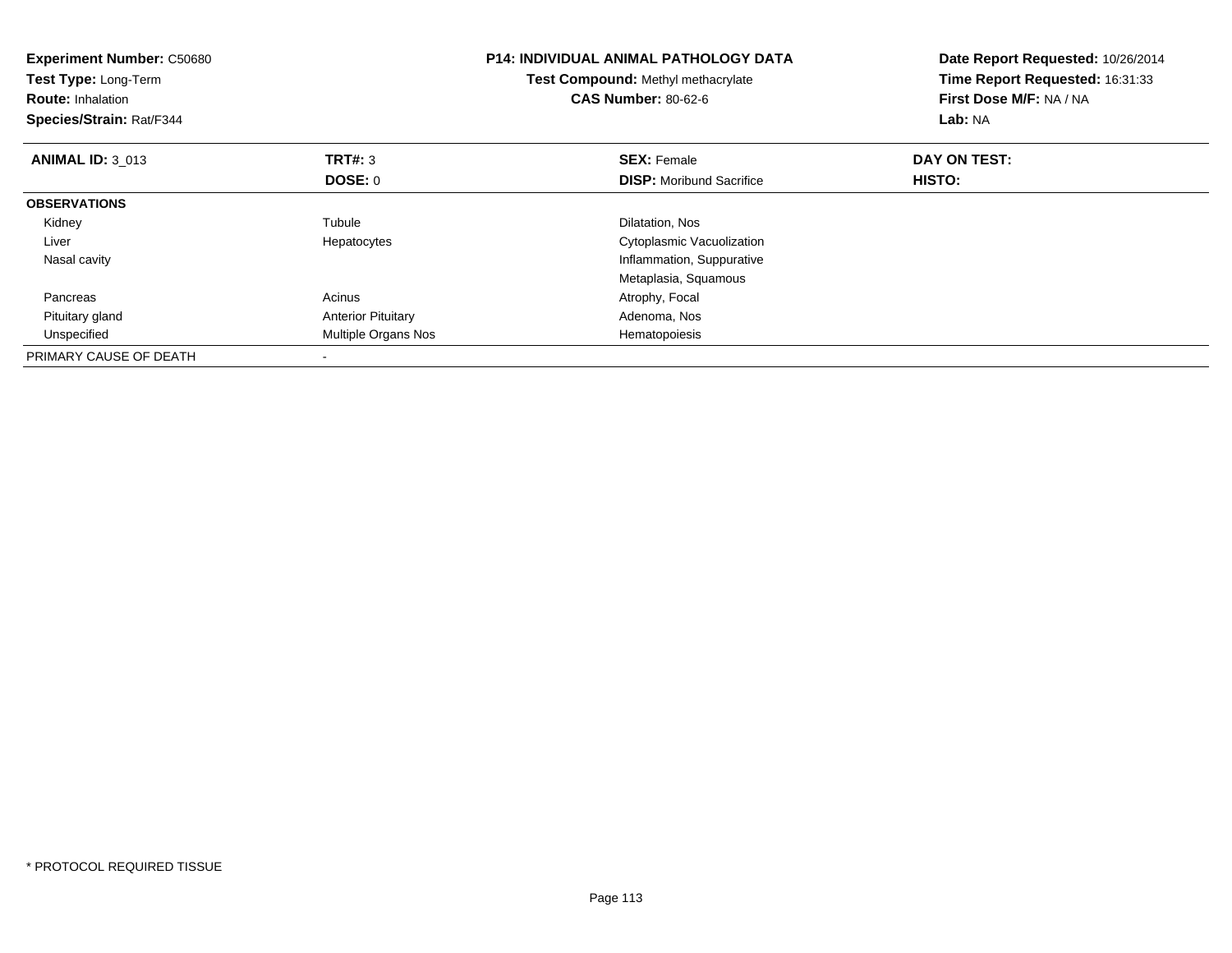| <b>Experiment Number: C50680</b><br>Test Type: Long-Term<br><b>Route: Inhalation</b><br>Species/Strain: Rat/F344 |                           | <b>P14: INDIVIDUAL ANIMAL PATHOLOGY DATA</b><br>Test Compound: Methyl methacrylate<br><b>CAS Number: 80-62-6</b> | Date Report Requested: 10/26/2014<br>Time Report Requested: 16:31:33<br>First Dose M/F: NA / NA<br>Lab: NA |
|------------------------------------------------------------------------------------------------------------------|---------------------------|------------------------------------------------------------------------------------------------------------------|------------------------------------------------------------------------------------------------------------|
| <b>ANIMAL ID: 3 014</b>                                                                                          | TRT#: 3                   | <b>SEX: Female</b>                                                                                               | DAY ON TEST:                                                                                               |
|                                                                                                                  | DOSE: 0                   | <b>DISP:</b> Moribund Sacrifice                                                                                  | HISTO:                                                                                                     |
| <b>OBSERVATIONS</b>                                                                                              |                           |                                                                                                                  |                                                                                                            |
| Bone marrow                                                                                                      |                           | Hyperplasia, Megakaryocytic                                                                                      |                                                                                                            |
| Clitoral gland                                                                                                   |                           | Carcinoma, Nos                                                                                                   |                                                                                                            |
| Kidney                                                                                                           |                           | Nephropathy                                                                                                      |                                                                                                            |
| Mammary gland                                                                                                    |                           | Fibroadenoma                                                                                                     |                                                                                                            |
| Nasal cavity                                                                                                     |                           | Inflammation, Serous                                                                                             |                                                                                                            |
| Pituitary gland                                                                                                  | <b>Anterior Pituitary</b> | Adenoma, Nos                                                                                                     |                                                                                                            |
| Unspecified                                                                                                      | Multiple Organs Nos       | Leukemia, Mononuclear Cell                                                                                       |                                                                                                            |
| PRIMARY CAUSE OF DEATH                                                                                           | $\overline{\phantom{a}}$  |                                                                                                                  |                                                                                                            |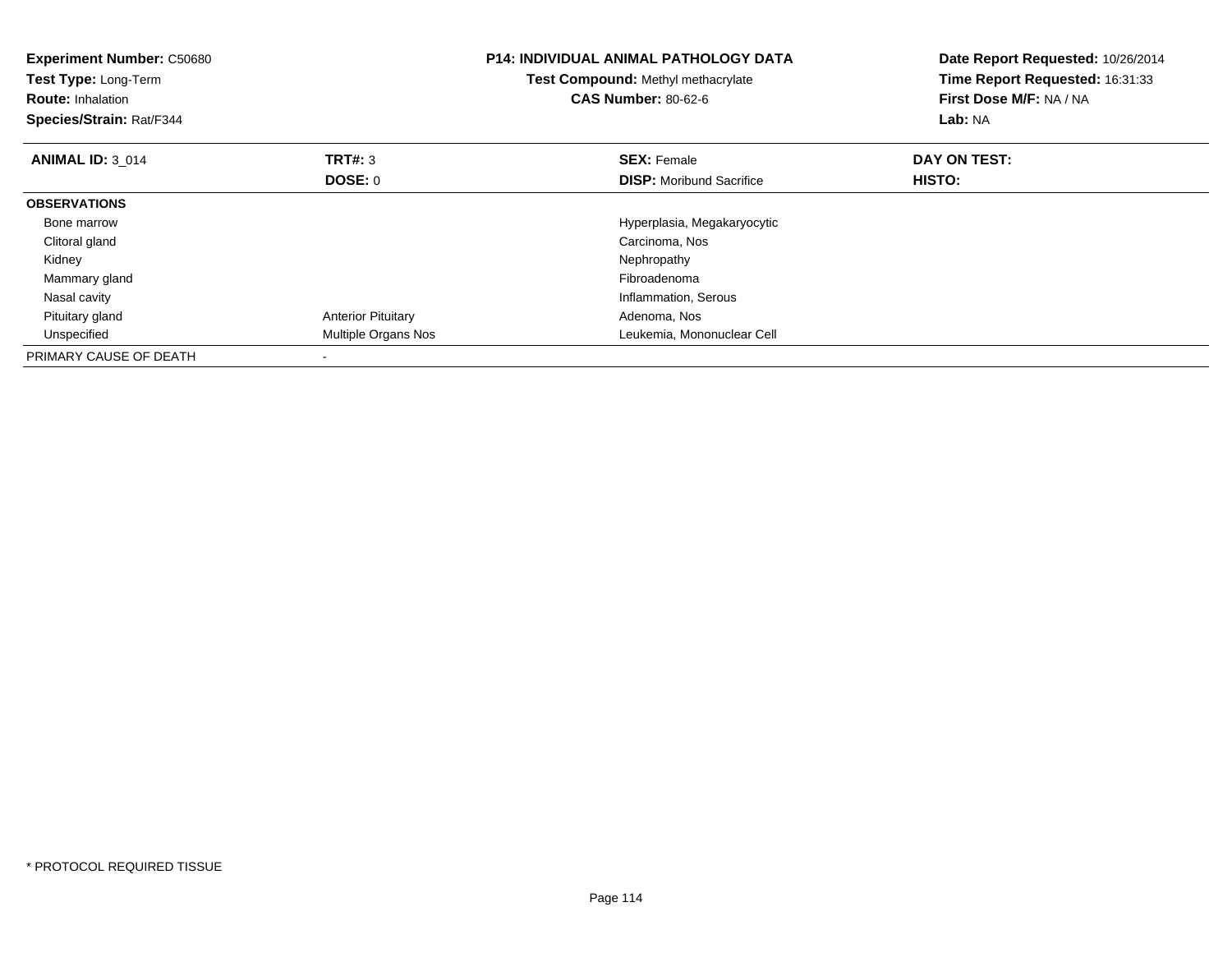| <b>Experiment Number: C50680</b><br>Test Type: Long-Term<br><b>Route: Inhalation</b><br>Species/Strain: Rat/F344 |                           | <b>P14: INDIVIDUAL ANIMAL PATHOLOGY DATA</b><br>Test Compound: Methyl methacrylate<br><b>CAS Number: 80-62-6</b> | Date Report Requested: 10/26/2014<br>Time Report Requested: 16:31:33<br>First Dose M/F: NA / NA<br>Lab: NA |
|------------------------------------------------------------------------------------------------------------------|---------------------------|------------------------------------------------------------------------------------------------------------------|------------------------------------------------------------------------------------------------------------|
| <b>ANIMAL ID: 3 015</b>                                                                                          | TRT#: 3                   | <b>SEX: Female</b>                                                                                               | DAY ON TEST:                                                                                               |
|                                                                                                                  | DOSE: 0                   | <b>DISP:</b> Scheduled Sacrifice                                                                                 | HISTO:                                                                                                     |
| <b>OBSERVATIONS</b>                                                                                              |                           |                                                                                                                  |                                                                                                            |
| Kidney                                                                                                           | Pelvis                    | Mineralization                                                                                                   |                                                                                                            |
|                                                                                                                  |                           | Nephropathy                                                                                                      |                                                                                                            |
| Liver                                                                                                            | Hepatocytes               | Cytoplasmic Change, Basophilic                                                                                   |                                                                                                            |
|                                                                                                                  |                           | Inflammation, Granulomatous Focal                                                                                |                                                                                                            |
| Pituitary gland                                                                                                  | <b>Anterior Pituitary</b> | Adenoma, Nos                                                                                                     |                                                                                                            |
| PRIMARY CAUSE OF DEATH                                                                                           |                           |                                                                                                                  |                                                                                                            |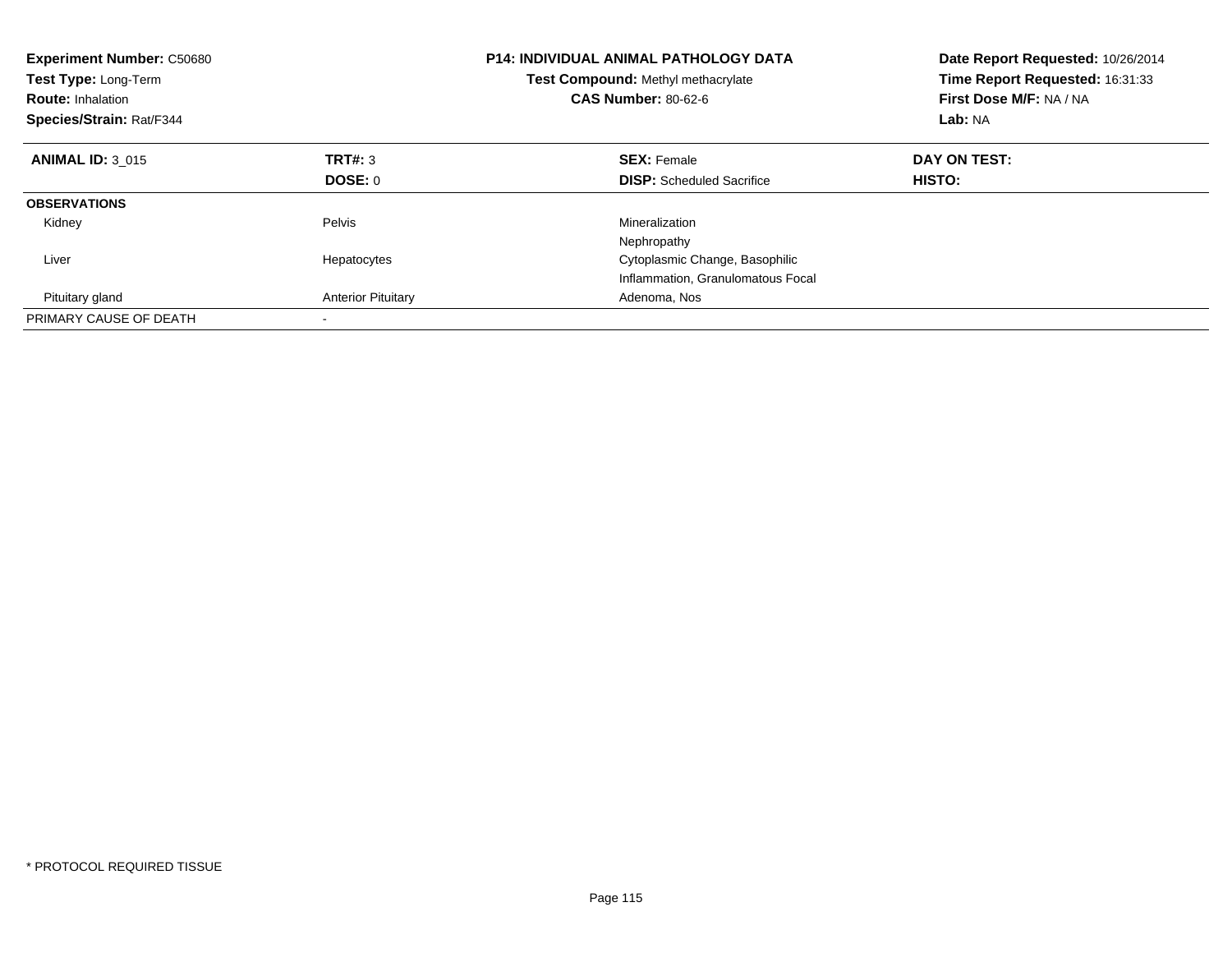| <b>Experiment Number: C50680</b><br><b>Test Type: Long-Term</b><br><b>Route: Inhalation</b><br>Species/Strain: Rat/F344 |                                     | <b>P14: INDIVIDUAL ANIMAL PATHOLOGY DATA</b><br><b>Test Compound: Methyl methacrylate</b><br><b>CAS Number: 80-62-6</b> | Date Report Requested: 10/26/2014<br>Time Report Requested: 16:31:33<br>First Dose M/F: NA / NA<br>Lab: NA |
|-------------------------------------------------------------------------------------------------------------------------|-------------------------------------|-------------------------------------------------------------------------------------------------------------------------|------------------------------------------------------------------------------------------------------------|
| <b>ANIMAL ID: 3_016</b>                                                                                                 | TRT#: 3                             | <b>SEX: Female</b>                                                                                                      | DAY ON TEST:                                                                                               |
|                                                                                                                         | <b>DOSE: 0</b>                      | <b>DISP:</b> Scheduled Sacrifice                                                                                        | HISTO:                                                                                                     |
| <b>OBSERVATIONS</b>                                                                                                     |                                     |                                                                                                                         |                                                                                                            |
| Brain                                                                                                                   | <b>Olfactory Sensory Epithelium</b> | Degeneration, Nos                                                                                                       |                                                                                                            |
| Kidney                                                                                                                  | Pelvis                              | <b>Mineralization</b>                                                                                                   |                                                                                                            |
|                                                                                                                         |                                     | Nephropathy                                                                                                             |                                                                                                            |
| Liver                                                                                                                   | Hepatocytes                         | Cytoplasmic Change, Basophilic                                                                                          |                                                                                                            |
| Lung                                                                                                                    |                                     | Alveolar Macrophages                                                                                                    |                                                                                                            |
| Nasal cavity                                                                                                            |                                     | Hyperplasia, Epithelial                                                                                                 |                                                                                                            |
|                                                                                                                         |                                     | Inflammation, Suppurative                                                                                               |                                                                                                            |
|                                                                                                                         |                                     | Metaplasia, Squamous                                                                                                    |                                                                                                            |
| Pituitary gland                                                                                                         | <b>Anterior Pituitary</b>           | Adenoma, Nos                                                                                                            |                                                                                                            |
| PRIMARY CAUSE OF DEATH                                                                                                  |                                     |                                                                                                                         |                                                                                                            |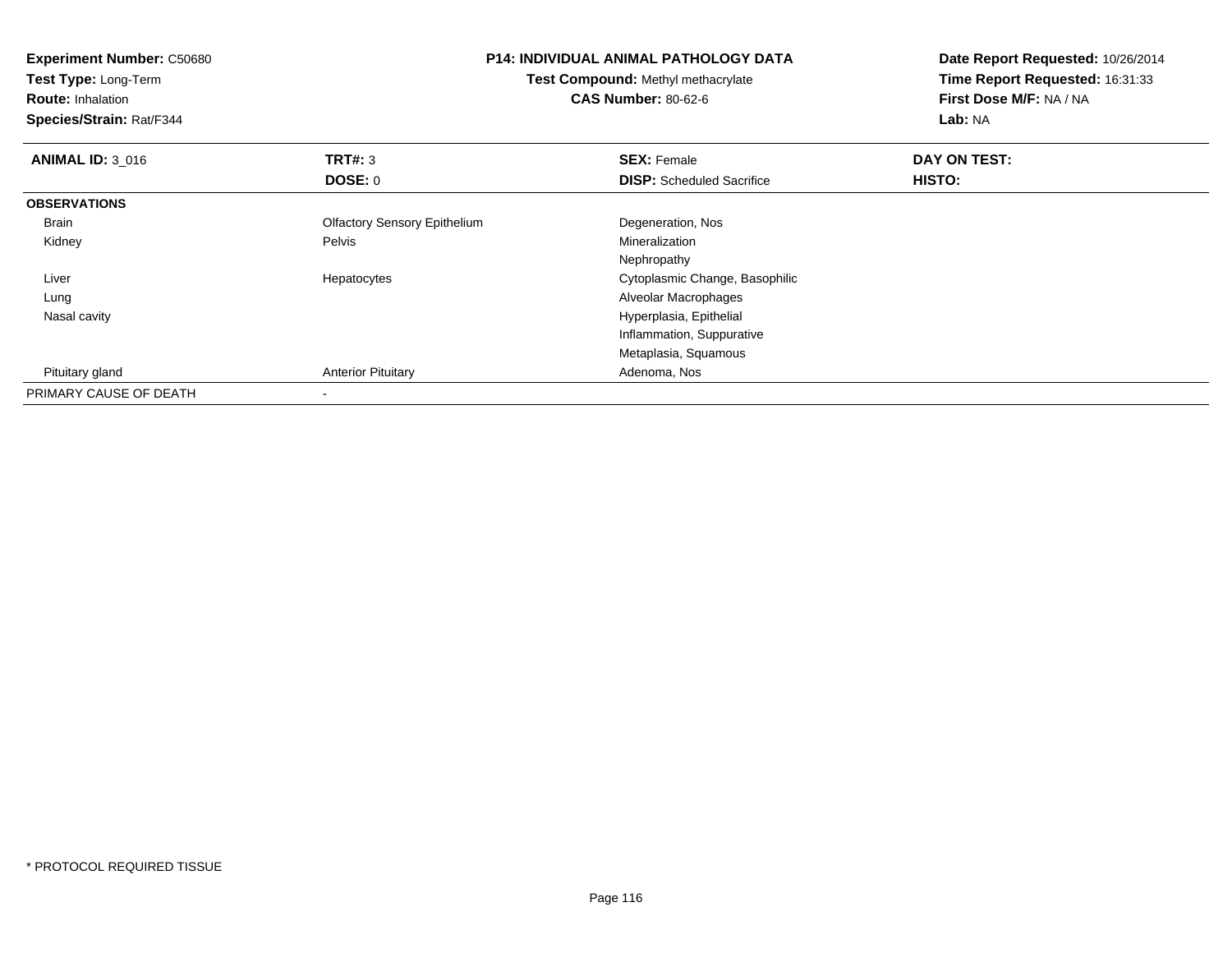| <b>Experiment Number: C50680</b><br>Test Type: Long-Term<br><b>Route: Inhalation</b><br>Species/Strain: Rat/F344 |                           | <b>P14: INDIVIDUAL ANIMAL PATHOLOGY DATA</b><br>Test Compound: Methyl methacrylate<br><b>CAS Number: 80-62-6</b> | Date Report Requested: 10/26/2014<br>Time Report Requested: 16:31:33<br>First Dose M/F: NA / NA<br>Lab: NA |
|------------------------------------------------------------------------------------------------------------------|---------------------------|------------------------------------------------------------------------------------------------------------------|------------------------------------------------------------------------------------------------------------|
| <b>ANIMAL ID: 3 017</b>                                                                                          | <b>TRT#: 3</b>            | <b>SEX: Female</b>                                                                                               | DAY ON TEST:                                                                                               |
|                                                                                                                  | DOSE: 0                   | <b>DISP:</b> Moribund Sacrifice                                                                                  | HISTO:                                                                                                     |
| <b>OBSERVATIONS</b>                                                                                              |                           |                                                                                                                  |                                                                                                            |
| Kidney                                                                                                           |                           | Nephropathy                                                                                                      |                                                                                                            |
| Liver                                                                                                            |                           | Inflammation, Granulomatous Focal                                                                                |                                                                                                            |
| Mammary gland                                                                                                    |                           | Fibroadenoma                                                                                                     |                                                                                                            |
| Pituitary gland                                                                                                  | <b>Anterior Pituitary</b> | Hyperplasia, Nos                                                                                                 |                                                                                                            |
| Thyroid                                                                                                          |                           | Follicular-Cell Adenoma                                                                                          |                                                                                                            |
| Uterus                                                                                                           |                           | <b>Endometrial Stromal Polyp</b>                                                                                 |                                                                                                            |
| PRIMARY CAUSE OF DEATH                                                                                           |                           |                                                                                                                  |                                                                                                            |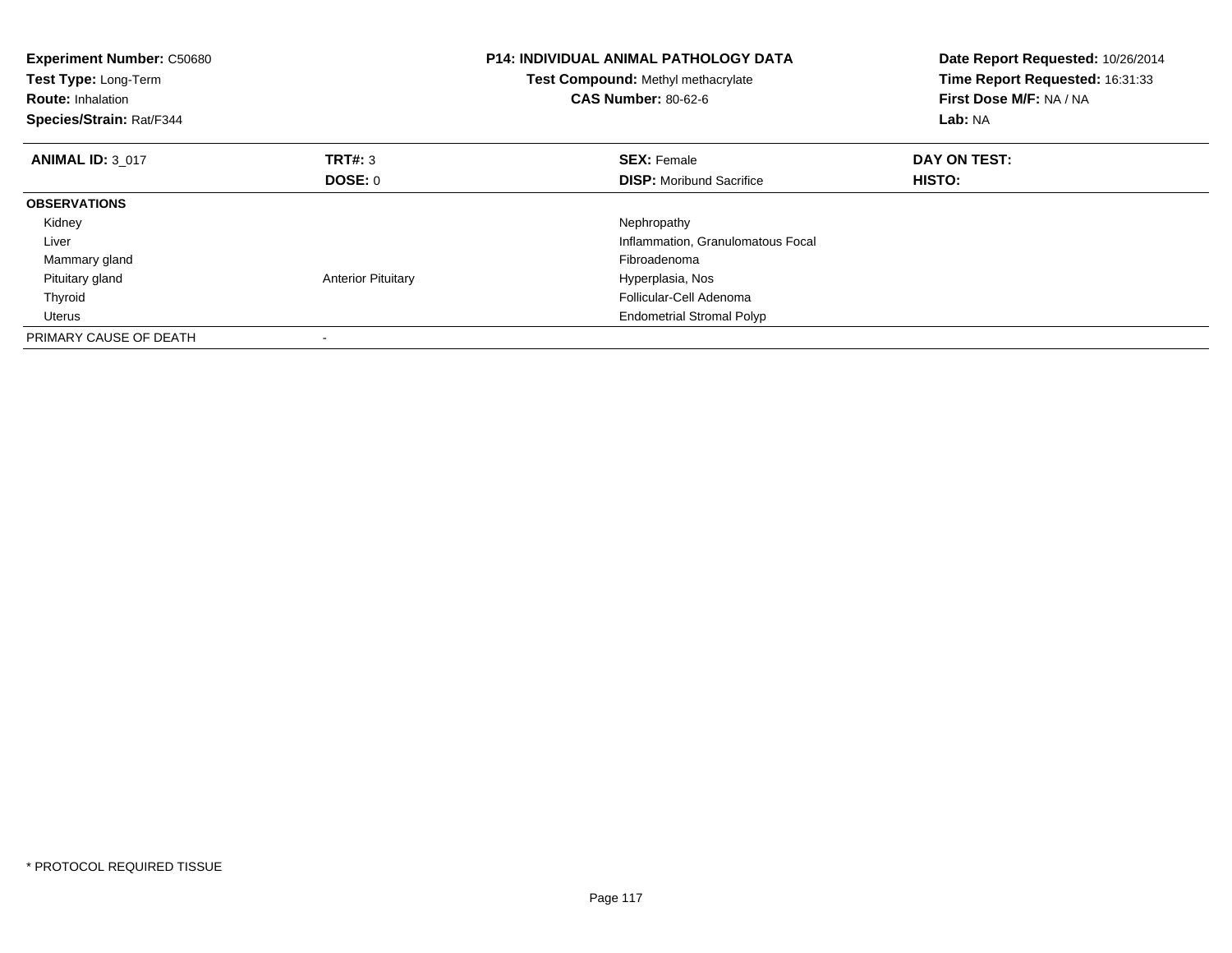| <b>Experiment Number: C50680</b><br>Test Type: Long-Term<br><b>Route: Inhalation</b><br>Species/Strain: Rat/F344 |                            | <b>P14: INDIVIDUAL ANIMAL PATHOLOGY DATA</b><br>Test Compound: Methyl methacrylate<br><b>CAS Number: 80-62-6</b> | Date Report Requested: 10/26/2014<br>Time Report Requested: 16:31:33<br>First Dose M/F: NA / NA<br>Lab: NA |
|------------------------------------------------------------------------------------------------------------------|----------------------------|------------------------------------------------------------------------------------------------------------------|------------------------------------------------------------------------------------------------------------|
| <b>ANIMAL ID: 3 018</b>                                                                                          | TRT#: 3                    | <b>SEX: Female</b>                                                                                               | DAY ON TEST:                                                                                               |
|                                                                                                                  | <b>DOSE: 0</b>             | <b>DISP:</b> Moribund Sacrifice                                                                                  | <b>HISTO:</b>                                                                                              |
| <b>OBSERVATIONS</b>                                                                                              |                            |                                                                                                                  |                                                                                                            |
| <b>Brain</b>                                                                                                     | Cerebrum                   | Hemorrhage                                                                                                       |                                                                                                            |
| Kidney                                                                                                           |                            | Nephropathy                                                                                                      |                                                                                                            |
| Liver                                                                                                            | Hepatocytes                | Cytoplasmic Vacuolization                                                                                        |                                                                                                            |
|                                                                                                                  |                            | Hepatocytomegaly                                                                                                 |                                                                                                            |
| Lung                                                                                                             |                            | Alveolar Macrophages                                                                                             |                                                                                                            |
| Pituitary gland                                                                                                  | <b>Anterior Pituitary</b>  | Adenoma, Nos                                                                                                     |                                                                                                            |
| Spleen                                                                                                           |                            | Fibrosis, Focal                                                                                                  |                                                                                                            |
| Unspecified                                                                                                      | <b>Multiple Organs Nos</b> | Leukemia, Mononuclear Cell                                                                                       |                                                                                                            |
| PRIMARY CAUSE OF DEATH                                                                                           |                            |                                                                                                                  |                                                                                                            |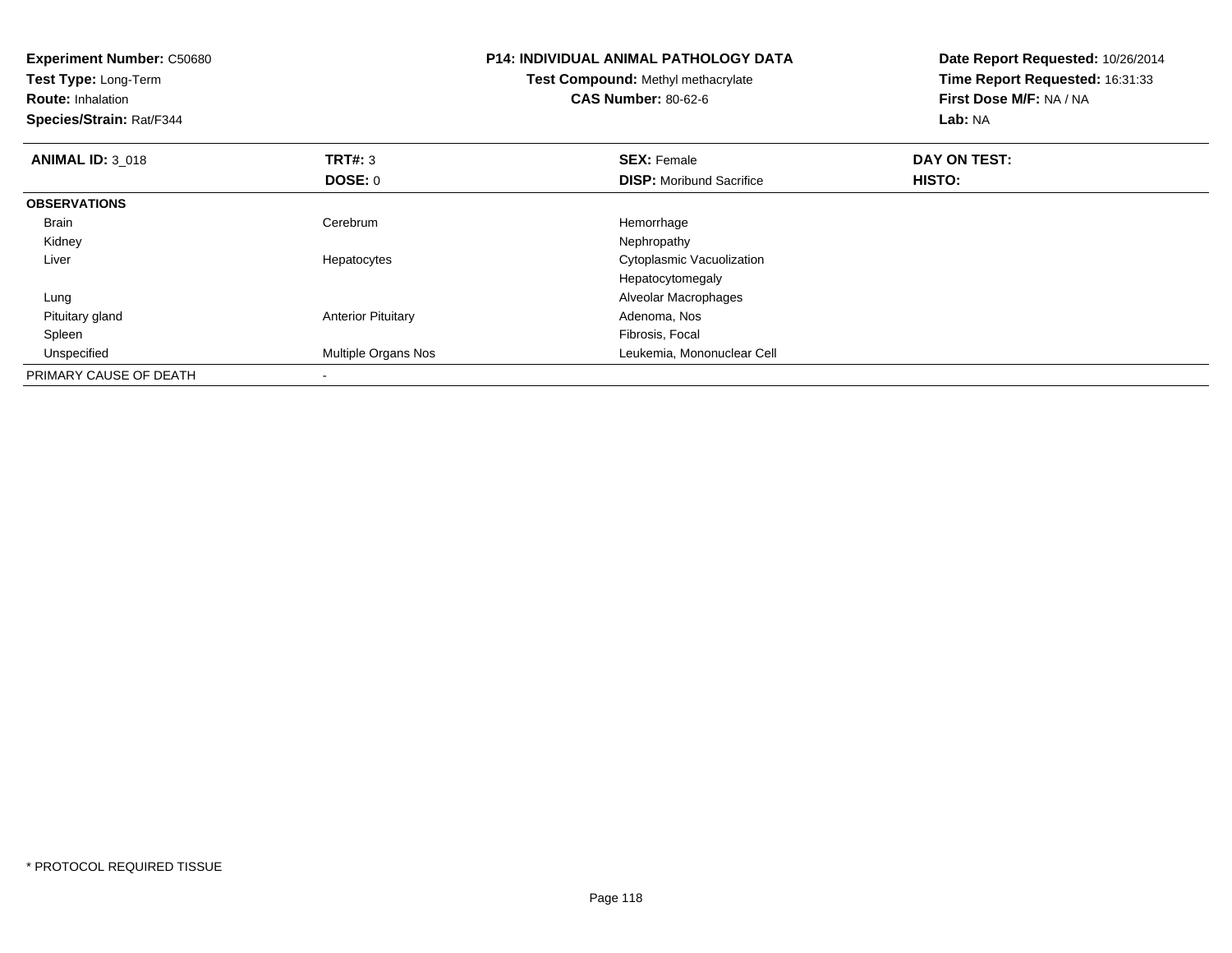| <b>Experiment Number: C50680</b><br>Test Type: Long-Term<br><b>Route: Inhalation</b><br>Species/Strain: Rat/F344 |                           | <b>P14: INDIVIDUAL ANIMAL PATHOLOGY DATA</b><br>Test Compound: Methyl methacrylate<br><b>CAS Number: 80-62-6</b> | Date Report Requested: 10/26/2014<br>Time Report Requested: 16:31:33<br>First Dose M/F: NA / NA<br>Lab: NA |
|------------------------------------------------------------------------------------------------------------------|---------------------------|------------------------------------------------------------------------------------------------------------------|------------------------------------------------------------------------------------------------------------|
| <b>ANIMAL ID: 3 019</b>                                                                                          | TRT#: 3                   | <b>SEX: Female</b>                                                                                               | DAY ON TEST:                                                                                               |
|                                                                                                                  | DOSE: 0                   | <b>DISP:</b> Scheduled Sacrifice                                                                                 | <b>HISTO:</b>                                                                                              |
| <b>OBSERVATIONS</b>                                                                                              |                           |                                                                                                                  |                                                                                                            |
| Kidney                                                                                                           |                           | Nephropathy                                                                                                      |                                                                                                            |
| Liver                                                                                                            |                           | Inflammation, Granulomatous Focal                                                                                |                                                                                                            |
| Mammary gland                                                                                                    |                           | Fibroadenoma                                                                                                     |                                                                                                            |
| Pituitary gland                                                                                                  | <b>Anterior Pituitary</b> | Hyperplasia, Nos                                                                                                 |                                                                                                            |
| Thyroid                                                                                                          |                           | Follicular-Cell Carcinoma                                                                                        |                                                                                                            |
| PRIMARY CAUSE OF DEATH                                                                                           |                           |                                                                                                                  |                                                                                                            |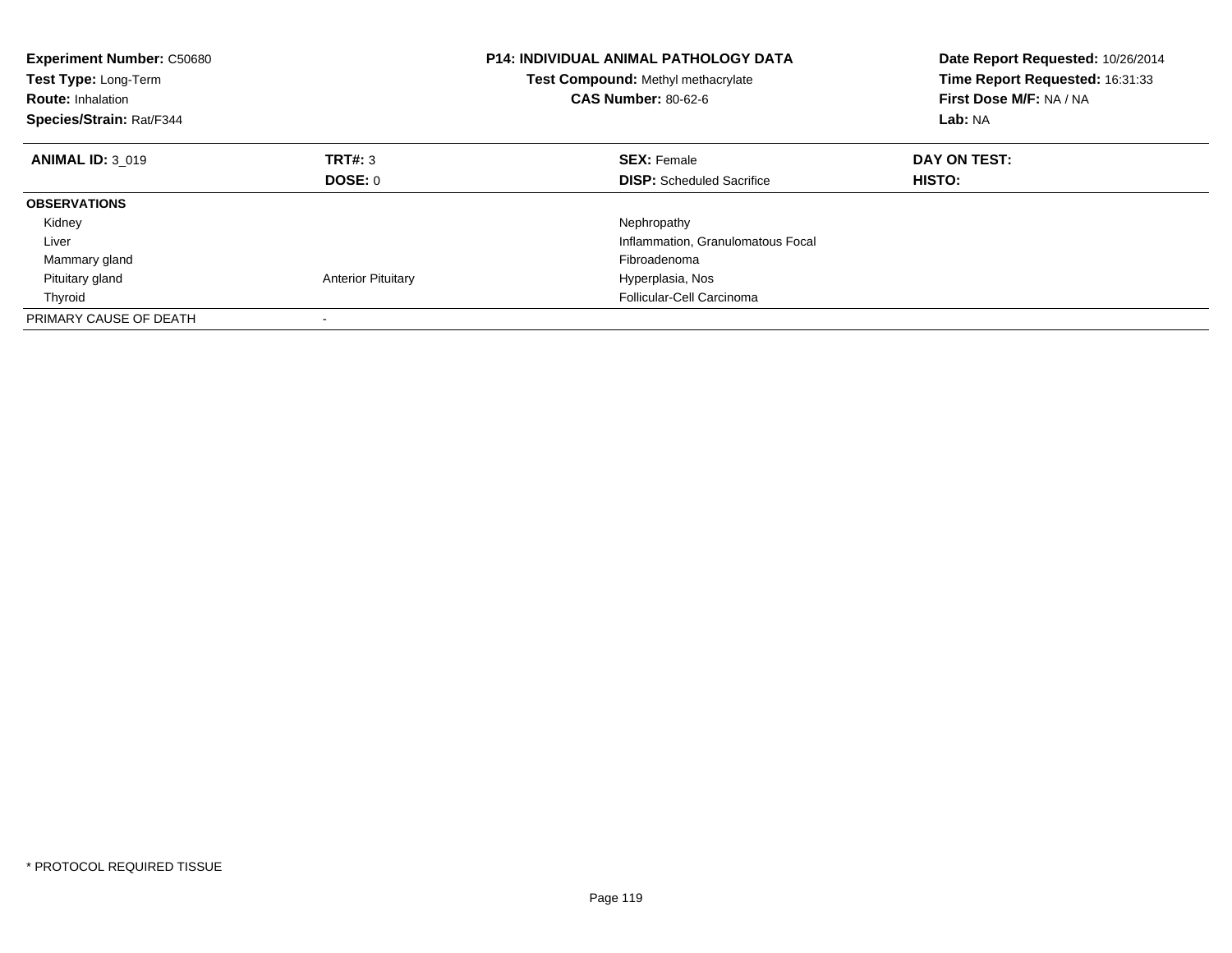| <b>Experiment Number: C50680</b><br>Test Type: Long-Term<br><b>Route: Inhalation</b><br>Species/Strain: Rat/F344 |                           | <b>P14: INDIVIDUAL ANIMAL PATHOLOGY DATA</b><br>Test Compound: Methyl methacrylate<br><b>CAS Number: 80-62-6</b> | Date Report Requested: 10/26/2014<br>Time Report Requested: 16:31:33<br>First Dose M/F: NA / NA<br>Lab: NA |
|------------------------------------------------------------------------------------------------------------------|---------------------------|------------------------------------------------------------------------------------------------------------------|------------------------------------------------------------------------------------------------------------|
| <b>ANIMAL ID: 3 020</b>                                                                                          | <b>TRT#: 3</b>            | <b>SEX: Female</b>                                                                                               | DAY ON TEST:                                                                                               |
|                                                                                                                  | DOSE: 0                   | <b>DISP:</b> Scheduled Sacrifice                                                                                 | HISTO:                                                                                                     |
| <b>OBSERVATIONS</b>                                                                                              |                           |                                                                                                                  |                                                                                                            |
| Clitoral gland                                                                                                   |                           | Inflammation, Suppurative                                                                                        |                                                                                                            |
| Heart                                                                                                            | Myocardium Nos            | <b>Fibrosis</b>                                                                                                  |                                                                                                            |
|                                                                                                                  | Cardiac Valve             | Metaplasia, Cartilaginous                                                                                        |                                                                                                            |
| Kidney                                                                                                           |                           | Nephropathy                                                                                                      |                                                                                                            |
| Liver                                                                                                            |                           | Inflammation, Granulomatous Focal                                                                                |                                                                                                            |
| Nasal cavity                                                                                                     |                           | Hemorrhage                                                                                                       |                                                                                                            |
| Pituitary gland                                                                                                  | <b>Anterior Pituitary</b> | Adenoma, Nos                                                                                                     |                                                                                                            |
| PRIMARY CAUSE OF DEATH                                                                                           |                           |                                                                                                                  |                                                                                                            |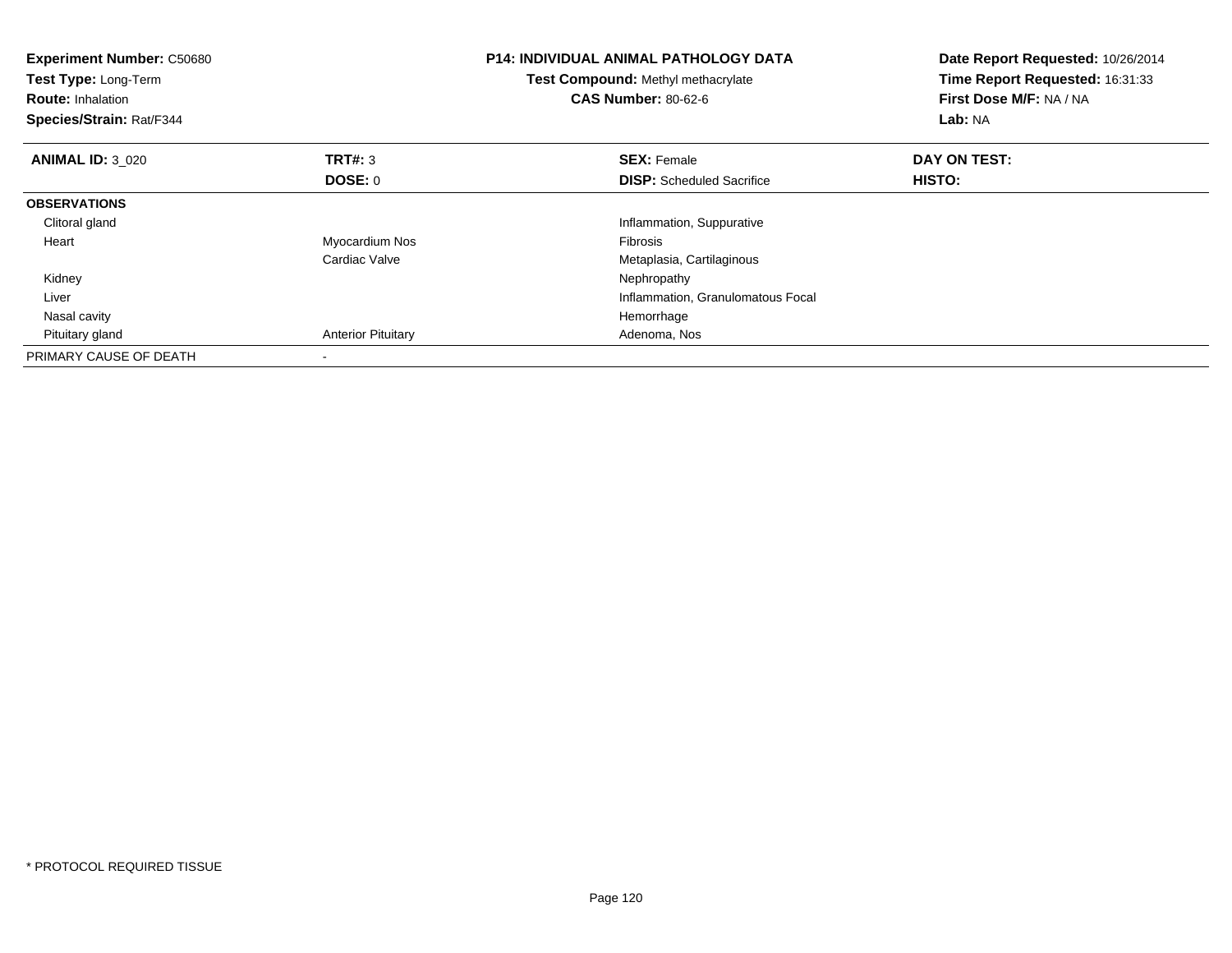**Experiment Number:** C50680

**Test Type:** Long-Term

**Route:** Inhalation

**Species/Strain:** Rat/F344

## **P14: INDIVIDUAL ANIMAL PATHOLOGY DATA**

**Test Compound:** Methyl methacrylate**CAS Number:** 80-62-6

**Date Report Requested:** 10/26/2014**Time Report Requested:** 16:31:33**First Dose M/F:** NA / NA**Lab:** NA

| <b>ANIMAL ID: 3_021</b> | TRT#: 3                   | <b>SEX: Female</b>               | DAY ON TEST: |  |
|-------------------------|---------------------------|----------------------------------|--------------|--|
|                         | DOSE: 0                   | <b>DISP:</b> Moribund Sacrifice  | HISTO:       |  |
| <b>OBSERVATIONS</b>     |                           |                                  |              |  |
| Brain                   |                           | Cytoplasmic Vacuolization        |              |  |
| Heart                   | Cardiac Valve             | Metaplasia, Cartilaginous        |              |  |
| Kidney                  |                           | Nephropathy                      |              |  |
| Liver                   | Hepatocytes               | Cytoplasmic Vacuolization        |              |  |
|                         | Hepatocytes               | Necrosis, Focal                  |              |  |
| Oral mucosa             | Palate Nos                | Ulcer, Nos                       |              |  |
| Pituitary gland         | <b>Anterior Pituitary</b> | Adenoma, Nos                     |              |  |
| Stomach                 | Forestomach               | Inflammation, Suppurative        |              |  |
| Tooth                   |                           | Malocclusion                     |              |  |
| Uterus                  |                           | <b>Endometrial Stromal Polyp</b> |              |  |
|                         | Parovarian                | Necrosis, Fat                    |              |  |
| PRIMARY CAUSE OF DEATH  |                           |                                  |              |  |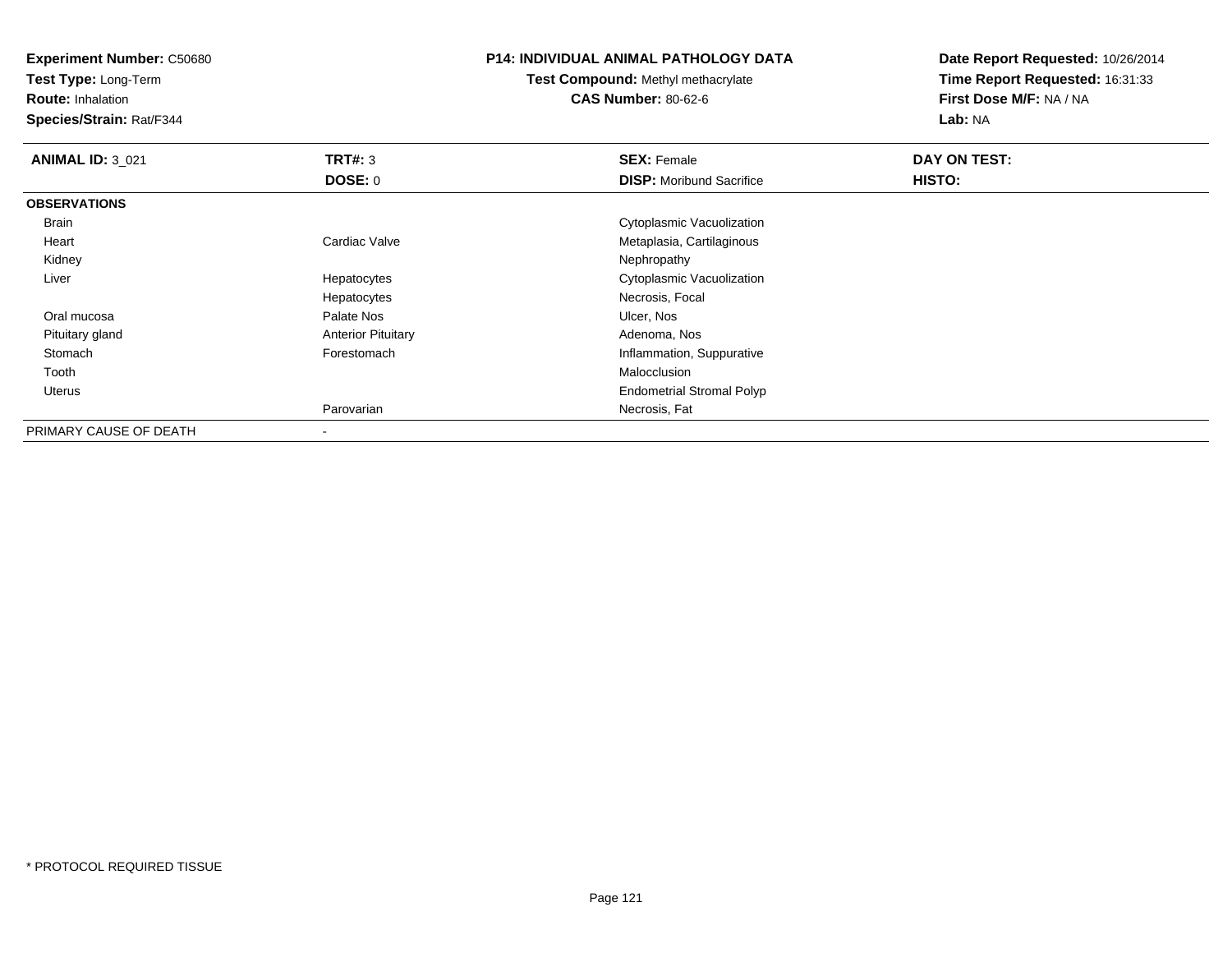| <b>Experiment Number: C50680</b><br>Test Type: Long-Term<br><b>Route: Inhalation</b><br>Species/Strain: Rat/F344 |                           | <b>P14: INDIVIDUAL ANIMAL PATHOLOGY DATA</b><br>Test Compound: Methyl methacrylate<br><b>CAS Number: 80-62-6</b> | Date Report Requested: 10/26/2014<br>Time Report Requested: 16:31:33<br>First Dose M/F: NA / NA<br>Lab: NA |
|------------------------------------------------------------------------------------------------------------------|---------------------------|------------------------------------------------------------------------------------------------------------------|------------------------------------------------------------------------------------------------------------|
| <b>ANIMAL ID: 3_022</b>                                                                                          | <b>TRT#: 3</b>            | <b>SEX: Female</b>                                                                                               | DAY ON TEST:                                                                                               |
|                                                                                                                  | <b>DOSE: 0</b>            | <b>DISP:</b> Scheduled Sacrifice                                                                                 | HISTO:                                                                                                     |
| <b>OBSERVATIONS</b>                                                                                              |                           |                                                                                                                  |                                                                                                            |
| Adrenal gland                                                                                                    | <b>Cortex Nos</b>         | Cytomegaly                                                                                                       |                                                                                                            |
| Clitoral gland                                                                                                   |                           | Cyst, Nos                                                                                                        |                                                                                                            |
| Heart                                                                                                            | Myocardium Nos            | Fibrosis                                                                                                         |                                                                                                            |
| Kidney                                                                                                           |                           | Nephropathy                                                                                                      |                                                                                                            |
| Liver                                                                                                            | Hepatocytes               | Cytoplasmic Change, Basophilic                                                                                   |                                                                                                            |
| Mammary gland                                                                                                    |                           | Fibroadenoma                                                                                                     |                                                                                                            |
| Nasal cavity                                                                                                     |                           | Inflammation, Suppurative                                                                                        |                                                                                                            |
| Pituitary gland                                                                                                  | <b>Anterior Pituitary</b> | Adenoma, Nos                                                                                                     |                                                                                                            |
| Thyroid                                                                                                          |                           | Hyperplasia, C Cell                                                                                              |                                                                                                            |
| PRIMARY CAUSE OF DEATH                                                                                           |                           |                                                                                                                  |                                                                                                            |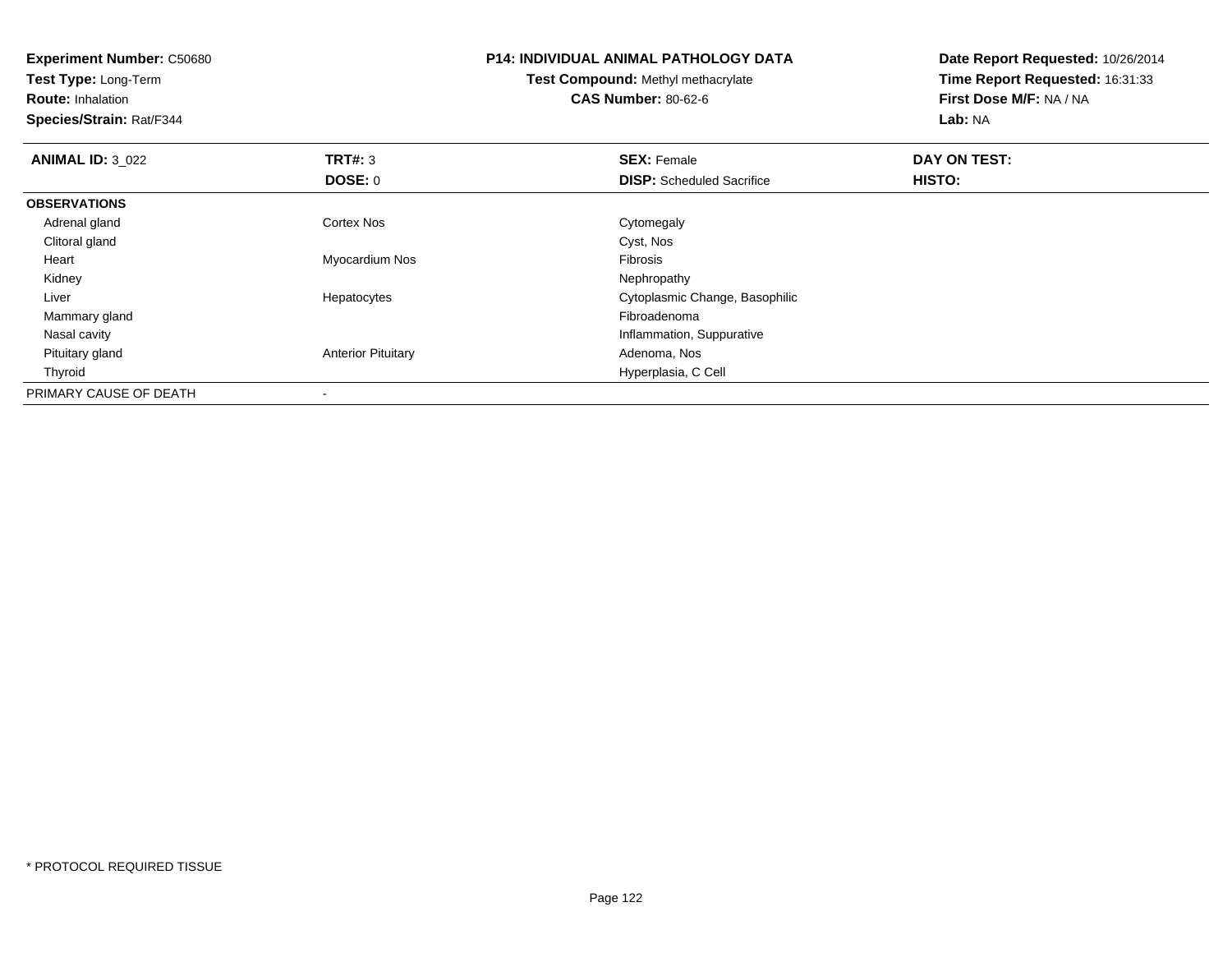| <b>Experiment Number: C50680</b><br><b>Test Type: Long-Term</b><br><b>Route: Inhalation</b><br>Species/Strain: Rat/F344 |                           | <b>P14: INDIVIDUAL ANIMAL PATHOLOGY DATA</b><br><b>Test Compound: Methyl methacrylate</b><br><b>CAS Number: 80-62-6</b> | Date Report Requested: 10/26/2014<br>Time Report Requested: 16:31:33<br>First Dose M/F: NA / NA<br>Lab: NA |
|-------------------------------------------------------------------------------------------------------------------------|---------------------------|-------------------------------------------------------------------------------------------------------------------------|------------------------------------------------------------------------------------------------------------|
| <b>ANIMAL ID: 3 023</b>                                                                                                 | TRT#: 3<br>DOSE: 0        | <b>SEX: Female</b><br><b>DISP:</b> Scheduled Sacrifice                                                                  | DAY ON TEST:<br><b>HISTO:</b>                                                                              |
| <b>OBSERVATIONS</b>                                                                                                     |                           |                                                                                                                         |                                                                                                            |
| Heart<br>Kidney                                                                                                         | Cardiac Valve             | Metaplasia, Cartilaginous<br>Nephropathy                                                                                |                                                                                                            |
| Liver                                                                                                                   |                           | Inflammation, Granulomatous Focal                                                                                       |                                                                                                            |
| Pituitary gland                                                                                                         | <b>Anterior Pituitary</b> | Adenoma, Nos                                                                                                            |                                                                                                            |
| PRIMARY CAUSE OF DEATH                                                                                                  |                           |                                                                                                                         |                                                                                                            |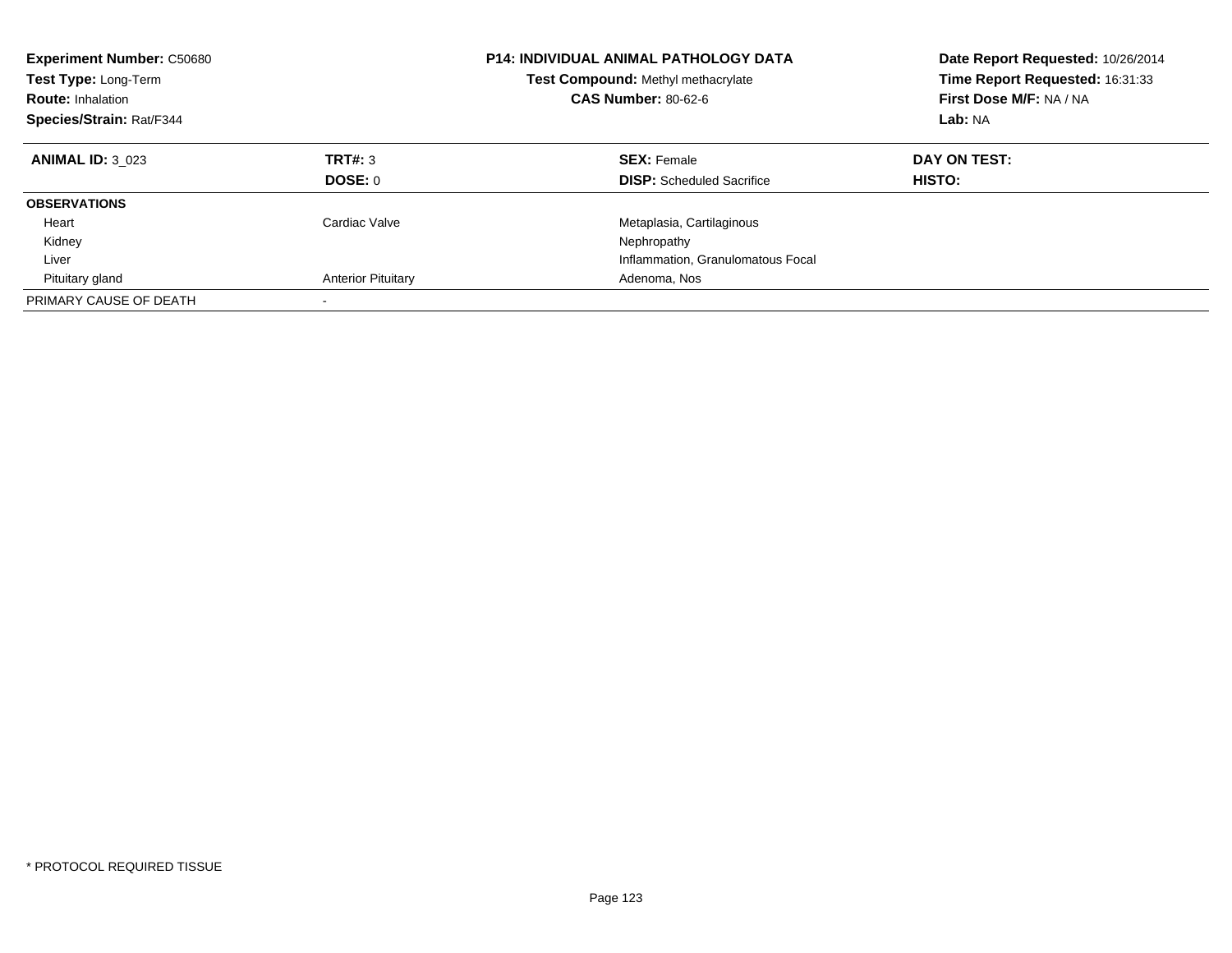| <b>Experiment Number: C50680</b><br>Test Type: Long-Term<br><b>Route: Inhalation</b><br>Species/Strain: Rat/F344 |                           | <b>P14: INDIVIDUAL ANIMAL PATHOLOGY DATA</b><br>Test Compound: Methyl methacrylate<br><b>CAS Number: 80-62-6</b> | Date Report Requested: 10/26/2014<br>Time Report Requested: 16:31:33<br>First Dose M/F: NA / NA<br><b>Lab: NA</b> |
|------------------------------------------------------------------------------------------------------------------|---------------------------|------------------------------------------------------------------------------------------------------------------|-------------------------------------------------------------------------------------------------------------------|
| <b>ANIMAL ID: 3 024</b>                                                                                          | <b>TRT#: 3</b>            | <b>SEX: Female</b>                                                                                               | DAY ON TEST:                                                                                                      |
|                                                                                                                  | DOSE: 0                   | <b>DISP:</b> Scheduled Sacrifice                                                                                 | HISTO:                                                                                                            |
| <b>OBSERVATIONS</b>                                                                                              |                           |                                                                                                                  |                                                                                                                   |
| Eye                                                                                                              | <b>Lacrimal Gland</b>     | Hyperplasia, Focal                                                                                               |                                                                                                                   |
| Kidney                                                                                                           |                           | Nephropathy                                                                                                      |                                                                                                                   |
| Liver                                                                                                            | Hepatocytes               | Cytoplasmic Change, Basophilic                                                                                   |                                                                                                                   |
| Lung                                                                                                             | Alveoli                   | Hemorrhage                                                                                                       |                                                                                                                   |
| Mammary gland                                                                                                    |                           | Fibroadenoma                                                                                                     |                                                                                                                   |
| Pituitary gland                                                                                                  | <b>Anterior Pituitary</b> | Adenoma, Nos                                                                                                     |                                                                                                                   |
| Uterus                                                                                                           | <b>Broad Ligament</b>     | Necrosis, Fat                                                                                                    |                                                                                                                   |
|                                                                                                                  | <b>Broad Ligament</b>     | Torsion                                                                                                          |                                                                                                                   |
| PRIMARY CAUSE OF DEATH                                                                                           |                           |                                                                                                                  |                                                                                                                   |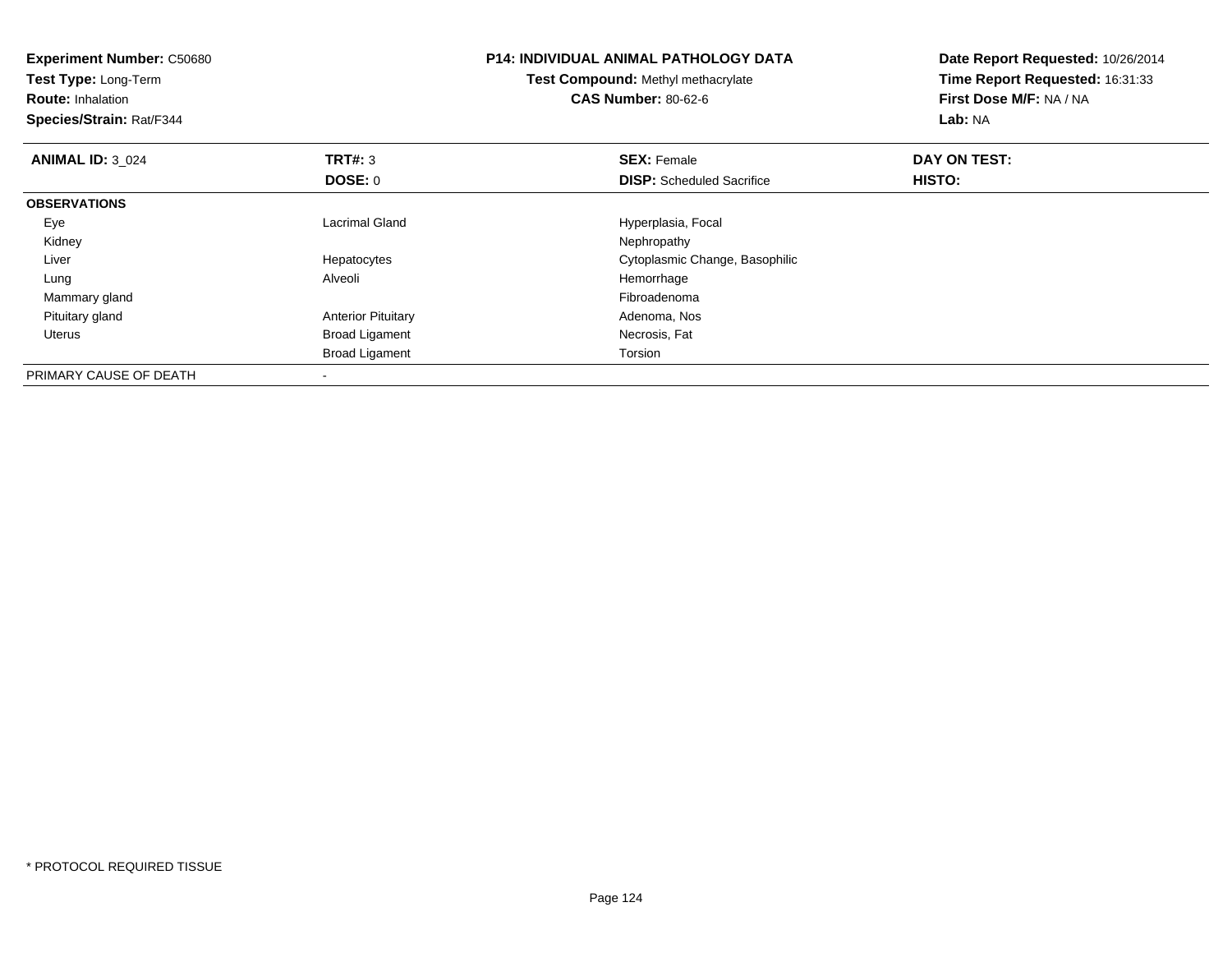| <b>Experiment Number: C50680</b> |                  | <b>P14: INDIVIDUAL ANIMAL PATHOLOGY DATA</b> | Date Report Requested: 10/26/2014 |
|----------------------------------|------------------|----------------------------------------------|-----------------------------------|
| Test Type: Long-Term             |                  | Test Compound: Methyl methacrylate           | Time Report Requested: 16:31:33   |
| <b>Route: Inhalation</b>         |                  | <b>CAS Number: 80-62-6</b>                   | First Dose M/F: NA / NA           |
| <b>Species/Strain: Rat/F344</b>  |                  |                                              | Lab: NA                           |
| <b>ANIMAL ID: 3 025</b>          | TRT#: 3          | <b>SEX: Female</b>                           | DAY ON TEST:                      |
|                                  | DOSE: 0          | <b>DISP:</b> Moribund Sacrifice              | HISTO:                            |
| <b>OBSERVATIONS</b>              |                  |                                              |                                   |
| Kidney                           |                  | Nephropathy                                  |                                   |
| Liver                            | <b>Bile Duct</b> | Hyperplasia, Nos                             |                                   |
| Mammary gland                    |                  | Fibroadenoma                                 |                                   |
| PRIMARY CAUSE OF DEATH           |                  |                                              |                                   |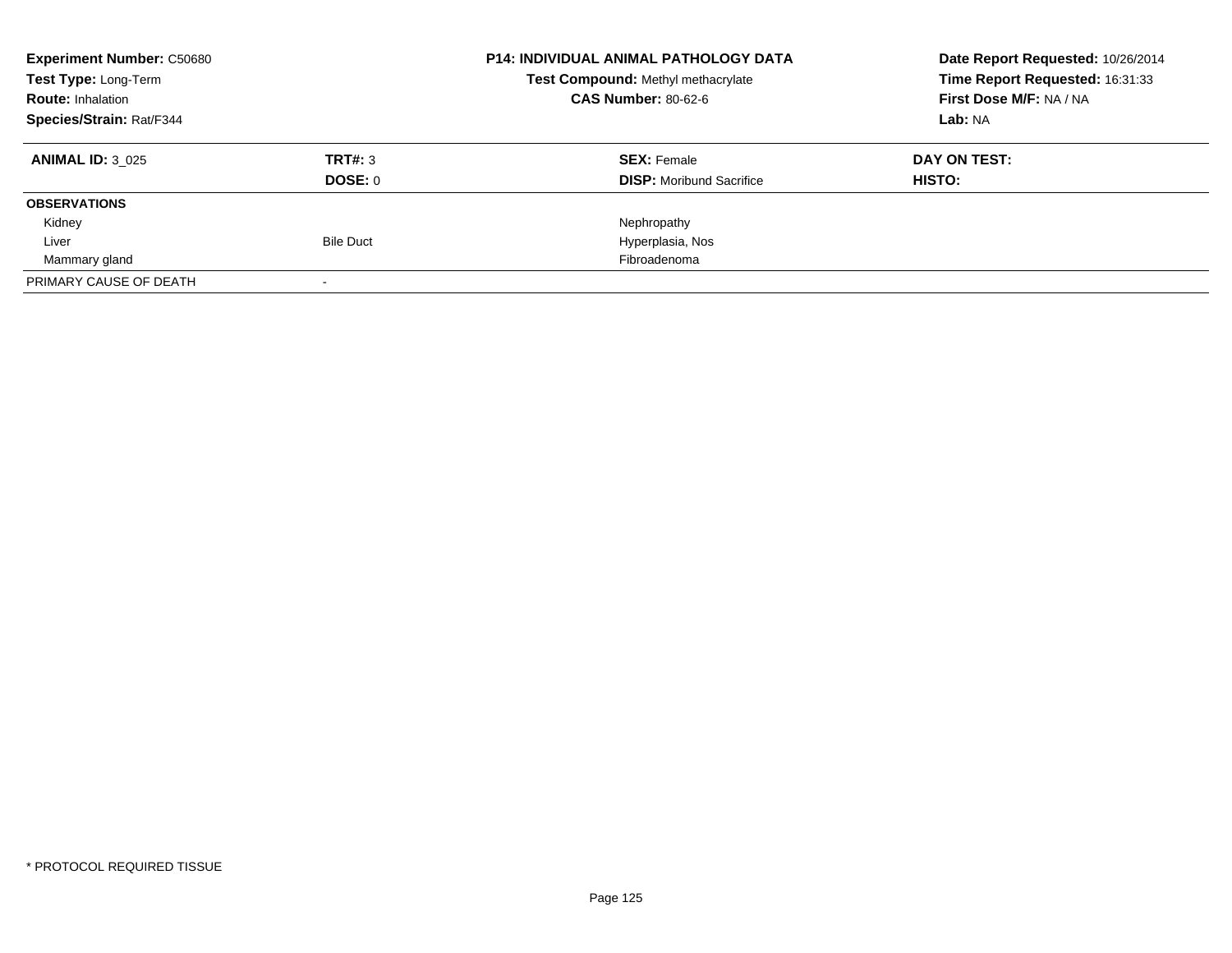| <b>Experiment Number: C50680</b><br>Test Type: Long-Term<br><b>Route: Inhalation</b> |                | <b>P14: INDIVIDUAL ANIMAL PATHOLOGY DATA</b><br>Test Compound: Methyl methacrylate<br><b>CAS Number: 80-62-6</b> | Date Report Requested: 10/26/2014<br>Time Report Requested: 16:31:33<br>First Dose M/F: NA / NA |
|--------------------------------------------------------------------------------------|----------------|------------------------------------------------------------------------------------------------------------------|-------------------------------------------------------------------------------------------------|
| Species/Strain: Rat/F344                                                             |                |                                                                                                                  | Lab: NA                                                                                         |
| <b>ANIMAL ID: 3 026</b>                                                              | TRT#: 3        | <b>SEX: Female</b>                                                                                               | DAY ON TEST:                                                                                    |
|                                                                                      | <b>DOSE: 0</b> | <b>DISP: Natural Death</b>                                                                                       | HISTO:                                                                                          |
| <b>OBSERVATIONS</b>                                                                  |                |                                                                                                                  |                                                                                                 |
| Kidney                                                                               | Cortex         | Cyst, Nos                                                                                                        |                                                                                                 |
|                                                                                      |                | Hamartoma                                                                                                        |                                                                                                 |
| Thyroid                                                                              |                | Cyst, Ultimobranchial                                                                                            |                                                                                                 |
| PRIMARY CAUSE OF DEATH                                                               |                |                                                                                                                  |                                                                                                 |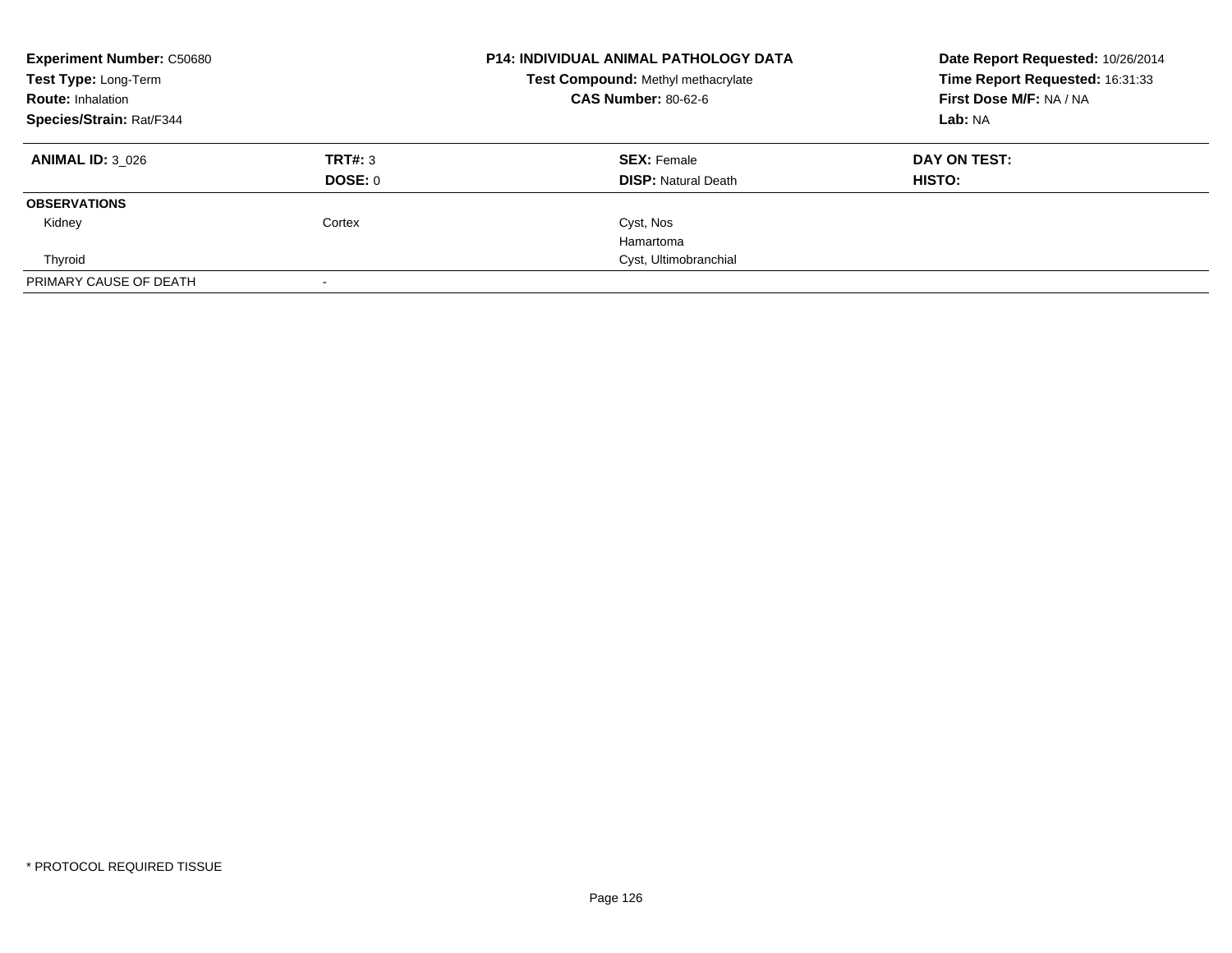**Experiment Number:** C50680

**Test Type:** Long-Term

**Route:** Inhalation

**Species/Strain:** Rat/F344

## **P14: INDIVIDUAL ANIMAL PATHOLOGY DATA**

**Test Compound:** Methyl methacrylate**CAS Number:** 80-62-6

**Date Report Requested:** 10/26/2014**Time Report Requested:** 16:31:33**First Dose M/F:** NA / NA**Lab:** NA

| <b>ANIMAL ID: 3_027</b> | TRT#: 3                   | <b>SEX: Female</b>                | DAY ON TEST: |  |
|-------------------------|---------------------------|-----------------------------------|--------------|--|
|                         | DOSE: 0                   | <b>DISP:</b> Scheduled Sacrifice  | HISTO:       |  |
| <b>OBSERVATIONS</b>     |                           |                                   |              |  |
| Brain                   | Medulla Oblongata Nos     | Hemorrhage                        |              |  |
| Heart                   | Cardiac Valve             | Metaplasia, Cartilaginous         |              |  |
| Kidney                  |                           | Nephropathy                       |              |  |
| Liver                   | <b>Bile Duct</b>          | Hyperplasia, Nos                  |              |  |
|                         |                           | Inflammation, Granulomatous Focal |              |  |
| Lung                    | Alveoli                   | Hemorrhage                        |              |  |
| Mammary gland           |                           | Fibroadenoma                      |              |  |
| Nasal cavity            |                           | Inflammation, Serous              |              |  |
| Pituitary gland         | <b>Anterior Pituitary</b> | Adenoma, Nos                      |              |  |
| Thyroid                 |                           | Hyperplasia, C Cell               |              |  |
| PRIMARY CAUSE OF DEATH  |                           |                                   |              |  |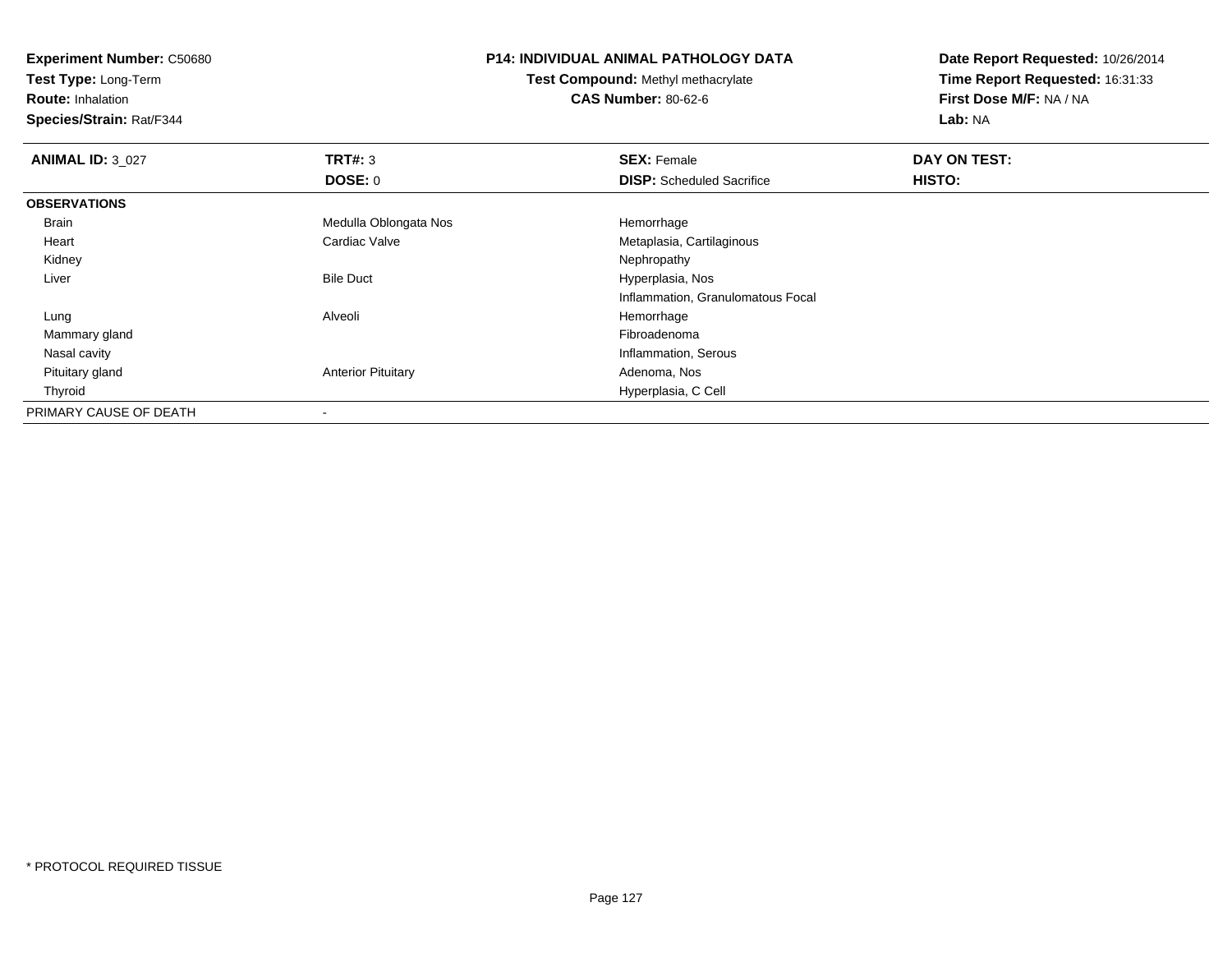| <b>Experiment Number: C50680</b> |                           | <b>P14: INDIVIDUAL ANIMAL PATHOLOGY DATA</b> | Date Report Requested: 10/26/2014 |
|----------------------------------|---------------------------|----------------------------------------------|-----------------------------------|
| Test Type: Long-Term             |                           | Test Compound: Methyl methacrylate           | Time Report Requested: 16:31:33   |
| <b>Route: Inhalation</b>         |                           | <b>CAS Number: 80-62-6</b>                   | First Dose M/F: NA / NA           |
| <b>Species/Strain: Rat/F344</b>  |                           |                                              | Lab: NA                           |
| <b>ANIMAL ID: 3 028</b>          | TRT#: 3                   | <b>SEX: Female</b>                           | DAY ON TEST:                      |
|                                  | DOSE: 0                   | <b>DISP:</b> Moribund Sacrifice              | HISTO:                            |
| <b>OBSERVATIONS</b>              |                           |                                              |                                   |
| Mammary gland                    |                           | Fibroadenoma                                 |                                   |
| Pituitary gland                  | <b>Anterior Pituitary</b> | Hyperplasia, Nos                             |                                   |
| PRIMARY CAUSE OF DEATH           |                           |                                              |                                   |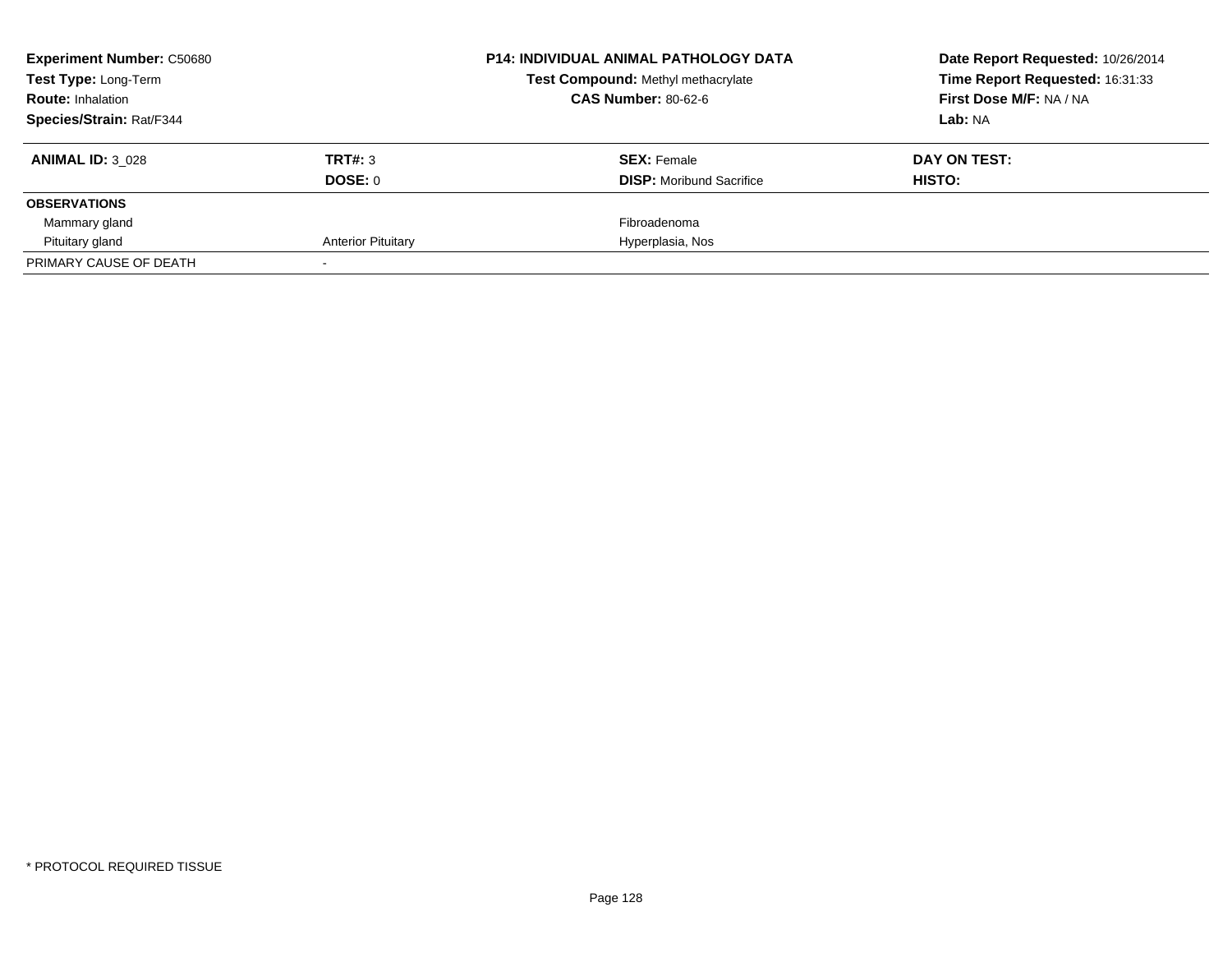| <b>Experiment Number: C50680</b><br><b>Test Type: Long-Term</b><br><b>Route: Inhalation</b><br>Species/Strain: Rat/F344 |                           | <b>P14: INDIVIDUAL ANIMAL PATHOLOGY DATA</b><br><b>Test Compound: Methyl methacrylate</b><br><b>CAS Number: 80-62-6</b> | Date Report Requested: 10/26/2014<br>Time Report Requested: 16:31:33<br>First Dose M/F: NA / NA<br>Lab: NA |
|-------------------------------------------------------------------------------------------------------------------------|---------------------------|-------------------------------------------------------------------------------------------------------------------------|------------------------------------------------------------------------------------------------------------|
| <b>ANIMAL ID: 3 029</b>                                                                                                 | TRT#: 3                   | <b>SEX: Female</b>                                                                                                      | DAY ON TEST:                                                                                               |
|                                                                                                                         | DOSE: 0                   | <b>DISP:</b> Scheduled Sacrifice                                                                                        | HISTO:                                                                                                     |
| <b>OBSERVATIONS</b>                                                                                                     |                           |                                                                                                                         |                                                                                                            |
| Adrenal gland                                                                                                           | Medulla                   | Hyperplasia, Focal                                                                                                      |                                                                                                            |
| Kidney                                                                                                                  |                           | Nephropathy                                                                                                             |                                                                                                            |
| Liver                                                                                                                   |                           | Inflammation, Granulomatous Focal                                                                                       |                                                                                                            |
| Pituitary gland                                                                                                         | <b>Anterior Pituitary</b> | Adenoma, Nos                                                                                                            |                                                                                                            |
| Unspecified                                                                                                             | Multiple Organs Nos       | Leukemia, Mononuclear Cell                                                                                              |                                                                                                            |
| PRIMARY CAUSE OF DEATH                                                                                                  |                           |                                                                                                                         |                                                                                                            |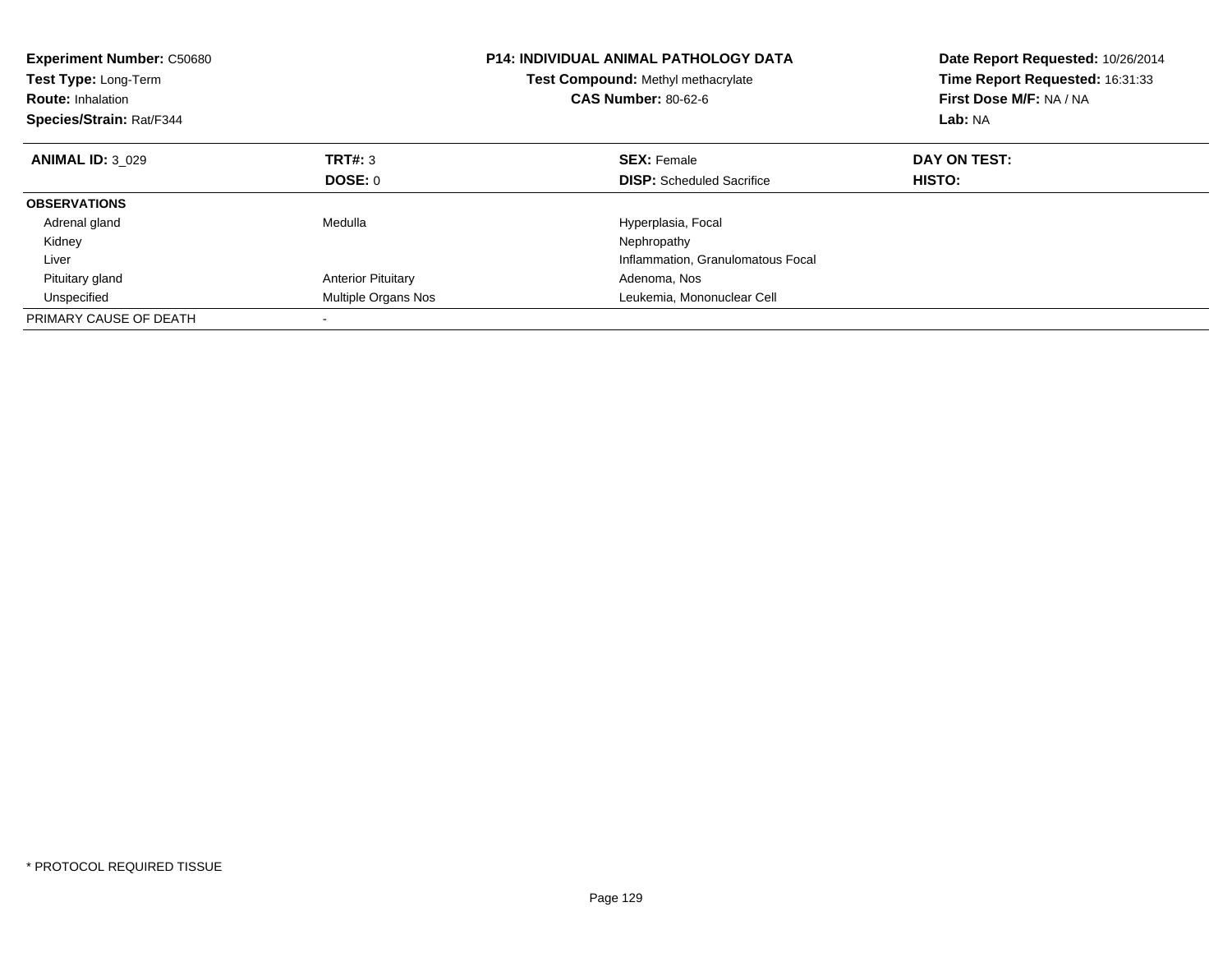| <b>Experiment Number: C50680</b><br>Test Type: Long-Term<br><b>Route: Inhalation</b><br>Species/Strain: Rat/F344 |                | <b>P14: INDIVIDUAL ANIMAL PATHOLOGY DATA</b><br>Test Compound: Methyl methacrylate<br><b>CAS Number: 80-62-6</b> | Date Report Requested: 10/26/2014<br>Time Report Requested: 16:31:33<br>First Dose M/F: NA / NA<br>Lab: NA |
|------------------------------------------------------------------------------------------------------------------|----------------|------------------------------------------------------------------------------------------------------------------|------------------------------------------------------------------------------------------------------------|
| <b>ANIMAL ID: 3 030</b>                                                                                          | <b>TRT#: 3</b> | <b>SEX: Female</b>                                                                                               | DAY ON TEST:                                                                                               |
|                                                                                                                  | DOSE: 0        | <b>DISP:</b> Scheduled Sacrifice                                                                                 | HISTO:                                                                                                     |
| <b>OBSERVATIONS</b>                                                                                              |                |                                                                                                                  |                                                                                                            |
| Adrenal gland                                                                                                    | Cortex Nos     | Cytomegaly                                                                                                       |                                                                                                            |
| Heart                                                                                                            | Myocardium Nos | Fibrosis                                                                                                         |                                                                                                            |
| Kidney                                                                                                           |                | Nephropathy                                                                                                      |                                                                                                            |
| Larynx                                                                                                           |                | Inflammation, Chronic                                                                                            |                                                                                                            |
| Liver                                                                                                            | Hepatocytes    | Cytoplasmic Change, Basophilic                                                                                   |                                                                                                            |
| Lung                                                                                                             |                | Periarteritis                                                                                                    |                                                                                                            |
| Pancreas                                                                                                         | Acinus         | Atrophy, Focal                                                                                                   |                                                                                                            |
| PRIMARY CAUSE OF DEATH                                                                                           |                |                                                                                                                  |                                                                                                            |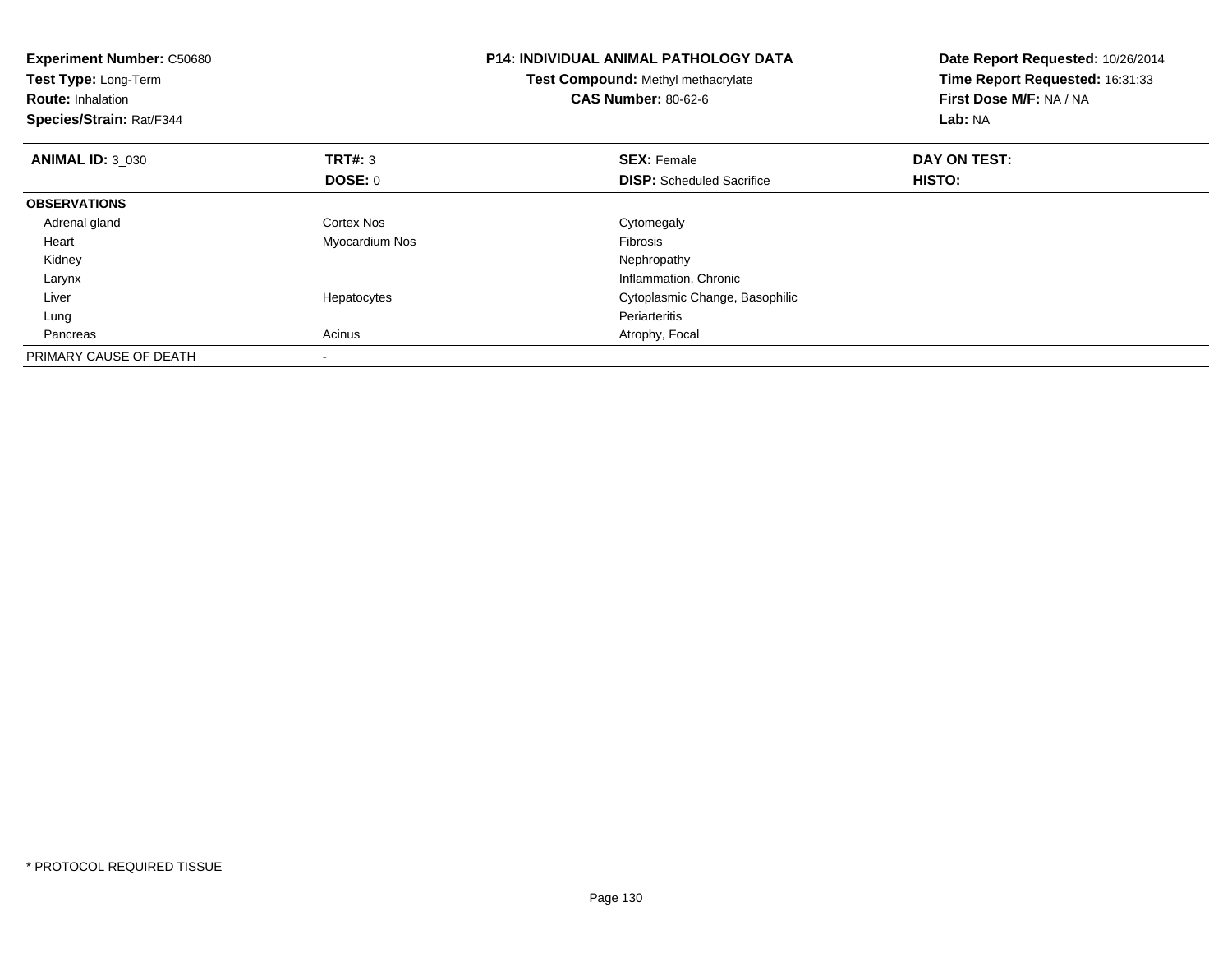| <b>Experiment Number: C50680</b> |                           | <b>P14: INDIVIDUAL ANIMAL PATHOLOGY DATA</b> | Date Report Requested: 10/26/2014 |  |
|----------------------------------|---------------------------|----------------------------------------------|-----------------------------------|--|
| Test Type: Long-Term             |                           | <b>Test Compound: Methyl methacrylate</b>    | Time Report Requested: 16:31:33   |  |
| <b>Route: Inhalation</b>         |                           | <b>CAS Number: 80-62-6</b>                   | First Dose M/F: NA / NA           |  |
| Species/Strain: Rat/F344         |                           |                                              | Lab: NA                           |  |
| <b>ANIMAL ID: 3 031</b>          | <b>TRT#: 3</b>            | <b>SEX: Female</b>                           | DAY ON TEST:                      |  |
|                                  | DOSE: 0                   | <b>DISP: Natural Death</b>                   | HISTO:                            |  |
| <b>OBSERVATIONS</b>              |                           |                                              |                                   |  |
| Brain                            | Cerebrum                  | Atrophy, Pressure                            |                                   |  |
|                                  | Cerebrum                  | Hemorrhage                                   |                                   |  |
| Heart                            | Cardiac Valve             | Metaplasia, Cartilaginous                    |                                   |  |
| Kidney                           |                           | Nephropathy                                  |                                   |  |
| Larynx                           |                           | Inflammation, Suppurative                    |                                   |  |
| Lung                             | Alveoli                   | Inflammation, Suppurative                    |                                   |  |
| Nasal cavity                     |                           | Inflammation, Suppurative                    |                                   |  |
| Pituitary gland                  | <b>Anterior Pituitary</b> | Adenoma, Nos                                 |                                   |  |
| Trachea                          |                           | Inflammation, Suppurative                    |                                   |  |
| PRIMARY CAUSE OF DEATH           |                           |                                              |                                   |  |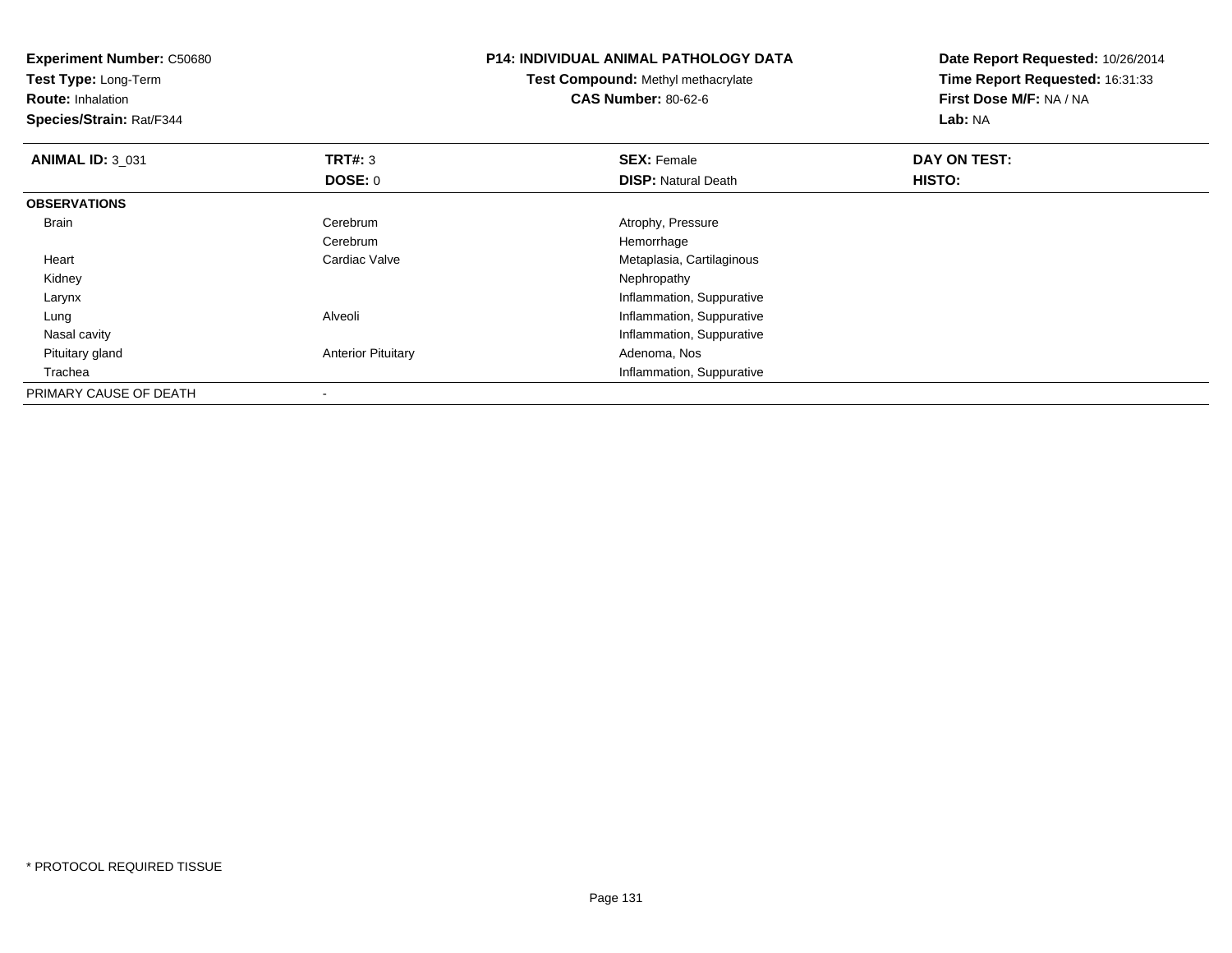| <b>Experiment Number: C50680</b><br>Test Type: Long-Term<br><b>Route: Inhalation</b><br>Species/Strain: Rat/F344 |                  | <b>P14: INDIVIDUAL ANIMAL PATHOLOGY DATA</b><br><b>Test Compound: Methyl methacrylate</b><br><b>CAS Number: 80-62-6</b> | Date Report Requested: 10/26/2014<br>Time Report Requested: 16:31:33<br>First Dose M/F: NA / NA<br>Lab: NA |
|------------------------------------------------------------------------------------------------------------------|------------------|-------------------------------------------------------------------------------------------------------------------------|------------------------------------------------------------------------------------------------------------|
| <b>ANIMAL ID: 3 032</b>                                                                                          | <b>TRT#: 3</b>   | <b>SEX: Female</b>                                                                                                      | DAY ON TEST:                                                                                               |
|                                                                                                                  | DOSE: 0          | <b>DISP:</b> Scheduled Sacrifice                                                                                        | HISTO:                                                                                                     |
| <b>OBSERVATIONS</b>                                                                                              |                  |                                                                                                                         |                                                                                                            |
| Intestine Large                                                                                                  | Colon            | Parasitism                                                                                                              |                                                                                                            |
| Kidney                                                                                                           |                  | Nephropathy                                                                                                             |                                                                                                            |
| Liver                                                                                                            | Hepatocytes      | Cytoplasmic Change, Basophilic                                                                                          |                                                                                                            |
|                                                                                                                  | <b>Bile Duct</b> | Fibrosis, Focal                                                                                                         |                                                                                                            |
| Lung                                                                                                             | Alveoli          | Inflammation, Suppurative                                                                                               |                                                                                                            |
| Nasal cavity                                                                                                     |                  | Metaplasia, Squamous                                                                                                    |                                                                                                            |
| Uterus                                                                                                           |                  | <b>Endometrial Stromal Polyp</b>                                                                                        |                                                                                                            |
| PRIMARY CAUSE OF DEATH                                                                                           |                  |                                                                                                                         |                                                                                                            |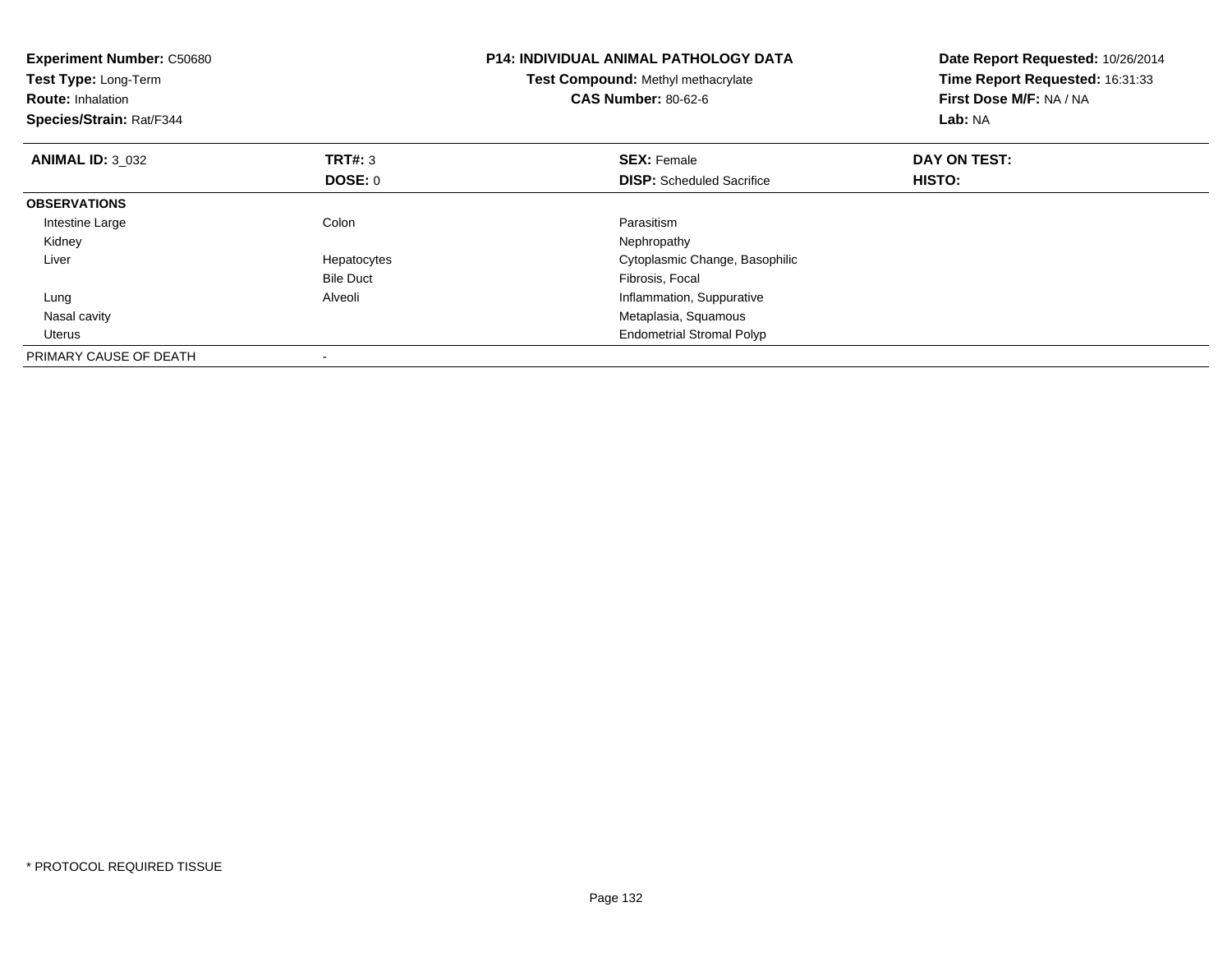| <b>Experiment Number: C50680</b><br>Test Type: Long-Term<br><b>Route: Inhalation</b><br>Species/Strain: Rat/F344 |            | <b>P14: INDIVIDUAL ANIMAL PATHOLOGY DATA</b><br>Test Compound: Methyl methacrylate<br><b>CAS Number: 80-62-6</b> | Date Report Requested: 10/26/2014<br>Time Report Requested: 16:31:33<br>First Dose M/F: NA / NA<br>Lab: NA |
|------------------------------------------------------------------------------------------------------------------|------------|------------------------------------------------------------------------------------------------------------------|------------------------------------------------------------------------------------------------------------|
| <b>ANIMAL ID: 3 033</b>                                                                                          | TRT#: 3    | <b>SEX: Female</b>                                                                                               | DAY ON TEST:                                                                                               |
|                                                                                                                  | DOSE: 0    | <b>DISP:</b> Scheduled Sacrifice                                                                                 | <b>HISTO:</b>                                                                                              |
| <b>OBSERVATIONS</b>                                                                                              |            |                                                                                                                  |                                                                                                            |
| Adrenal gland                                                                                                    | Cortex Nos | Cytomegaly                                                                                                       |                                                                                                            |
| Kidney                                                                                                           |            | Nephropathy                                                                                                      |                                                                                                            |
| Liver                                                                                                            |            | Inflammation, Granulomatous Focal                                                                                |                                                                                                            |
| Ovary                                                                                                            |            | Cyst, Nos                                                                                                        |                                                                                                            |
| Thyroid                                                                                                          |            | Hyperplasia, C Cell                                                                                              |                                                                                                            |
| PRIMARY CAUSE OF DEATH                                                                                           |            |                                                                                                                  |                                                                                                            |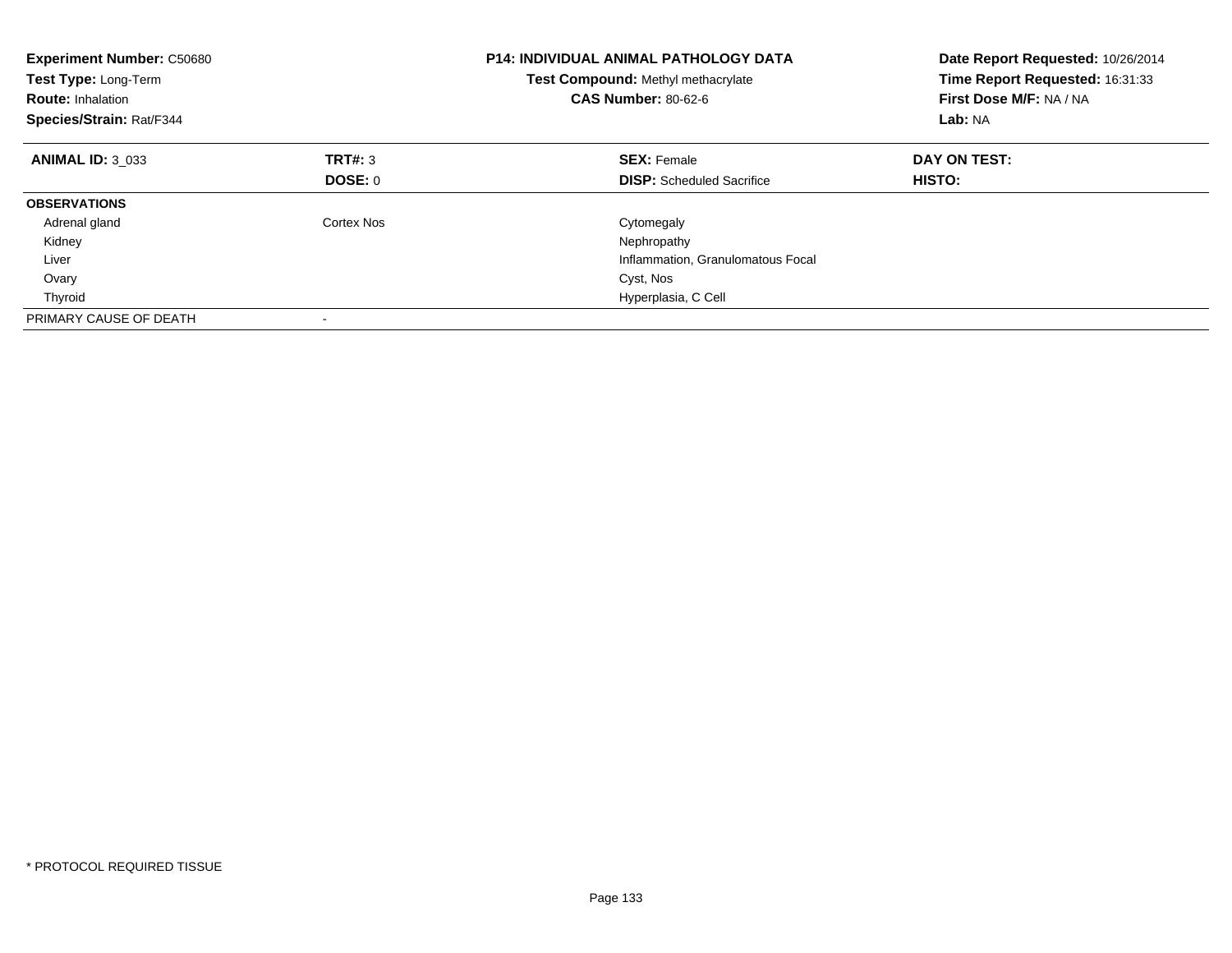**Experiment Number:** C50680**Test Type:** Long-Term**Route:** Inhalation **Species/Strain:** Rat/F344**P14: INDIVIDUAL ANIMAL PATHOLOGY DATATest Compound:** Methyl methacrylate**CAS Number:** 80-62-6**Date Report Requested:** 10/26/2014**Time Report Requested:** 16:31:33**First Dose M/F:** NA / NA**Lab:** NA**ANIMAL ID:** 3\_034**TRT#:** 3 **SEX:** Female **DAY ON TEST: DOSE:** 0**DISP:** Scheduled Sacrifice **HISTO: OBSERVATIONS** Adrenal gland Cortex Nos Cytoplasmic Vacuolization Clitoral glandd and the control of the control of the control of the control of the control of the control of the control of the control of the control of the control of the control of the control of the control of the control of the co Hyperkeratosis Inflammation, Suppurative Kidneyy the control of the control of the control of the control of the control of the control of the control of the control of the control of the control of the control of the control of the control of the control of the contro Larynx Inflammation, Suppuratives Cytoplasmic Change, Basophilic Liver HepatocytesInflammation, Granulomatous Focal Pituitary glandAnterior Pituitary **Adenoma, Nos** Adenoma, Nos Zymbal gland Carcinoma, Nos PRIMARY CAUSE OF DEATH-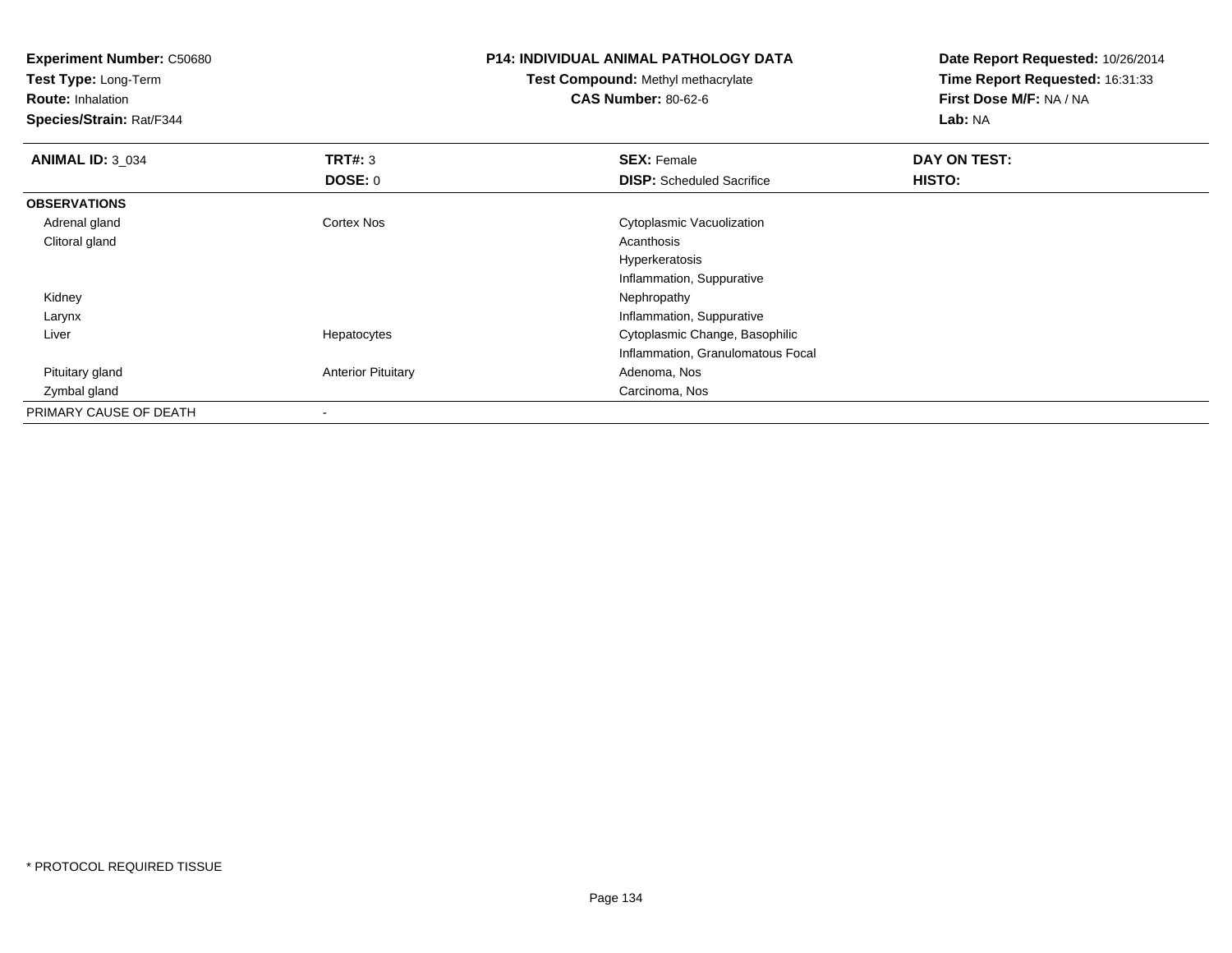| <b>Experiment Number: C50680</b><br>Test Type: Long-Term<br><b>Route: Inhalation</b><br>Species/Strain: Rat/F344 |                           | <b>P14: INDIVIDUAL ANIMAL PATHOLOGY DATA</b><br>Test Compound: Methyl methacrylate<br><b>CAS Number: 80-62-6</b> | Date Report Requested: 10/26/2014<br>Time Report Requested: 16:31:33<br>First Dose M/F: NA / NA<br>Lab: NA |
|------------------------------------------------------------------------------------------------------------------|---------------------------|------------------------------------------------------------------------------------------------------------------|------------------------------------------------------------------------------------------------------------|
| <b>ANIMAL ID: 3 035</b>                                                                                          | TRT#: 3                   | <b>SEX: Female</b>                                                                                               | DAY ON TEST:                                                                                               |
|                                                                                                                  | DOSE: 0                   | <b>DISP:</b> Scheduled Sacrifice                                                                                 | HISTO:                                                                                                     |
| <b>OBSERVATIONS</b>                                                                                              |                           |                                                                                                                  |                                                                                                            |
| Heart                                                                                                            | Myocardium Nos            | <b>Fibrosis</b>                                                                                                  |                                                                                                            |
|                                                                                                                  | Myocardium Nos            | Inflammation, Chronic                                                                                            |                                                                                                            |
| Kidney                                                                                                           |                           | Nephropathy                                                                                                      |                                                                                                            |
| Liver                                                                                                            | Hepatocytes               | Cytoplasmic Change, Basophilic                                                                                   |                                                                                                            |
|                                                                                                                  |                           | Inflammation, Granulomatous Focal                                                                                |                                                                                                            |
| Pituitary gland                                                                                                  | <b>Anterior Pituitary</b> | Adenoma, Nos                                                                                                     |                                                                                                            |
| PRIMARY CAUSE OF DEATH                                                                                           |                           |                                                                                                                  |                                                                                                            |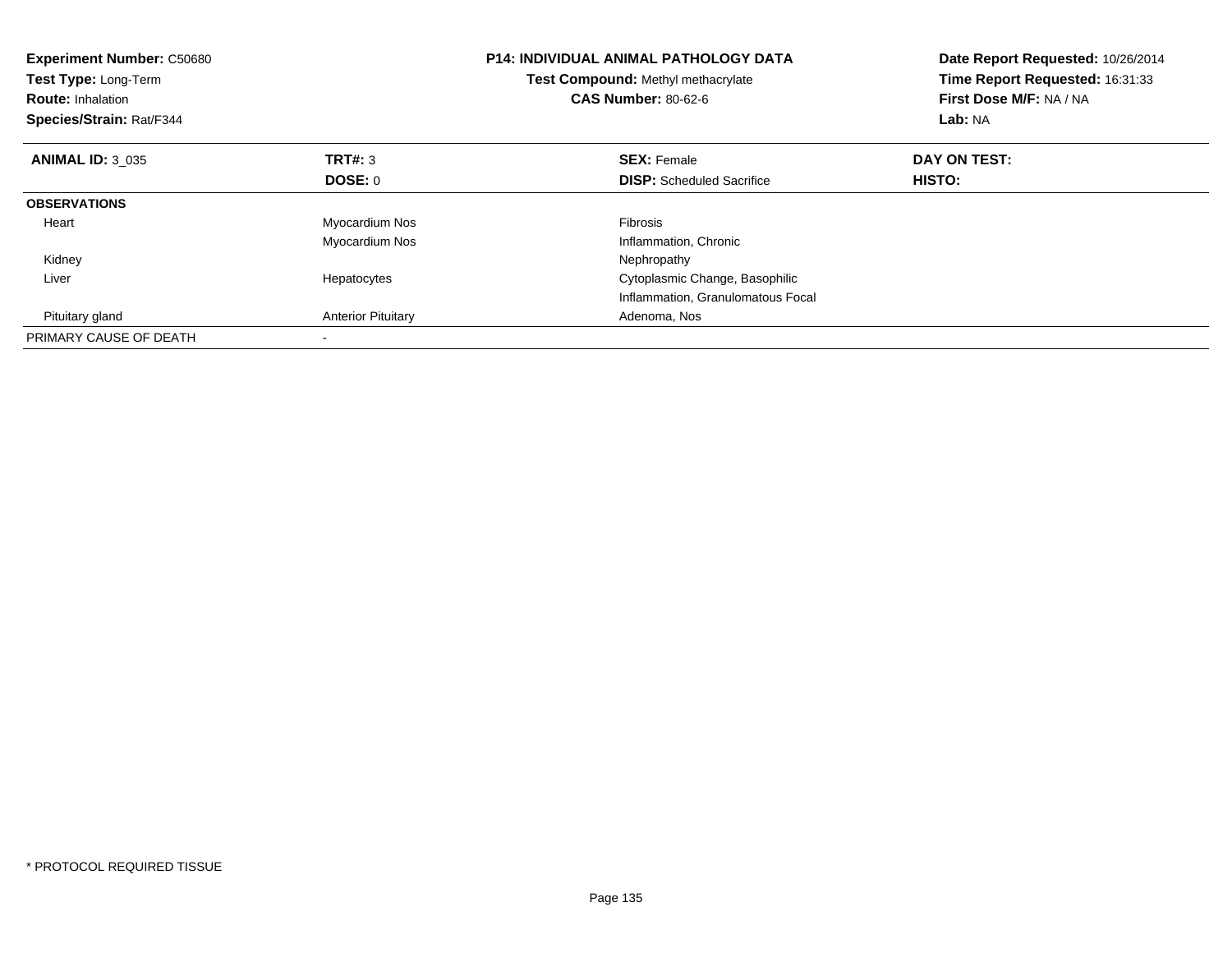| <b>Experiment Number: C50680</b><br>Test Type: Long-Term<br><b>Route: Inhalation</b><br>Species/Strain: Rat/F344 |                           | <b>P14: INDIVIDUAL ANIMAL PATHOLOGY DATA</b><br>Test Compound: Methyl methacrylate<br><b>CAS Number: 80-62-6</b> | Date Report Requested: 10/26/2014<br>Time Report Requested: 16:31:33<br>First Dose M/F: NA / NA<br>Lab: NA |
|------------------------------------------------------------------------------------------------------------------|---------------------------|------------------------------------------------------------------------------------------------------------------|------------------------------------------------------------------------------------------------------------|
| <b>ANIMAL ID: 3 036</b>                                                                                          | TRT#: 3                   | <b>SEX: Female</b>                                                                                               | DAY ON TEST:                                                                                               |
|                                                                                                                  | DOSE: 0                   | <b>DISP:</b> Scheduled Sacrifice                                                                                 | <b>HISTO:</b>                                                                                              |
| <b>OBSERVATIONS</b>                                                                                              |                           |                                                                                                                  |                                                                                                            |
| Kidney                                                                                                           |                           | Nephropathy                                                                                                      |                                                                                                            |
| Larynx                                                                                                           |                           | Inflammation, Suppurative                                                                                        |                                                                                                            |
| Nasal cavity                                                                                                     |                           | Foreign Body, Nos                                                                                                |                                                                                                            |
|                                                                                                                  |                           | Inflammation, Suppurative                                                                                        |                                                                                                            |
| Ovary                                                                                                            |                           | Cyst, Nos                                                                                                        |                                                                                                            |
| Pituitary gland                                                                                                  | <b>Anterior Pituitary</b> | Adenoma, Nos                                                                                                     |                                                                                                            |
| PRIMARY CAUSE OF DEATH                                                                                           |                           |                                                                                                                  |                                                                                                            |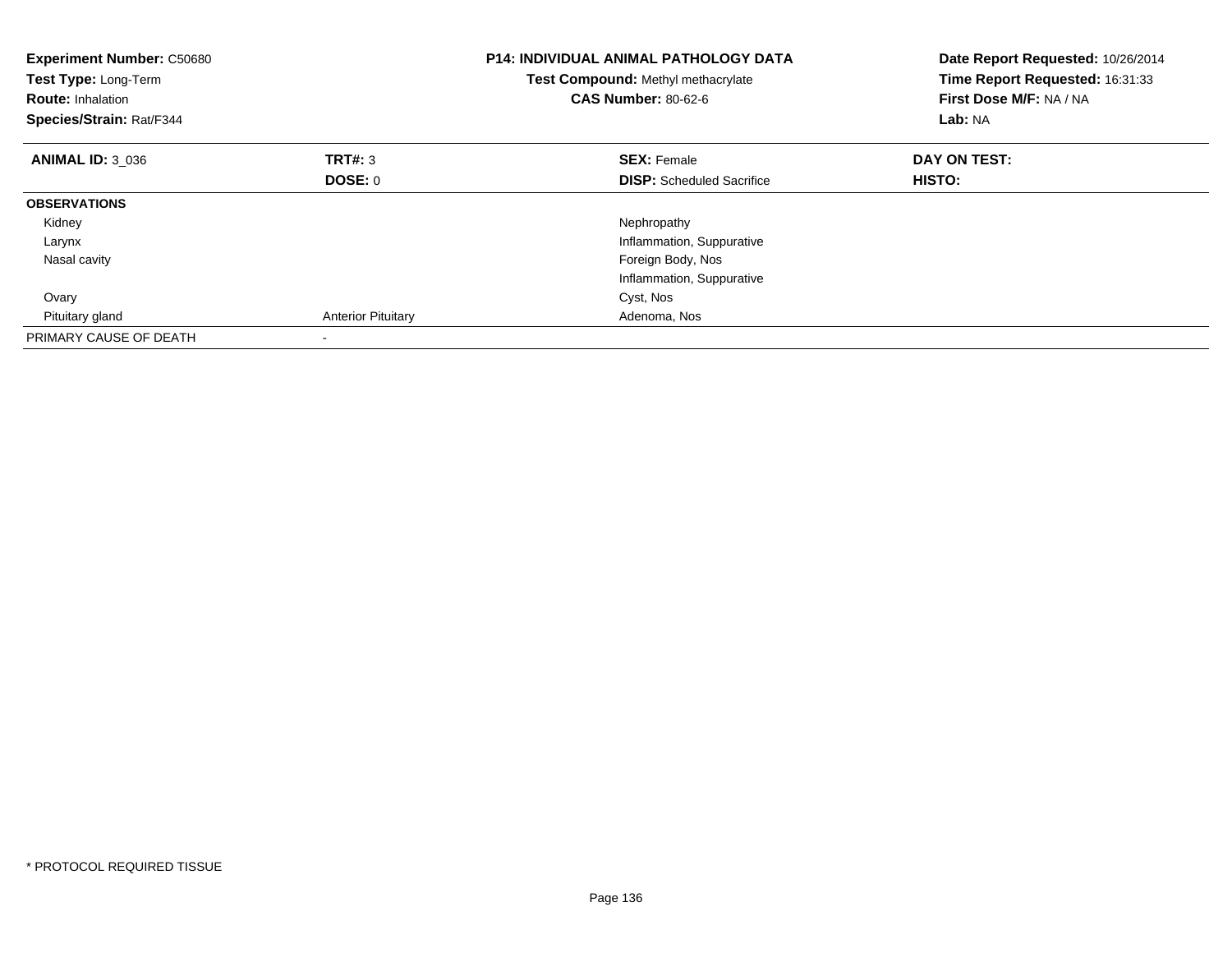| <b>Experiment Number: C50680</b><br>Test Type: Long-Term<br><b>Route: Inhalation</b><br>Species/Strain: Rat/F344 |                           | <b>P14: INDIVIDUAL ANIMAL PATHOLOGY DATA</b><br>Test Compound: Methyl methacrylate<br><b>CAS Number: 80-62-6</b> | Date Report Requested: 10/26/2014<br>Time Report Requested: 16:31:33<br>First Dose M/F: NA / NA<br>Lab: NA |
|------------------------------------------------------------------------------------------------------------------|---------------------------|------------------------------------------------------------------------------------------------------------------|------------------------------------------------------------------------------------------------------------|
| <b>ANIMAL ID: 3 037</b>                                                                                          | TRT#: 3                   | <b>SEX: Female</b>                                                                                               | DAY ON TEST:                                                                                               |
|                                                                                                                  | <b>DOSE: 0</b>            | <b>DISP:</b> Moribund Sacrifice                                                                                  | HISTO:                                                                                                     |
| <b>OBSERVATIONS</b>                                                                                              |                           |                                                                                                                  |                                                                                                            |
| Eye                                                                                                              | Nasolacrimal Duct         | Inflammation, Suppurative                                                                                        |                                                                                                            |
| Kidney                                                                                                           |                           | Nephropathy                                                                                                      |                                                                                                            |
| Liver                                                                                                            | Hepatocytes               | Cytoplasmic Vacuolization                                                                                        |                                                                                                            |
| Pituitary gland                                                                                                  | <b>Anterior Pituitary</b> | Adenoma, Nos                                                                                                     |                                                                                                            |
| Unspecified                                                                                                      | Multiple Organs Nos       | Leukemia, Mononuclear Cell                                                                                       |                                                                                                            |
| PRIMARY CAUSE OF DEATH                                                                                           |                           |                                                                                                                  |                                                                                                            |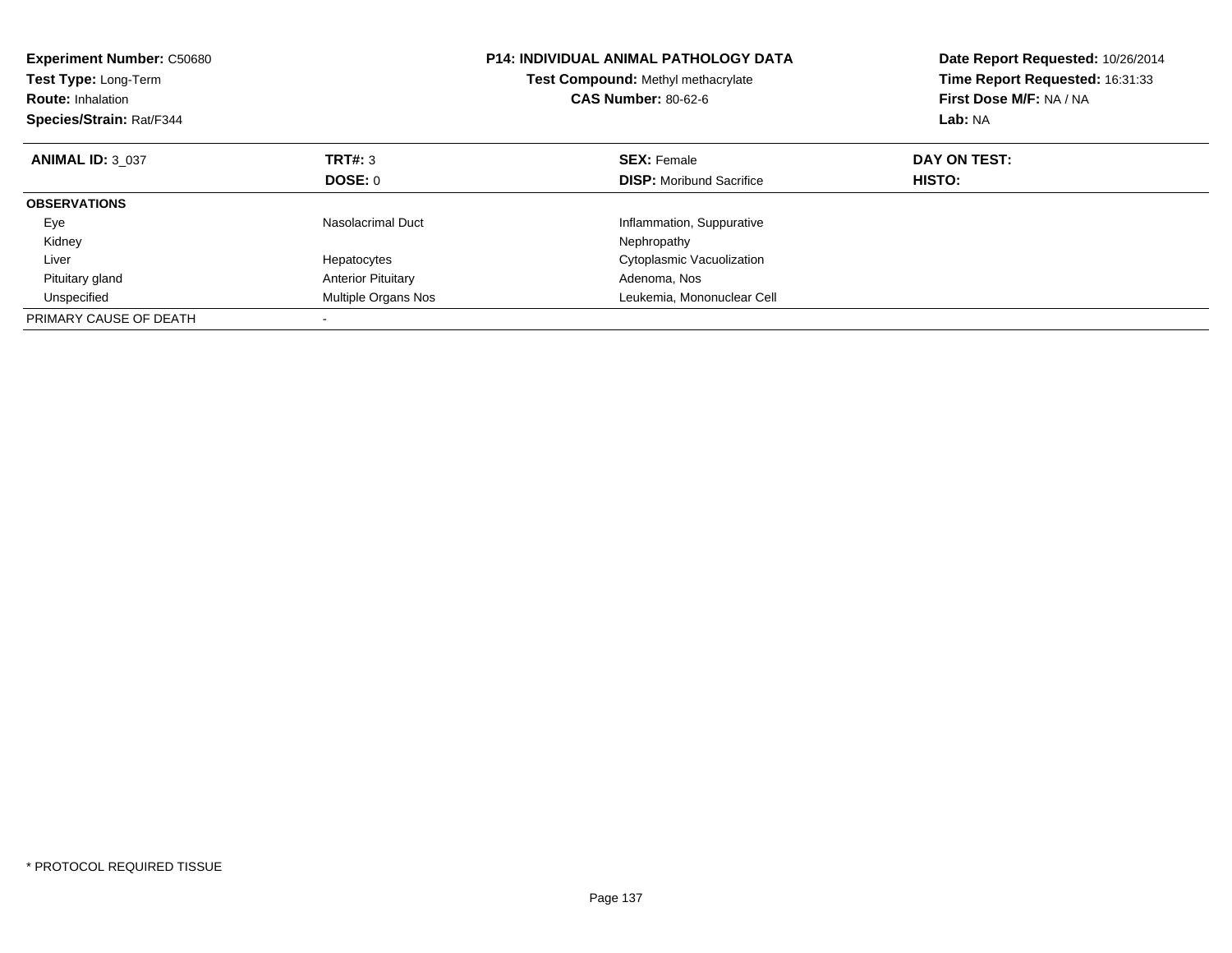| <b>Experiment Number: C50680</b><br><b>Test Type: Long-Term</b><br><b>Route: Inhalation</b><br>Species/Strain: Rat/F344 |                           | <b>P14: INDIVIDUAL ANIMAL PATHOLOGY DATA</b><br>Test Compound: Methyl methacrylate<br><b>CAS Number: 80-62-6</b> | Date Report Requested: 10/26/2014<br>Time Report Requested: 16:31:33<br>First Dose M/F: NA / NA<br>Lab: NA |
|-------------------------------------------------------------------------------------------------------------------------|---------------------------|------------------------------------------------------------------------------------------------------------------|------------------------------------------------------------------------------------------------------------|
| <b>ANIMAL ID: 3 038</b>                                                                                                 | TRT#: 3<br>DOSE: 0        | <b>SEX: Female</b><br><b>DISP:</b> Moribund Sacrifice                                                            | DAY ON TEST:<br><b>HISTO:</b>                                                                              |
| <b>OBSERVATIONS</b>                                                                                                     |                           |                                                                                                                  |                                                                                                            |
| Kidney                                                                                                                  |                           | Nephropathy                                                                                                      |                                                                                                            |
| Larynx                                                                                                                  | Laryngeal Gland           | Dilatation, Nos                                                                                                  |                                                                                                            |
| Liver                                                                                                                   | Hepatocytes               | Necrosis, Focal                                                                                                  |                                                                                                            |
| Pituitary gland                                                                                                         | <b>Anterior Pituitary</b> | Adenoma, Nos                                                                                                     |                                                                                                            |
| PRIMARY CAUSE OF DEATH                                                                                                  |                           |                                                                                                                  |                                                                                                            |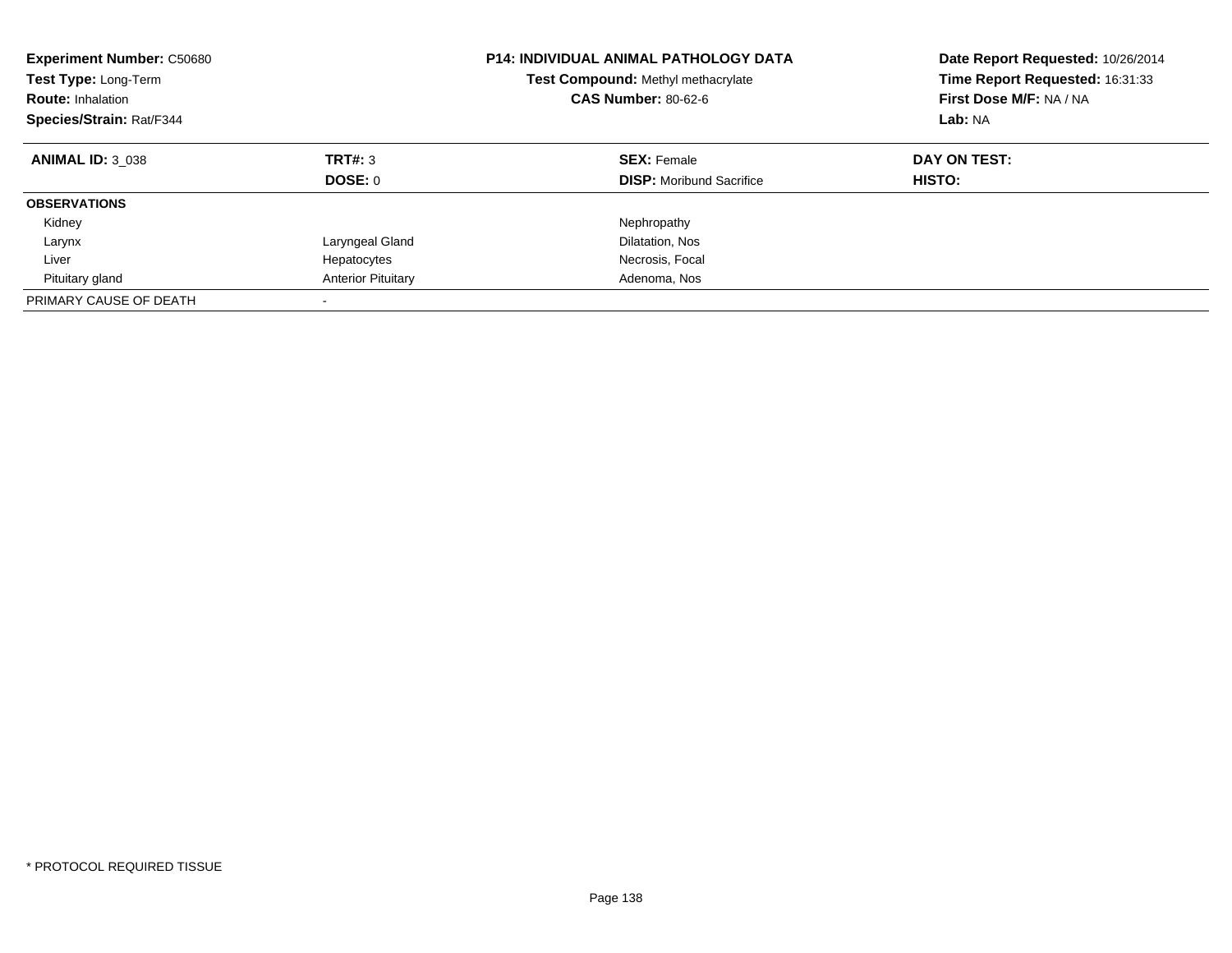| <b>Experiment Number: C50680</b><br>Test Type: Long-Term<br><b>Route: Inhalation</b><br>Species/Strain: Rat/F344 |                           | <b>P14: INDIVIDUAL ANIMAL PATHOLOGY DATA</b><br>Test Compound: Methyl methacrylate<br><b>CAS Number: 80-62-6</b> | Date Report Requested: 10/26/2014<br>Time Report Requested: 16:31:33<br>First Dose M/F: NA / NA<br>Lab: NA |
|------------------------------------------------------------------------------------------------------------------|---------------------------|------------------------------------------------------------------------------------------------------------------|------------------------------------------------------------------------------------------------------------|
| <b>ANIMAL ID: 3 039</b>                                                                                          | <b>TRT#: 3</b>            | <b>SEX: Female</b>                                                                                               | DAY ON TEST:                                                                                               |
|                                                                                                                  | DOSE: 0                   | <b>DISP:</b> Moribund Sacrifice                                                                                  | <b>HISTO:</b>                                                                                              |
| <b>OBSERVATIONS</b>                                                                                              |                           |                                                                                                                  |                                                                                                            |
| <b>Brain</b>                                                                                                     | Medulla Oblongata Nos     | Hemorrhage                                                                                                       |                                                                                                            |
| Kidney                                                                                                           |                           | Nephropathy                                                                                                      |                                                                                                            |
| Liver                                                                                                            | Hepatocytes               | Cytoplasmic Vacuolization                                                                                        |                                                                                                            |
|                                                                                                                  |                           | Hepatocytomegaly                                                                                                 |                                                                                                            |
|                                                                                                                  | <b>Bile Duct</b>          | Hyperplasia, Nos                                                                                                 |                                                                                                            |
| Lung                                                                                                             |                           | Alveolar Macrophages                                                                                             |                                                                                                            |
| Pituitary gland                                                                                                  | <b>Anterior Pituitary</b> | Adenoma, Nos                                                                                                     |                                                                                                            |
| Unspecified                                                                                                      | Multiple Organs Nos       | Leukemia, Mononuclear Cell                                                                                       |                                                                                                            |
| PRIMARY CAUSE OF DEATH                                                                                           |                           |                                                                                                                  |                                                                                                            |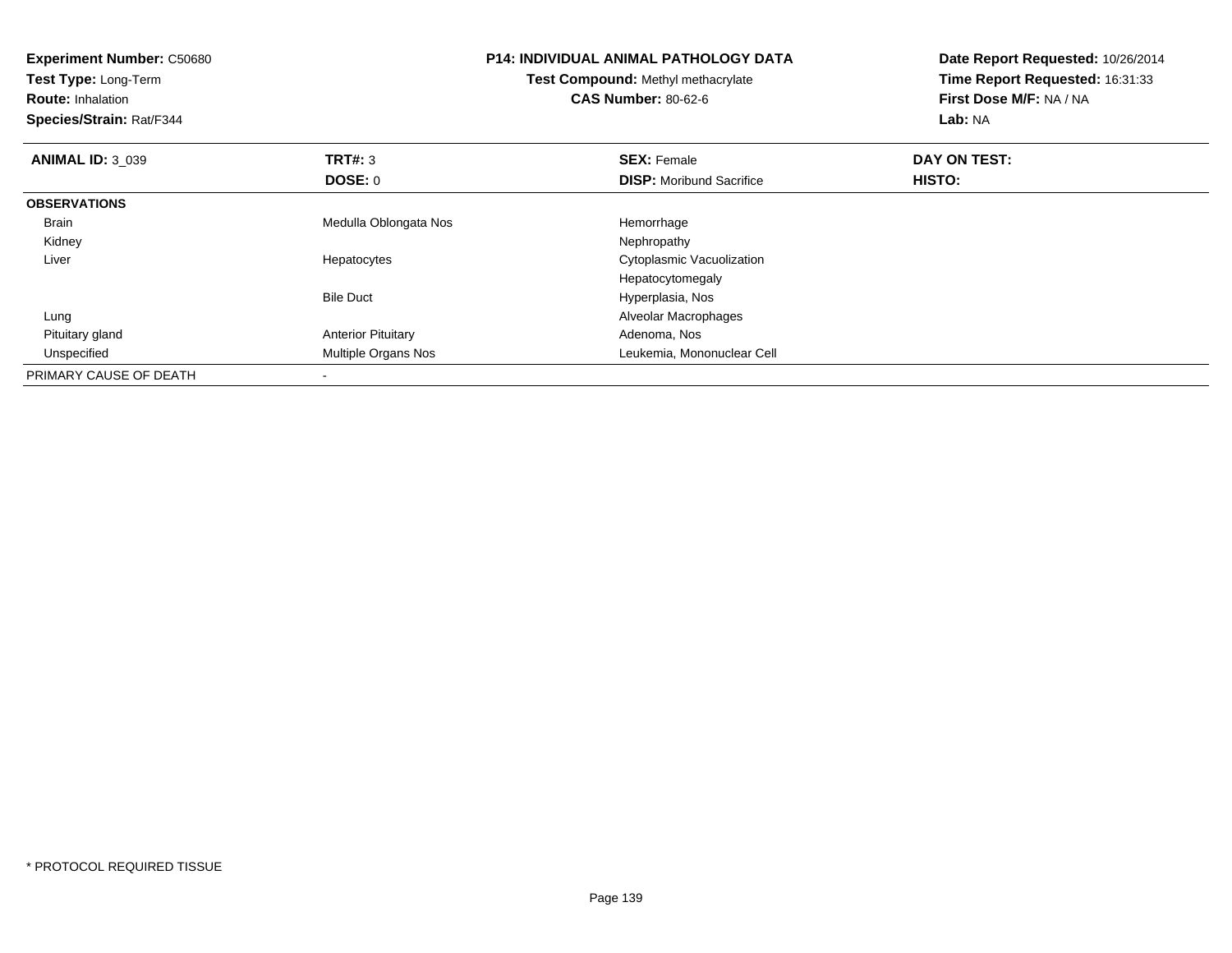| <b>Experiment Number: C50680</b><br>Test Type: Long-Term<br><b>Route: Inhalation</b><br>Species/Strain: Rat/F344 |                           | <b>P14: INDIVIDUAL ANIMAL PATHOLOGY DATA</b><br>Test Compound: Methyl methacrylate<br><b>CAS Number: 80-62-6</b> | Date Report Requested: 10/26/2014<br>Time Report Requested: 16:31:33<br>First Dose M/F: NA / NA<br>Lab: NA |
|------------------------------------------------------------------------------------------------------------------|---------------------------|------------------------------------------------------------------------------------------------------------------|------------------------------------------------------------------------------------------------------------|
| <b>ANIMAL ID: 3 040</b>                                                                                          | <b>TRT#: 3</b>            | <b>SEX: Female</b>                                                                                               | DAY ON TEST:                                                                                               |
|                                                                                                                  | DOSE: 0                   | <b>DISP:</b> Moribund Sacrifice                                                                                  | HISTO:                                                                                                     |
| <b>OBSERVATIONS</b>                                                                                              |                           |                                                                                                                  |                                                                                                            |
| Heart                                                                                                            | Pericardium Nos           | Inflammation, Chronic                                                                                            |                                                                                                            |
|                                                                                                                  | Cardiac Valve             | Metaplasia, Cartilaginous                                                                                        |                                                                                                            |
| Kidney                                                                                                           |                           | Nephropathy                                                                                                      |                                                                                                            |
| Liver                                                                                                            |                           | Inflammation, Granulomatous Focal                                                                                |                                                                                                            |
| Pituitary gland                                                                                                  | <b>Anterior Pituitary</b> | Adenoma, Nos                                                                                                     |                                                                                                            |
| Thyroid                                                                                                          |                           | C-Cell Adenoma                                                                                                   |                                                                                                            |
| PRIMARY CAUSE OF DEATH                                                                                           |                           |                                                                                                                  |                                                                                                            |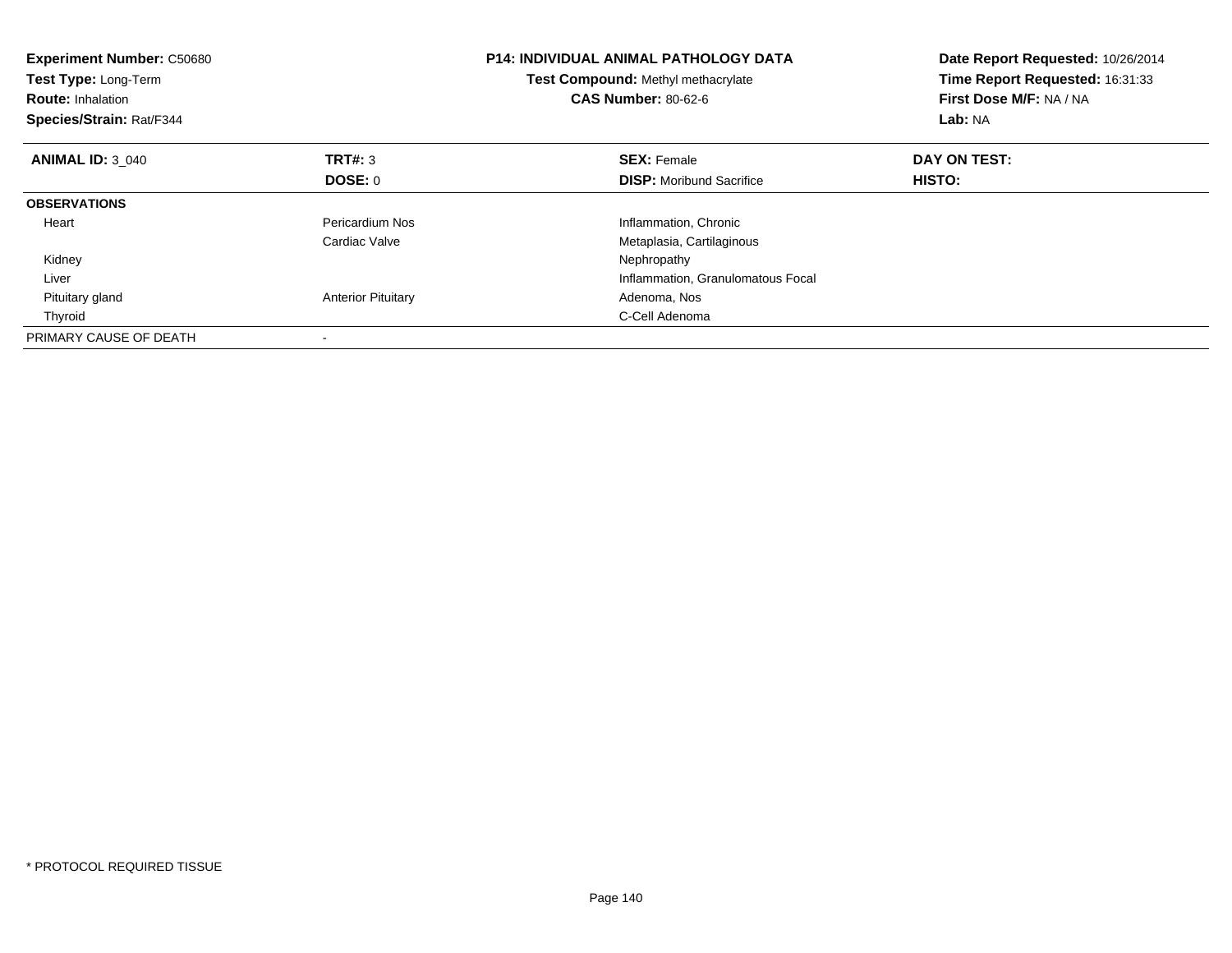| <b>Experiment Number: C50680</b><br>Test Type: Long-Term<br><b>Route: Inhalation</b><br>Species/Strain: Rat/F344 |                           | <b>P14: INDIVIDUAL ANIMAL PATHOLOGY DATA</b><br>Test Compound: Methyl methacrylate<br><b>CAS Number: 80-62-6</b> | Date Report Requested: 10/26/2014<br>Time Report Requested: 16:31:33<br>First Dose M/F: NA / NA<br>Lab: NA |
|------------------------------------------------------------------------------------------------------------------|---------------------------|------------------------------------------------------------------------------------------------------------------|------------------------------------------------------------------------------------------------------------|
| <b>ANIMAL ID: 3 041</b>                                                                                          | <b>TRT#: 3</b>            | <b>SEX: Female</b>                                                                                               | DAY ON TEST:                                                                                               |
|                                                                                                                  | DOSE: 0                   | <b>DISP:</b> Scheduled Sacrifice                                                                                 | HISTO:                                                                                                     |
| <b>OBSERVATIONS</b>                                                                                              |                           |                                                                                                                  |                                                                                                            |
| <b>Intestine Small</b>                                                                                           | <b>Mesentery Nos</b>      | Necrosis, Fat                                                                                                    |                                                                                                            |
|                                                                                                                  | <b>Mesentery Nos</b>      | Torsion                                                                                                          |                                                                                                            |
| Kidney                                                                                                           |                           | Nephropathy                                                                                                      |                                                                                                            |
| Larynx                                                                                                           |                           | Hyperplasia, Epithelial                                                                                          |                                                                                                            |
|                                                                                                                  |                           | Inflammation, Suppurative                                                                                        |                                                                                                            |
| Liver                                                                                                            | Hepatocytes               | Cytoplasmic Change, Basophilic                                                                                   |                                                                                                            |
| Pituitary gland                                                                                                  | <b>Anterior Pituitary</b> | Hyperplasia, Nos                                                                                                 |                                                                                                            |
| PRIMARY CAUSE OF DEATH                                                                                           |                           |                                                                                                                  |                                                                                                            |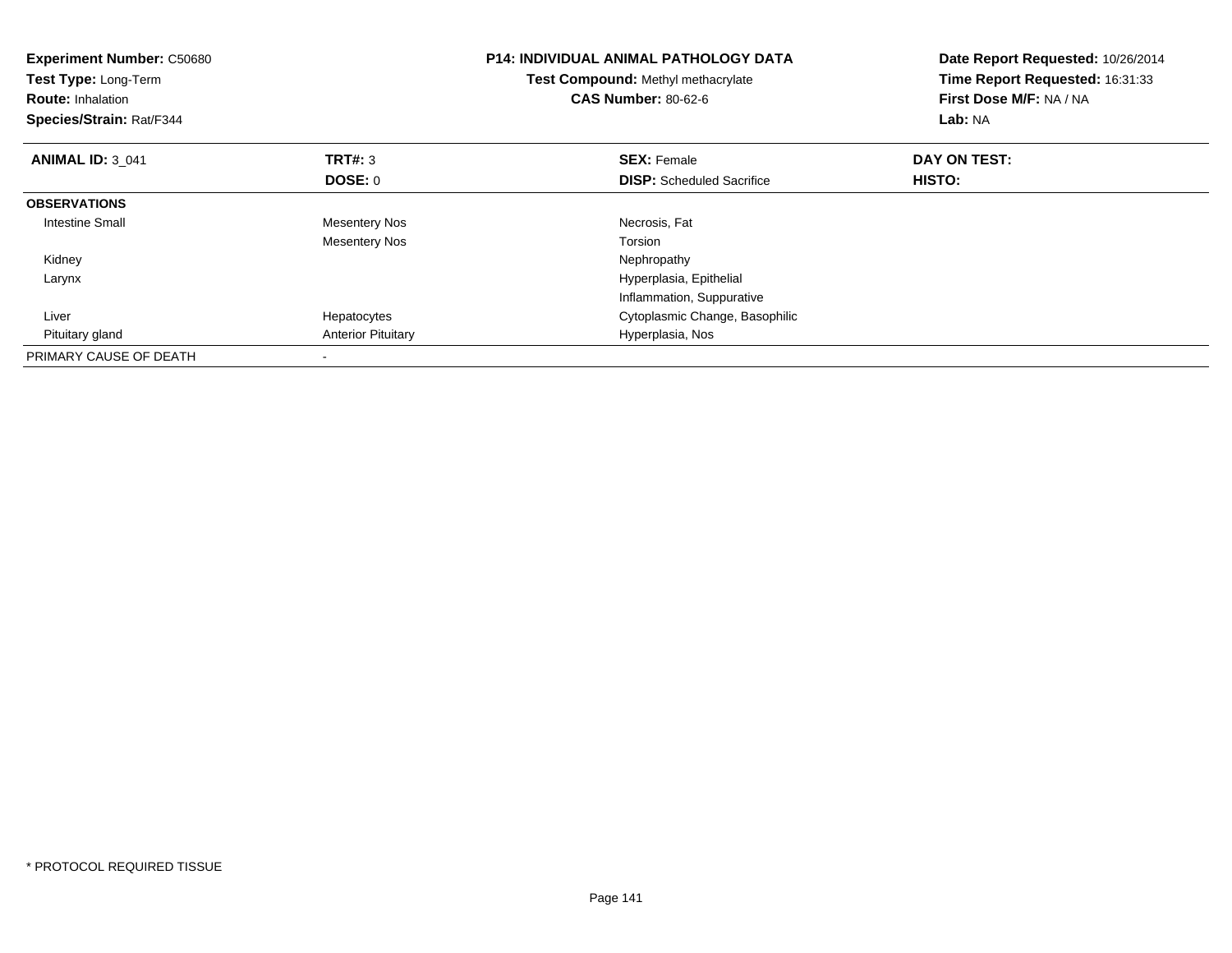**Experiment Number:** C50680**Test Type:** Long-Term**Route:** Inhalation **Species/Strain:** Rat/F344**P14: INDIVIDUAL ANIMAL PATHOLOGY DATATest Compound:** Methyl methacrylate**CAS Number:** 80-62-6**Date Report Requested:** 10/26/2014**Time Report Requested:** 16:31:33**First Dose M/F:** NA / NA**Lab:** NA**ANIMAL ID: 3 042 TRT#:** <sup>3</sup> **SEX:** Female **DAY ON TEST: DOSE:** 0**DISP:** Scheduled Sacrifice **HISTO: OBSERVATIONS** Adrenal glandCortex Nos **Cytoplasmic Vacuolization** MedullaMedulla **Medulla**<br>
Nasolacrimal Duct **Nasolacrimal Duct Pheochromocytoma**<br>
Inflammation, Suppu EyeInflammation, Suppurative Heart Myocardium Nos Fibrosis Cardiac Valve Metaplasia, Cartilaginous Myocardium Nos MineralizationNephropathy Kidneyy the control of the control of the control of the control of the control of the control of the control of the control of the control of the control of the control of the control of the control of the control of the contro Larynx Inflammation, Suppurative Pituitary glandAnterior Pituitary **Adenoma, Nos**<br>
Multiple Organs Nos **Adenoma, Northuman Adenoma, Northuman Adenoma, Northuman Adenoma, Northuman Adenoma, Nor**  UnspecifiedLeukemia, Mononuclear Cell PRIMARY CAUSE OF DEATH-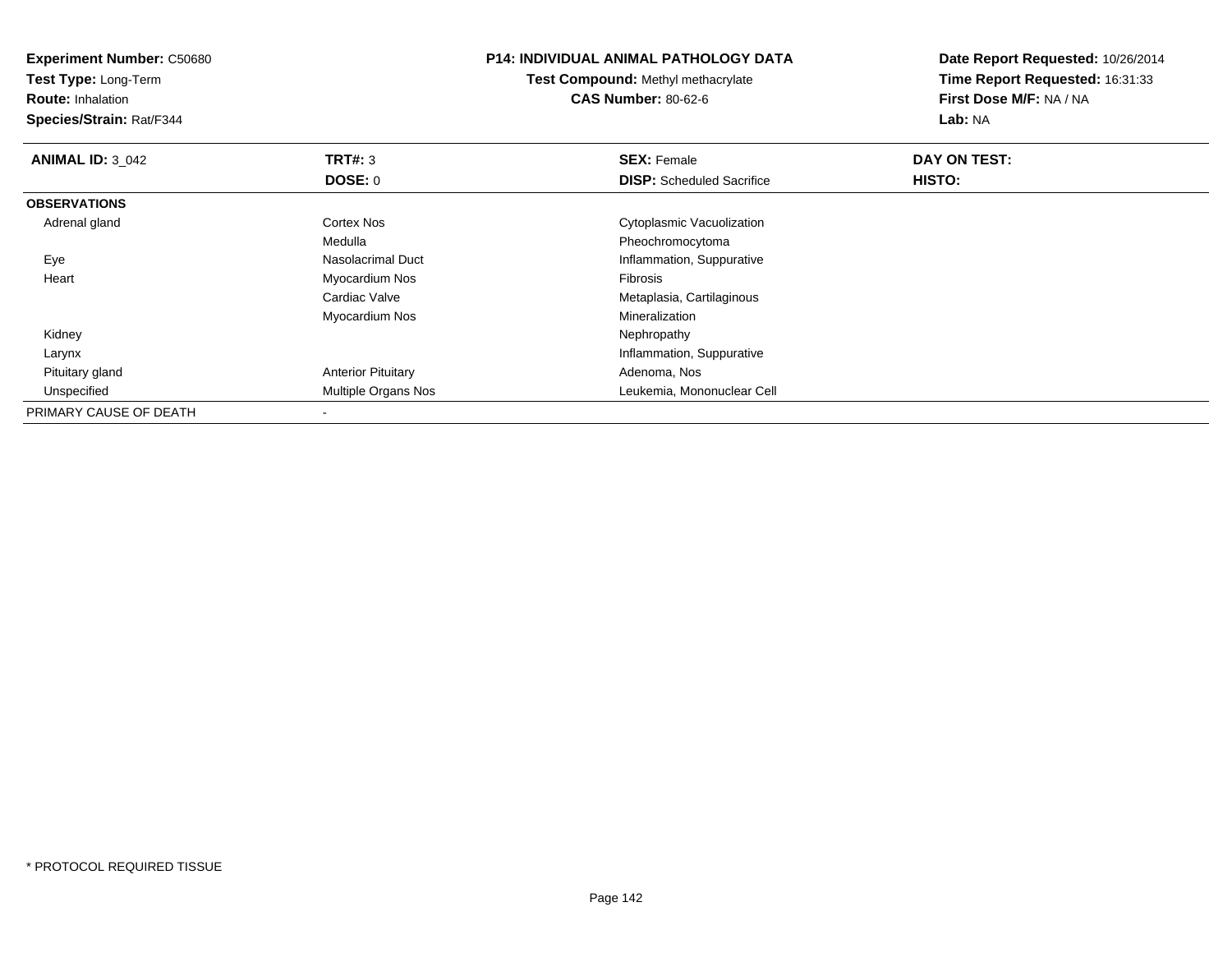| <b>Experiment Number: C50680</b><br>Test Type: Long-Term<br><b>Route: Inhalation</b><br>Species/Strain: Rat/F344 |                           | <b>P14: INDIVIDUAL ANIMAL PATHOLOGY DATA</b><br>Test Compound: Methyl methacrylate<br><b>CAS Number: 80-62-6</b> | Date Report Requested: 10/26/2014<br>Time Report Requested: 16:31:33<br>First Dose M/F: NA / NA<br>Lab: NA |
|------------------------------------------------------------------------------------------------------------------|---------------------------|------------------------------------------------------------------------------------------------------------------|------------------------------------------------------------------------------------------------------------|
| <b>ANIMAL ID: 3 043</b>                                                                                          | TRT#: 3                   | <b>SEX: Female</b>                                                                                               | DAY ON TEST:                                                                                               |
|                                                                                                                  | <b>DOSE: 0</b>            | <b>DISP:</b> Moribund Sacrifice                                                                                  | HISTO:                                                                                                     |
| <b>OBSERVATIONS</b>                                                                                              |                           |                                                                                                                  |                                                                                                            |
| Brain                                                                                                            |                           | Carcinoma, Nos, Invasive                                                                                         |                                                                                                            |
|                                                                                                                  |                           | Cytoplasmic Vacuolization                                                                                        |                                                                                                            |
| Clitoral gland                                                                                                   |                           | Hyperplasia, Epithelial                                                                                          |                                                                                                            |
| Kidney                                                                                                           |                           | Nephropathy                                                                                                      |                                                                                                            |
| Liver                                                                                                            |                           | Inflammation, Granulomatous Focal                                                                                |                                                                                                            |
| Lung                                                                                                             |                           | Alveolar Macrophages                                                                                             |                                                                                                            |
| Mammary gland                                                                                                    |                           | Fibroadenoma                                                                                                     |                                                                                                            |
| Pituitary gland                                                                                                  | <b>Anterior Pituitary</b> | Carcinoma, Nos                                                                                                   |                                                                                                            |
| Stomach                                                                                                          | Forestomach               | Inflammation, Suppurative                                                                                        |                                                                                                            |
| PRIMARY CAUSE OF DEATH                                                                                           |                           |                                                                                                                  |                                                                                                            |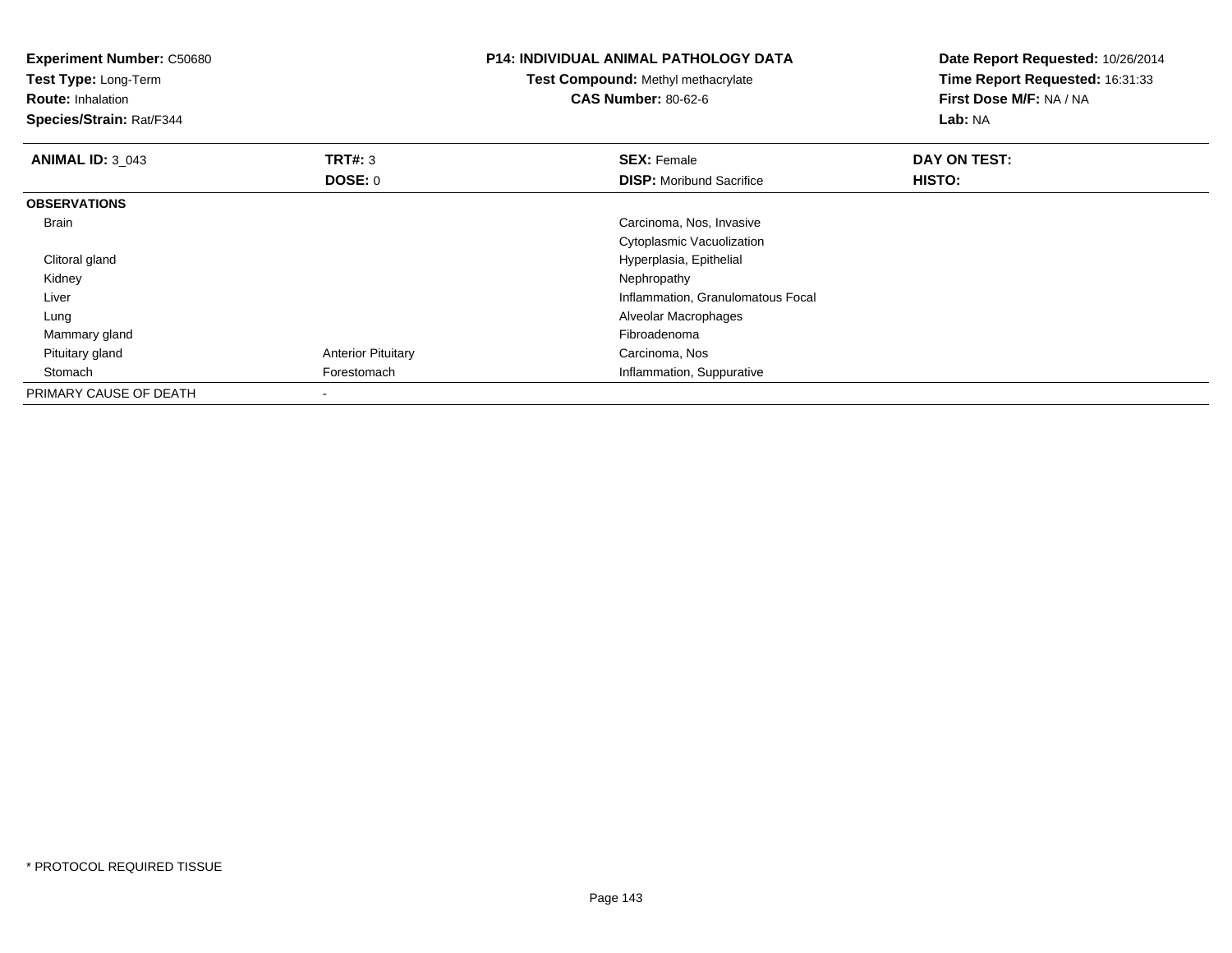| <b>Experiment Number: C50680</b><br>Test Type: Long-Term<br><b>Route: Inhalation</b><br>Species/Strain: Rat/F344 |                     | <b>P14: INDIVIDUAL ANIMAL PATHOLOGY DATA</b><br><b>Test Compound: Methyl methacrylate</b><br><b>CAS Number: 80-62-6</b> | Date Report Requested: 10/26/2014<br>Time Report Requested: 16:31:33<br>First Dose M/F: NA / NA<br>Lab: NA |
|------------------------------------------------------------------------------------------------------------------|---------------------|-------------------------------------------------------------------------------------------------------------------------|------------------------------------------------------------------------------------------------------------|
| <b>ANIMAL ID: 3 044</b>                                                                                          | TRT#: 3             | <b>SEX: Female</b>                                                                                                      | DAY ON TEST:                                                                                               |
|                                                                                                                  | DOSE: 0             | <b>DISP:</b> Natural Death                                                                                              | HISTO:                                                                                                     |
| <b>OBSERVATIONS</b>                                                                                              |                     |                                                                                                                         |                                                                                                            |
| Eye                                                                                                              | Nasolacrimal Duct   | Inflammation, Suppurative                                                                                               |                                                                                                            |
| Heart                                                                                                            | Myocardium Nos      | <b>Fibrosis</b>                                                                                                         |                                                                                                            |
| Kidney                                                                                                           |                     | Nephropathy                                                                                                             |                                                                                                            |
| Larynx                                                                                                           |                     | Inflammation, Suppurative                                                                                               |                                                                                                            |
| Liver                                                                                                            | Hepatocytes         | Cytoplasmic Vacuolization                                                                                               |                                                                                                            |
|                                                                                                                  |                     | Hepatocytomegaly                                                                                                        |                                                                                                            |
| Unspecified                                                                                                      | Multiple Organs Nos | Leukemia, Mononuclear Cell                                                                                              |                                                                                                            |
| Uterus                                                                                                           |                     | <b>Endometrial Stromal Polyp</b>                                                                                        |                                                                                                            |
| PRIMARY CAUSE OF DEATH                                                                                           |                     |                                                                                                                         |                                                                                                            |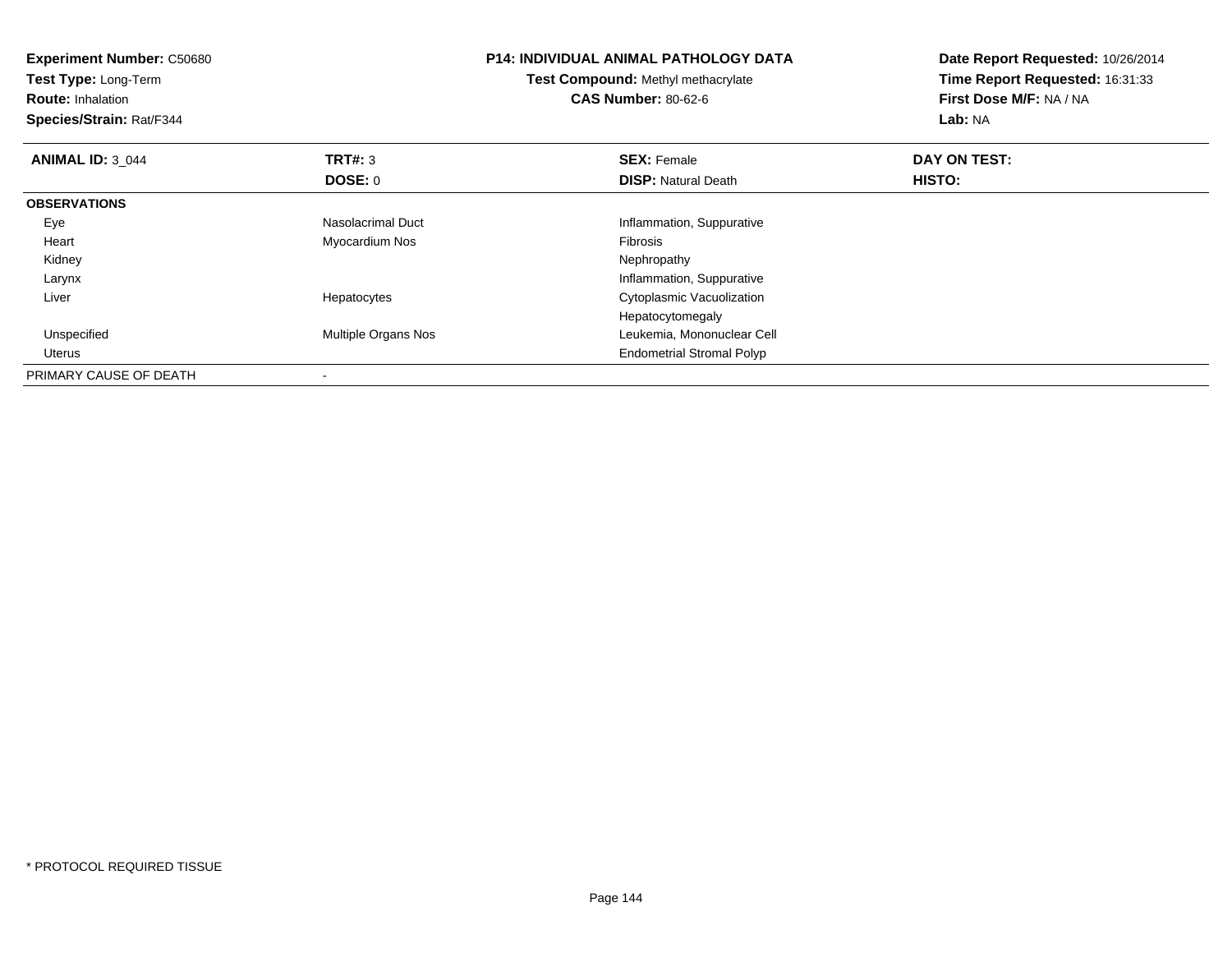| <b>Experiment Number: C50680</b><br>Test Type: Long-Term<br><b>Route: Inhalation</b><br>Species/Strain: Rat/F344 |                           | <b>P14: INDIVIDUAL ANIMAL PATHOLOGY DATA</b><br>Test Compound: Methyl methacrylate<br><b>CAS Number: 80-62-6</b> | Date Report Requested: 10/26/2014<br>Time Report Requested: 16:31:33<br>First Dose M/F: NA / NA<br>Lab: NA |
|------------------------------------------------------------------------------------------------------------------|---------------------------|------------------------------------------------------------------------------------------------------------------|------------------------------------------------------------------------------------------------------------|
| <b>ANIMAL ID: 3 045</b>                                                                                          | <b>TRT#: 3</b>            | <b>SEX: Female</b>                                                                                               | DAY ON TEST:                                                                                               |
|                                                                                                                  | DOSE: 0                   | <b>DISP:</b> Scheduled Sacrifice                                                                                 | HISTO:                                                                                                     |
| <b>OBSERVATIONS</b>                                                                                              |                           |                                                                                                                  |                                                                                                            |
| Adrenal gland                                                                                                    | Medulla                   | Pheochromocytoma                                                                                                 |                                                                                                            |
| Clitoral gland                                                                                                   |                           | Carcinoma, Nos                                                                                                   |                                                                                                            |
|                                                                                                                  |                           | Inflammation, Suppurative                                                                                        |                                                                                                            |
| Kidney                                                                                                           |                           | Nephropathy                                                                                                      |                                                                                                            |
| Liver                                                                                                            |                           | Inflammation, Granulomatous Focal                                                                                |                                                                                                            |
| Mammary gland                                                                                                    |                           | Fibroadenoma                                                                                                     |                                                                                                            |
| Pituitary gland                                                                                                  | <b>Anterior Pituitary</b> | Adenoma, Nos                                                                                                     |                                                                                                            |
| Skin                                                                                                             | Face                      | Basal-Cell Carcinoma                                                                                             |                                                                                                            |
| PRIMARY CAUSE OF DEATH                                                                                           | $\overline{\phantom{a}}$  |                                                                                                                  |                                                                                                            |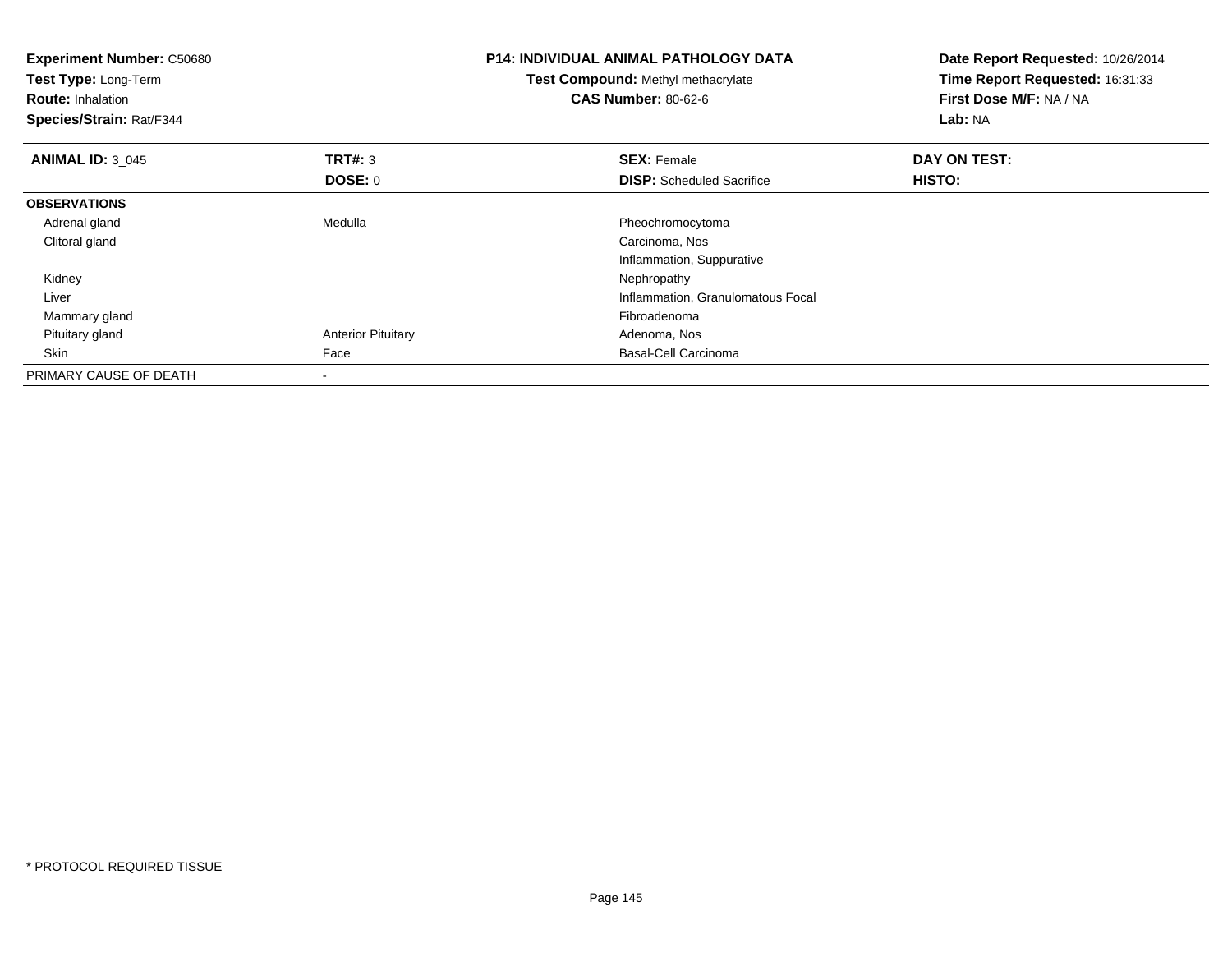**Experiment Number:** C50680

**Test Type:** Long-Term

**Route:** Inhalation

**Species/Strain:** Rat/F344

## **P14: INDIVIDUAL ANIMAL PATHOLOGY DATA**

**Test Compound:** Methyl methacrylate**CAS Number:** 80-62-6

**Date Report Requested:** 10/26/2014**Time Report Requested:** 16:31:33**First Dose M/F:** NA / NA**Lab:** NA

| <b>ANIMAL ID: 3_046</b> | <b>TRT#: 3</b>            | <b>SEX: Female</b>               | DAY ON TEST: |
|-------------------------|---------------------------|----------------------------------|--------------|
|                         | DOSE: 0                   | <b>DISP:</b> Moribund Sacrifice  | HISTO:       |
| <b>OBSERVATIONS</b>     |                           |                                  |              |
| Adrenal gland           | Medulla                   | Hyperplasia, Focal               |              |
| Brain                   |                           | Cytoplasmic Vacuolization        |              |
| Clitoral gland          |                           | Acanthosis                       |              |
|                         |                           | Cyst, Nos                        |              |
| Heart                   | Atrium                    | Thrombosis, Nos                  |              |
| Kidney                  |                           | Nephropathy                      |              |
| Liver                   | Hepatocytes               | Cytoplasmic Vacuolization        |              |
|                         | <b>Bile Duct</b>          | Hyperplasia, Nos                 |              |
| Lung                    |                           | Alveolar Macrophages             |              |
| Pituitary gland         | <b>Anterior Pituitary</b> | Hyperplasia, Nos                 |              |
| Spleen                  |                           | Fibrosis, Focal                  |              |
| Stomach                 | Forestomach               | Ulcer, Nos                       |              |
| Unspecified             | Multiple Organs Nos       | Leukemia, Mononuclear Cell       |              |
| Uterus                  |                           | <b>Endometrial Stromal Polyp</b> |              |
| PRIMARY CAUSE OF DEATH  | $\overline{\phantom{a}}$  |                                  |              |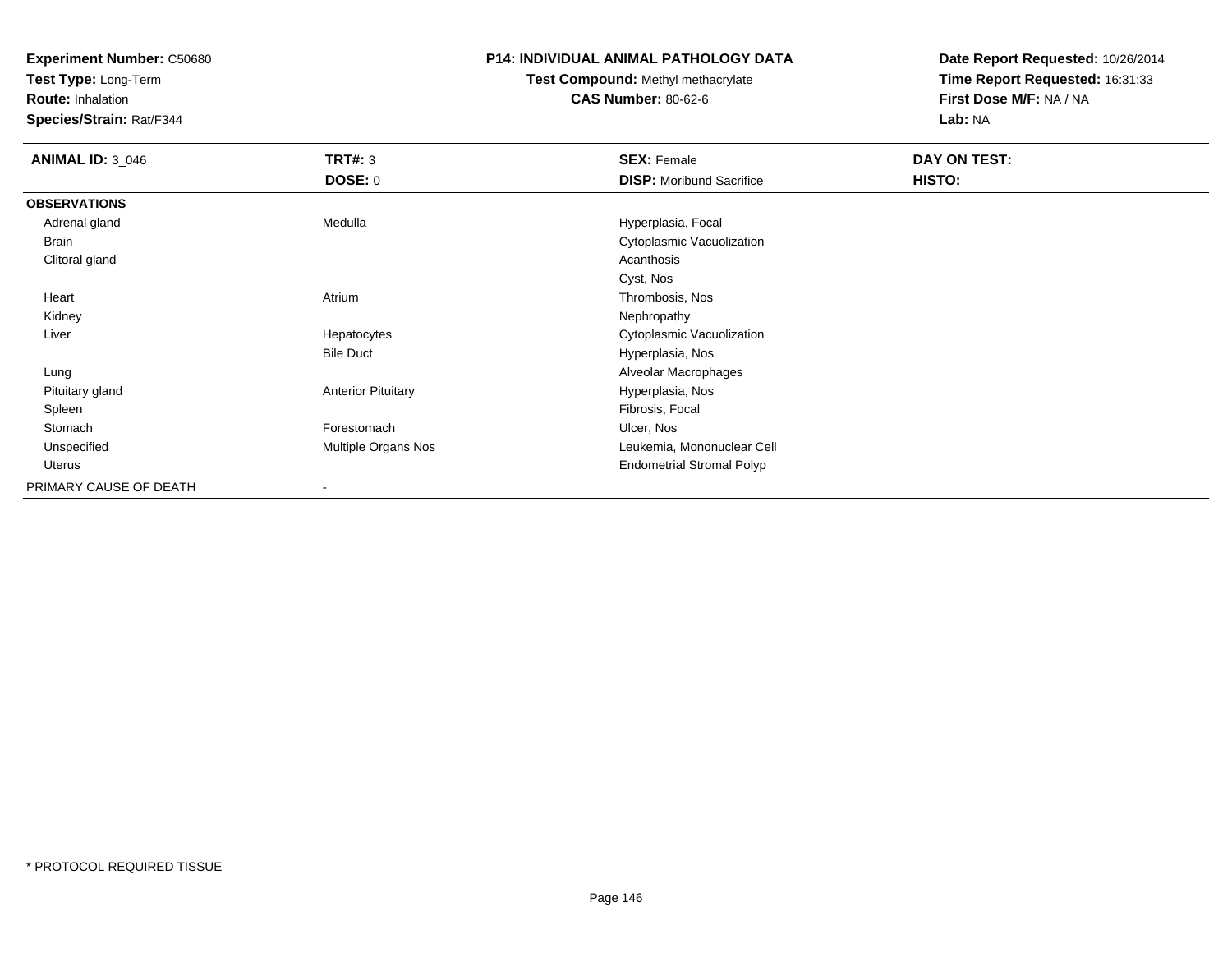| <b>Experiment Number: C50680</b><br>Test Type: Long-Term<br><b>Route: Inhalation</b><br>Species/Strain: Rat/F344 |                | P14: INDIVIDUAL ANIMAL PATHOLOGY DATA<br>Test Compound: Methyl methacrylate<br><b>CAS Number: 80-62-6</b> | Date Report Requested: 10/26/2014<br>Time Report Requested: 16:31:33<br>First Dose M/F: NA / NA<br>Lab: NA |
|------------------------------------------------------------------------------------------------------------------|----------------|-----------------------------------------------------------------------------------------------------------|------------------------------------------------------------------------------------------------------------|
| <b>ANIMAL ID: 3 047</b>                                                                                          | <b>TRT#: 3</b> | <b>SEX: Female</b>                                                                                        | DAY ON TEST:                                                                                               |
|                                                                                                                  | <b>DOSE: 0</b> | <b>DISP:</b> Scheduled Sacrifice                                                                          | HISTO:                                                                                                     |
| <b>OBSERVATIONS</b>                                                                                              |                |                                                                                                           |                                                                                                            |
| Adrenal gland                                                                                                    | Medulla        | Pheochromocytoma                                                                                          |                                                                                                            |
| Kidney                                                                                                           |                | Nephropathy                                                                                               |                                                                                                            |
| Ovary                                                                                                            |                | Cyst, Nos                                                                                                 |                                                                                                            |
| Stomach                                                                                                          | Forestomach    | Inflammation, Suppurative                                                                                 |                                                                                                            |
| Urinary bladder                                                                                                  | Submucosa      | Edema, Nos                                                                                                |                                                                                                            |
| Uterus                                                                                                           |                | <b>Endometrial Stromal Polyp</b>                                                                          |                                                                                                            |
| PRIMARY CAUSE OF DEATH                                                                                           |                |                                                                                                           |                                                                                                            |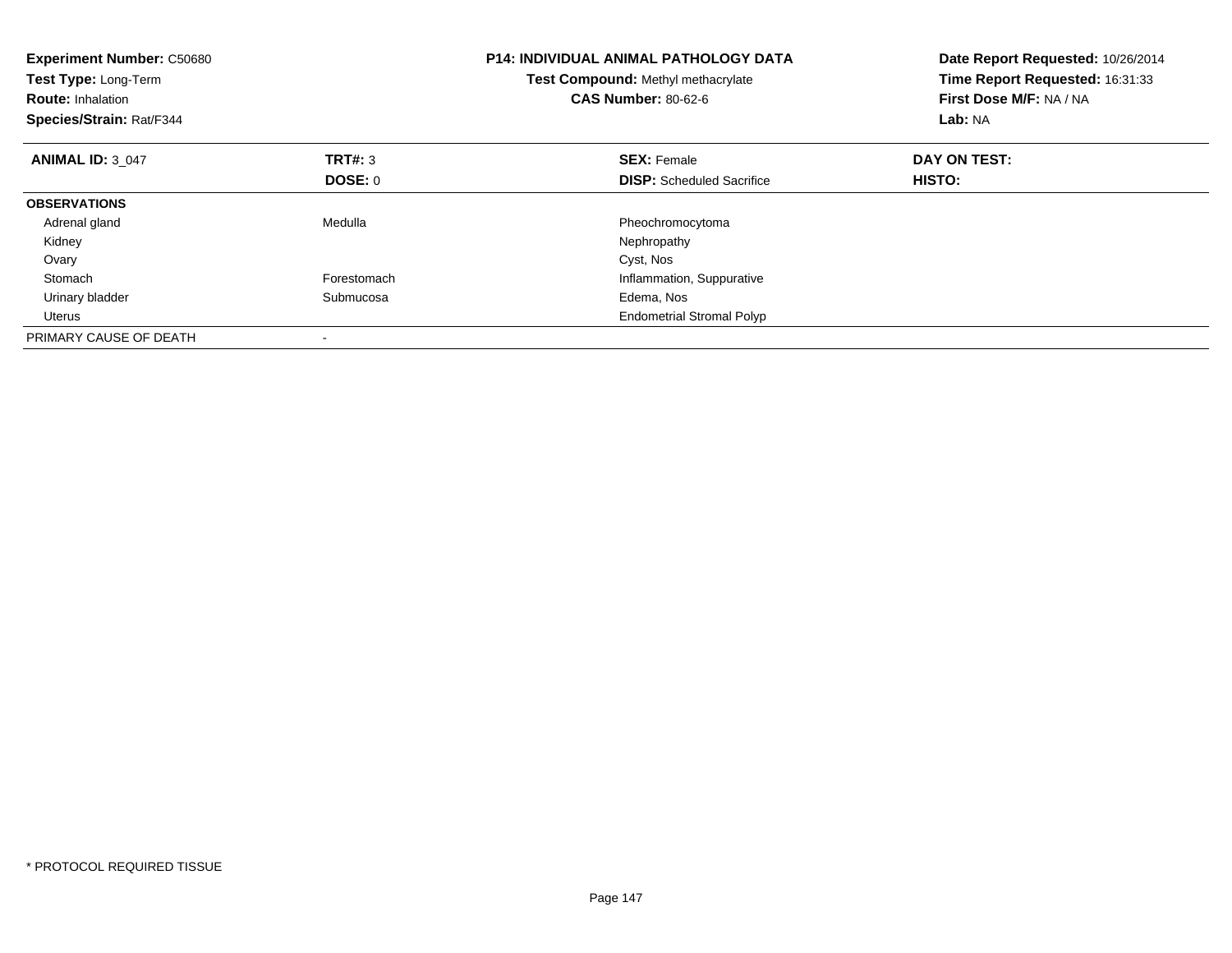| <b>Experiment Number: C50680</b><br>Test Type: Long-Term<br><b>Route: Inhalation</b><br>Species/Strain: Rat/F344 |                           | <b>P14: INDIVIDUAL ANIMAL PATHOLOGY DATA</b><br>Test Compound: Methyl methacrylate<br><b>CAS Number: 80-62-6</b> | Date Report Requested: 10/26/2014<br>Time Report Requested: 16:31:33<br><b>First Dose M/F: NA / NA</b><br>Lab: NA |
|------------------------------------------------------------------------------------------------------------------|---------------------------|------------------------------------------------------------------------------------------------------------------|-------------------------------------------------------------------------------------------------------------------|
| <b>ANIMAL ID: 3 048</b>                                                                                          | <b>TRT#: 3</b>            | <b>SEX: Female</b>                                                                                               | DAY ON TEST:                                                                                                      |
|                                                                                                                  | DOSE: 0                   | <b>DISP:</b> Natural Death                                                                                       | HISTO:                                                                                                            |
| <b>OBSERVATIONS</b>                                                                                              |                           |                                                                                                                  |                                                                                                                   |
| Kidney                                                                                                           |                           | Nephropathy                                                                                                      |                                                                                                                   |
| Liver                                                                                                            | <b>Bile Duct</b>          | Hyperplasia, Nos                                                                                                 |                                                                                                                   |
| Lung                                                                                                             |                           | Alveolar Macrophages                                                                                             |                                                                                                                   |
| Mammary gland                                                                                                    |                           | Galactocele                                                                                                      |                                                                                                                   |
| Pituitary gland                                                                                                  | <b>Anterior Pituitary</b> | Adenoma, Nos                                                                                                     |                                                                                                                   |
| Stomach                                                                                                          | Forestomach               | Ulcer, Nos                                                                                                       |                                                                                                                   |
| Unspecified                                                                                                      | Multiple Organs Nos       | Leukemia, Mononuclear Cell                                                                                       |                                                                                                                   |
| Urinary bladder                                                                                                  | Submucosa                 | Hemorrhage                                                                                                       |                                                                                                                   |
| PRIMARY CAUSE OF DEATH                                                                                           |                           |                                                                                                                  |                                                                                                                   |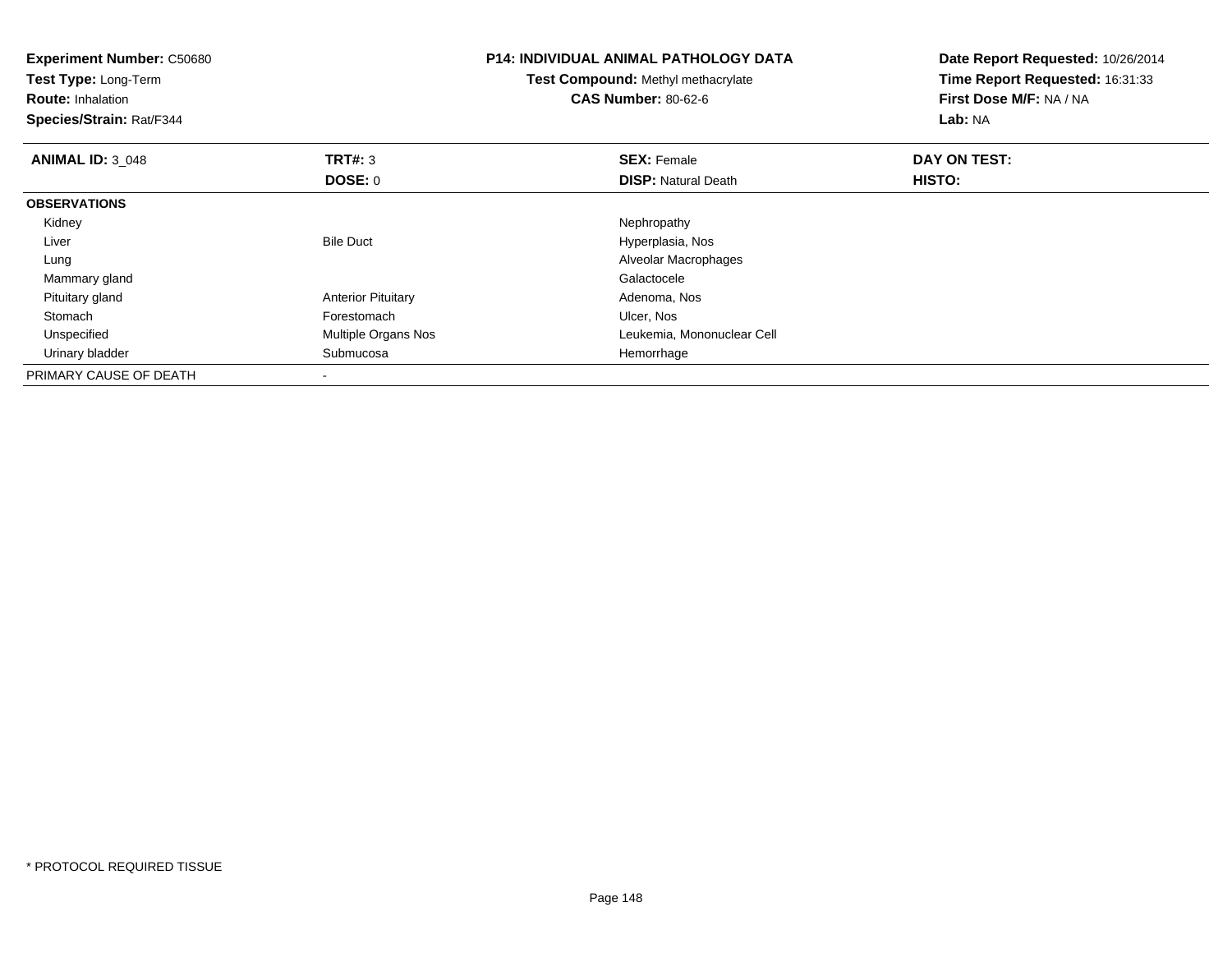| <b>Experiment Number: C50680</b><br>Test Type: Long-Term<br><b>Route: Inhalation</b><br>Species/Strain: Rat/F344 |                           | P14: INDIVIDUAL ANIMAL PATHOLOGY DATA<br>Test Compound: Methyl methacrylate<br><b>CAS Number: 80-62-6</b> | Date Report Requested: 10/26/2014<br>Time Report Requested: 16:31:33<br>First Dose M/F: NA / NA<br>Lab: NA |
|------------------------------------------------------------------------------------------------------------------|---------------------------|-----------------------------------------------------------------------------------------------------------|------------------------------------------------------------------------------------------------------------|
| <b>ANIMAL ID: 3 049</b>                                                                                          | TRT#: 3                   | <b>SEX: Female</b>                                                                                        | DAY ON TEST:                                                                                               |
|                                                                                                                  | <b>DOSE: 0</b>            | <b>DISP:</b> Scheduled Sacrifice                                                                          | HISTO:                                                                                                     |
| <b>OBSERVATIONS</b>                                                                                              |                           |                                                                                                           |                                                                                                            |
| Intestine Large                                                                                                  | Colon                     | Parasitism                                                                                                |                                                                                                            |
| Kidney                                                                                                           |                           | Nephropathy                                                                                               |                                                                                                            |
| Lung                                                                                                             | Alveoli                   | Hemorrhage                                                                                                |                                                                                                            |
| Ovary                                                                                                            |                           | Granulosa-Cell Tumor                                                                                      |                                                                                                            |
| Pancreas                                                                                                         | Acinus                    | Atrophy, Focal                                                                                            |                                                                                                            |
| Pituitary gland                                                                                                  | <b>Anterior Pituitary</b> | Adenoma, Nos                                                                                              |                                                                                                            |
| PRIMARY CAUSE OF DEATH                                                                                           |                           |                                                                                                           |                                                                                                            |